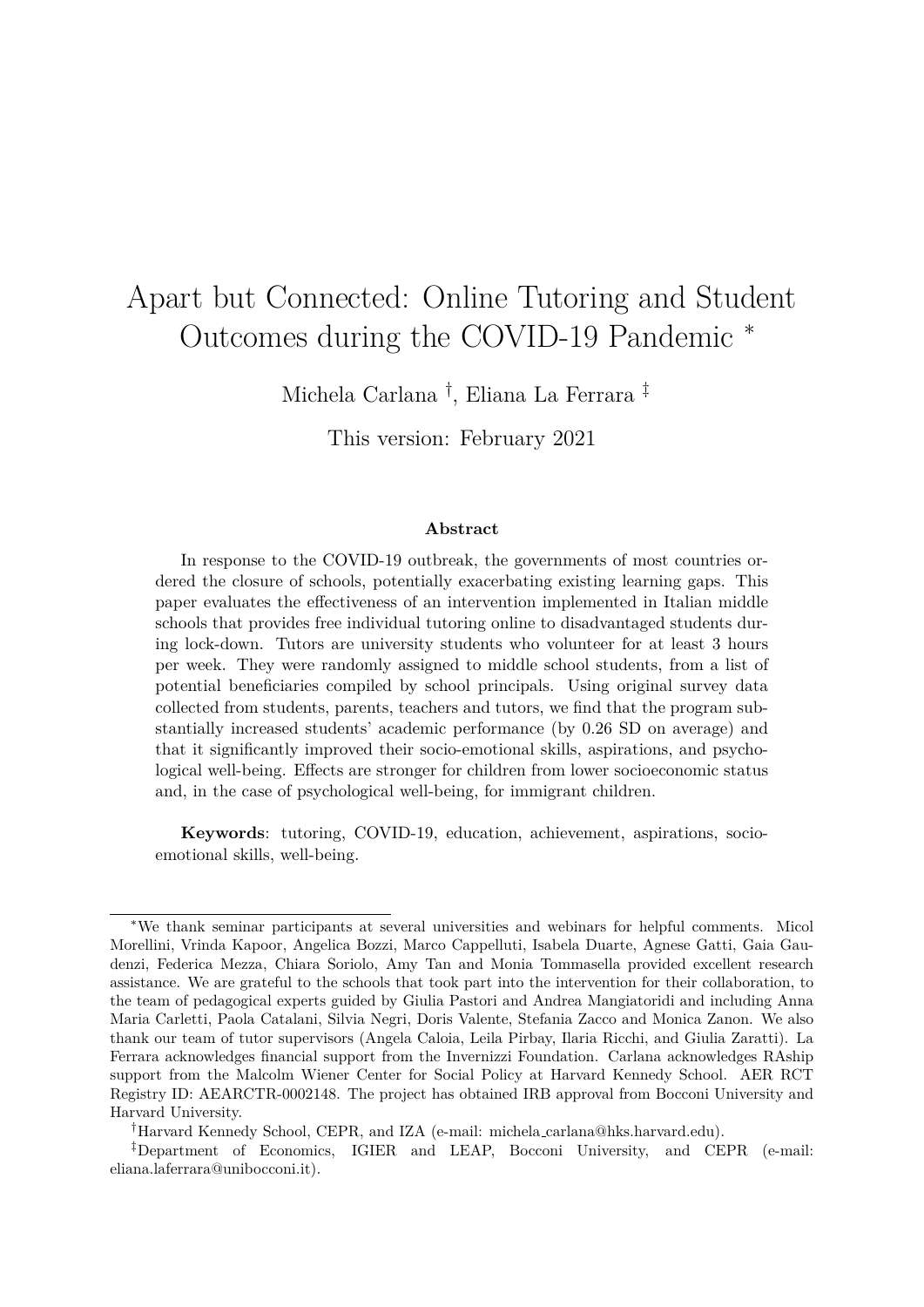# **1 Introduction**

In response to the COVID-19 outbreak, schools have closed in over 190 countries [\(UN-](#page-36-0)[ESCO, 2020\)](#page-36-0). School closure has created massive learning losses for children [\(Grewenig](#page-35-0) [et al., 2020;](#page-35-0) [Psacharopoulos et al., 2020\)](#page-35-1), estimated in up to 0*.*3 standard deviations in achievement test scores [\(Maldonado and De Witte, 2020\)](#page-35-2) and 0*.*9 years of schooling for seven months of shuttered school buildings [\(Azevedo et al., 2020\)](#page-33-0). The pandemic has also had adverse psychological and social effects for children and adolescents, leading to higher depression and lower development of socio-emotional skills (Orgilés et al., 2020; [Golber](#page-35-4)[stein et al., 2020\)](#page-35-4). The combination of these effects risks having long term consequences on the human capital of the cohorts affected by school closures.

While many countries have tried to mitigate learning losses by switching to remote instruction and using asynchronous or synchronous platforms, the implementation of these tools has varied substantially. Even within the same country, schools in wealthier areas have showed higher prevalence of synchronous learning and online participation of students [\(Malkus, 2020;](#page-35-5) [Chetty et al., 2020\)](#page-34-0). High-income students also have access to better homeschooling inputs, including technology, help from parents [\(Agostinelli et al., 2020\)](#page-33-1), and online learning resources [\(Engzell et al., 2020;](#page-34-1) [Bacher-Hicks et al., 2020;](#page-33-2) [Doyle, 2020\)](#page-34-2), which exacerbates educational inequalities.

This paper reports the results of a novel policy experiment launched in Italy, the first country severely affected by the Covid-19 pandemic after China. In 2020, Italian schools were closed from the beginning of March until the summer – more than  $1/3$  of the entire school year. In response to this, our research team designed and implemented an innovative online tutoring program: TOP ("Tutoring Online Program"). The program targeted middle school students (grade 6 to 8) from disadvantaged background in terms of socioeconomic status, linguistic barriers, or learning difficulties, who were identified by school principals among those lagging behind during distance learning. The program was offered to middle schools from all over Italy on a voluntary basis, and it was completely free.

TOP has two defining features. First, tutoring is entirely *online*. While tutoring has shown promising results when done in person by teachers and paraprofessionals [\(Nickow](#page-35-6) [et al., 2020\)](#page-35-6), such mode of delivery was impossible during lockdown. All interaction in our program occurs through personal computers, tablets or smartphones. Second, the tutors in TOP are not trained professionals but *volunteer university students*, trained and supported by pedagogical experts. While teachers and professionals are certainly qualified, the skills required for tutoring differ from those for classroom interaction [\(Cook](#page-34-3)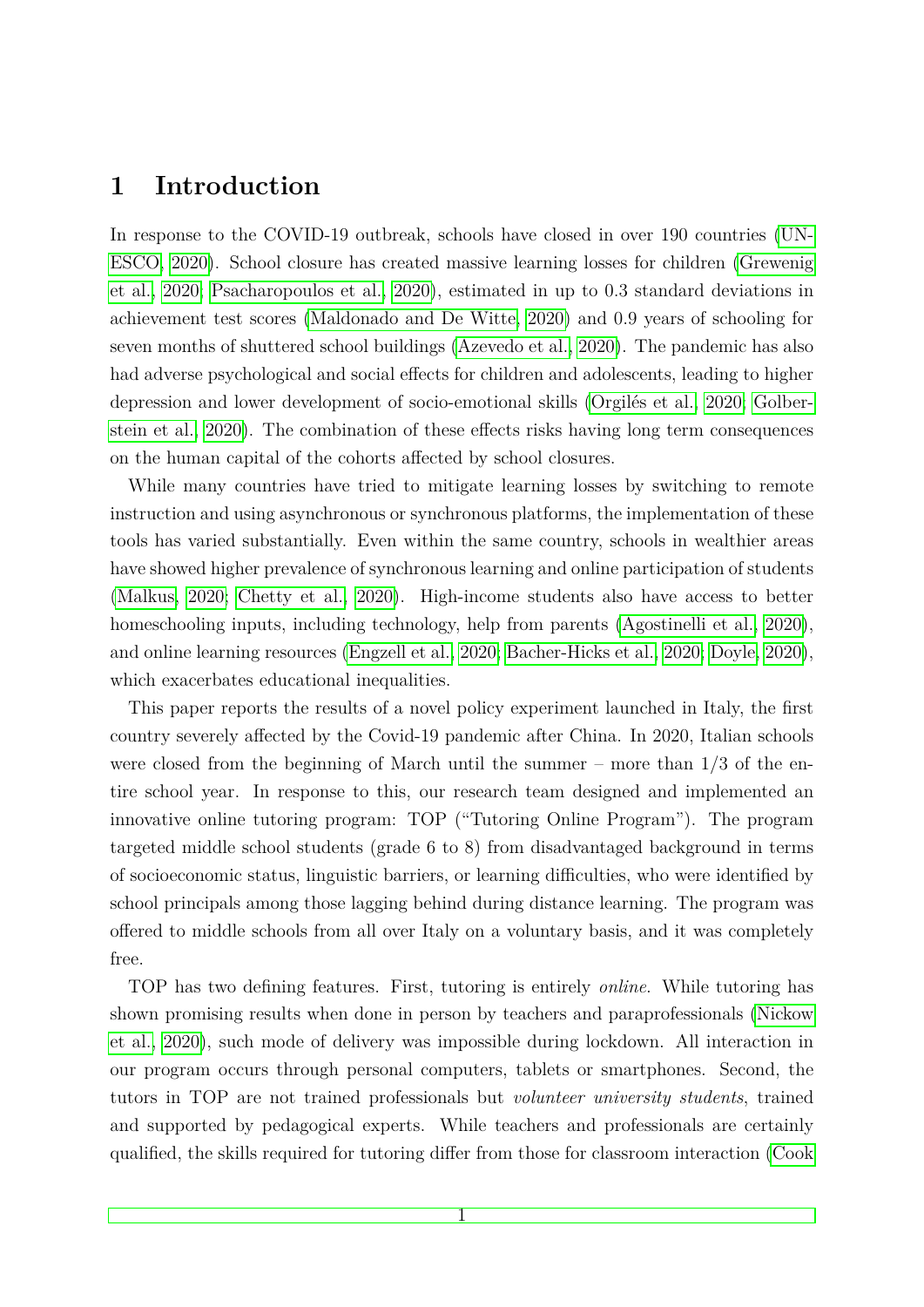[et al., 2015\)](#page-34-3). The choice of volunteer tutors has advantages in terms of budget (mobilizing resources to hire professionals may not allow for a rapid response and large scale implementation), and possibly also in terms of the quality of inter-personal interaction, as TOP leverages the intrinsic motivation of university students to be volunteers.

Four weeks after the announcement of the school shutdown by the Italian government, we emailed the principals of all Italian middle schools to introduce the program and ask for a list of potential beneficiary students. At the same time we emailed all students enrolled in three large universities in Milan, the second largest city in the country, offering them the possibility to volunteer for a minimum of three hours per week until the end of the school year. The response was extraordinary. Two weeks later, online tutoring activities started.

We received a total of 1*,*059 'valid' applications from 76 different middle schools from all over Italy.<sup>[1](#page-2-0)</sup> For each student, the school had indicated which subject they needed help with, among math, Italian and English. 81 percent of the students needed help in more than one subject. We randomly assigned a tutor to 530 of the 1*.*059 applicants, conditioning on ten 'blocks' based on the timing of the valid application. Due to budgetary and administrative constraints, 530 was the maximum number of tutors to whom we could offer training and pedagogical support. In fact, in order to equip tutors with a basic set of pedagogical skills and to help with potential problems in the relationship with children, we worked with a team of education experts to design an online self-training module for tutors and to hold regular group meeting and on-demand one-to-one sessions with expert educators (see section [2.2.3\)](#page-8-0).

We collected baseline data from students, parents and tutors before the start of the tutoring (first half of April), and follow-up data from students, parents, tutors and teachers at the end of the school year (June). Thanks to the over-subscription and random allocation of tutors to students, we can estimate the causal impact of the program on four sets of outcomes: academic performance, aspirations, socio-emotional skills, and psychological well-being.

We find sizeable and significant improvements for students who were assigned an online tutor compared to those who were not. Time devoted to homework and attendance to regular online classes increased, as reported by students as well as by teachers. Performance in a standardized test that we administered at endline and that covered math, Italian and English improved by 0*.*26 standard deviations (SD). The effects are particularly strong for math, which is the subject on which the majority of tutoring sessions focused. Teachers'

<span id="page-2-0"></span><sup>&</sup>lt;sup>1</sup>An application was considered 'valid' when the parent had given informed consent and the child had given assent, and when both parent and child had completed their own (online) baseline questionnaire.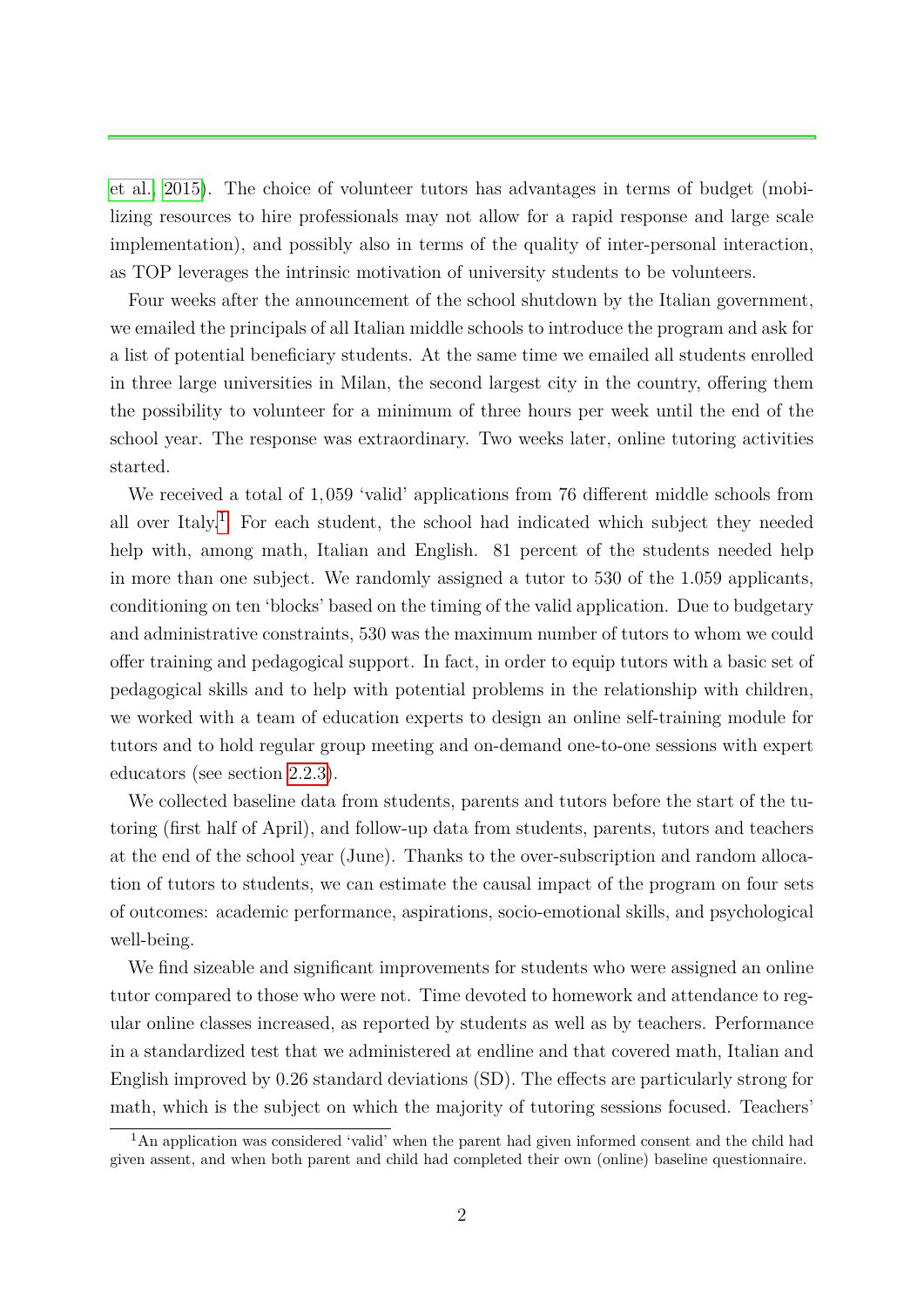assessments of learning also improved for treated students compared to control ones, by 0*.*18 SD. These are remarkable effects given that the median length of the online tutoring was around 5 weeks.

Our second category of outcomes relates to educational aspirations, in particular, type of high school track the student plans to enroll in, and likelihood and perceived ability to attend university. We polled students, parents and teachers about these. The resulting index of educational aspirations shows a 0*.*15 SD increase for students in the program compared to the control group.

We also measured students' perseverance, grit and locus of control and we find that TOP increased the value of a composite index capturing these dimensions by 0*.*14 SD. The effect is driven by increases in treated students' perception that they can control what happens in their lives (locus of control).

Our fourth set of outcomes includes measures of psychological well-being. At the end of the tutoring treated students were happier and less depressed, as reported by themselves and by their parents. The effect corresponds to a 0*.*17 SD improvement in a composite psychological well-being index.

We examine treatment effect heterogeneity along several dimensions. The first is the intensity of treatment. While the vast majority of students received 3 hours of online tutoring per week, a random subset of those students who needed help in more than one subject (143 out of 427 treated students) were assigned a tutor who gave their availability for 6 hours per week. We find that performance gains double with the hours of tutoring; the other outcomes do not.

Another dimension of heterogeneity is access to technology. We know from the tutor endline survey that around 20 percent of the students connected using a smartphone, as opposed to a PC or tablet. While one may be concerned that this would diminish the effectiveness of tutoring –and that such decrease would disproportionately affect children from lower socio-economic status– we find that it did not. On the other hand, technical problems (e.g., problems with the internet connection during the tutoring), seem to qualitatively decrease the impact of the program, although the effect is imprecisely estimated. These aspects should be taken into account if one wanted to apply our online tutoring model to lower income or more remote settings.

In terms of demographics and socio-economic background, we do not detect significant differences in impact between boys and girls, nor immigrants and natives – except for the effect on psychological well-being which is entirely driven by immigrants. Improvements in learning outcomes are instead higher for students whose parents have less than college education, have a blue collar job and do not work from home. Interestingly, tu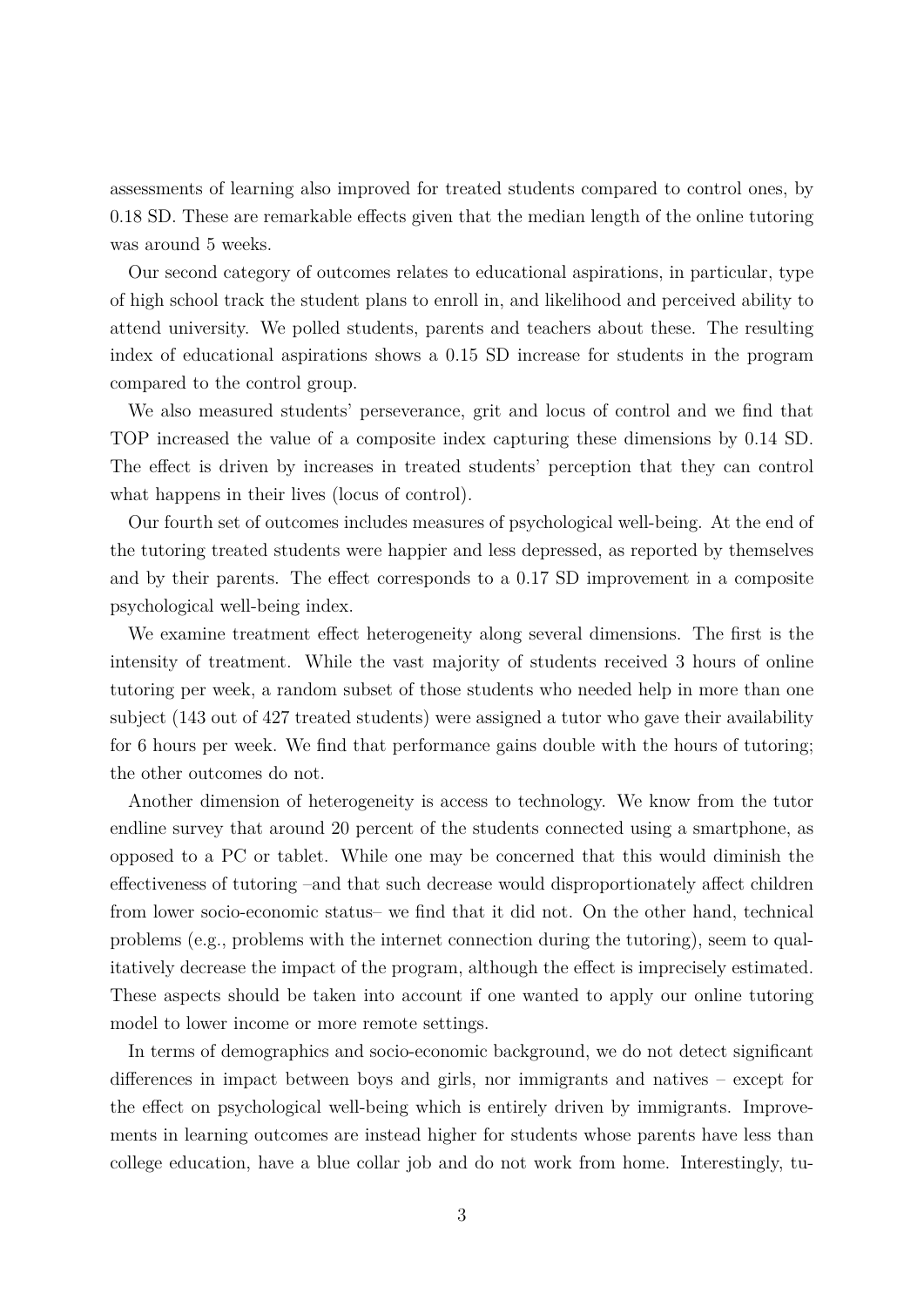tor characteristics such as gender, GPA, degree program and pro-social attitudes do not systematically affect the effectiveness of the tutoring.

Finally, we can estimate how the experience of being a TOP tutor during the pandemic affected the tutors themselves. We can do so because we randomly selected the university students to whom we offered the job from the pool of those who applied to be volunteers.<sup>[2](#page-4-0)</sup> Four months after the end of the program, we find that volunteers who were included in the TOP program have significantly higher empathy than those who were not. The effect corresponds to a 0*.*27 SD increase. We instead do not find significant effects on tutors' beliefs regarding the relative role of luck versus hard work in determining success in life.

Our paper contributes to several strands of literature. A robust body of empirical work shows that in-person tutoring is highly effective for improving academic outcomes. Recent meta analyses find that the impacts are sizeable (a pooled effect size of 0*.*37 SD in [Nickow](#page-35-6) [et al.](#page-35-6) [\(2020\)](#page-35-6)), and robust across a wide array of contextual factors [\(Fryer Jr, 2017\)](#page-34-4). The importance of small group or individual tutoring has been underlined for students who struggle [\(Ander et al., 2016\)](#page-33-3) and in order to teach at the right level [\(Banerjee et al., 2015\)](#page-33-4). Also, the tutor-student relationships is often close to a mentorship connection that may affect the development of cognitive as well as social skills, such as prosociality [\(Kosse](#page-35-7) [et al., 2020\)](#page-35-7). On the other hand, tutoring is much costlier than classroom instruction and it may not be easy to arrange individual, in person tutoring in the presence of geographical constraints. Also, tutoring may sometimes be attached with the stigma of being identified as a student in-need and pulled out from regular classes [\(Coie and Krehbiel, 1984;](#page-34-5) [Richmond, 2015\)](#page-35-8). We contribute to this literature by providing evidence on large-scale *online* tutoring, based on volunteer tutors supported and trained by pedagogical experts. Our model allows to substantially reduce the cost of tutoring –one of the biggest barriers to large-scale implementation– but also to efficiently reach students located in disadvantaged areas through virtual learning. Finally, online tutoring is less observable from peers than in-person tutoring, which may reduce the sense of stigma possibly attached with this intervention.

Our results are of course directly relevant to the debate on effective strategies to mitigate the effect of Covid-19 on education. The existing evidence suggests that students who lag behind the most during the pandemic are from low-income families with limited access to technology, and that they receive less support from parents and lower quality of remote learning from schools [\(Bacher-Hicks et al., 2020;](#page-33-2) [Chetty et al., 2020\)](#page-34-0). Different forms

<span id="page-4-0"></span><sup>&</sup>lt;sup>2</sup>As mentioned above, we could not accept all tutor applicants because we were constrained in the number of hours of support for tutors that we could pay for. The randomization was conditional on the characteristics that we use to allocate tutors to students, notably subject of tutoring, number of hours per week, and previous tutoring experience and training.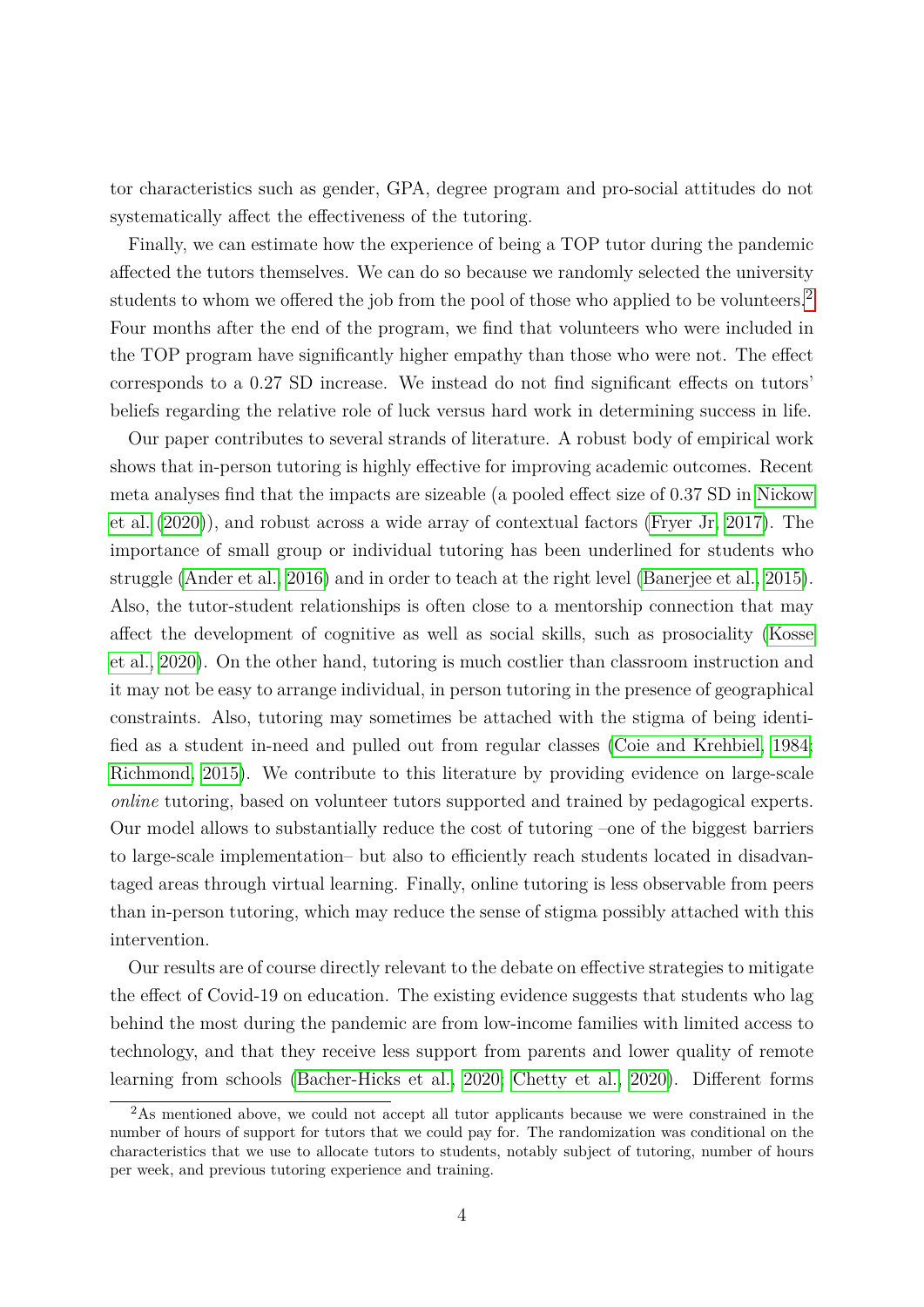of remote learning instruction have been adopted around the world and, although the evidence on interventions increasing access to computers and internet is mixed [\(Escueta](#page-34-6) [et al., 2017;](#page-34-6) [Malamud and Pop-Eleches, 2011\)](#page-35-9), the impact of digital technology may differ during school closure compared to normal school years.

To the best of our knowledge, very few policy experiments have attempted to use remote tools to improve learning outcomes during the pandemic. [Angrist et al.](#page-33-5) [\(2020\)](#page-33-5) evaluate two low-tech interventions in Botswana that use SMS text messages and direct phone calls to support parents in the education of their children. The combined intervention resulted in a 0*.*12 SD improvement in student outcomes and led parents to update their beliefs about their children's learning level. [Hardt et al.](#page-35-10) [\(2020\)](#page-35-10) evaluate a remote peer mentoring intervention at a German university during the pandemic, where peers met online to discuss self-organization. They find positive effects on motivation and exam registration, though not on earned credits. Our work contributes to this literature by evaluating the effects of an innovative and low cost online tutoring program targeting teenage students who had been adversely affected by school closures, and by showing impacts on learning outcomes as well as soft skills and psychological well-being.

Finally, recent work on organizations highlights the power of intrinsic motivation and social recognition for improving public service delivery (e.g., [Ashraf et al., 2014;](#page-33-6) [Gauri](#page-34-7) [et al., 2019\)](#page-34-7). In particular, [Levitt et al.](#page-35-11) [\(2016\)](#page-35-11) underline that such behavioral aspects can be leveraged to improve educational performance. While we cannot directly speak to this question, as we did not vary the recruitment method or the incentives provided to tutors, the fact that our tutors self-selected into volunteering for the TOP program and their intrinsic motivation may have contributed to the effectiveness of our intervention. Furthermore, we do provide evidence that volunteering as a tutor increased empathy compared to those university students that applied but where not assigned to a student.

# **2 Intervention and Study Design**

# <span id="page-5-0"></span>**2.1 Institutional Background**

Italy has been the first country after China hardly hit by the COVID-19 pandemic, with around 80,000 deaths as of January 2021, one third of which were concentrated in the region of Lombardy. All school buildings closed on March 5th, 2020. Since then, school reopening has been repeatedly postponed until September 2020 and, even during the Fall 2020, many schools had to offer remote learning instruction, depending on regional outbreaks.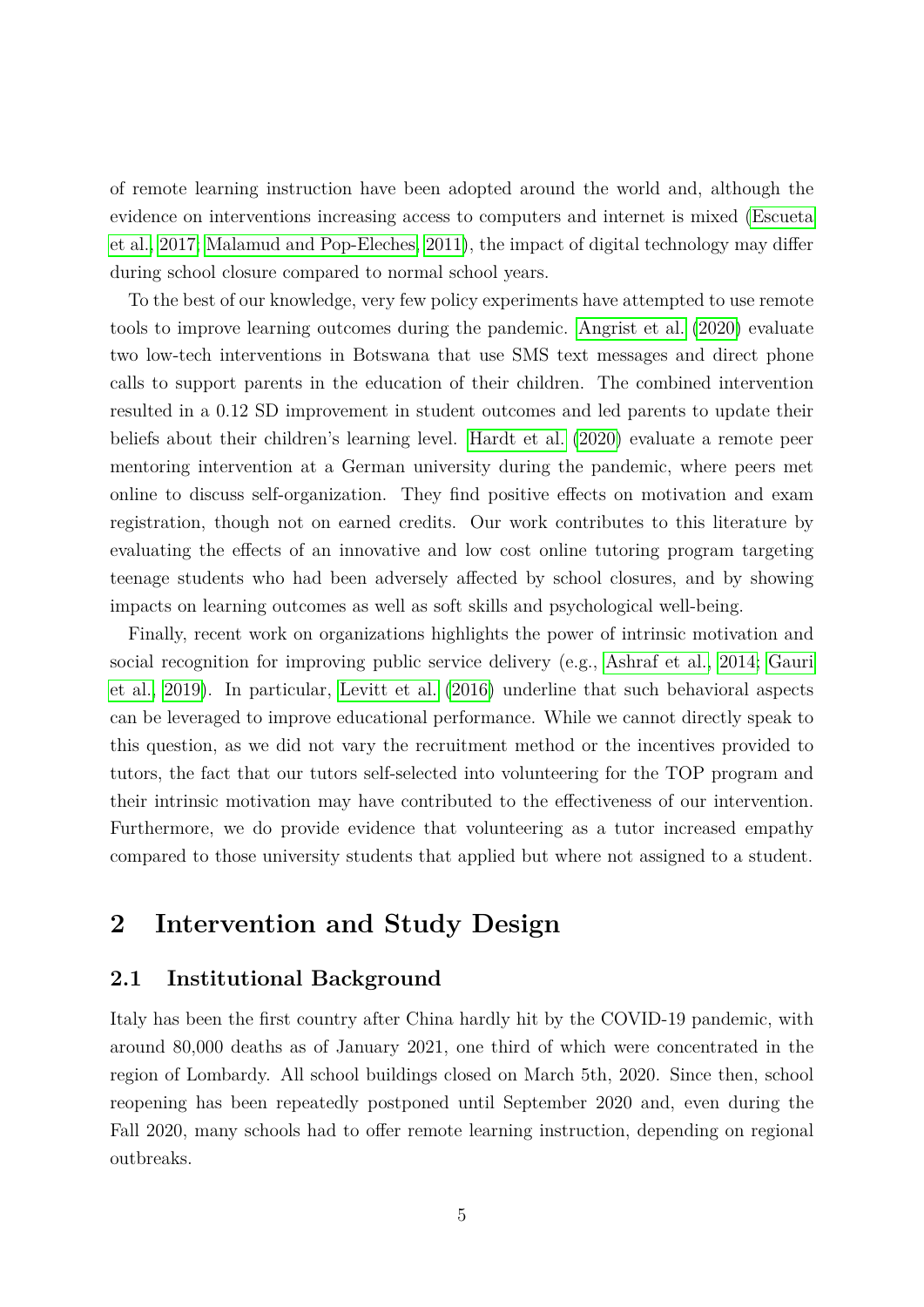The key components for effective remote school learning are the availability of infrastructure and of trained teachers with technological skills. Regarding infrastructure, on March 26th the Italian Ministry of Education allocated 70 million euro to buy tablets that students could temporarily borrow and 10 million to improve internet connection and online platforms of schools.<sup>[3](#page-6-0)</sup> This intervention facilitated the access to devices and internet for disadvantaged students. However, not all students in need were offered a device due to bureaucratic delays.

As of March 2020, teachers' digital competences were still somewhat limited, with less than 50 percent of the teachers using any digital tool in their daily lectures [\(Agcom,](#page-33-7)  $2019$ <sup>[4](#page-6-1)</sup>. When schools closed due to COVID-19, the response from teachers was extremely heterogeneous: many students only received instructional packets with homework for the first few weeks. Training courses to improve teachers' technological knowledge were organized starting in Spring 2020 by the regional offices of the Ministry of Education, by private foundations and web platforms such as Google Classroom and WeSchool. Based on data we collected on 427 teachers in our 76 sample schools, by the month of June more than 96 percent of the teachers were providing synchronous online classes. Most of the teacher-student interaction was synchronous with the entire class of around 22 students. Around 85 percent of teachers provided some asynchronous videos, usually no more than one hour per week. Almost all teachers assigned some homework every week.

# **2.2 The Tutoring Online Program (TOP)**

#### **2.2.1 Timeline**

Two weeks after the school closure in Italy, we started the process to design and implement an new program, the "Tutoring Online Program" (henceforth, TOP), as an attempt to provide immediate response to the emergency situation. We identified a team of pedagogical experts who could help us develop the curriculum for tutor training and support and we contacted the rectors of three large universities in Milan, asking for permission to advertise our program mong their students. We obtained IRB clearance and between March 30 and April 3 we sent out email invitations to university students and to the principals of all Italian middle schools. On April 14 tutoring activities started and they

<span id="page-6-0"></span><sup>3</sup>The same decree also allocated 5 million euro for the digital training of teachers (Ministerial Decree n. 187, 26 March 2020).

<span id="page-6-1"></span><sup>&</sup>lt;sup>4</sup>The digital transition in Italian schools was promoted by the Italian law 107/2015 (the so-called "La Buona Scuola"). The first step toward digitalization was a tool called 'electronic class register', created to ease communication between teachers and parents. The register includes grades, absences, and other messages. By the end of the school year 2015-16, more than 90 percent of middle schools were using electronic class register [\(Agcom, 2019\)](#page-33-7).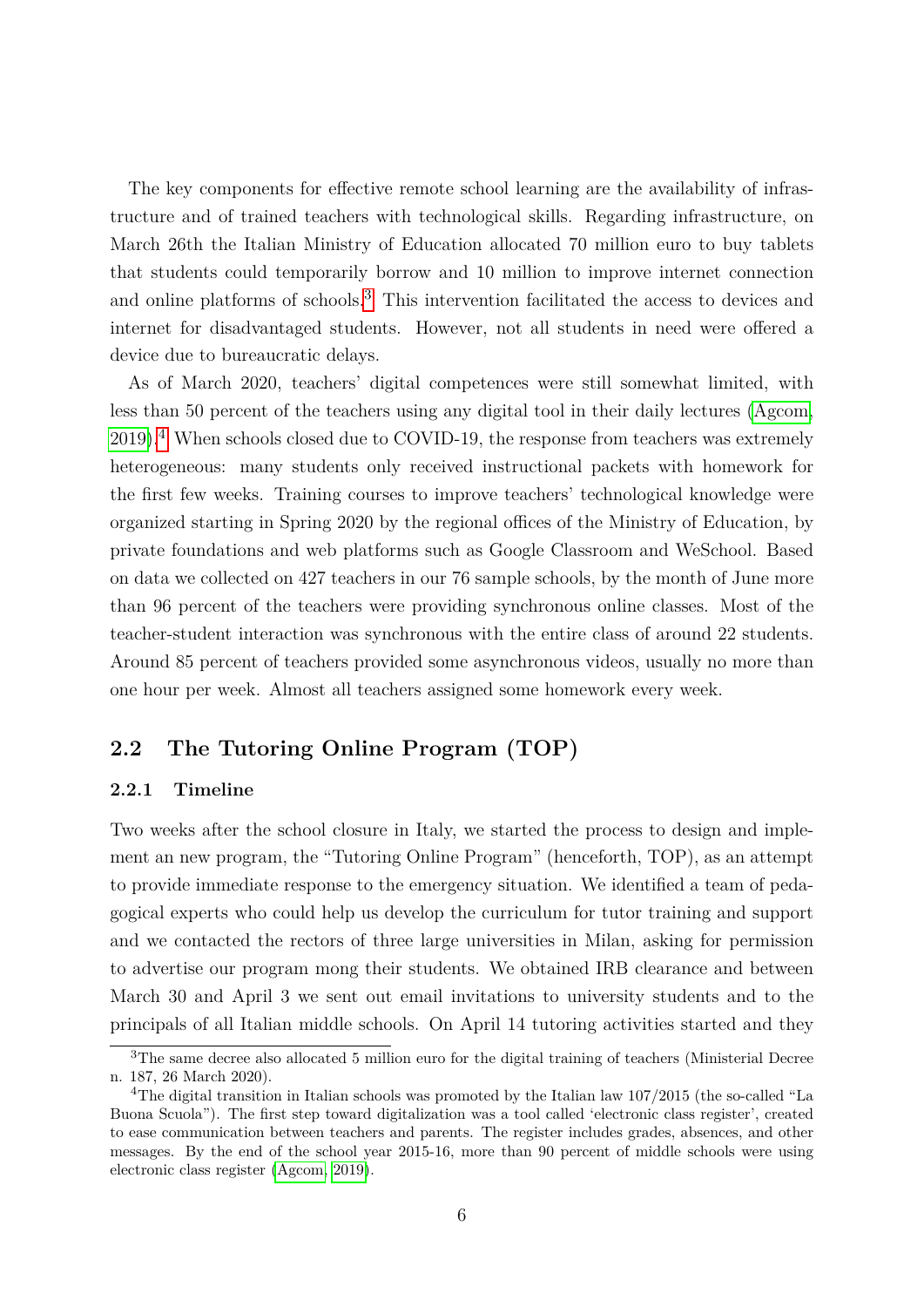lasted until the beginning of June. Appendix Figure [A.1](#page-49-0) shows the timeline of the project, including the two rounds of data collection. The implementation was entirely supported by the research team with the help of student volunteers and research assistants. In what follows we describe the recruitment process and the key features of the program.

#### **2.2.2 Recruiting schools and students**

We sent a recruitment email to all Italian middle schools (grades 6 to 8), using publicly available email addresses. We informed school principals about the support we could provide with TOP, presenting it as "a free online individual tutoring service to students currently struggling" during the school closure. We explained that tutoring would be done by volunteer university students and that it would be for 3 to 6 hours per week. In order to participate in the program, each school principal had to complete a brief baseline survey expressing their interest in the project. In few days, more than 100 schools completed this first step. $5$ 

Second, school principals –possibly with the help of teachers– had to complete an application form with a list of students including up to three pupils for each class. We asked to select the students who "may need TOP the most in terms of their learning level and family environment". For each child, the form should indicate the preferred subjects of the tutoring (one or more among math, Italian, and English), and contact details of the relevant teachers. The school was in charge of contacting parents and ask for their authorization to share with us the name and surname of the child and the contact information (email and phone) of one of the parents. We asked schools to make sure the selected students had internet connection and a computer or tablet.<sup>[6](#page-7-1)</sup> We clarified that we could not guarantee the tutoring to all applicants and that, if the number of requests exceeded the number of tutors that we could mobilze and support, we would randomly assign tutors to students, in order to give every applicant the same chances.

We received in total 1*,*594 names of students from 78 schools: 57 percent of these students were identified as needing help in all three subjects, 25 percent in two subjects, and 18 percent in one.<sup>[7](#page-7-2)</sup> The research team contacted all parents to collect informed

<span id="page-7-0"></span><sup>5</sup>We also received some support from a few regional offices of the Italian Ministry of Education, which helped spreading the information on the project. However, the enrollment of schools was almost completed when we received this additional support.

<span id="page-7-1"></span> $6$ As clarified in Section [2.1,](#page-5-0) the Ministry provided to each Italian school resources to buy devices for students in need. Despite that, 36 parents among those selected from the school reveled that they had no internet connection or device and they were excluded from our experiment. On top of that, around 20 percent of students used only the phone for the tutoring, as we discuss below.

<span id="page-7-2"></span><sup>7</sup>According to the teachers, almost 90 percent of students needed support in math, 78 percent in Italian and 72 percent in English.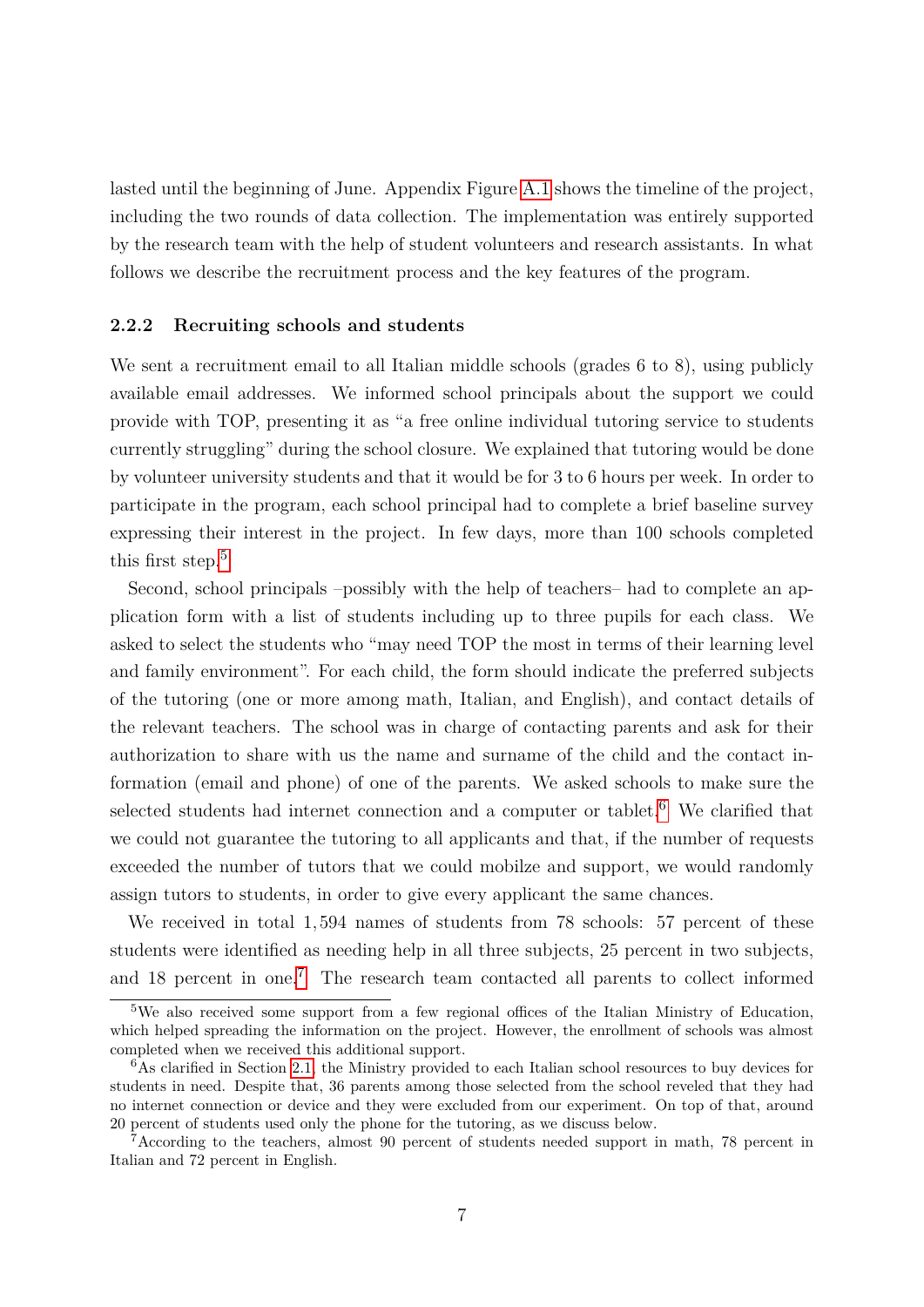consent for the project and baseline surveys from parents and students. We sent the survey using email and text messages.<sup>[8](#page-8-1)</sup>

Our final study sample comprises the 1*,*059 students from 76 schools: these are the students who completed the baseline survey and whose parents approved the informed consent and completed the baseline survey themselves by the end of enrollment period (i.e., April 25th). The geographical distribution with the number of students and schools for each region is reported in Appendix Figure [A.2.](#page-50-0) To assess the representativeness of our self-selected sample of schools, in Appendix Table [A.I](#page-53-0) we compare the provinces with and without schools that took part in the TOP program. We currently focus on the province level for data availability issues. While the breakdown by education level of the population is quite comparable (the differences are significant but extremely small), the provinces with schools in TOP tend to have slightly higher immigrant share, and lower unemployment rate. These differences are fully explained by the regional divide, with 65 percent of provinces in the North having at least one school included in the program, compared to 15 percent in the South and Islands, as shown in Appendix Figure [A.2](#page-50-0) (the Center is equally represented). The regional imbalance is not surprising, given that the North was by far the part of the country most hardly hit by COVID-19. It makes sense that schools in areas strongly hit by the pandemic early on were more likely to apply, most likely as they foresaw that schools would have not reopened until the end of the year.

#### <span id="page-8-0"></span>**2.2.3 Recruiting and training tutors**

Thanks to the collaboration with the rectors of three large Italian universities in Milan, we sent a message to all students enrolled in undergraduate and graduate programs.<sup>[9](#page-8-2)</sup> The message explained that a team of researchers was launching an online tutoring program and that we were recruiting "volunteers interested in helping middle school students who were struggling to keep up with their classes and with their homework". We required that volunteers should be currently enrolled in university and fluent in Italian. Applicant tutors had to complete a baseline survey, indicating among other things the subjects in which they would feel comfortable tutoring, and their availability for either 3 or 6 hours per week. The number of applications from volunteers reached 2*,*000 by the end of the enrollment period, far exceeding our expectations.

<span id="page-8-1"></span><sup>&</sup>lt;sup>8</sup>If the parents did not respond within a few days, the research team followed-up with a phone call to check that they received the information and they eventually shared the consent form and baseline surveys to a new contact provided by the family.

<span id="page-8-2"></span><sup>9</sup>The three universities were Bicocca, Bocconi and Statale, which approximately enroll 33*,*000, 14*,*000 and 61*,*000 students respectively.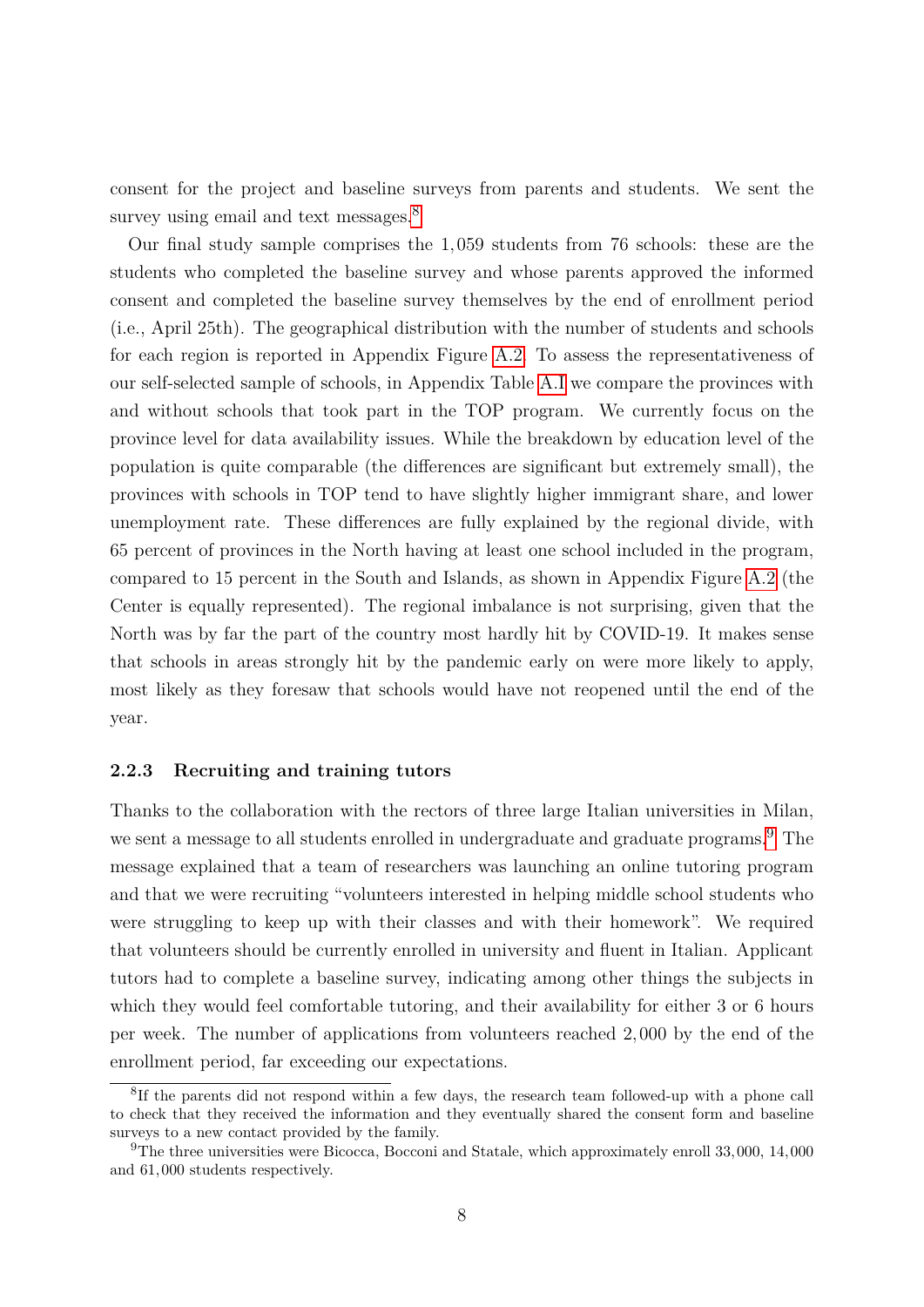As our volunteers were not trained professionals, we hired a team of pedagogical experts to train and support the tutors.<sup>[10](#page-9-0)</sup> Within a few weeks, they set up an online learning platform with a self-training program that included slides and videos. The topics included: how to approach students; tools and online platforms for effective online tutoring; learning disorders; and tips to help students in math, Italian and English. The platform also included a supervised forum where tutors could ask questions and share their experiences. Finally, the pedagogical team organized regular group meetings with around 20 tutors, as well as one-on-one meetings on demand to offer support in specific circumstances. Based on the information reported by our tutors at endline, around 80 percent of them used the training platform, 50 percent watched the videos and followed the online training, 8 percent used the forum, and 36 percent and 12 percent joined at least one small group or individual meeting, respectively.

The tutor training was an important component of TOP and it ensured that our volunteers, even without professional training, could offer a high quality service to their tutees and could receive professional advice and support in case of need. However, this was the most expensive part of TOP (see section [7](#page-32-0) for cost estimates) and, given our budget constraints, it limited to 530 the number of tutors that could be trained and supported.

### <span id="page-9-2"></span>**2.3 Experimental Design**

#### **2.3.1 Randomization**

We randomized the allocation of the 1*,*059 students in our sample into two groups: a treatment group that received tutoring (530 students) and a control group that did not (529 students). In order to guarantee that students could start as soon as possible, we processed applications on a rolling basis by creating 'blocks' of around 100 student applicants. We stratified the randomization at the block level, where blocks were created depending on the timing of baseline completion.<sup>[11](#page-9-1)</sup> Appendix Table [A.II](#page-54-0) shows that the treatment and control groups do not differ according to baseline characteristics collected from students and parents, including gender, immigration status, learning disorders, grade, interest in the subjects taught, and parental education and occupation.

Of the 1*,*059 students included in the experimental design, 712 completed the endline

<span id="page-9-0"></span><sup>10</sup>The team was led by prof. Giulia Pastori and prof. Andrea Mangiatordi , both at Bicocca University, and included six other members with teaching and pedagogical expertise.

<span id="page-9-1"></span><sup>&</sup>lt;sup>11</sup>After reaching around 100 completed applications including parental consent, baseline survey of parents and students, we created a 'block' and randomly assigned 50 percent of students to the treatment and 50 percent to the control group. Within each block, we ordered the observations by school ID and grade.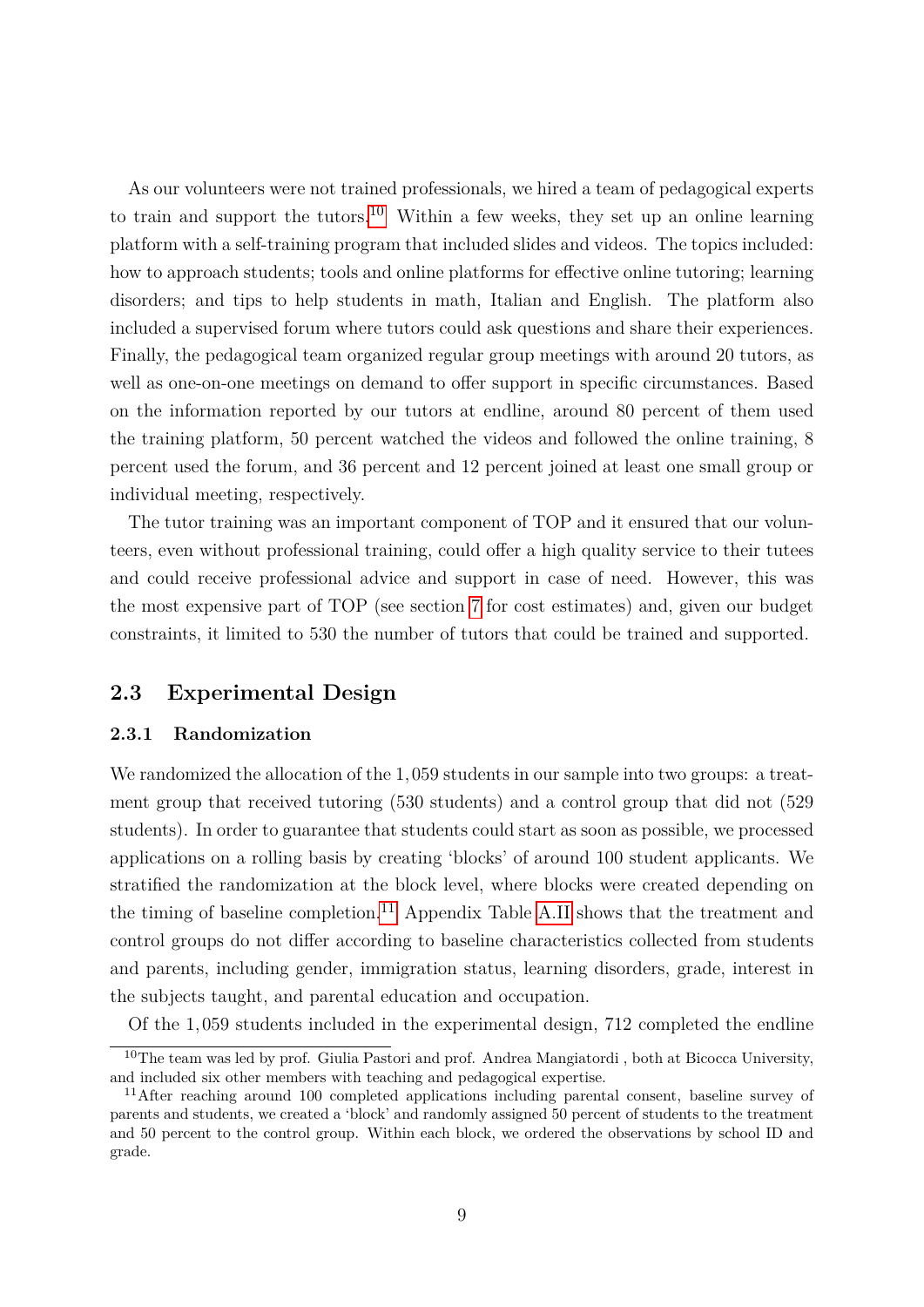test. Attrition rates were different for the treatment and control group, which is not surprising given that students who received a tutor remained engaged with the program until the month of June, while control students had to be contacted after not receiving a tutor. As shown in the Appendix Table [A.III,](#page-55-0) on average 67 percent of students completed the endline test score: 46 percent of the control group and 88 percent of the treatment group. We find that children with college educated fathers or with higher familiarity with computers are more likely to complete the endline test, with the effect being driven mainly by students in the control group (column 4, Appendix Table [A.III\)](#page-55-0). Compared to students in grade 8, students in grade 6 were more likely to complete the endline in the control group, which may depend on the fact that, during the period of the endline, grade 8 was involved in the final middle school exam, and control students may have been relatively less motivated to devote time to the survey.

#### [Insert Table [I\]](#page-41-0)

Table [I](#page-41-0) reports the balance Table restricting the sample only to students who completed the final survey. Overall, most characteristics are balanced between treatment and control group. If anything, compared to the full sample shown in Appendix Table [A.II,](#page-54-0) the control group is marginally positively selected in terms of parental education (as highlighted above). Given the direction of imbalance in response rates, one may expect an underestimate of the treatment effect. Nonetheless, we will present different robustness checks, including inverse probability-weighted estimates of treatment effects and the inclusion of different sets of controls (Appendix Table [A.XII\)](#page-64-0).

Among the 530 treated students, teachers identified 427 as needing help in more than one subject. We randomly assigned one third of these 427 students to an 'intense' version of the program with 6 hours of tutoring per week instead of 3. This will allow us to estimate the impact of treatment intensity in section [5.1.](#page-24-0) We present the balance Table for random assignment to the intense tutoring in Appendix Table [A.IV.](#page-56-0)[12](#page-10-0)

#### <span id="page-10-1"></span>**2.3.2 Tutor allocation**

We assigned tutors to students following a step-by-step procedure. First, we restricted the sample of tutors to those currently enrolled in university and fluent in Italian. Given the high number of volunteers, we decided to further restrict the sample to tutors with previ-

<span id="page-10-0"></span> $12$ The table shows some imbalances in the education level of the mother, with a higher share of mothers with at least high-school diploma among students in the 6h treatment vs. 3h treatment group. We control for these baseline characteristics in all regressions.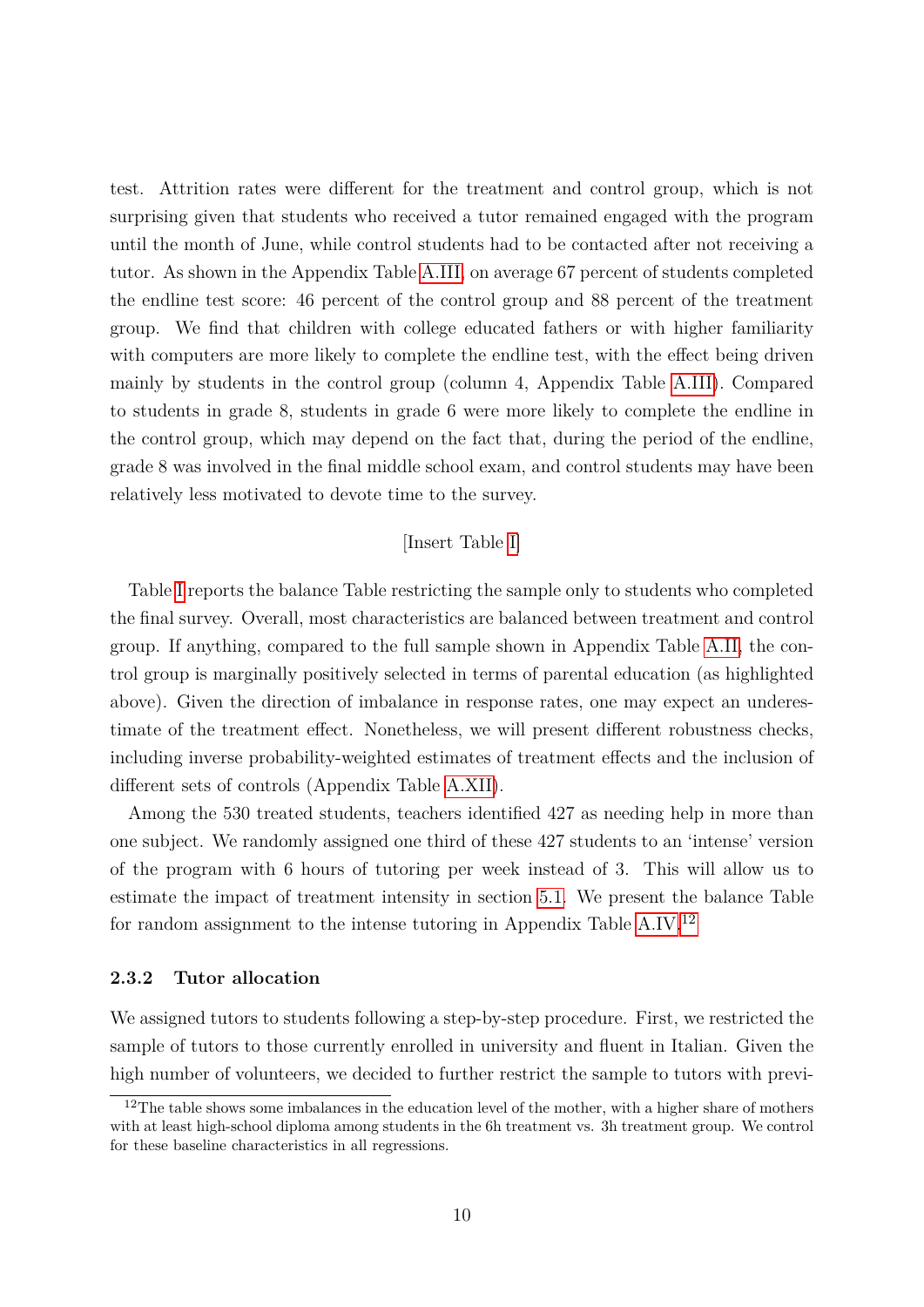ous tutoring experience and/or specific training (e.g., to support students with learning disorders or immigrants).

Second, we divided tutors into different groups depending on their expertise in the various subjects (math, Italian, English or combinations of these), their time availability (3 vs. 6 hours per week), and their training (general, specific for immigrants, specific for students with learning disorders). Within each group, we randomly ordered the tutors.

Third, we randomly assigned treated students to tutors taken from the relevant group, considering the subjects they needed help with, whether they needed intense tutoring, and their characteristics (learning disorders and immigration status). Note that only 4 percent of tutors had specific training on learning disorders, while 32 percent of the students in our sample have learning disorders. Hence, the great majority of students with learning disorders were supported by a tutor who had no training other than the support provided by our pedagogical team. Similarly, only 1 percent of tutors had studied specifically to work with immigrant children, who constitute 22 percent of our sample.

As expected, given the allocation procedure, tutors assigned to students differ from the overall sample of tutors that applied. Appendix Table [A.V](#page-57-0) reports the differences in characteristics of assigned tutors with those who applied and where not assigned to a student.

Column 1 of Appendix Table [A.VI](#page-58-0) provides summary statistics for the tutors who were assigned to students, from the tutor baseline survey. Notice that 530 students were assigned to the treatment, but 7 dropped out before starting the tutoring, therefore we only assigned 523 tutors. The great majority of tutors are female (70 percent), born in Italy (98 percent), they were moved by a desire to help others when applying to TOP (83 percent) and they have previous experience as volunteers (83 percent). In terms of degree program, about 34 percent of the tutors attend a STEM major or medical school, 28 percent an economics/business major, 14 percent a humanities major, and only 7 percent a major in education.<sup>[13](#page-11-0)</sup>

Columns 2 and 3 of Appendix Table [A.VI](#page-58-0) show summary statistics separately for tutors that offered their availability for 3 vs. 6 hours per week, and the last two columns report the p-value on the null that the difference is zero and the standardized difference. Tutors who made themselves available for 6 hours are less likely to come from economics or business and more likely to come from humanities; they are also more likely to be born outside Italy and to have training to work with immigrants. Although students are randomly assigned to a high vs low-intensity treatment, we should keep in mind that

<span id="page-11-0"></span><sup>&</sup>lt;sup>13</sup>The relatively high share of students from economics and business is due to the fact that one of the three universities from which we recruited, Bocconi, specializes in those subjects.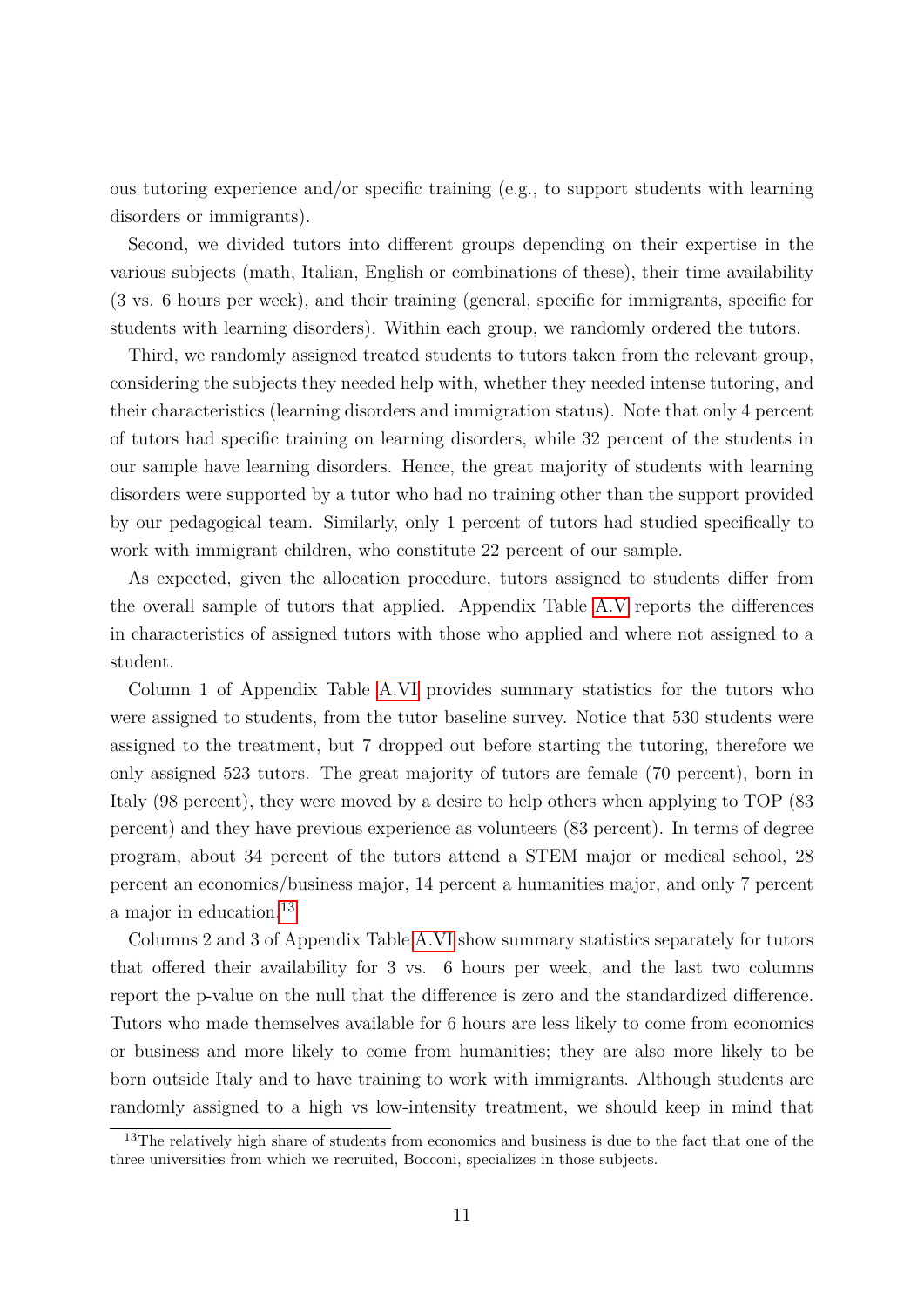they get a 'package' of different tutor characteristics when assigned to 6 vs. 3 hours of tutoring.

#### **2.3.3 Implementation**

We matched all tutors with students by April 25, as shown in the timeline (Appendix Figure [A.1\)](#page-49-0). The tutoring lasted from mid-April to the beginning of June 2020.<sup>[14](#page-12-0)</sup> In June 2020, we collected the endline surveys.

After each meeting, tutors were required to record some information about the session using a management tool prepared by the research team. The information included the day and time of the meeting, whether the student had done the homework assigned, and whether he/she had exerted effort during the tutoring session. On average, treated students had 14 tutoring meetings over the course of the program, for a total of 17 hours over 34 days. The distribution of the number of meetings and tutoring days is presented in Appendix Figure [A.3.](#page-51-0) Less than 5 percent of students chose not to start the tutoring (hence have zero meetings). During the tutoring, the subject covered by the great majority of students was math, which was covered by 78 percent of the students. The entire distribution on subjects covered in the meetings, as reported in tutors' registries, is displayed in Appendix Table [A.4.](#page-52-0)

# **3 Data and Empirical Strategy**

We build a unique dataset merging the baseline surveys of parents, students, and tutors with endline data coming from (i) the results of a standardized test administered by us and taken by the students, and (ii) surveys of parents, students, tutors and teachers of the classes in which our treated and control students were enrolled. We report the summary statistics of our main outcomes measured at endline in Appendix Table [A.VII.](#page-59-0)[15](#page-12-1) The relevant survey questions are reported in Online Appendix [B.](#page-71-0)

#### <span id="page-12-2"></span>**3.1 Student achievement**

One of our main outcomes of interest is student learning. In normal years, standardized test scores are collected in May/June from all Italian students in grade 8 by the Institute for the Evaluation of the Italian Schooling System (INVALSI). However, due to the

<span id="page-12-0"></span><sup>14</sup>Some tutors voluntarily decided to support the students during the summer and in the following academic year.

<span id="page-12-1"></span><sup>15</sup>The variables labeled as 'outcomes reported by parent' or 'outcomes reported by teachers' do not refer to parents or teachers themselves, but to the answers that parents/teachers gave about a given child.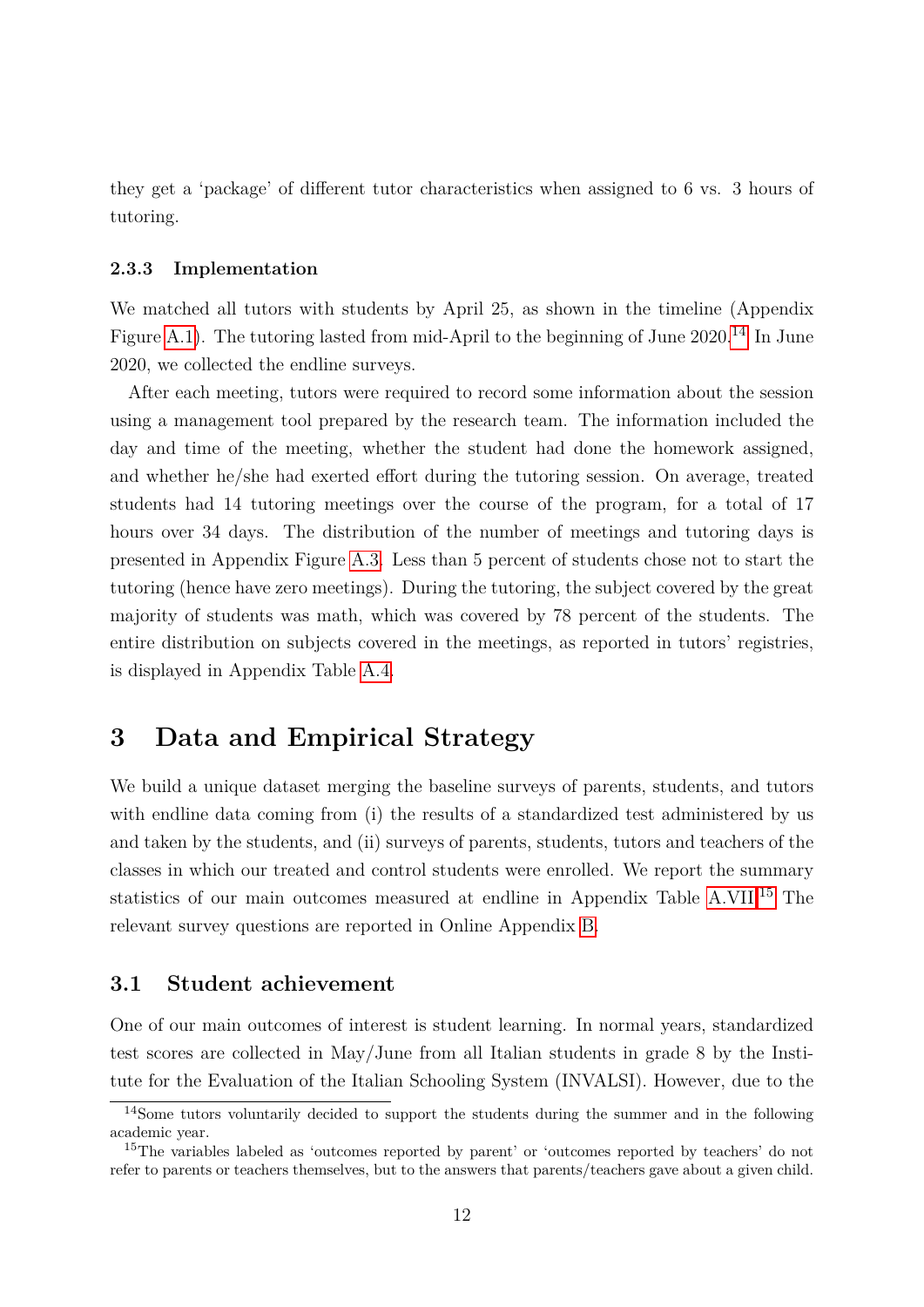pandemic, these tests were not administered in 2020. In collaboration with two expert middle school teachers, we designed a (shorter) standardized test very close in format to the national standardized one. Our test included seven multiple choice questions in math, seven in Italian, and five in English.

The test was administered to treatment and control students by enumerators. The research team sent to each student the link to complete the test score, but they needed a password to access it. The enumerator called each parent to set a time for the test. During the test, the student was on a video call with the enumerator, he/she opened the link with the questionnaire in his/her own device and entered the password given in real time by the enumerator: at that point the test could start. Enumerators were clearly instructed *not* to help children during the test. Once the student completed and submitted the test online, the enumerators were available to discuss any doubts and answer potential questions.

By design, during the course of our program TOP tutors did not follow a specific curriculum but they helped students with the homework assigned by school teachers. For this reason, the test we administered covered the basic achievement expected from students of each grade. On average, treated and control students answered correctly 56 percent of the questions (as shown in Appendix Table [A.VII,](#page-59-0) line 1): 67 percent in math, 48 percent in Italian, and 50 percent in English. The assessment covered a wide range of competencies and very few students reached a ceiling in terms of correct answers.

# <span id="page-13-1"></span>**3.2 Student, parent, and teacher surveys**

We asked students, parents, and teachers to complete a questionnaire that we sent by email and/or SMS. The questions covered four main sets of outcomes: academic achievement and beliefs, educational aspirations, socio-emotional skills, and psychological well-being. Teachers were asked to complete the same question for each child in their class that was either treated or control in TOP. The main outcomes in our empirical analysis will be indexes built extracting the first principal component from the variables in each category, standardized to have mean zero and standard deviation one in the control group.

**Academic outcomes and beliefs.** We asked children and parents their beliefs on the number of correct questions for each subject of the test described in Section [3.1.](#page-12-2)<sup>[16](#page-13-0)</sup> only 56

<span id="page-13-0"></span><sup>16</sup>Children were asked about this at the end of the test. Parents were asked this question in their endline survey, which typically took place after the kid had taken the test (neither the test not the child's answers were shared with the parent). Indeed, we expect an impact of TOP on academic outcomes, but also on the beliefs and expectations of parents and teachers [\(Rosenthal, 1973\)](#page-35-12). Overall, the data show that students and their parents are overconfident on their performance, with an average expected share of correct answers equal to 67 percent (for students) and 71 percent (for parents), against an actual share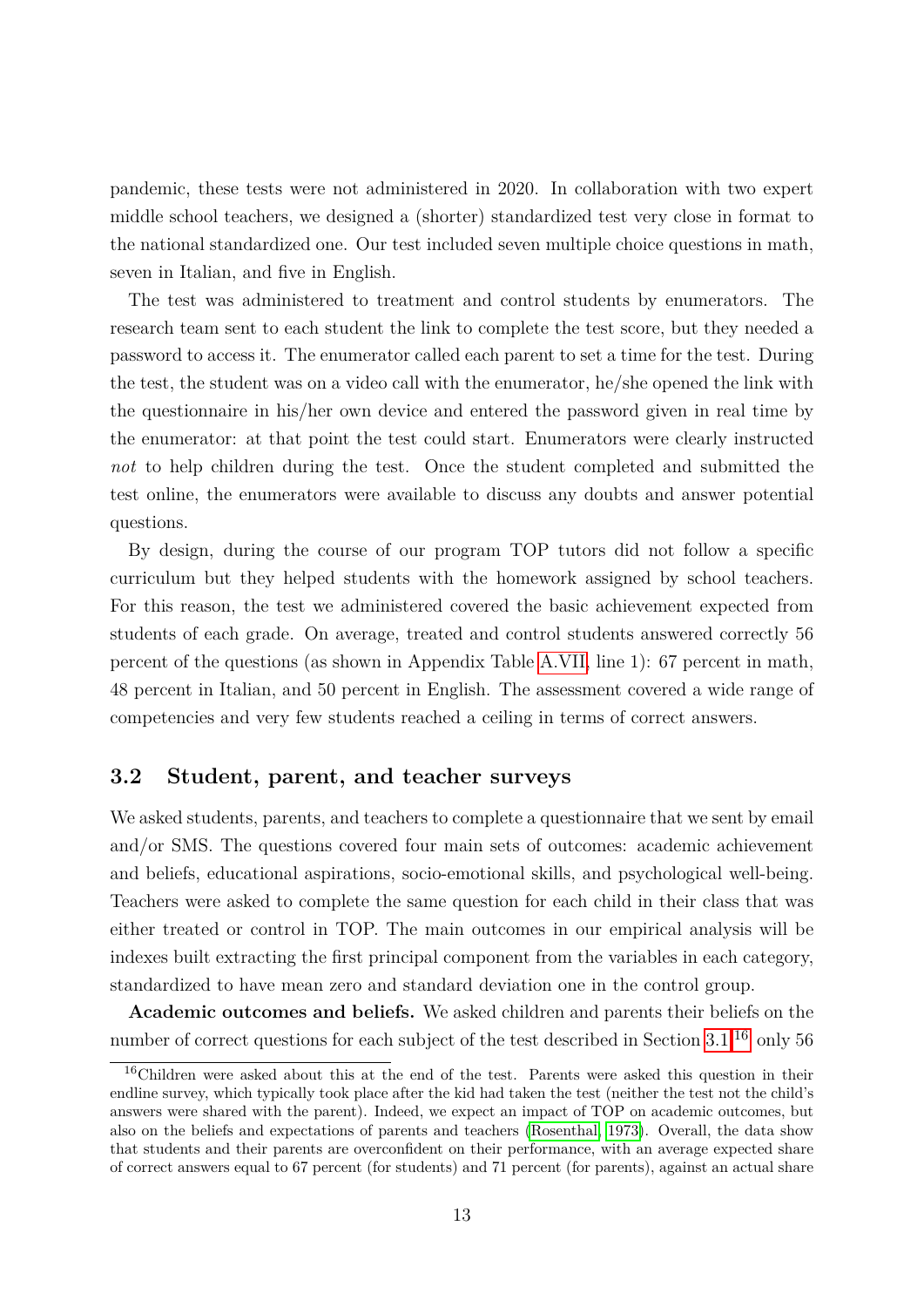percent in the test. Notably, 64 percent of the students and 71 percent of the parents are 'overconfident', in the sense that they expect a higher number of correct answers than one actually obtained in the test. Teachers' beliefs tend to be closer to the actual performance: teachers expect their students to correctly answer 49 percent of the questions on average, and only 36 percent of them are overconfident about children's performance.<sup>[17](#page-14-0)</sup>

To obtain a measure of achievement different from the standardized test score, we asked each teacher to assign a grade from 1 to 10 to every child in our study (treated or control) that was in one of their classes. The average grade was 5*.*65, that is just below the pass grade of 6 in the Italian school context. This is consistent with the target of our intervention being children who were struggling to keep up with school work. We also asked children how they would rate their own school performance on a 1 to 10 scale, and the average was 6*.*29, somewhat more optimistic than the teachers but definitely not high.

**Aspirations.** Low goals and ambitions may lead students into an "aspiration trap" [\(Genicot and Ray, 2017;](#page-34-8) [La Ferrara, 2019\)](#page-35-13). Children from disadvantaged background may underinvest in their education, dropping out from school or choosing easier and less profitable high school tracks [\(Carlana et al., 2021\)](#page-34-9). We hypothesized that TOP may have a direct effect on students' aspirations, by providing an alternative role model (the tutor) that may induce them to revise their goals. In our survey, we collected information from students on their long term educational goals (e.g., attend university), and on their short term plans (e.g., the type of high school they wanted to enroll in).<sup>[18](#page-14-1)</sup> Among the students in our sample, only 15 percent are interested in a top-tier academic high school, while around  $1/3$  are planning to attend a vocational high school.<sup>[19](#page-14-2)</sup> As for long-term goals, 39 percent of the students at endline tell us that they are considering university education, and the Figure is similar for parents (35 percent). The share is instead much lower when we ask teachers until what level the student should continue to study: only 14 percent say 'university'. Finally, we also collected a measure of self-efficacy [\(Bandura](#page-33-8) [et al., 1999\)](#page-33-8), asking students (and parents) whether, aside from what they would like to do in the future, they think they (their children) would be capable of successfully attending

of correct answers of

<span id="page-14-0"></span><sup>&</sup>lt;sup>17</sup>We tried to interview the math, Italian and English teachers for each child. For cases where one of the teachers did not reply, we calculate the beliefs (and grade, to be described below) as the average for the subjects for which data is available.

<span id="page-14-1"></span><sup>&</sup>lt;sup>18</sup>In Italy, after grade 8 students need to choose their high school track. The schooling system is organized in top-tier academic tracks (scientific and classical *lyceum*), other academic tracks (linguistic, pedagogical, and other types of *lyceum*), technical tracks (with technological or economic focus, e.g., accounting), and vocational tracks.

<span id="page-14-2"></span><sup>19</sup>On average, in Italy 32 percent of students are enrolled in a top tier track and 14 percent in a vocational track. As expected from the targeting, at baseline, the sample of students who applied to TOP tends to include more low-achieving and low-aspiring students.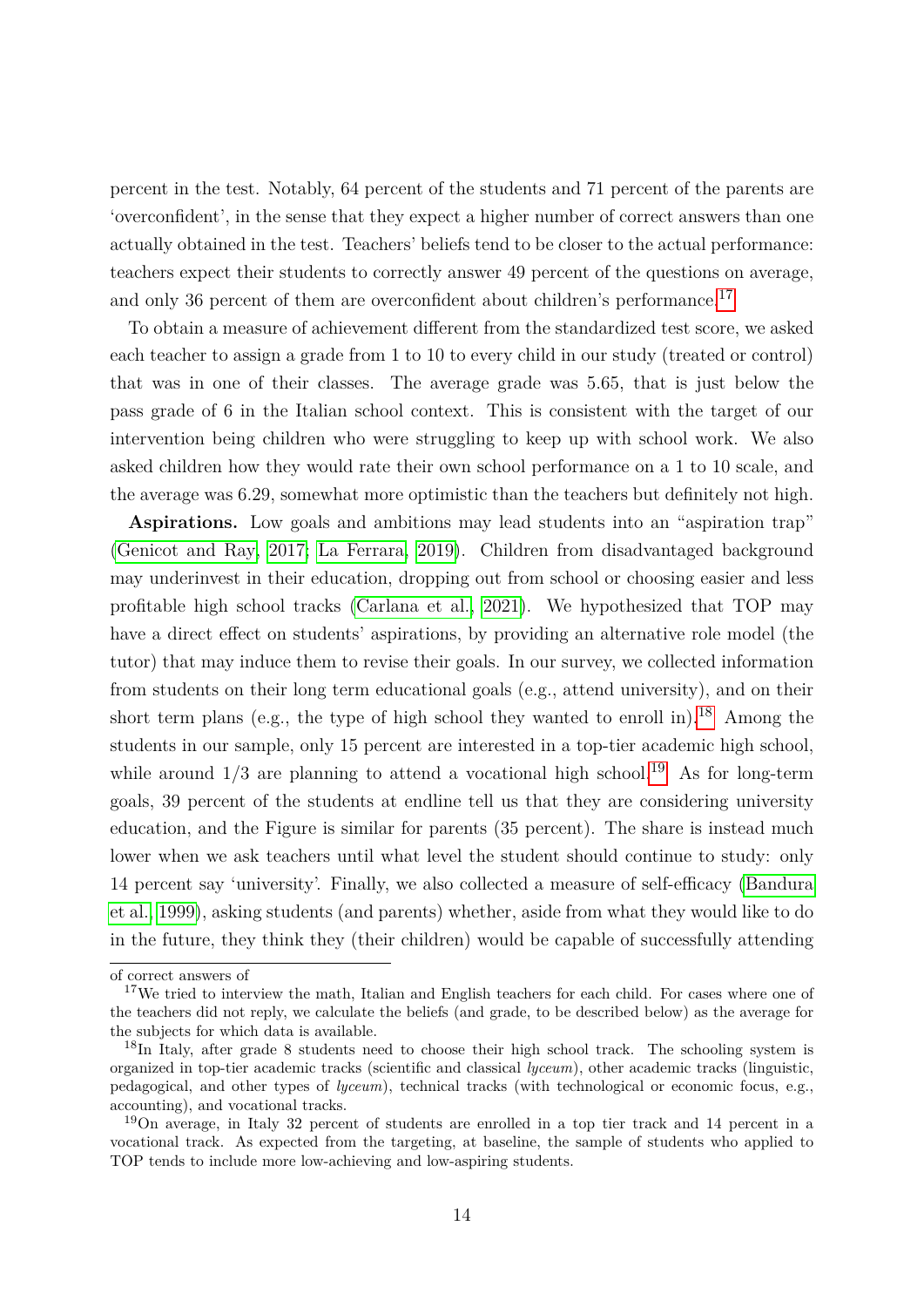university if they wanted to.

**Socio-emotional skills.** Social distancing and school closure can result in a lack of opportunities to develop not only cognitive, but also socio-emotional skills in the classroom [\(Alan et al., 2019\)](#page-33-9). In our endline survey we collected several outcomes to capture socioemotional skills. First, in order to measure perseverance, we asked students to answer a logic question. At the end of the question, we asked them whether they wanted to answer a new question with the same level of difficulty, with a higher level of difficulty or whether they wanted to give up. We use their choice as an outcome measure of perseverance in a real effort task. Second, we measure 'grit' following the Short Grit Scale developed by [Duckworth and Quinn](#page-34-10) [\(2009\)](#page-34-10). Starting from 8 questions on a 5-point scale, we add up all the points and divide by 40. The maximum score on this scale is 1 (extremely gritty), and the lowest is 0 (not at all gritty). We asked the same questions to children and parents, finding a high correlation among their answers (0*.*64). Third, we collected a measure of 'locus of control' to capture the extent to which students believe they can control the outcome of events in their lives or whether fate and luck determine the course of action [\(Rotter, 1966\)](#page-36-1). To calculate the final score, we start from 4 questions on a 5-point scale, add up all the points and divide by 20. Also for this outcome, the maximum score is 1 (high locus of control), and the lowest is 0 (low locus of control).

**Well-being.** Last but not least, we want to understand if the interaction with the tutor may have helped students to feel less isolated, possibly overcoming depression, and happier. For this purpose, we collected two measures of psychological well-being from students and their parents. The first is the Children's Depression Screener (ChilD-S) developed by Frühe et al.  $(2012)$ , which is calculated aggregating a battery of 9 questions.<sup>[20](#page-15-0)</sup> The answers are given on a 4-point likert scale; we add up all the points and divide by 36. Also on this outcome, the maximum score is 1 (high level of depression), and the minimum is 0 (no depression). The second measure is a proxy for happiness: we asked whether students were feeling happy or unhappy during the lockdown, on a scale from 1 to 10 (10 being the maximum happiness). The correlation between the depression measure reported by parents and the one reported by students is 0*.*56, while for happiness it is 0*.*53.

### <span id="page-15-1"></span>**3.3 Tutor Survey**

On top of the baseline information, we asked all the volunteers that had applied to be tutors to complete a very short endline survey in September 2020, six months after the

<span id="page-15-0"></span><sup>20</sup>For a detailed list, see Online Appendix [B.](#page-71-0)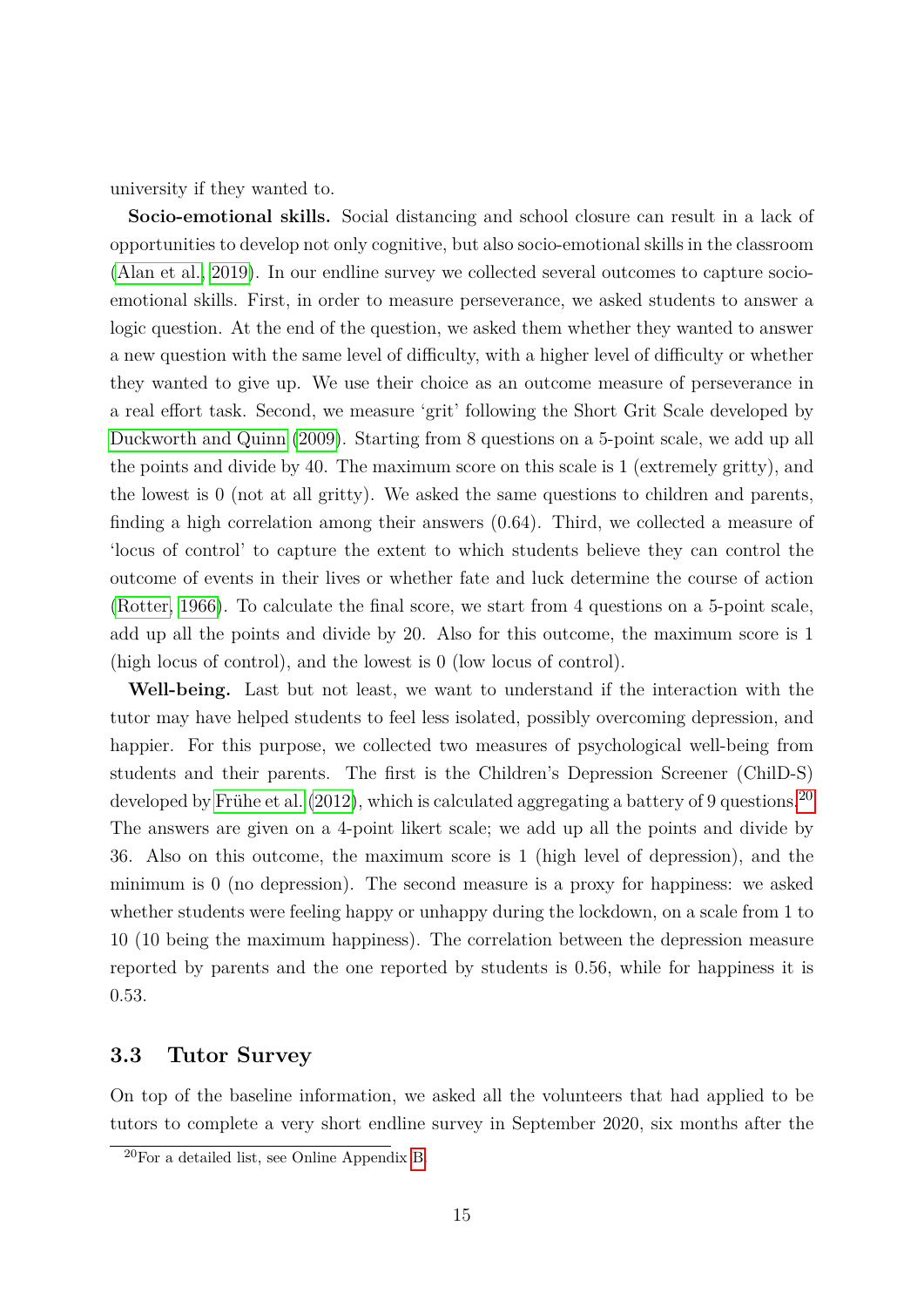start of the program. Almost all the tutors who were recruited into TOP completed the endline survey, while only around one third of those who were not assigned a student did so. Appendix Table [A.VIII](#page-60-0) shows the difference in observable characteristics among the tutors who participated in TOP ('treated' tutors) and the others ('control' tutors). Once we account for the criteria used to assign students to tutors (e.g., tutors from STEM are over-represented in treatment because math was the subject most in demand by the students), very few significant differences appear. This will allow us to investigate how participation in TOP affected some outcomes measured at the tutor level.

The first outcome is empathy. We collected two standard questions on a 4-point likert scale, asking respondents if they (i) "find it easy to put themselves in somebody else's shoes"; and (ii) "are able to make decisions without being influenced by people's feelings". We sum all points and divide by 8 to obtain a variable ranging from 0 to 1.

The second set of outcomes concerns views on the role of hard work and effort to achieve success in life. The index we build aggregates answers to three separate questions on (i) income differences and effort; (ii) the importance of hard work versus luck and connections; and (iii) the prospects of getting a well-paid job after studying hard, independent of family background. We aggregate the variables in a similar way as described above.

Finally, in addition to the short endline, tutors recruited into TOP also completed some further information on their experience during tutoring, e.g., how satisfied they were, etc.<sup>[21](#page-16-0)</sup>

### **3.4 Empirical strategy**

To assess the impact of TOP on the various outcomes we collected, we estimate the following OLS regression:

<span id="page-16-1"></span>
$$
Y_{ir} = \alpha_r + \beta Treated_i + \gamma X_i + \varepsilon_{ir}
$$
\n<sup>(1)</sup>

where  $Y_{ir}$  is the relevant outcome for student *i* who was assigned to treatment or control in randomization round  $r$ ;  $\alpha_r$  denotes randomization round fixed effects;  $Treated_i$  is an indicator for whether the student was assigned a tutor in the TOP program; *X<sup>i</sup>* is a vector of student level controls measured at baseline, including: gender, immigrant status, grade in which the student is enrolled, mother and father's education, mother and father's employment type, learning disability, interest for the different subjects, perseverance, belief on the importance of luck, and familiarity with computers;  $\varepsilon_{ir}$  is an error term. We

<span id="page-16-0"></span> $21$ TOP tutors received a longer questionnaire in June that included the questions on their experience during TOP, and then again in September the same short questionnaire that control students received.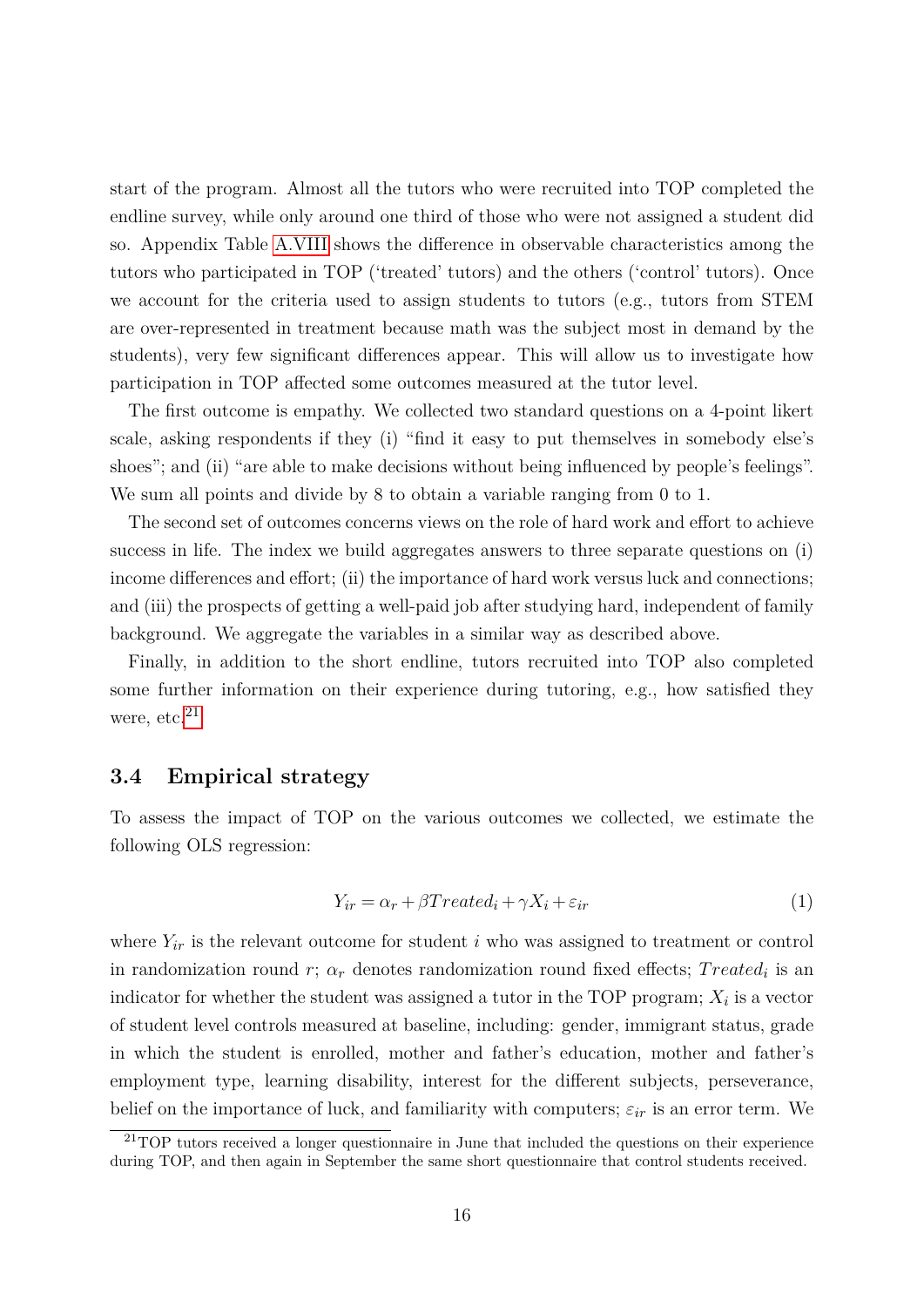estimate robust standard errors. We also correct for multiple hypothesis testing using the Westfall-Young stepdown adjusted p-values, which also control the family-wise error rate (FWER) and allow for dependence amongst p-values.

# **4 Results**

### **4.1 Online classes and homework**

We start by assessing how participation in the program affected key 'inputs' in the learning process on the part of the students. In particular, we consider the time devoted to homework and the quality of their participation in regular (online) classes offered by their schools.

[Insert Figure [1\]](#page-37-0)

Figure [1](#page-37-0) shows the distribution of time devoted to homework (in minutes) during the last month of school, as reported by students (panel a) and parents (panel b), as well as the teachers' assessment of how regularly the student handed in their homework (panel c). For each graph, blue bars refer to students in the control group and red ones to students in the TOP program.

Panel (a) shows that the majority of the students report doing between 30 minutes and two hours of homework each day, with a small fraction reporting less than 30 minutes and about 20 percent reporting more than 2 hours. Importantly, the distribution for treated students is clearly skewed to the right compared to that for control ones, with a marked reduction in those that report less than 1 hour and a clear increase in those that report more than 1.5 hours.

When we consider parents' reports (panel b), we see some discrepancy in the levels reported: parents are more likely to report very low values (30 minutes or less) and less likely to report more than 150 minutes. However, it is true also in this case that parents of students enrolled in TOP report comparatively more time devoted to homework by their children.

The bottom panel in Figure [1](#page-37-0) shows how school teachers perceive students' commitment to homework. For control students, 12 percent of the teachers report that they never hand in any homework, 28 percent say sometimes, 31 percent most of the time and 29 percent always. The corresponding figures for students in TOP are 4 percent, 23 percent, 35 percent and 38 percent. This confirms that our program did induce students to exert more effort in homework than they would otherwise have exerted.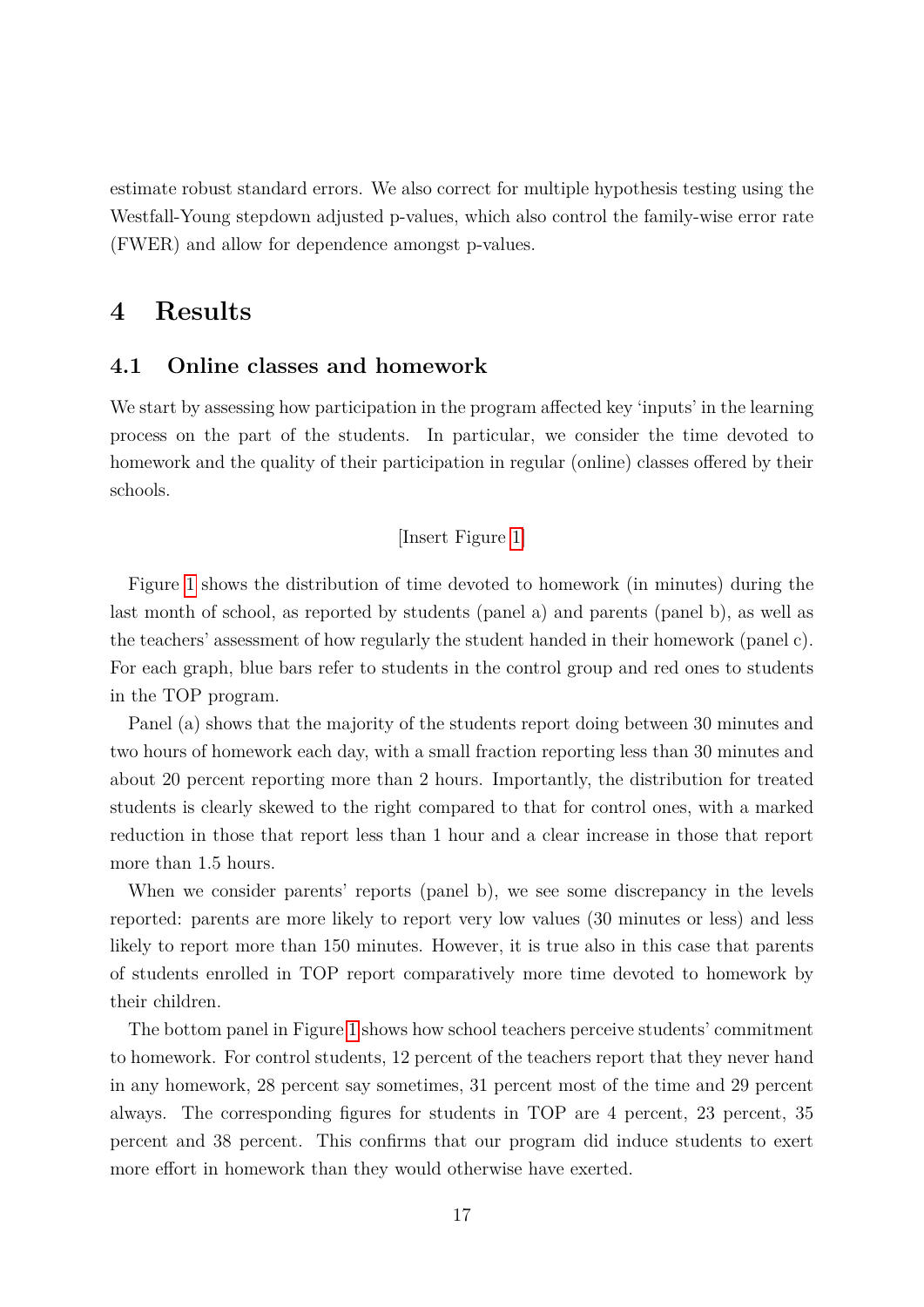#### [Insert Table [II\]](#page-42-0)

In Table [II](#page-42-0) we consider a broader set of outcomes which includes not only homework, but also attendance to online classes, behavior during classes and students' liking of the subjects. Each outcome is regressed on the treatment dummy and on the controls detailed in equation [\(1\)](#page-16-1). We have different sources reporting on the various outcomes, namely students (columns 1-4), parents (columns 5-6) and teachers (columns 7-9).

Consistent with the data in Figure [1,](#page-37-0) we find that treatment increased the time devoted to homework: the average effect is about 10 minutes per day (column 1) or 9 minutes per day (column 5), depending on whether it is reported by students or by parents.<sup>[22](#page-18-0)</sup> This represents approximately an 11 percent increase over the mean for the control group. Also the regularity of homework completion as reported by teachers is significantly higher for treated students. This is shown in column 7, where we estimate an ordered logit model using as an outcome the categorical variable described in Figure  $1(c)$ .

During lockdown, classes were offered online and students were supposed to connect every day and attend them. Compliance with this requirement was not always full, though: sometimes less motivated students pretended to have internet problems and did not connect, or connected for part of the class and then left. In columns 2 and 6, we find that the probability of regularly attending online classes, as reported by the children and the parents, respectively, is uncorrelated with treatment.<sup>[23](#page-18-1)</sup> This is not true, however, when we consider teachers' reports (column 8). In this case, students in the TOP program are 9*.*4 percentage points more likely to attend classes regularly – a 16 percent increase over the control group mean. The discrepancy is not surprising if one observes the difference in average values of the dependent variable reported by the three categories of respondents: children and parents report regular attendance in 83 and 88 percent of the cases, respectively, while –for the same student– teachers only report it in 57 percent of the cases. It is possible that reporting bias by children and parents may introduce too much noise for us to detect a treatment effect, while the positive impact of TOP is clear if one takes teachers' reports as more reliable –which makes sense given that teachers have no incentive to over-report good behavior.

Column 3 of Table [II](#page-42-0) shows that treated students are 8 percentage points less likely to report that they found it difficult to follow classes online and use their school's online

<span id="page-18-0"></span> $22$ The continuous dependent variable expressed in minutes per day and used in columns 1 and 5 is constructed by assigning midpoint values to the intervals displayed in Figure [1,](#page-37-0) panels (a) and (b).

<span id="page-18-1"></span> $^{23}$ We asked students whether in the last month of school they had been following online classes regularly, and we posed the same question to parents regarding their children. The dependent variable in columns 2 and 6 is a dummy taking value 1 if the answer is "Yes, every time there was an online class".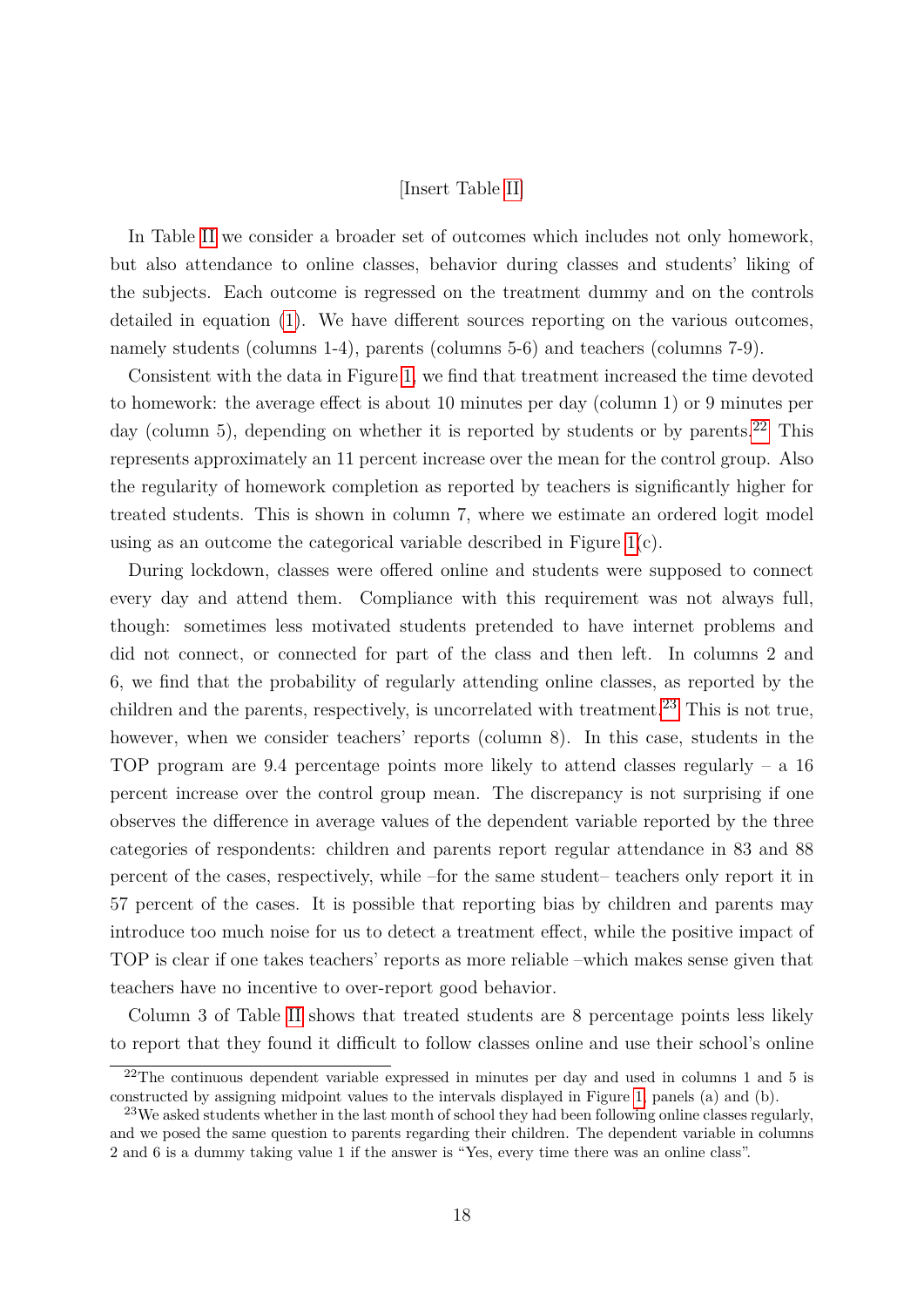platform during the last month of school, representing a 10 percent increase over the mean.

Column 9 shows that treated students also behaved better during school hours. While for 83 of the students in the control group teachers report behavioral problems during the last month of school, this fraction is 6*.*4 percentage points lower among students in the TOP program.

Overall, these results indicate that both the 'quantity' dimension of class attendance and the 'quality' of learning from classwork were positively affected by our program, suggesting a potential complementarity between the work done by the tutor after school and that done by the teachers during school hours.

Tutors also seem to have contributed to making the subjects more interesting for their tutees. Column 4 shows that treated students have a 5 percentage points higher proba-bility of liking the subjects of math, literature or English relative to control students.<sup>[24](#page-19-0)</sup> Given how little our target population likes these subjects (only 28 percent answer in the affirmative in the control group) this is a sizeable increase.

### **4.2 Academic outcomes and beliefs**

In Table [III](#page-43-0) we study the impact of TOP on academic performance and beliefs.<sup>[25](#page-19-1)</sup>

[Insert Table [III\]](#page-43-0)

The dependent variable in column 1 is our key measure of performance, that is, the fraction of correct answers given by the student in the standardized test we administered at the end of the program, which covered the subjects of math, Italian and English (see Section [3.1](#page-12-2) for a detailed description). We find that the share of correct answers in the test is 4*.*5 percentage points higher for treated students, a 9 percent increase over the average of 53 percent correct answers in the control group. The effect is highly significant (p-value 0*.*013) and corresponds to a 0*.*26 SD increase in the index of performance. This is an impressive result if we take into account two factors. First, the median duration of tutoring was five weeks. Second, tutors did not specifically prepare the students for this type of test (multiple choice tests are not typically assigned as homework in Italian

<span id="page-19-0"></span> $^{24}$ We asked students how much they liked the three subjects in which tutoring was offered, on a 5-point scale from "Not at all" to "Very much". The dependent variable in column 4 is the mean of three dummies taking value 1 if the answer is 4 or 5 in math, Italian, and English, respectively.

<span id="page-19-1"></span><sup>&</sup>lt;sup>25</sup>The outcomes in this Table are average values in all three subjects: math, Italian, and English. For *Beliefs* and *Overconfidence* there are few cases for which we have missing information for one subject. For those cases, we take the average over the subjects for which we have information.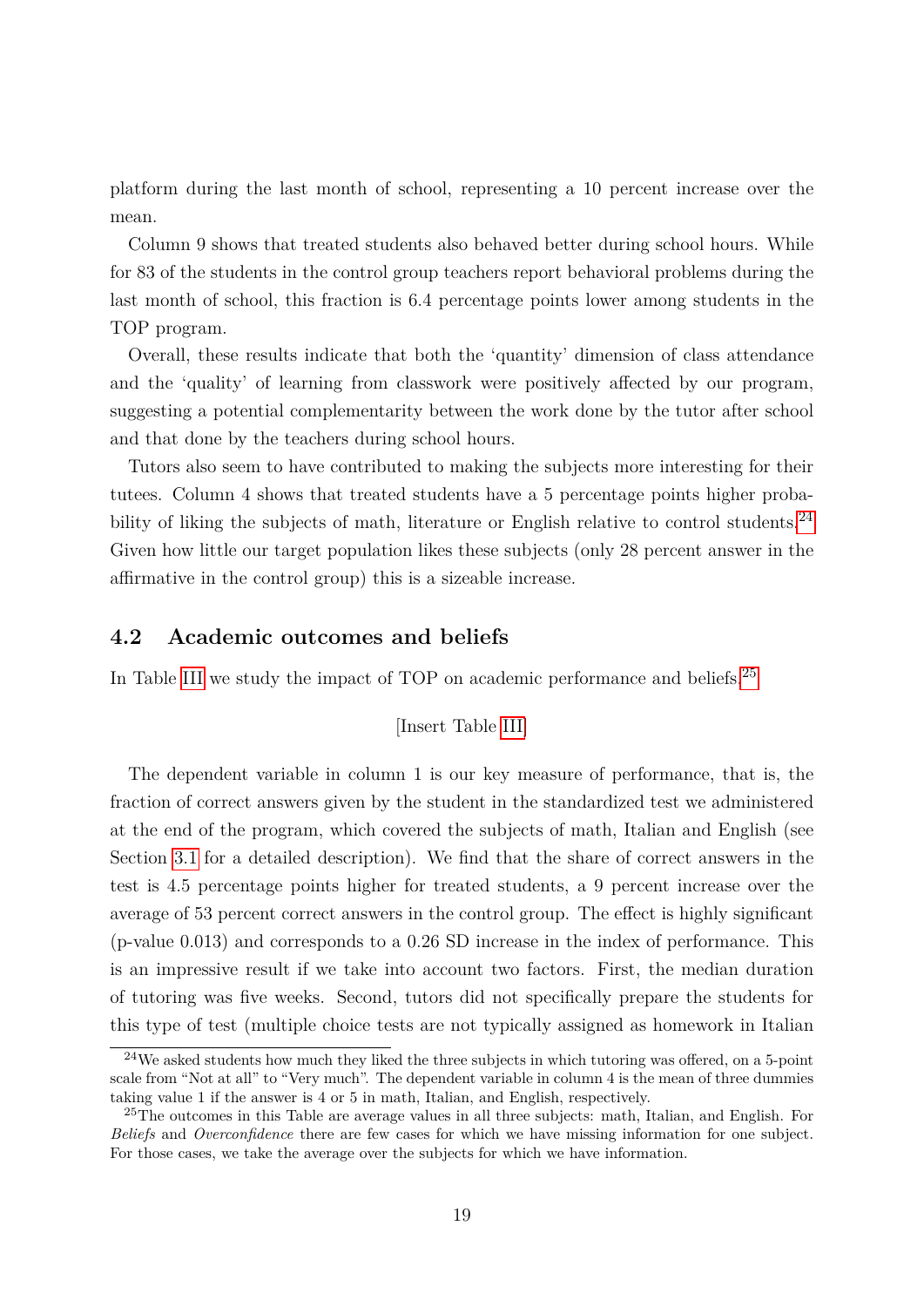schools), but rather focused on helping students find a method for studying and doing regular homework.

In columns 2 to 4 we estimate the effect of the program on the beliefs held by students, parents and teachers about the number of correct responses given by students in the test. In all three cases we find a positive impact, which remains significant for teachers (at the 5 percent level) and for students (at the 10 percent level) also after accounting for multiple hypothesis testing.

Given that TOP led to actual performance improvements, the positive effect on expectations is not surprising. However, as discussed in section [3.2,](#page-13-1) students and parents on average tend to over-estimate the number of correct answers to the test, while teachers tend to under-estimate it. This can also be seen in the means of the dependent variables for the control group reported at the bottom of Table [III.](#page-43-0) In columns 5 to 7, we test whether the program helped re-align individual beliefs with actual performance, using as dependent variable the dummy 'Overconfidence', which takes value 1 if the *expected* number of correct answers exceeds the *actual* one.<sup>[26](#page-20-0)</sup> The estimated coefficients point in the right direction for students and parents (although they are not significant), while the effect on teachers is a precise zero.

Finally, in the last two columns of Table [III](#page-43-0) we use an alternative measure of academic performance. In the endline survey for students (implemented a few days before the students took the standardized test) we asked them how they would rank themselves compared to their classmates, on a scale from 1 to 10. The 10-point scale is akin to the grading scale used in Italian schools, where 6 indicates a pass. In the teacher endline survey, we posed the same question to the teacher for each of the students in our sample that was in a given teacher's class. We see that students and teachers' evaluations do not diverge much on average: the control group mean in the students' answers is 6*.*2*,* while in teachers' answers is 5*.*5*.* Treatment significantly increases the two outcomes by 0*.*25 and 0*.*33*,* respectively, corresponding to 0*.*18 SD for both outcomes.

While the results so far represent average impacts pooling math, Italian and English, Appendix Table [A.IX](#page-61-0) reports the effects separately by subject. Impacts are positive across the board, but in terms of significance the most robust effects are detected on math performance (panel A, columns 1, 4 and 5). This is not surprising, as most students focused on math during the tutoring sessions (see Appendix Figure [A.4\)](#page-52-0).

<span id="page-20-0"></span> $^{26}$ The number of observations is lower in columns 6 and 7 compared to columns 3 and 4 because we have to restrict the sample to cases in which both the students and their parents (or teachers) completed the endline survey.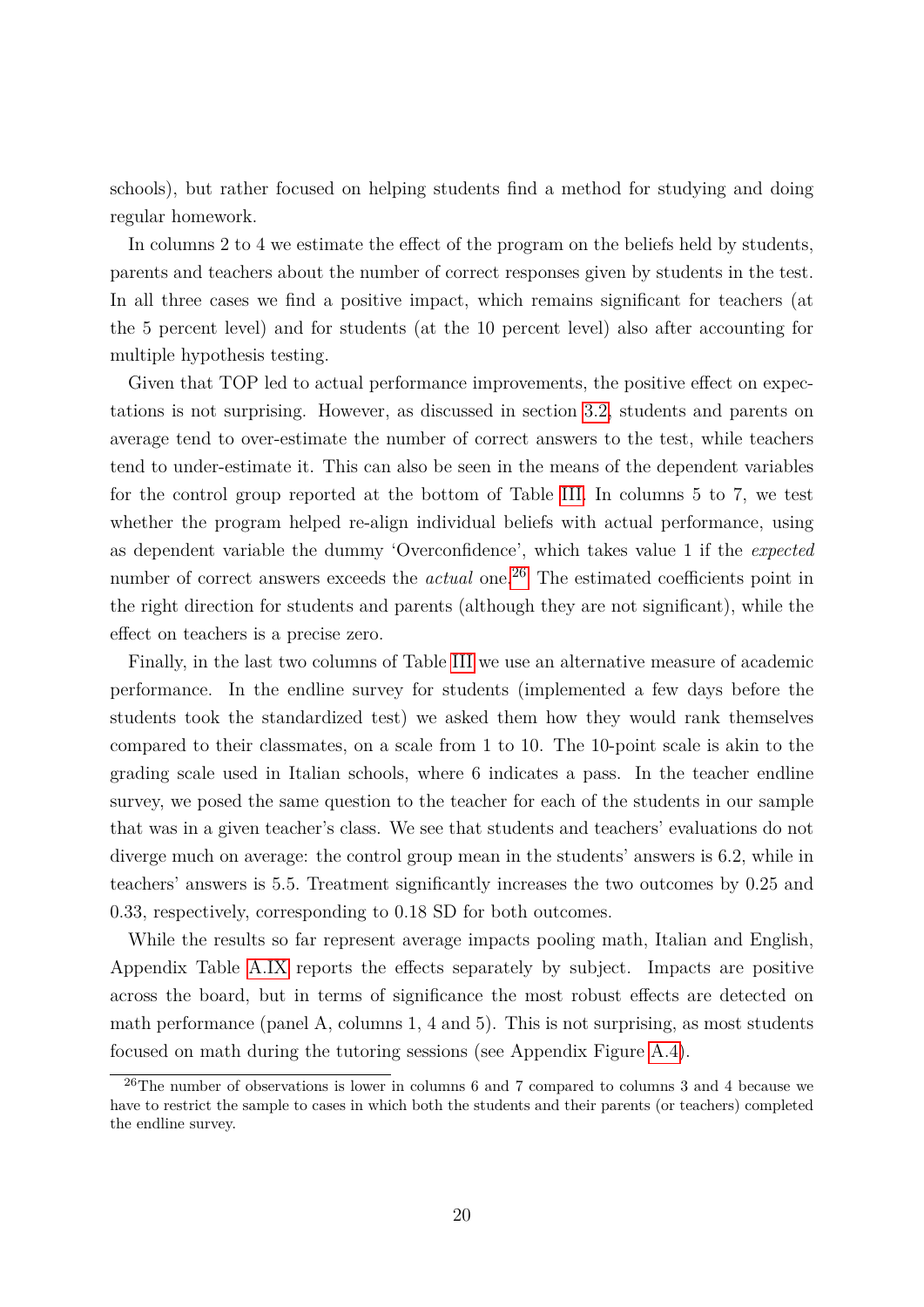### **4.3 Aspirations**

In Table [IV](#page-44-0) we estimate the impact of the program on students' aspirations and perceived ability to achieve educational goals, as reported by the students (columns 1-4), their parents (columns 5-6) and their teachers (column 7).

#### [Insert Table [IV\]](#page-44-0)

The direction of the effects suggests that TOP had a small positive impact. Starting from long term goals, TOP students and their parents appear more likely to report that in the future they plan to enroll in university (columns 1 and 5) and teachers are more likely to say that they should do so (column 7). None of these effects is statistically significant, though. A similar consideration applies to self-efficacy: we asked students and their parents, aside from their intentions, how much they thought the student would be *able* to attend university.<sup>[27](#page-21-0)</sup> Perceptions here are low on average (only 21 percent of students and 29 percent of parents in the control group respond in the affirmative), and the positive coefficient on the treatment dummy is not significant at conventional levels (columns 2 and 6).

Finally, a more immediate choice for our students (in terms of time horizon) concerns the high school track in which they plan to enroll after middle school: vocational, technical or academic. Treated students are 6 percentage points less likely to say that they plan to attend the least prestigious track, that is, vocational (column 3). The effect corresponds to almost a 20 percent decrease compared to students in the control group, although it is not statistically significant at conventional levels once we adjust for multiple hypothesis testing.

Overall, the results in Table [IV](#page-44-0) do not show robust evidence of a significant effect of TOP on individual aspirations, although they qualitatively point in a positive direction.

### **4.4 Socio-emotional skills**

We next test whether the program affected students' socio-emotional skills, in particular their reactions in the face of obstacles and their perceived ability to control what happens in their lives.

[Insert Table [V\]](#page-45-0)

<span id="page-21-0"></span><sup>&</sup>lt;sup>27</sup>The original scale for the response was from 1 to 5, where 1 indicated "not at all" and 5 "very much". The dependent variable in columns 2 and 6 is a dummy taking value 1 if the original response was 4 or 5. Results are very similar when estimating an ordered logit model with the original question.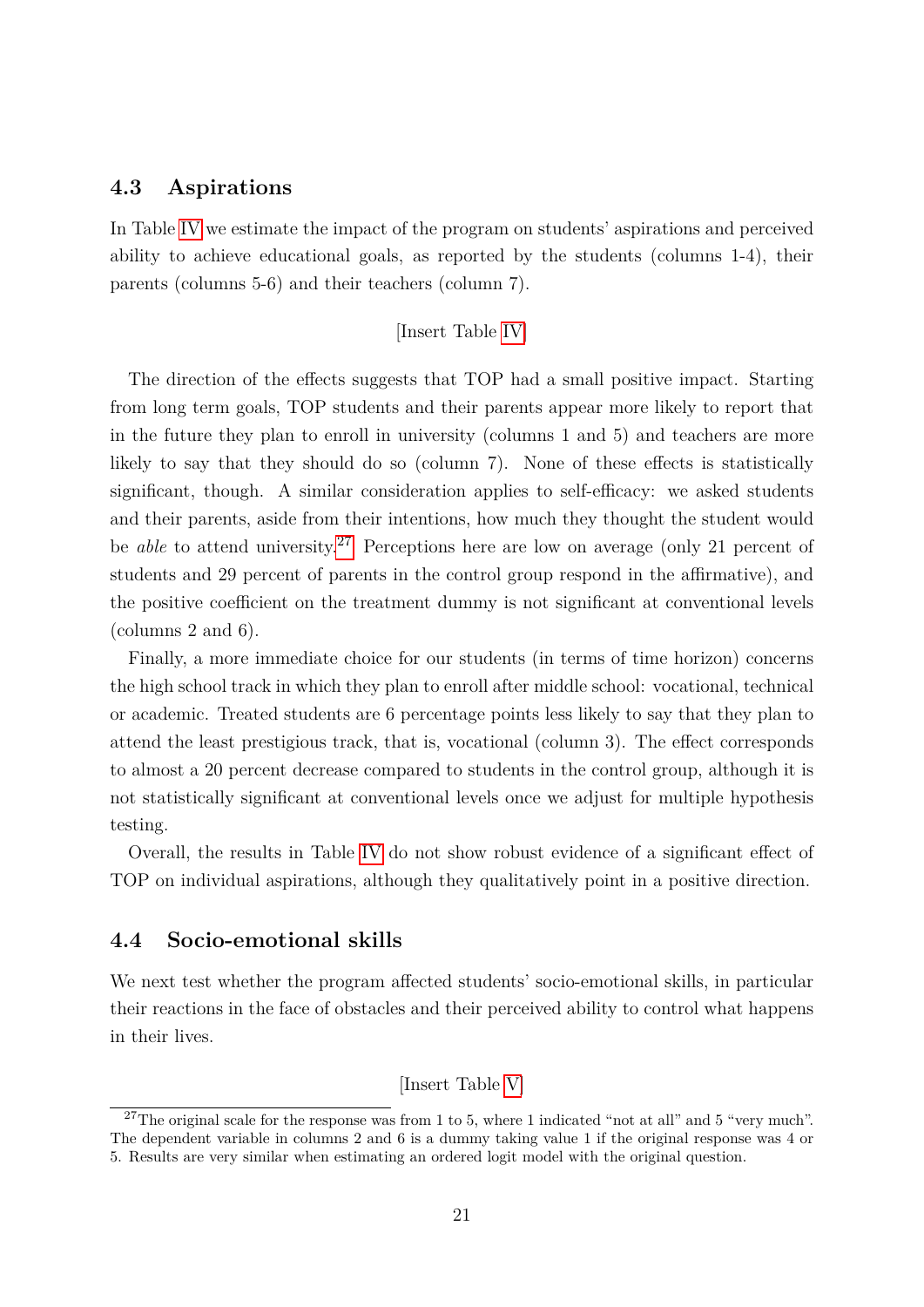As explained in section [3.2,](#page-13-1) to measure perseverance we gave students a logic task and after they completed it we asked if they wanted to get another one of the same level of difficulty, a more difficult one, or if they wanted to stop. The direction of the effects in columns 1 and 2 of Table [V](#page-45-0) (panel A) point to an increase in the probability of asking for the more difficult task and a decrease in the probability of giving up among treated students, but neither is statistically significant. The effect is insignificant, and quantitatively negligible, also when the outcome is the index of 'grit' proposed by [Duckworth and](#page-34-10) [Quinn](#page-34-10) [\(2009\)](#page-34-10) (columns 3-4, panel A).

While perseverance and grit do not appear significantly affected by the interaction with a tutor, students' 'locus of control' does. Column 5 shows that students in TOP believe to a greater extent that they (rather than fate or luck) can control the outcome of events in their lives. The magnitude of the treatment effect corresponds to a 0*.*19 SD increase over the control group mean. A possible interpretation of this finding is that students who worked with a tutor saw positive results on the academic front (as shown in Table [III\)](#page-43-0), thus understanding that success in school was not a matter of luck. They may have then extrapolated this belief to life in general.

# **4.5 Psychological Well-being**

An important goal of our program, in addition to the academic component, was to help students navigate the psychological difficulties that the lockdown and isolation from their friends may have created. The tutor represented, among other things, someone to talk to outside one's own immediate family –a different voice and a connection with the outside world.

In panel B of Table [V](#page-45-0) we estimate the impact of the program on two measures of psychological well being: Frühe et al. [\(2012\)](#page-34-11) Children's Depression Screener (columns 1 and 3) and a self-reported index of happiness (columns 2 and 4).<sup>[28](#page-22-0)</sup> We construct both measures using the student's own answers (columns 1-2) and using the parent's answer about their child (columns 3 and 4).

Column 1 shows that students in TOP report less symptoms of depression. The magnitude of the effect corresponds to a 0*.*16 SD decrease. The effect is qualitatively similar but insignificant when reported by the parents. Correspondingly, happiness increases: this time the effect from parents responses is more precisely estimated (but not very different in magnitude from that based on students' answers). The coefficient in column 4 corresponds to a 0*.*16 SD increase.

<span id="page-22-0"></span> $^{28}$ Both variables have been normalized so that they range from 0 to 1, as explained in Section [3.2.](#page-13-1)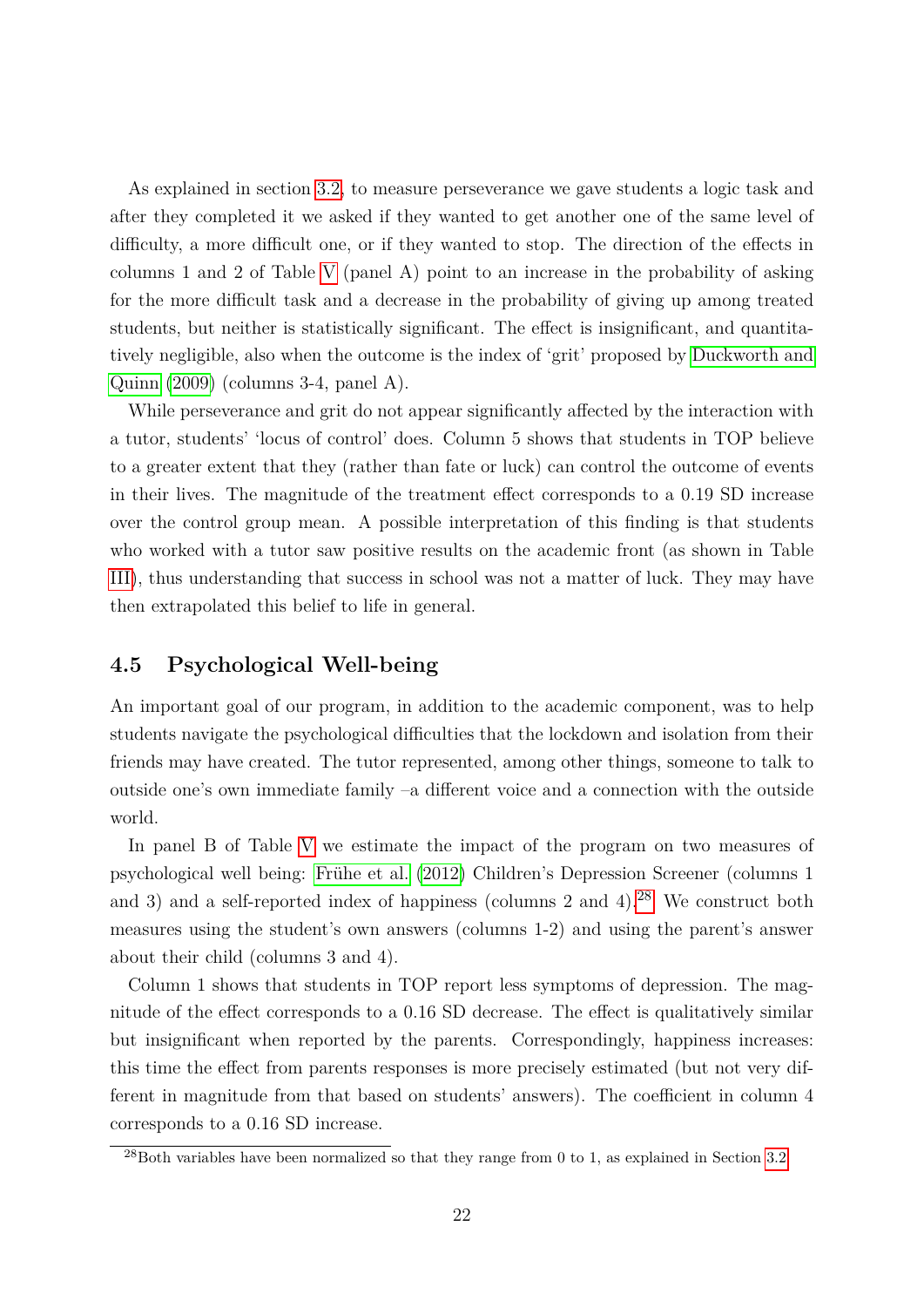These results suggest that TOP played an important role not only in improving learning outcomes of students who would have otherwise lagged behind, but also in mitigating potential mental health problems associated with the pandemic and with the strict regime of lockdown.

#### **4.6 Summary of Main Results and Robustness**

Our main outcomes are related to four dimensions, and in all previous tables we reported p-values adjusted for multiple hypothesis testing within each family of outcomes. To summarize the key results, we now report the impact of TOP on standardized test performance and on three summary indexes, constructed using principal component analysis and standardizing the outcome to have mean zero and standard deviation one for students in the control group.

#### [Insert Figure [2\]](#page-38-0)

The main results on the impact of TOP are reported in Figure [2](#page-38-0) (and in the corresponding Appendix Table [A.XI\)](#page-63-0). The strongest improvement for the treatment group is in test performance, with an increase of 0*.*26 SD compared to the control group. This impact is comparable in magnitude to the average impact of large-scale in-person tu-toring interventions, as reported in the meta-analysis by [Nickow et al.](#page-35-6)  $(2020)^{29}$  $(2020)^{29}$  $(2020)^{29}$  $(2020)^{29}$  The overall impact on aspirations, socio-emotional skills, and well-being is also positive with an improvement between 0*.*14 and 0*.*17 SD and a p-value of about 0*.*10 when adjusted for multiple hypothesis testing across the four summary indexes.

Appendix Table [A.X](#page-62-0) provides a robustness analysis of the main results presented so far. First, in columns 1 and 2, we present the OLS estimates and standard errors without including the baseline controls: we find that the results are very similar to the main results reported in Tables [III,](#page-43-0) [IV,](#page-44-0) [V,](#page-45-0) and in Appendix Table [A.XI.](#page-63-0)

Second, in columns 3 and 5, we re-estimate the effect of treatment on our main outcomes choosing the set of control variables in a systematic was with double post LASSO procedure, following [Belloni et al.](#page-34-12) [\(2012\)](#page-34-12). We include all baseline characteristics that are sufficiently correlated with treatment (after imposing the LASSO penalty given that the regression includes many variables) and the variables that are sufficiently correlated with

<span id="page-23-0"></span> $29$ We consider large-scale tutoring interventions involving more than 400 observations and implemented mainly by non-professional tutors. Compared to our intervention, most of the previous tutoring experiments that were causally evaluated and included in the meta-analysis by [Nickow et al.](#page-35-6) [\(2020\)](#page-35-6) focus on elementary school children.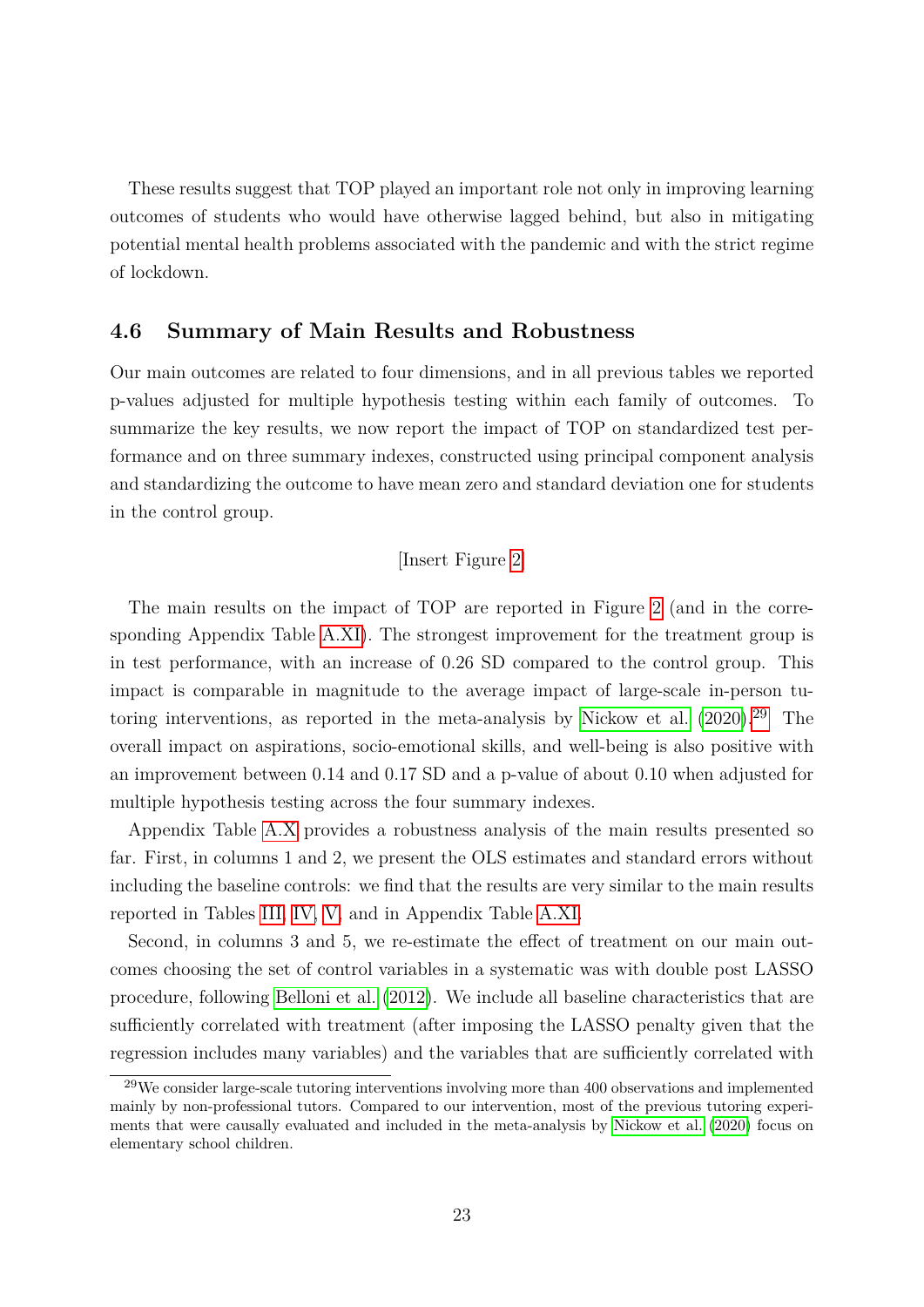control (after imposing the LASSO penalty) (Ludwig et al.,  $2017$ ).<sup>[30](#page-24-1)</sup> We list the controls selected using LASSO for each outcome in Appendix Table [A.XII.](#page-64-0) Including the variables picked by LASSO in the second step makes no substantial difference in most results, with the exception of the Aspiration index, where the estimated effect is still positive but smaller in magnitude and not significant at conventional levels.

Finally, in the last two columns we present inverse probability-weighted estimates of treatment effects. The estimated effects are almost unchanged and, if anything, slightly higher due to the minor unbalances presented in Table [I,](#page-41-0) with the control group being more positively selected compared to the treatment group in terms of parental background.

These different robustness checks provide a consistent and overall positive picture of the impact of TOP on student outcomes.

# **5 Mechanisms and Heterogeneous Treatment Effects**

In this section we explore treatment heterogeneity along several dimensions, to better understand the ways in which the program had an impact. We start by considering features such as the number of hours of tutoring and the technology used to connect virtually, and then we move to study the role of students' and tutors' characteristics. We present evidence on heterogeneity in two ways: (i) augmenting our benchmark specification with an interaction term between treatment and the relevant characteristic; and (ii) applying an honest causal forest algorithm [\(Wager and Athey, 2018\)](#page-36-2).

### <span id="page-24-0"></span>**5.1 Treatment Intensity**

As described in section [2.3,](#page-9-2) students received a different number of hours of tutoring depending on how many subjects they needed help in and on the availability of tutors. Among all the students who needed help in more than one subject, we randomly chose which students would be matched with a tutor who had offered to help for 3 versus 6 hours per week. We thus have exogenous variation that we can exploit to understand how the impact of the program varies with the intensity of the tutoring.

<sup>[</sup>Insert Table [VI\]](#page-46-0)

<span id="page-24-1"></span><sup>&</sup>lt;sup>30</sup>The double post LASSO procedure is based on three steps. First, we fit a LASSO regression predicting the dependent variable and we select all variables with non-zero estimated coefficient after the introduction of a penalty term that shrinks the estimated regression coefficients towards zero to reduce over-fitting. Second, we fit a LASSO regression predicting the treatment variable and following the same procedure of step one. Finally, we fit a linear regression of the outcome variable on the treatment variable including the covariates selected in the first or second step.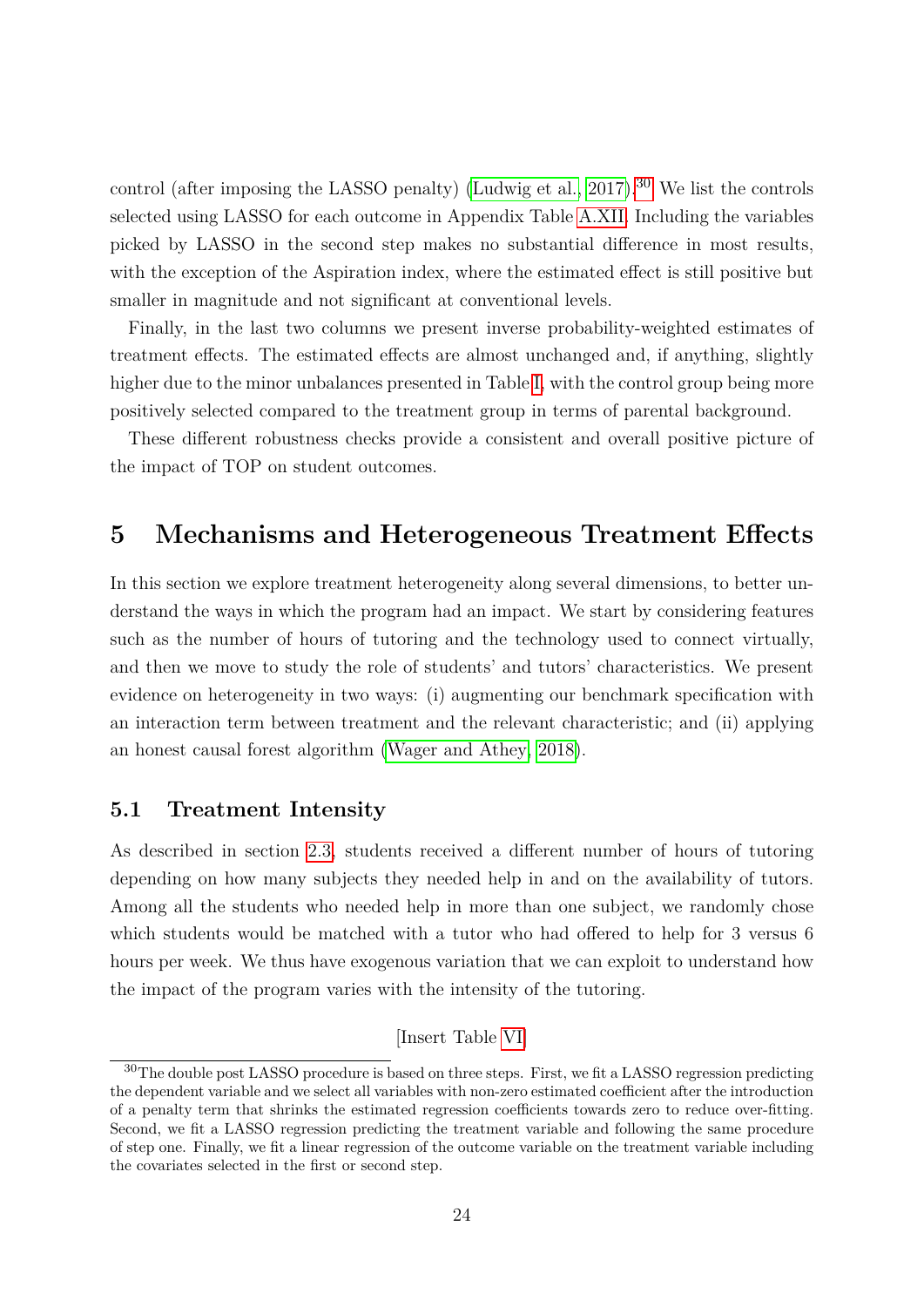In Table [VI](#page-46-0) we regress our main outcome indexes on the treatment dummy and on an indicator for whether the student got a 6-hour tutor ("Higher treatment intensity").<sup>[31](#page-25-0)</sup> Column 1 shows that the impact of the standard, 3-hours/week version of the program is a 0*.*2 SD increase in academic performance, as measured by our standardized test score. Having a tutor for 6 hours a week adds another 0*.*22 SD, leading to an overall impact of 0*.*42 SD. This is a remarkable effect, and shows that –in this range of hours– the impact of additional hours of tutoring is linear. The magnitude of the effect of the intense treatment compared to the less intense treatment is not surprising in light of the meta-analysis in [\(Nickow et al., 2020\)](#page-35-6): they show that the average effect of tutoring on learning almost doubles going from 1-2 days per week to 4-5 days (from 0*.*24 to 0*.*41 standard deviations).

While doubling the hours of tutoring had a sizeable impact on learning, when we look at other outcomes it did not generate significant gains on top of the gains from the basic version of the program. In columns 2 to 4 of Table [VI](#page-46-0) the coefficient on 'Intense treatment' is positive but never significant. Based on this evidence, it seems that three hours of interaction with the tutor were already enough to generate the bulk of the improvements on these soft skills.

A different dimension of intensity of the tutoring is how productive the hours were, in terms of attention and effort exerted by the student. This is, of course, an endogenous variable, hence we cannot provide any causal evidence in this direction. However, we can descriptively examine the patterns that emerge by exploiting information from the tutor registries. For each session, tutors recorded whether the effort exerted by their student during that session was 'poor', 'fair' or 'very good'. Tutors also recorded the same information for the homework that the student was supposed to complete before each session. In Appendix Table [A.XIII](#page-65-0) we find that treated students who exerted higher than average effort during the session and in completing assignments have higher performance and educational aspirations at endline, while they are not significantly different from the rest of the treated students in socio-emotional skills and psychological well-being. It should be stressed once more that these are *not* causal impacts.

# **5.2 Devices and Internet Connection**

The key feature of TOP is the virtual nature of the interaction between tutor and student. By definition, the program requires a minimum technological input, namely an internet connection and a device that the two can use to have a video call. When we recruited

<span id="page-25-0"></span><sup>31</sup>Overall, 27 percent of the *treated* students received a tutor for 6 hours per week (the mean of this variable in the full sample of treated and control students is 0*.*135). 427 students out of the 530 treated were in need of help in more than one subject, and 1/3 of them received the 6-hours tutoring.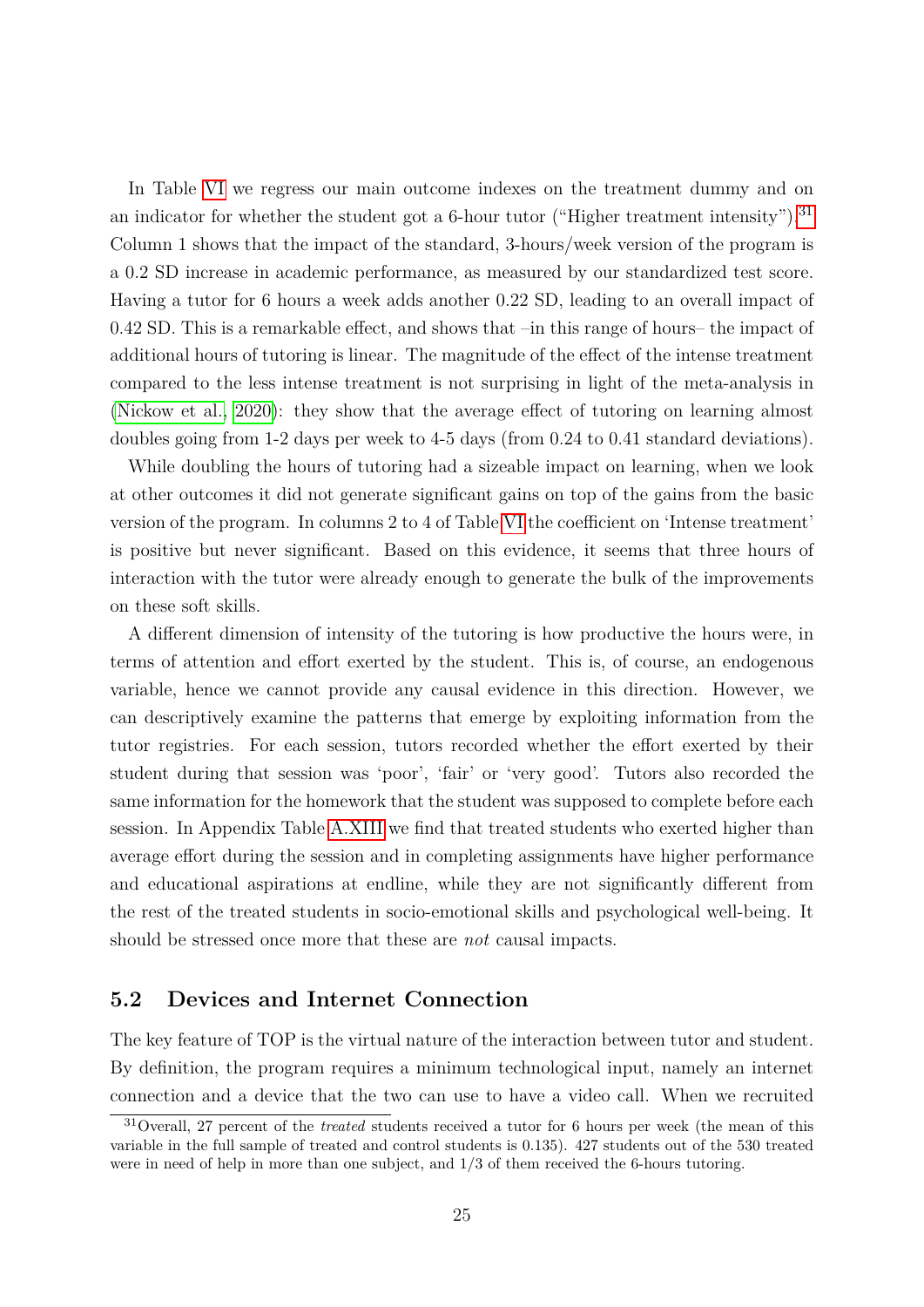middle school students, we told school principals that the beneficiaries should have access to a tablet or PC and to an internet connection for at least 3 hours per week. We have information on these aspects in the tutor endline survey and the registries, where tutors recorded for each meeting the type of device used by the student and the occurrence of technical issues. Based on these sources, 22 percent of the students mainly used a smartphone to connect, and 77 percent of the students had technical issues during at least one of the meetings.

#### [Insert Table [VII\]](#page-46-1)

In Panel A of Table [VII](#page-46-1) we test whether the impact of the program was different for students who connected using a smartphone, compared to those who used a PC or a tablet. We find that it was not, except for aspirations, where the effect on students who used a smartphone is zero. Importantly, column 1 shows that, compared to an increase in test score of 0*.*27 SD for the students who connected with better devices, the impact for students who connected through a smarpthone was 0*.*22 SD, significant at the 5 percent level. Considering that this may be a more disadvantaged group of students, the sizeable effect is particularly encouraging. It also leaves room for optimism in considering online tutoring as a tool that could be applied in contexts where the population may have lower income and/or only have access to smartphones.

In Panel B of Table [VII](#page-46-1) we consider the occurrence of technical issues during the tutoring sessions. While the coefficient of the variable 'Technical issues' is never statistically significant, its sign points to a lower effectiveness of the treatment in the presence of technical problems. This may be due to disruptions in the learning process as well as to shortening of the duration of the sessions.

# **5.3 Students' and Parents' Characteristics**

An important dimension of heterogeneity pertains to student demographics and socioeconomic background.

#### [Insert Figure [3\]](#page-39-0)

In Figure [3](#page-39-0) we show the impact of treatment separately for different sub-groups of students, split according to predetermined characteristics: gender, immigrant status, and learning disorders. The figure shows the estimated impact (relative to the control group) and associated 95 percent confidence interval, for our four main outcome indexes. All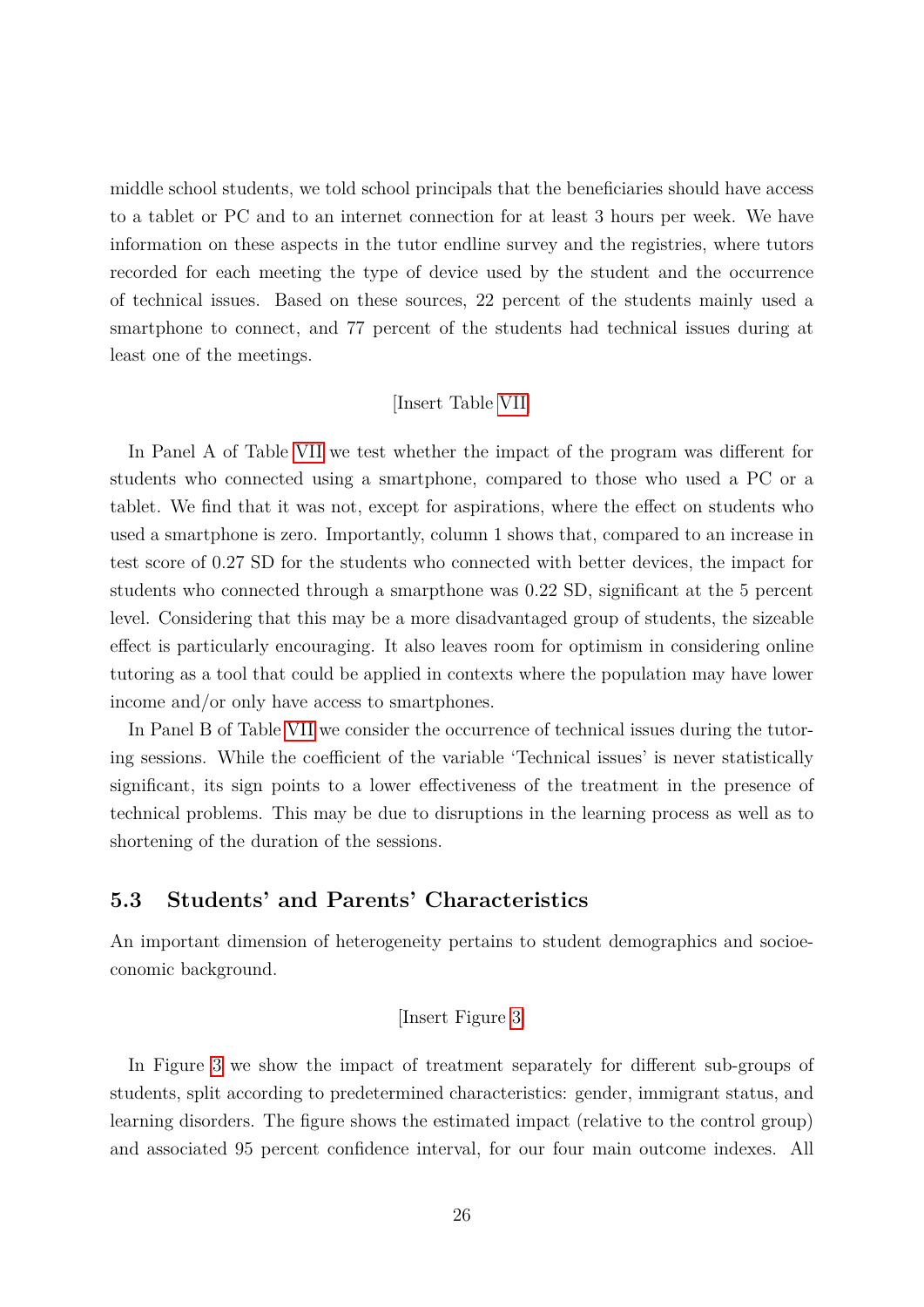indexes are standardized so that the coefficients represent the effect of treatment in units of standard deviations.

Starting from the top-left panel, we find that boys and girls benefited from the program to the same extent, as did native and immigrant students. One category that benefited significantly more was that of students with learning disorders: for them, performance in the standardized test increased by over 0*.*5 SD, significantly more than for treated students without learning disorders. This is a group of students that may have faced particular difficulties with the learning methods and materials that schools provided during distance learning, in most cases not tailored to the needs of students with dyslexia, dyscalculia, or other disorders. Our program helped alleviate such difficulties. This is noteworthy because only 20 out of 523 tutors had specific training on learning disorders, so the vast majority of the 149 students in the treatment group who had a learning disorder got a tutor without specific training.[32](#page-27-0)

When we look at aspirations and socio-emotional skills, the treatment effect appears to be similar across all these subgroups – the only pattern worth mentioning is that aspirations increase for natives but not for immigrants, possibly because the latter face different types of barriers when planning their future education [\(Carlana et al., 2021\)](#page-34-9).

The outcome for which heterogeneity in treatment effects is most striking is psychological well being (bottom-right panel of Figure [3\)](#page-39-0). TOP worked equally well for boys and girls and for students with and without learning disorders (with a marginally higher benefit for students with learning disorders). But when we compare native and immigrant students, it is clear that the increased happiness and reduced depression we detected in Table [V](#page-45-0) is entirely driven by immigrant students. The magnitude of the effect for this group is a striking 0*.*77 SD increase in well being. One possible interpretation is that immigrant students have a less dense network of friendships, hence felt more isolated during the lockdown: they were prevented from meeting classmates in school and they may not have been included in conversations that were happening online through WhatsApp or other groups. In fact, among students in the control group, immigrants have on average a 0*.*52 SD lower well-being compared to natives. Meeting regularly with a tutor proved particularly beneficial for the psychological well being of these students.

<span id="page-27-0"></span>Next, we examine impact heterogeneity by socioeconomic status of the family, as mea-

<sup>32</sup>We did prepare a module on how to teach students with learning disorders as part of our online support for tutors, so this was probably a useful resource for them. Indeed, we know from the endline survey that 62 percent of tutors assigned to students with learning disorders watched the videos compared to 47 percent of other tutors. They were also 12 percent more likely to participate in the group meetings for tutors organized by the pedagogical experts and 20 percent more likely to ask for a one-on-one meeting with an expert to get recommendations on how to effectively help their student.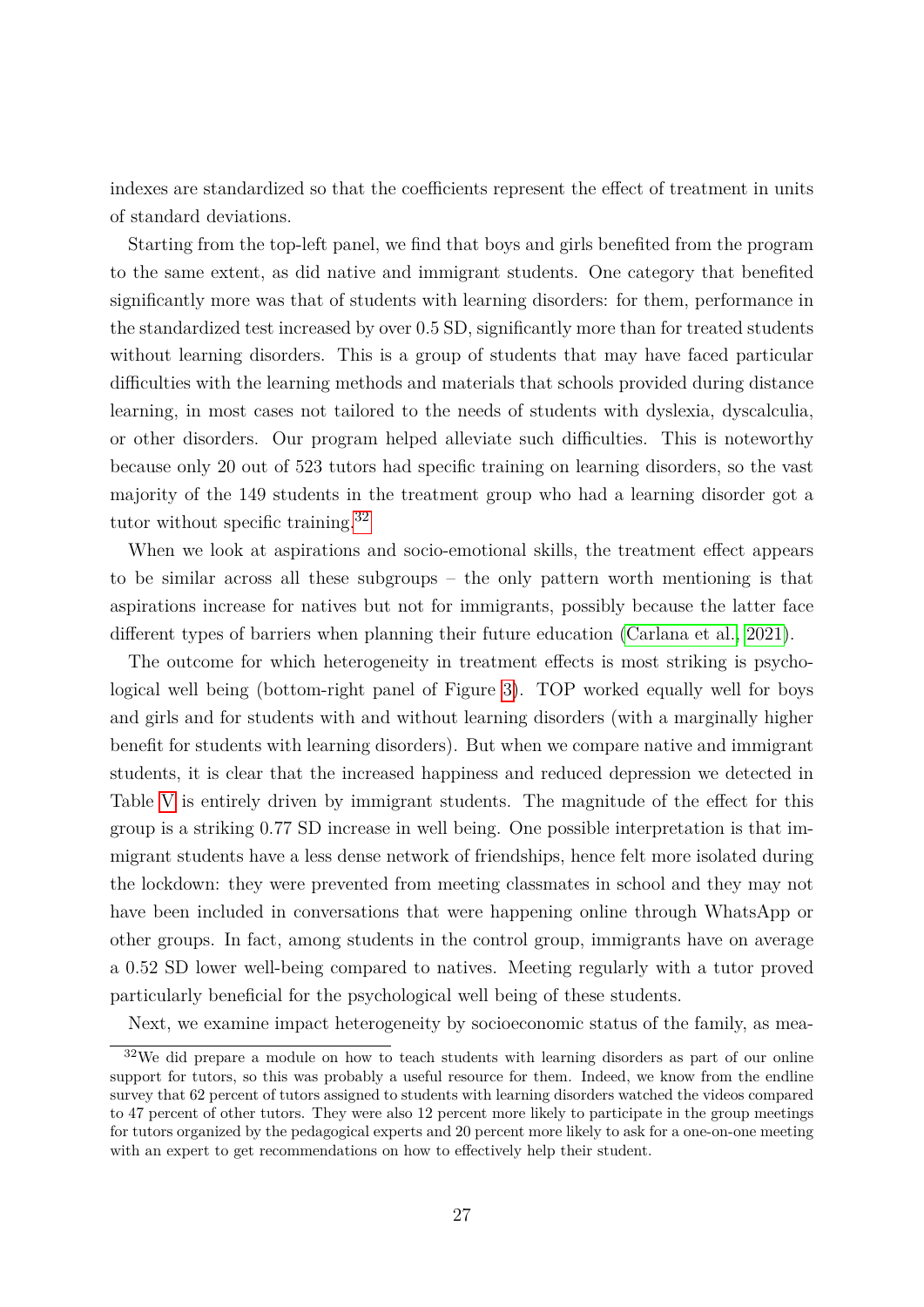sured in the parents' questionnaire. We focus on three characteristics: education (less than high school, high school diploma, or higher); type of employment (none, blue collar job, or white collar job); and whether at least one parent worked from home during the lockdown. The results are reported in Figure  $4^{33}$  $4^{33}$  $4^{33}$ 

### [Insert Figure [4\]](#page-40-0)

While the effects are not very precisely estimated, it appears that the gains in academic performance are concentrated among students whose parents have a high school degree or less (which is the case for about 90 percent of our sample, anyway). Treated students whose parents did not complete high school (45 percent of the sample) also appear to have benefited more from the program in terms of aspirations and socio-emotional skills. Impacts on psychological well-being are constant across the parents' education gradient.

Turning to parental employment, we see that having a tutor improved students' performance significantly more for the children of blue collar mothers compared to white collar ones. These children also benefit significantly more in terms of happiness and reduced depression.[34](#page-28-1)

What seems to emerge as a consistent pattern, at least qualitatively, is that TOP had a bigger impact on students whose parents both worked outside the home. These are the students who may have received the least support from parents in terms of schoolwork, and also may have been monitored less during distance learning. Regular meetings with a tutor had particular relevance in these cases.

#### **5.4 Tutor characteristics**

After discussing impact heterogeneity in terms of students' and parents' characteristics, we investigate whether tutors' characteristics played a significant role in explaining the effects of the program.

[Insert Table [VIII](#page-47-0) ]

In Table [VIII](#page-47-0) we explore three sets of tutor baseline characteristics: gender, academic performance, and pro-social attitudes. For each of these characteristics, we report the

<span id="page-28-0"></span> $33$ The Figure shows the effect using mothers' education and occupation. The results are quantitatively and qualitatively very similar using fathers' education and occupation.

<span id="page-28-1"></span><sup>&</sup>lt;sup>34</sup>The category 'no job' typically shows an intermediate coefficient, which may result from the fact that it pools families where the parent is (involuntarily) unemployed and families that have chosen to keep one parent (typically the mother) at home. Also, parents who do not work can stay home and help their children with homework, as we discuss shortly.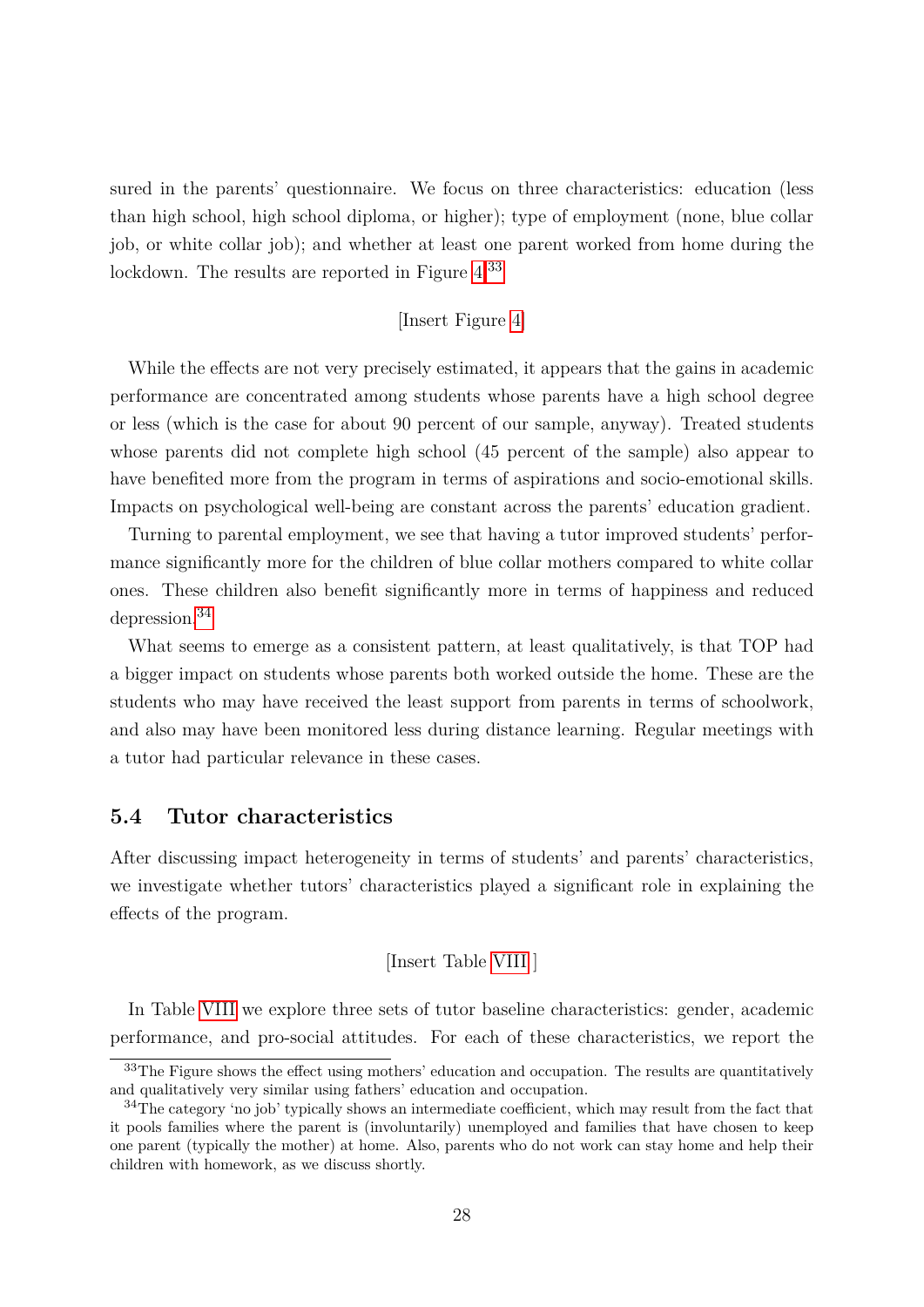coefficient of the treatment dummy interacted with the relevant subgroup, and a p-value for the null hypothesis that the two coefficients are the same.

Panel A shows that the effect of TOP on our four main outcomes of interest did not differ on the basis of the gender of the tutor. Also when we distinguish possible combinations of gender of the tutor and gender of the student (panel B), we fail to detect significant pairwise differences: same gender pairs do not perform significantly better or worse than mixed gender ones.

We also find that tutors' GPA (a proxy for their academic ability) did not significantly affect the impact of the program: treated students benefited equally from interacting with a tutor above and below the median GPA in their faculty.<sup>[35](#page-29-0)</sup>

One possibility is that what matters is not how well a tutor does in his/her university exams, but rather the type of program they are enrolled in. For example, tutors who are enrolled in a STEM degree may be more effective if the subject which the student needs help is math, rather than Italian, etc. In Appendix Table [A.XIV](#page-66-0) we estimate the impact of the program on students' performance, disaggregating students' average test score into separate scores for math (top panel), Italian (intermediate panel) and English (bottom panel). The sample only includes treated students, since by design tutor characteristics are only available for students who are in the TOP program. For each subject, we consider two proxies for tutors' proficiency in that subject. The first is whether the tutor expressed a preference for that subject when they signed up for our program (variable 'Volunteer in [subject]' in the table). The second proxy is an objective measure, specifically: being enrolled in a STEM degree, for math performance; being enrolled in a Humanities degree, for Italian; and having an international certification in English (e.g., TOEFL, IELTS, etc.) for English. Interestingly, we do not find significant differences for math and Italian, nor a consistent pattern, when we look at what they volunteered to teach and the faculty they are enrolled in. For English, both proxies point to a higher effectiveness of more 'competent' tutors, although neither difference is statistically significant.

Finally, the last two panels of Table [VIII](#page-47-0) capture tutors' pro-social attitudes and motivation. We compare the impact of tutors with and without previous volunteering experience (panel D) and of tutors who, when asked at baseline what motivated them to take part in the project, replied "To make myself useful" (variable 'Help others' in panel E). Note that our tutors are generally highly pro-social: 82 percent had previous experience as a volunteer and 83 percent joined TOP to be useful to others. For this reason, it is not too surprising that we do not detect significant differences in the outcomes of students

<span id="page-29-0"></span><sup>35</sup>We standardize the GPA within faculty to account for potential differences in grading criteria, number of credits, etc. across programs.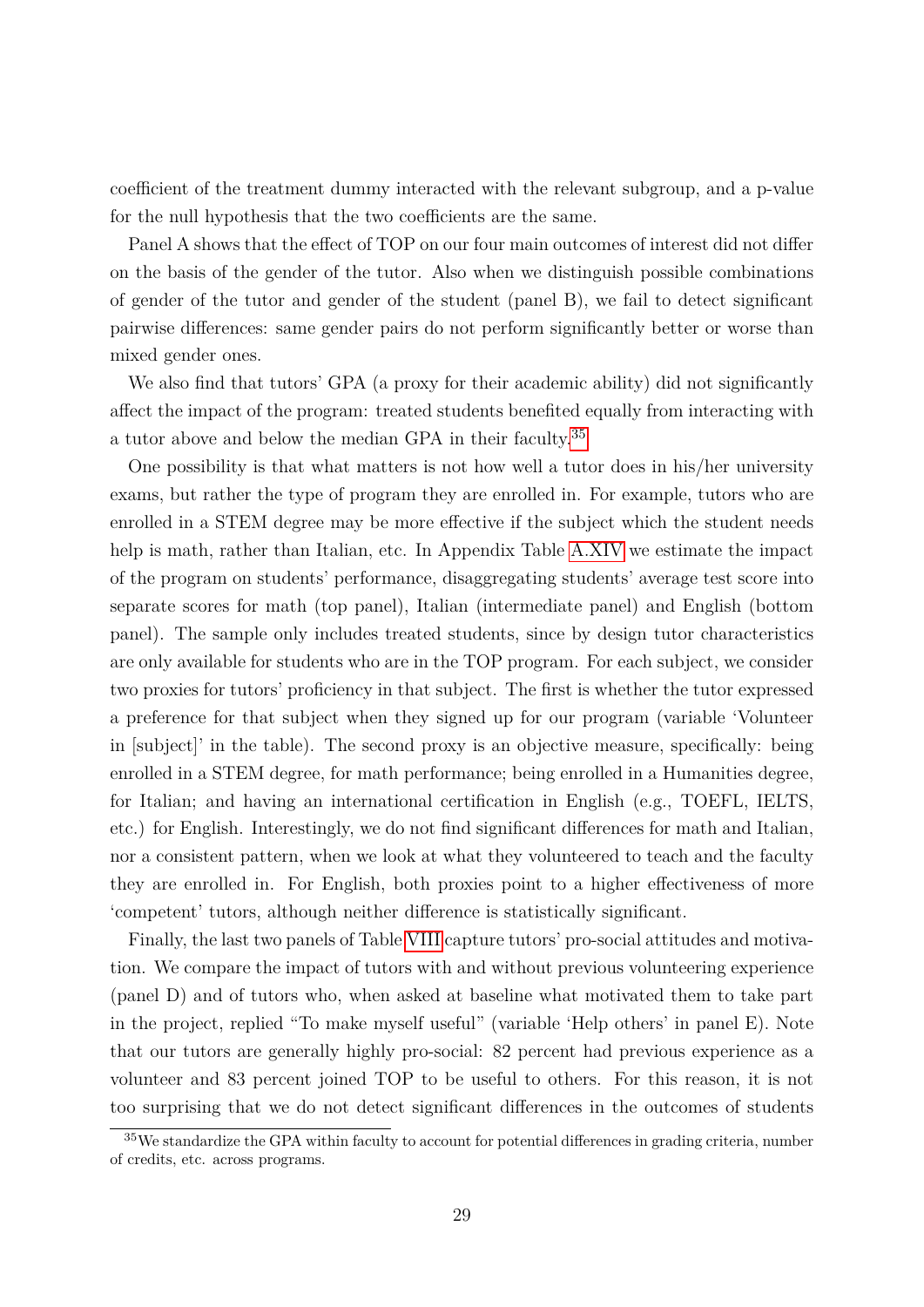who were assigned different types of tutors. The one outcome in which tutors' motivation seems to make a difference is aspirations (column 2), where the positive impact is entirely driven by the more pro-social tutors.

### **5.5 Heterogeneous Treatment Effects using Causal Forest**

To complement the above analysis with a more systematic approach, we estimate heterogeneous treatment effects using a causal forest algorithm. We follow [Athey and Imbens](#page-33-10) [\(2016\)](#page-33-10) and [Wager and Athey](#page-36-2) [\(2018\)](#page-36-2) and apply their method to understand who benefits most from the tutoring. Online Appendix [C](#page-77-0) describes our methodology in detail.

In a nutshell, we estimate the Conditional Average Treatment Effect (CATE), including in the causal forest demographics (e.g., gender, immigrant dummy, parental education and occupation, etc.) and other controls (e.g., school grades and interest for different subjects, familiarity with computers, etc.). We use the predictions on the expected treatment effect for each individual, given the covariates, to investigate treatment heterogeneity. We divide the sample in two groups: top and bottom half of the predictions.

Appendix Table [A.XV](#page-67-0) reports the mean of each baseline characteristics for the students above and below the median of predicted impact. Overall the results are consistent with our analysis in the previous sub-sections. Students who have learning disorders, lower initial grades and parents with less skilled occupations (e.g., blue collar mothers) are over-represented among the students with the highest predicted impact on performance. Immigrants and students with blue collar mothers are over-represented among the students with the highest enhancement in their well-being.

Overall, the most disadvantaged children seem to have benefited the most from the tutoring. However, heterogeneity depending on parents' or students' characteristics is not stark. It is worth emphasizing that the sample of students included in TOP had been already selected by school principals and teachers on the basis of their being most in need of the tutoring intervention. This may have potentially led to lower heterogeneity in treatment effects.

Finally, Appendix Table [A.XVI](#page-68-0) reports the characteristics of the most and least effective tutors for all four main outcomes.[36](#page-30-0) Overall, also for tutor characteristics, we do not find evidence of strong heterogeneity based on observable characteristics.

<span id="page-30-0"></span><sup>36</sup>In this table we restrict the sample to treated students, as students in the control group are not assigned a tutor.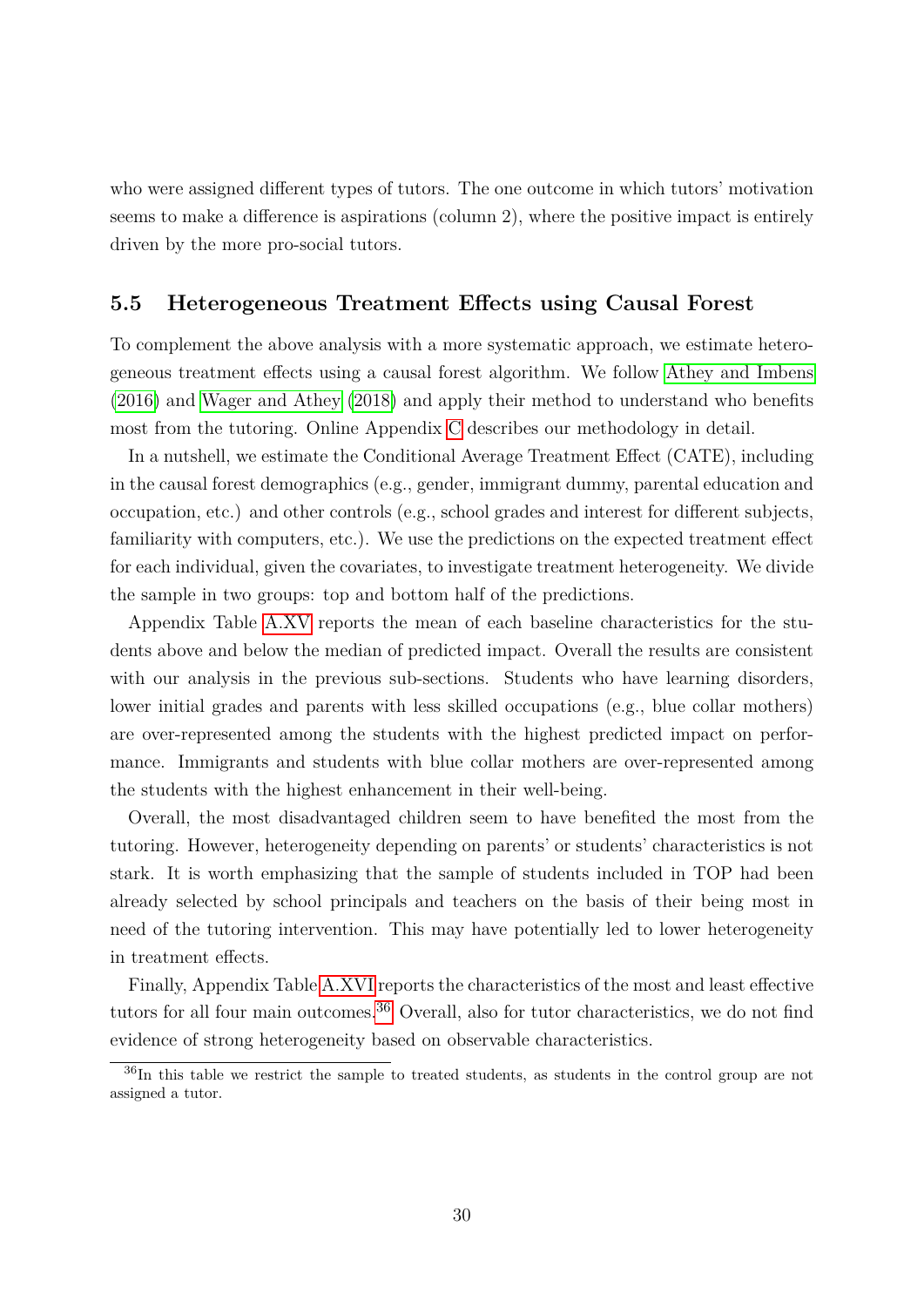# **6 The Impact of TOP on Tutors**

The primary purpose of the project was to improve outcomes for students who where the direct beneficiaries of the intervention. However, the volunteering experience of being a TOP tutor may have affected tutors' capacity to empathize, as well as their perception of the relative importance of hard work versus luck to achieve success in life. We collected a short questionnaire (as described in Section [3.3\)](#page-15-1) from volunteers who applied to the TOP tutoring program, independently on whether they were assigned a student or not. As mentioned in Section [2.3.2,](#page-10-1) the assignment of tutors to students was random, conditional on a set of baseline characteristics used for the allocation of tutors (e.g., subject and time availability). Around half of the respondents who completed the endline questionnaire had been randomly assigned to a student. Appendix Table [A.VIII](#page-60-0) shows that the characteristics of tutors who experienced TOP and who did not experience TOP are overall balanced once we take into account the allocation criteria.

#### [Insert Table [IX](#page-48-0) ]

Table [IX](#page-48-0) shows the impact of tutoring on the two key outcomes (the Empathy index and the Hard Work index) described in Section [3.3,](#page-15-1) when controlling for the factors used in the assignment of tutors to students (time and subject availability, previous training and tutoring experience, and regular enrollment in university).

We find that participating in TOP increased tutors' empathy by 3*.*4 percentage points, a 0*.*27 SD increase compared to volunteers who were not assigned a student to supervise. We do not find any economically or statistically significant effect on tutors' perceptions of the role of hard work to achieve success in life. $37$ 

Finally, we also asked tutors whether they where satisfied with their tutoring experience and whether they would be interested in volunteering again during the following academic year.[38](#page-31-1) Appendix Table [A.XVIII](#page-70-0) shows the baseline characteristics of students and tutors correlated with a higher level of satisfaction (column 1-2) and willingness to tutor again (column 3-4). Tutors matched to students whose parents have a bluecollar job report higher satisfaction and willingness to repeat the experience. Being enrolled in STEM (and

<span id="page-31-0"></span> $37$  For completeness, we present the ordered logit results for the individual questions used to build the empathy and hard work indexes in Appendix Table [A.XVII.](#page-69-0) Panel A shows the results using the endline collected in September, six months after the beginning of the intervention, while Panel B shows the results when imputing the value for the first endline collected in June for those tutors who did not complete the second endline. The results are qualitatively and quantitatively very similar with both samples.

<span id="page-31-1"></span><sup>38</sup>The original scale for the response on satisfaction was from 1 to 5, where 1 indicated "not at all satisfied" and 5 "very satisfied". For the question on whether tutors would like to volunteer during the following academic year the answer was from 1 to 3, where 1 indicates "no", 2 "I need to think about it", and 3 "yes".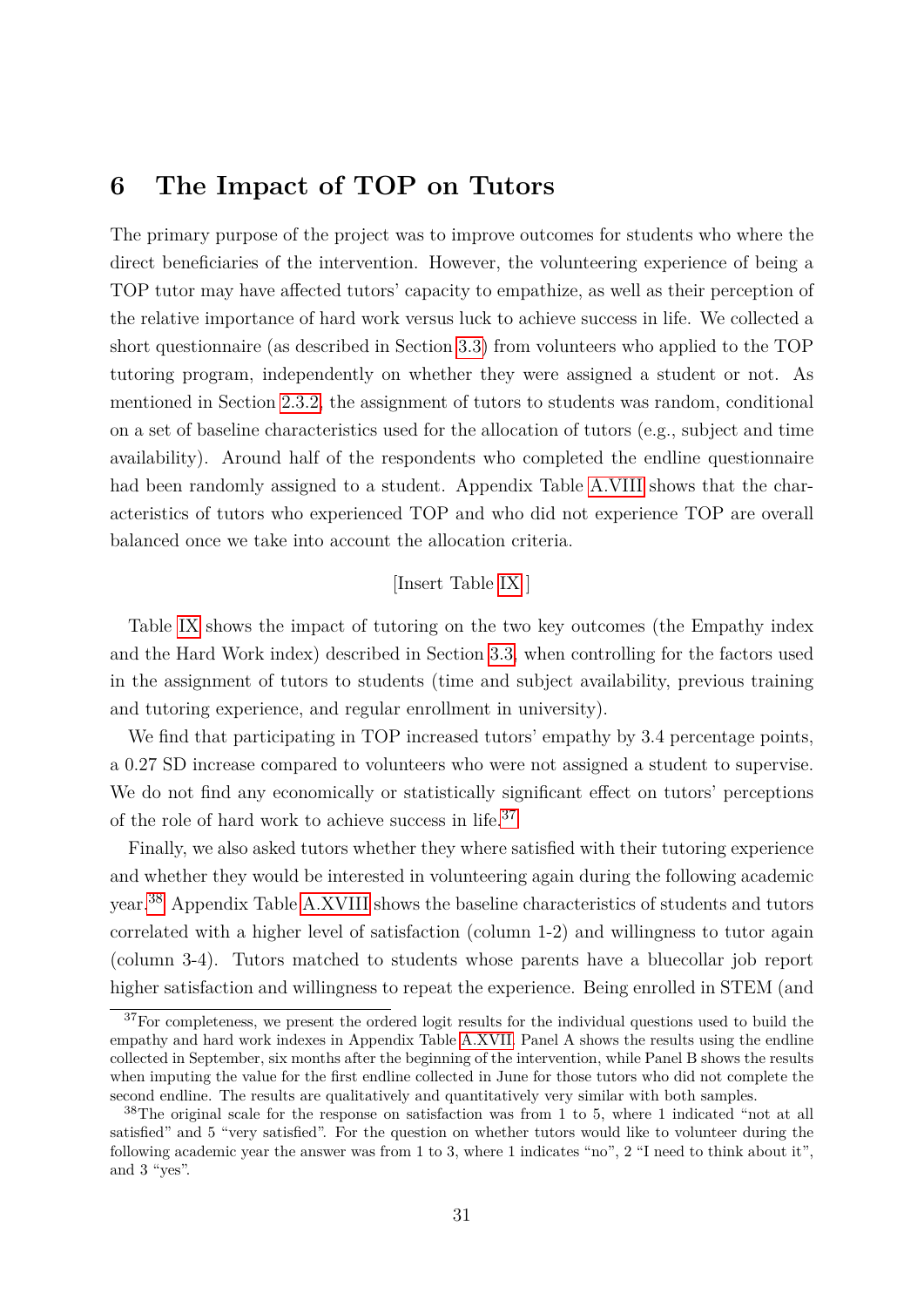marginally in Economics) negatively correlates with the intention to tutor for an extra year, possibly due to exam/program requirements rather than dissatisfaction (in fact, column 1 shows that students from Economics report higher satisfactions than others). Similarly, higher GPA is negatively associated with the intention to tutor for an extra year, but not with satisfaction.

# <span id="page-32-0"></span>**7 Conclusions**

School closure due to the COVID-19 outbreak has created massive learning losses and adverse psychological effects for children, especially the most vulnerable and those from low socioeconomic background [\(Agostinelli et al., 2020;](#page-33-1) [Azevedo et al., 2020;](#page-33-0) Orgilés et al., [2020;](#page-35-3) [Golberstein et al., 2020\)](#page-35-4). In this paper, we show that online tutoring can be an effective tool to help students during the pandemic, improving their academic outcomes but also their psychological well-being and development of socio-emotional skills.

We exploit over-subscription by schools and students to an innovative online tutoring program in Italy, "TOP", to evaluate its impact using a randomized control trial. We find that the one-on-one support provided virtually by volunteer university students for around 5 weeks increased performance in a standardized test by 0*.*26 SD, psychological well-being by 0*.*17 SD, and aspirations and socio-emotional skills by 0*.*15 and 0*.*14 SD, respectively.

In-person tutoring, especially when implemented by professionals and teachers and/or for several days per week, has proved highly effective in several contexts [\(Nickow et al.,](#page-35-6) [2020;](#page-35-6) [Fryer Jr, 2017\)](#page-34-4). However, these programs are widely viewed as "too costly to be undertaken on a large scale" [\(Ander et al., 2016\)](#page-33-3). Our TOP intervention allows to achieve sizeable results on learning and other life outcomes, keeping the costs extremely contained. The program leverages volunteer university students as tutors, mainly moved by intrinsic motivation and supported by a team of pedagogical experts. Volunteer tutors represent a viable and effective solution to reach a large number of students in need of support. The overall cost of the program per pupil was around 50 euro, covering the organizational and pedagogical support.[39](#page-32-1)

Even when schools re-open after the COVID-19 outbreak, virtual tutoring implemented by volunteer university students may provide an effective tool to help vulnerable children and prevent inequalities to emerge, in a cost-effective way. Indeed, the design of the intervention easily adapts to 'normal' school times, when the role of tutors may be that of

<span id="page-32-1"></span><sup>39</sup>This excludes the research costs, namely the incentives to complete the endline survey for families, and the salaries of the enumerators who supervised the endline test score data collection.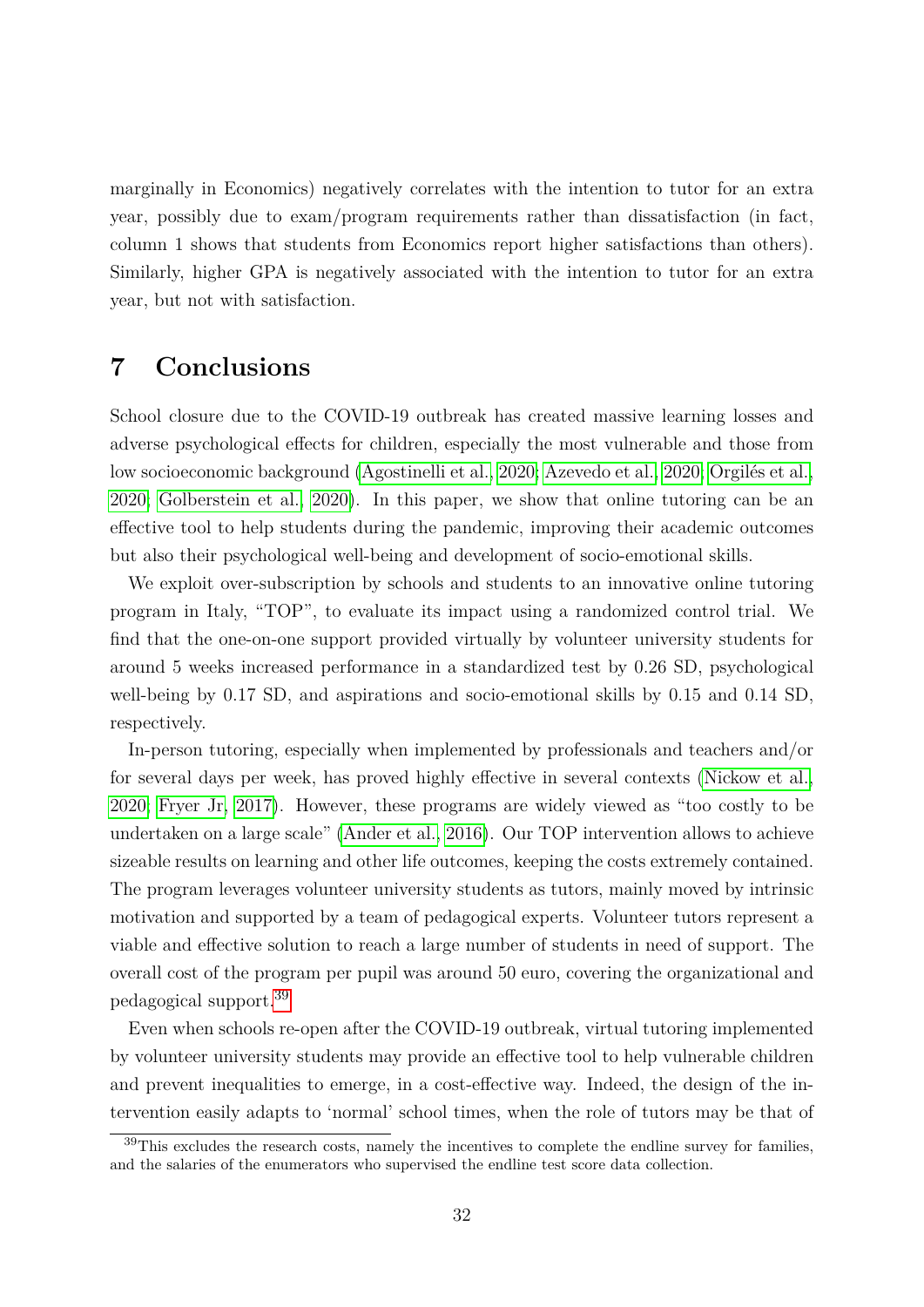helping to target learning at the right level for students. Future evidence from other countries and time periods may help better understand the scope for exploiting this versatile educational tool.

# **References**

- <span id="page-33-7"></span>Agcom (2019). Educare digitale lo stato di sviluppo della scuola digitale un sistema complesso ed integrato di risorse digitali abilitanti. *Studio del Servizio Economico-Statistico Agcom*.
- <span id="page-33-1"></span>Agostinelli, F., Doepke, M., Sorrenti, G., Zilibotti, F., et al. (2020). When the great equalizer shuts down: Schools, peers, and parents in pandemic times. *IZA Discussion Paper No. 13965*.
- <span id="page-33-9"></span>Alan, S., Boneva, T., and Ertac, S. (2019). Ever failed, try again, succeed better: Results from a randomized educational intervention on grit. *The Quarterly Journal of Economics*, 134(3):1121–1162.
- <span id="page-33-3"></span>Ander, R., Guryan, J., and Ludwig, J. (2016). Improving academic outcomes for disadvantaged students: Scaling up individualized tutorials. *The Hamilton Project – Brookings*.
- <span id="page-33-5"></span>Angrist, N., Bergman, P., and Matsheng, M. (2020). School's out: Experimental evidence on limiting learning loss using "low-tech" in a pandemic. *NBER Working Paper*,  $(w28205)$ .
- <span id="page-33-6"></span>Ashraf, N., Bandiera, O., and Jack, B. K. (2014). No margin, no mission? a field experiment on incentives for public service delivery. *Journal of Public Economics*, 120:1–17.
- <span id="page-33-10"></span>Athey, S. and Imbens, G. (2016). Recursive partitioning for heterogeneous causal effects. *Proceedings of the National Academy of Sciences*, 113(27):7353–7360.
- <span id="page-33-0"></span>Azevedo, J. P., Hasan, A., Goldemberg, D., Iqbal, S. A., and Geven, K. (2020). Simulating the potential impacts of covid-19 school closures on schooling and learning outcomes: A set of global estimates. *Policy Research Working Paper Series 9284, The World Bank*.
- <span id="page-33-2"></span>Bacher-Hicks, A., Goodman, J., and Mulhern, C. (2020). Inequality in household adaptation to schooling shocks: Covid-induced online learning engagement in real time. *Journal of Public Economics*, 193:104345.
- <span id="page-33-8"></span>Bandura, A., Freeman, W., and Lightsey, R. (1999). *Self-efficacy: The exercise of control*. Springer.
- <span id="page-33-4"></span>Banerjee, A., Banerji, R., Berry, J., Duflo, E., Kannan, H., Mukherji, S., and Walton, M. (2015). Teaching at the right level: Evidence from randomized evaluations in India. *NBER Working Paper*, 22746.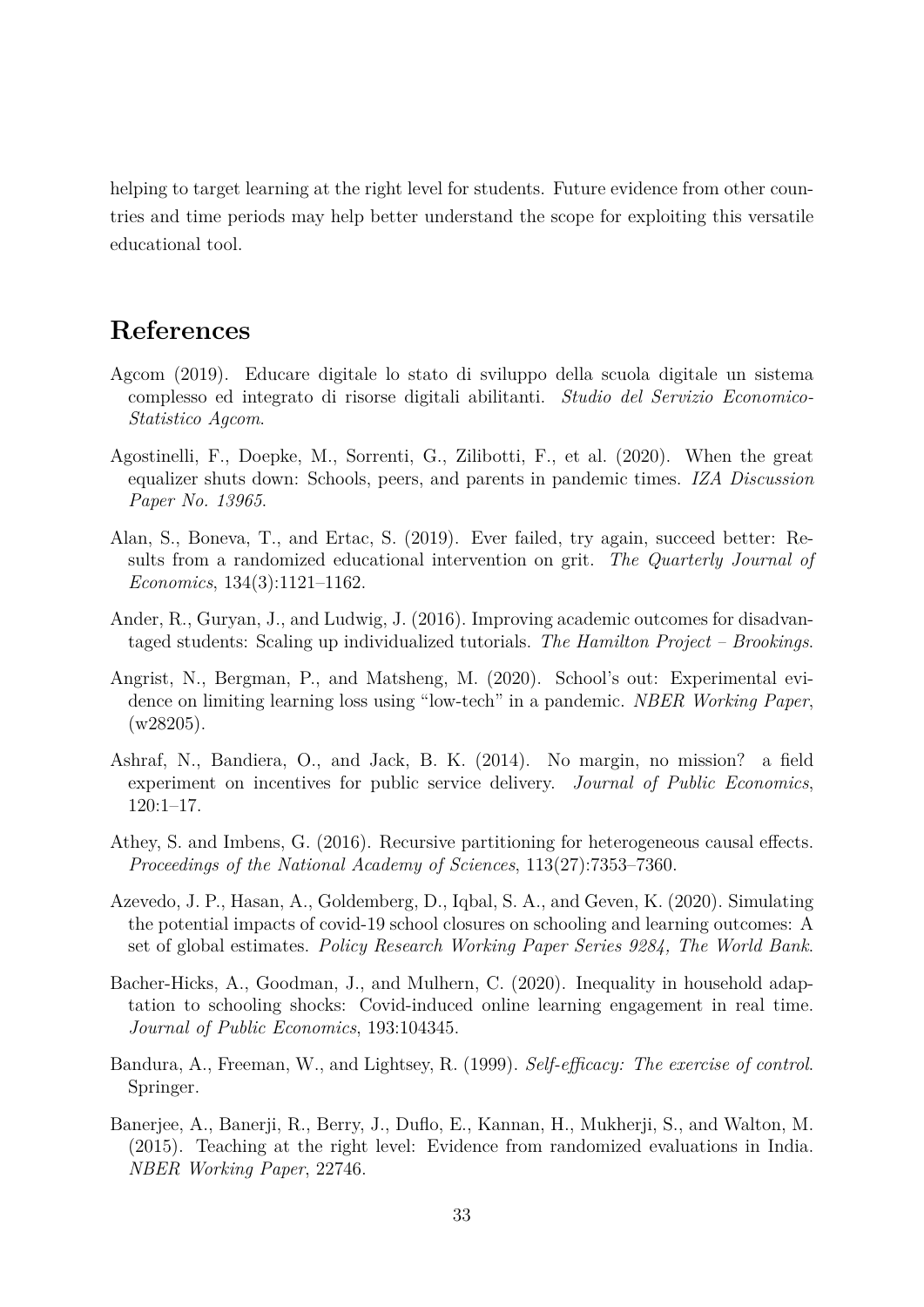- <span id="page-34-12"></span>Belloni, A., Chen, D., Chernozhukov, V., and Hansen, C. (2012). Sparse models and methods for optimal instruments with an application to eminent domain. *Econometrica*, 80(6):2369–2429.
- <span id="page-34-9"></span>Carlana, M., La Ferrara, E., and Pinotti, P. (2021). Goals and gaps: Educational careers of immigrant children. *Econometrica (Forthcoming)*.
- <span id="page-34-0"></span>Chetty, R., Friedman, J. N., Hendren, N., Stepner, M., et al. (2020). How did covid-19 and stabilization policies affect spending and employment? A new real-time economic tracker based on private sector data. *NBER Working Paper*.
- <span id="page-34-5"></span>Coie, J. D. and Krehbiel, G. (1984). Effects of academic tutoring on the social status of low-achieving, socially rejected children. *Child Development*, pages 1465–1478.
- <span id="page-34-3"></span>Cook, P. J., Dodge, K., Farkas, G., Fryer, R. G., Guryan, J., Ludwig, J., Mayer, S., Pollack, H., and Steinberg, L. (2015). Not too late: Improving academic outcomes for disadvantaged youth. *Institute for Policy Research Northwestern University Working Paper WP-15*, 1.
- Davis, J. and Heller, S. B. (2017). Using causal forests to predict treatment heterogeneity: An application to summer jobs. *American Economic Review*, 107(5):546–50.
- <span id="page-34-2"></span>Doyle, O. (2020). Covid-19: Exacerbating educational inequalities? *Working Paper*.
- <span id="page-34-10"></span>Duckworth, A. L. and Quinn, P. D. (2009). Development and validation of the Short Grit Scale (GRIT–S). *Journal of Personality Assessment*, 91(2):166–174.
- <span id="page-34-1"></span>Engzell, P., Frey, A., and Verhagen, M. D. (2020). Learning inequality during the covid-19 pandemic. *SocArXiv*.
- <span id="page-34-6"></span>Escueta, M., Quan, V., Nickow, A. J., and Oreopoulos, P. (2017). Education technology: An evidence-based review. *NBER Working Paper*.
- <span id="page-34-11"></span>Frühe, B., Allgaier, A.-K., Pietsch, K., Baethmann, M., Peters, J., Kellnar, S., Heep, A., Burdach, S., von Schweinitz, D., and Schulte-Körne, G. (2012). Children's depression screener (ChilD-S): development and validation of a depression screening instrument for children in pediatric care. *Child Psychiatry & Human Development*, 43(1):137–151.
- <span id="page-34-4"></span>Fryer Jr, R. G. (2017). The production of human capital in developed countries: Evidence from 196 randomized field experiments. In *Handbook of Economic Field Experiments*, volume 2, pages 95–322. Elsevier.
- <span id="page-34-7"></span>Gauri, V., Jamison, J. C., Mazar, N., and Ozier, O. (2019). Motivating bureaucrats through social recognition: External validity—a tale of two states. *Organizational Behavior and Human Decision Processes*.
- <span id="page-34-8"></span>Genicot, G. and Ray, D. (2017). Aspirations and inequality. *Econometrica*, 85(2):489–519.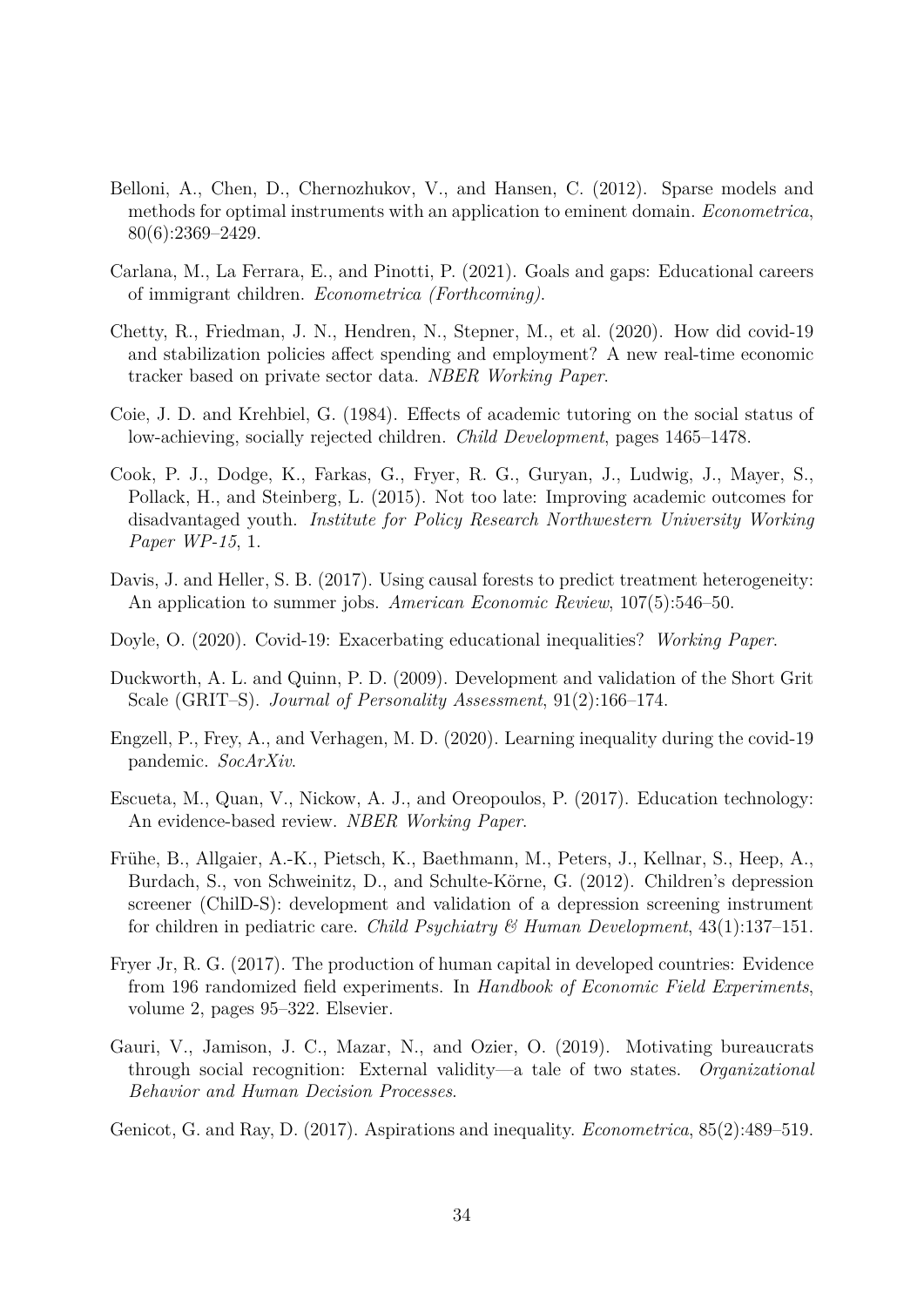- <span id="page-35-4"></span>Golberstein, E., Wen, H., and Miller, B. F. (2020). Coronavirus disease 2019 (covid-19) and mental health for children and adolescents. *JAMA pediatrics*.
- <span id="page-35-0"></span>Grewenig, E., Lergetporer, P., Werner, K., Woessmann, L., and Zierow, L. (2020). Covid-19 and educational inequality: How school closures affect low-and high-achieving students. *CESifo Working Paper 8648*.
- <span id="page-35-10"></span>Hardt, D., Nagler, M., and Rincke, J. (2020). Can peer mentoring improve online teaching effectiveness? an rct during the covid-19 pandemic. *CESifo Working Paper 8671*.
- <span id="page-35-7"></span>Kosse, F., Deckers, T., Pinger, P., Schildberg-Hörisch, H., and Falk, A. (2020). The formation of prosociality: causal evidence on the role of social environment. *Journal of Political Economy*, 128(2):434–467.
- <span id="page-35-13"></span>La Ferrara, E. (2019). Aspirations, social norms, and development. *Journal of the European Economic Association*, 17(6):1687–1722.
- <span id="page-35-11"></span>Levitt, S. D., List, J. A., Neckermann, S., and Sadoff, S. (2016). The behavioralist goes to school: Leveraging behavioral economics to improve educational performance. *American Economic Journal: Economic Policy*, 8(4):183–219.
- <span id="page-35-14"></span>Ludwig, J., Mullainathan, S., and Spiess, J. (2017). Machine-learning tests for effects on multiple outcomes. *arXiv preprint arXiv:1707.01473*.
- <span id="page-35-9"></span>Malamud, O. and Pop-Eleches, C. (2011). Home computer use and the development of human capital. *The Quarterly Journal of Economics*, 126(2):987–1027.
- <span id="page-35-2"></span>Maldonado, J. and De Witte, K. (2020). The effect of school closures on standardised student test. *FEB Research Report Department of Economics*.
- <span id="page-35-5"></span>Malkus, N. (2020). School districts' remote-learning plans may widen student achievement gap. *Education Next*, 20(3).
- <span id="page-35-6"></span>Nickow, A., Oreopoulos, P., and Quan, V. (2020). The impressive effects of tutoring on prek-12 learning: A systematic review and meta-analysis of the experimental evidence. *NBER Working Paper*, (w27476).
- <span id="page-35-3"></span>Orgilés, M., Morales, A., Delvecchio, E., Mazzeschi, C., and Espada, J. P. (2020). Immediate psychological effects of the covid-19 quarantine in youth from italy and spain. *PsyArXiv*.
- <span id="page-35-1"></span>Psacharopoulos, G., Collis, V., Patrinos, H. A., and Vegas, E. (2020). Lost wages: The covid-19 cost of school closures. *Available at SSRN 3682160*.
- <span id="page-35-8"></span>Richmond, A. D. (2015). Academic task avoidance and achievement as predictors of peer status during the early primary school years. *Educational Psychology*.

<span id="page-35-12"></span>Rosenthal, R. (1973). The pygmalion effect lives. *Psychology Today*.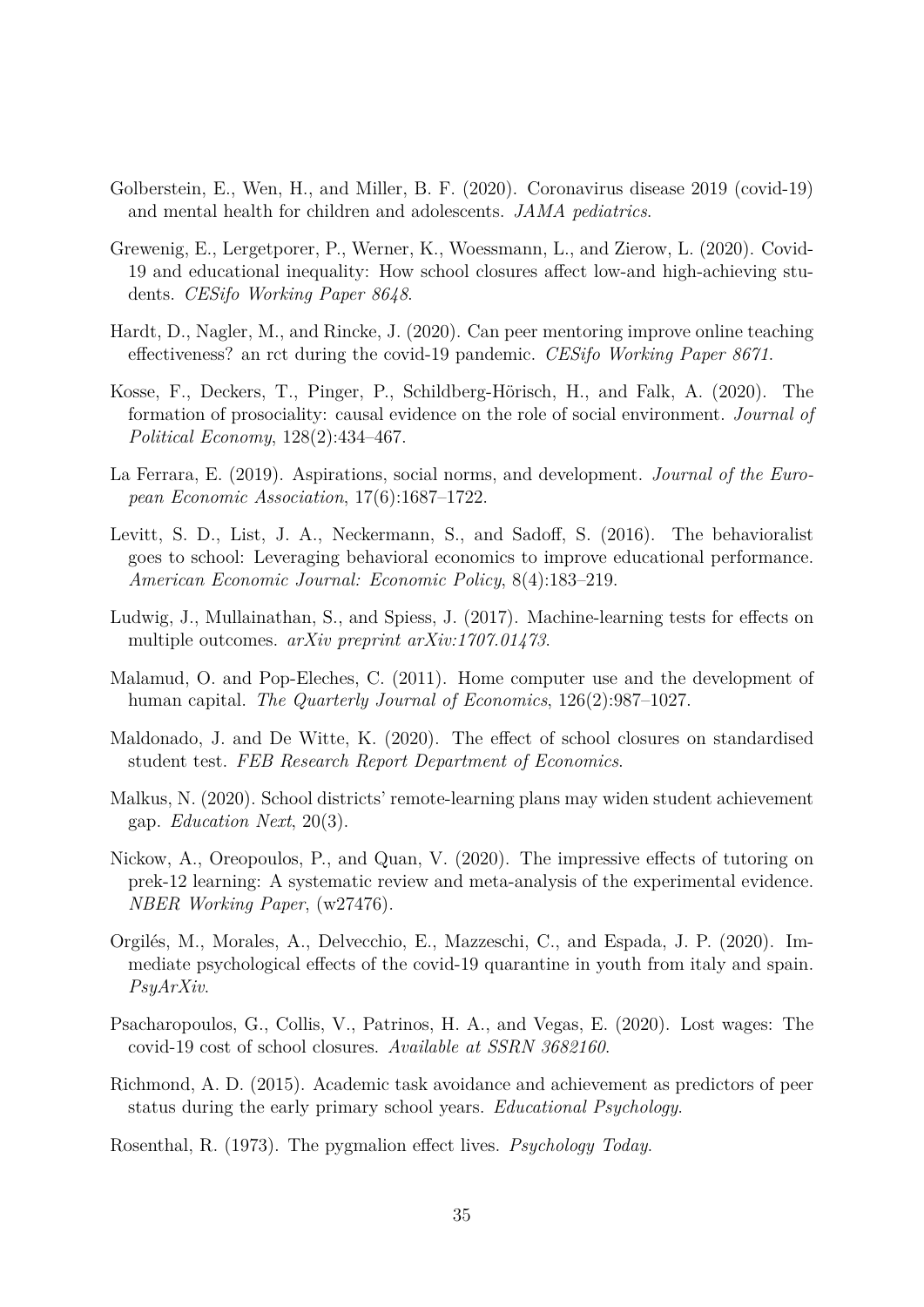Rotter, J. B. (1966). Generalized expectancies for internal versus external control of reinforcement. *Psychological monographs: General and applied*, 80(1):1.

UNESCO (2020). Covid-19 impact on education.

Wager, S. and Athey, S. (2018). Estimation and inference of heterogeneous treatment effects using random forests. *Journal of the American Statistical Association*, 113(523):1228–1242.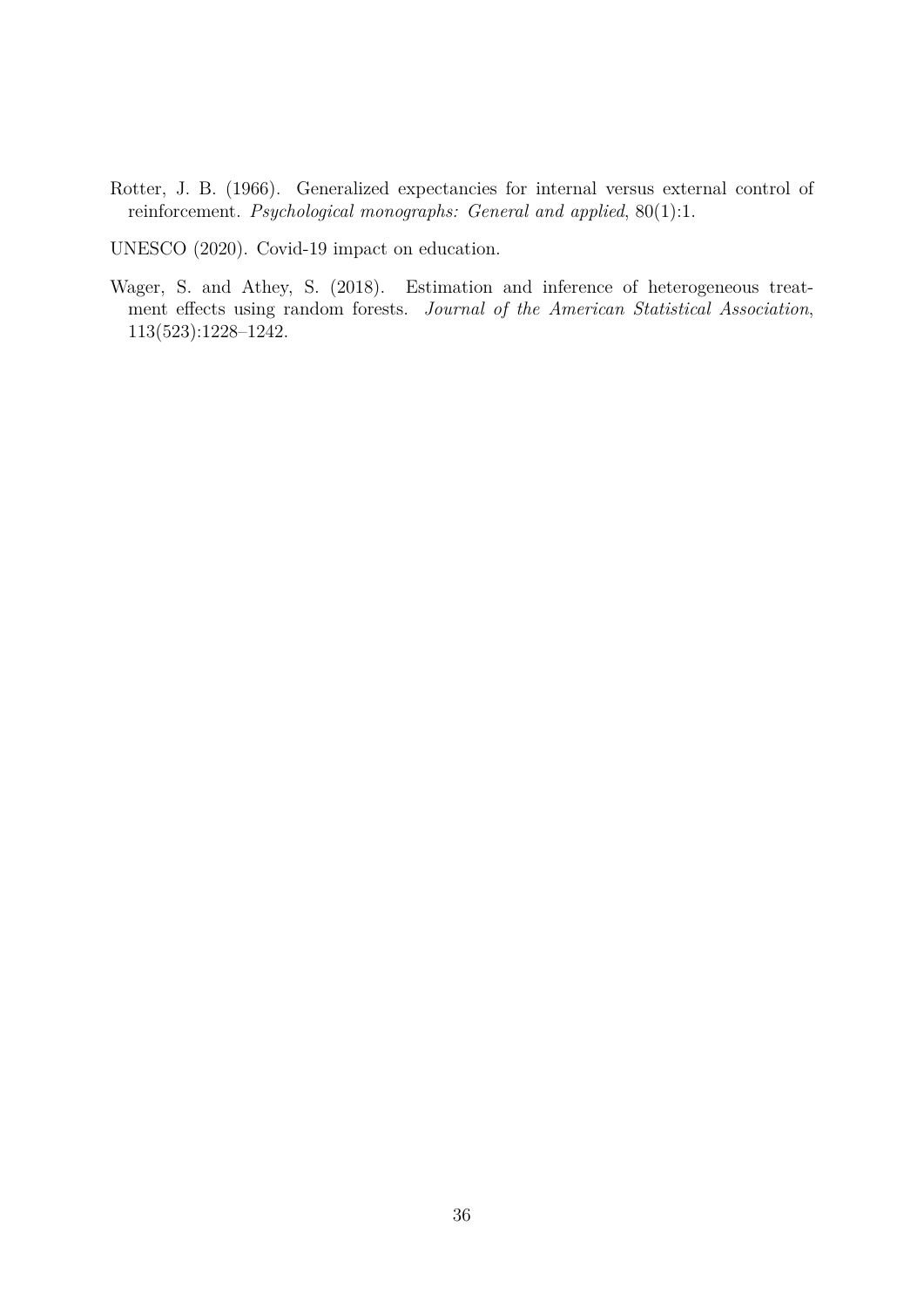

Figure 1. Time devoted to HW by students at endline

(a). Students

*Notes:* This Figure shows the time devoted to homework for students in the treatment and control group, as reported by students (panel a), parents (panel b), and teachers (panel c).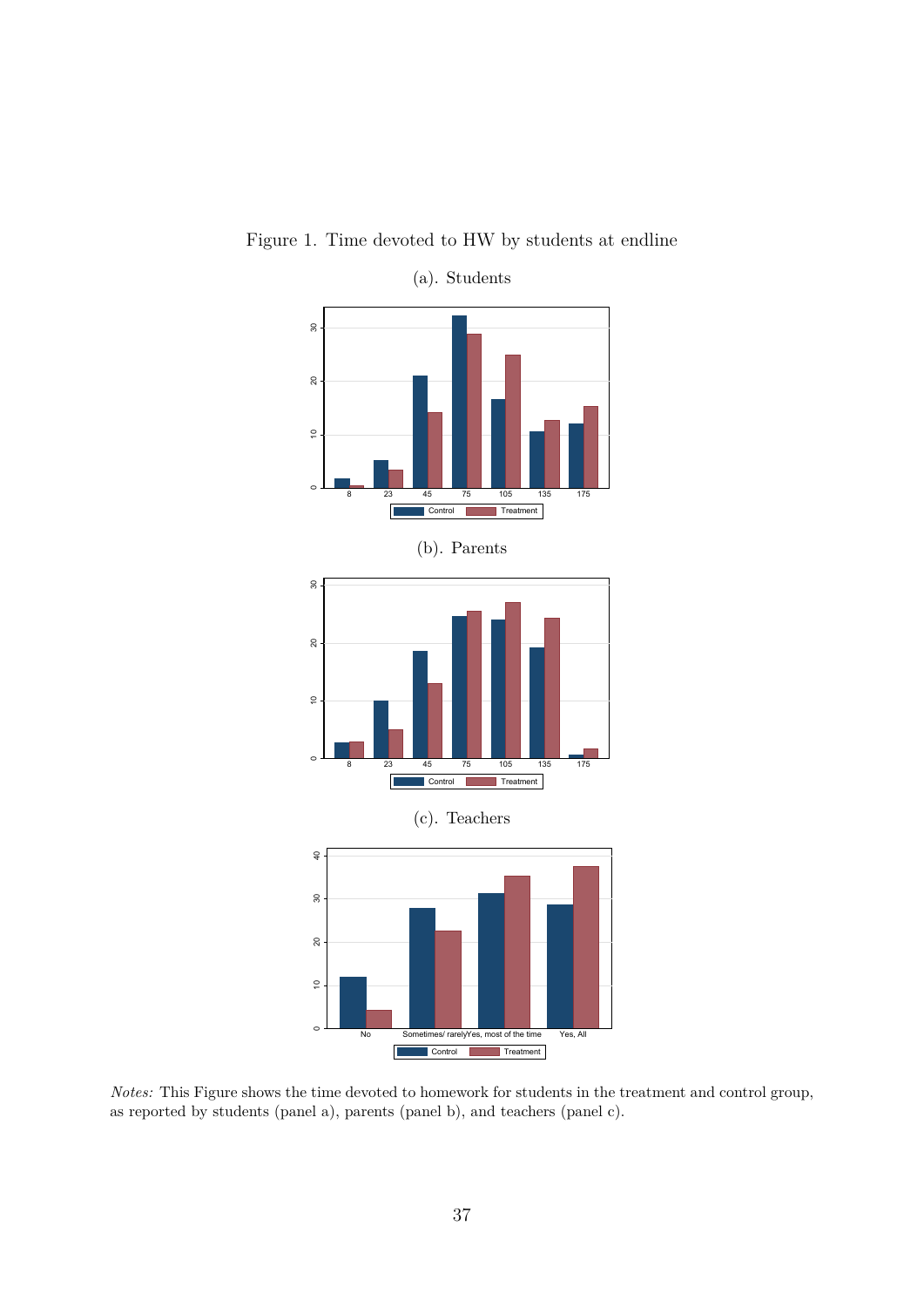Figure 2. Summary of main results



*Notes:* This Figure reports four OLS estimates of the assignment to the TOP tutoring treatment on the main outcomes in the paper, reported in the headings.The bar shows 95% confidence intervals. The mean of the control group for each index is 0 and the standard deviation is 1. Controls included are the same as in Table [II.](#page-42-0)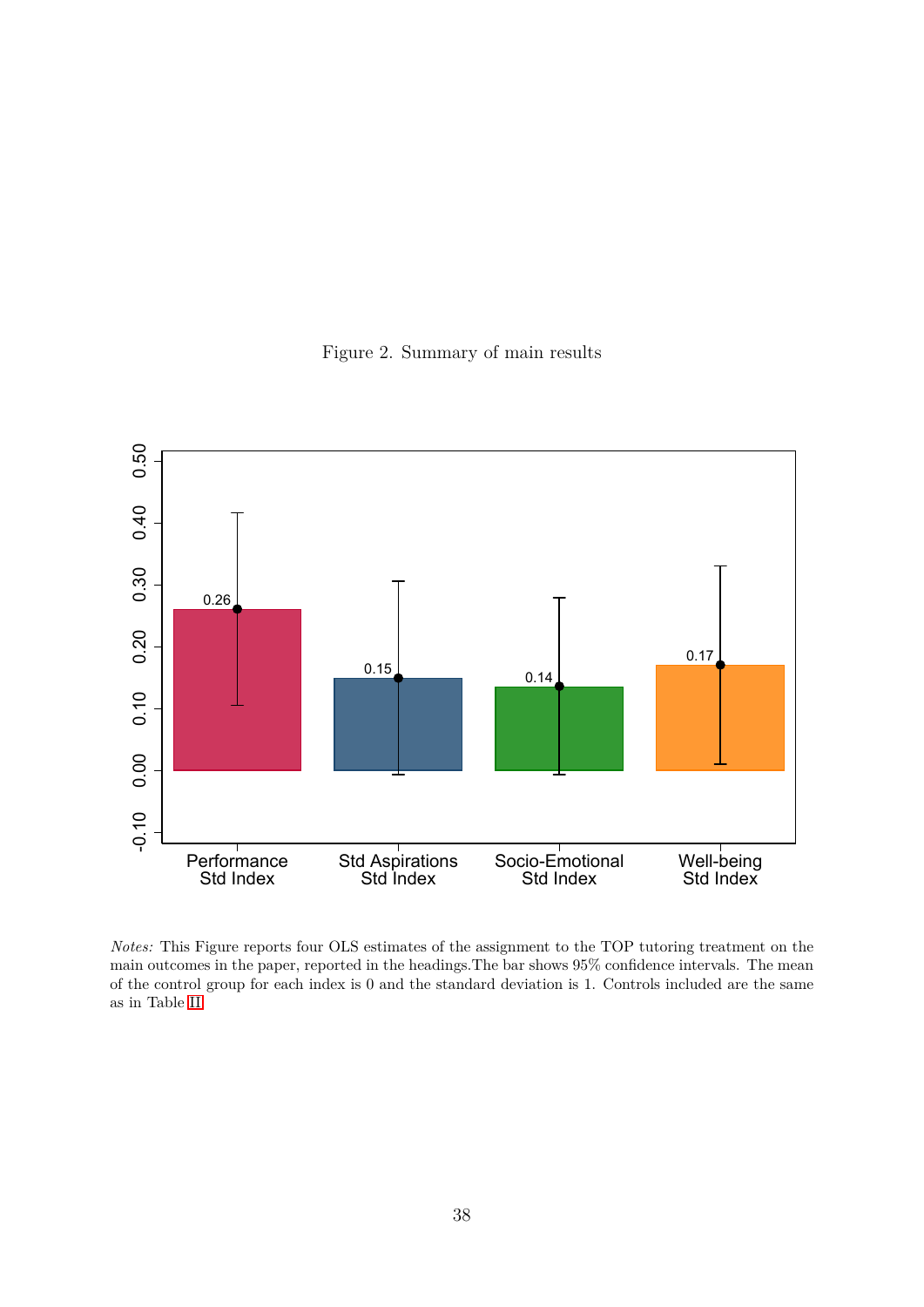

Figure 3. Heterogeneity on main indices by student characteristics

s Girls Natives Immigrants No Learning<br>Disorder<br>DLS estimates of the assignment to the<br>sions. Ex-ante student baseline controls<br>ing disability, interest for the different<br>for each index is 0 and the standard de s Girls Natives Immigrants No Learning<br>Disorder Disorder<br>eatment by student characteristics. Rai<br>imigrant, grade, parental education for  $\epsilon$ <br>ance, importance of luck, and familiari<br>par shows  $95\%$  confidence intervals. effects included in all regressions. Ex-ante student baseline controls include gender, immigrant, grade, parental education for each parent, employment type for each parent, learning disability, interest for the different subjects, perseverance, importance of luck, and familiarity with computers. Themean of the control group for each index is 0 and the standard deviation is 1. The bar shows 95% confidence intervals.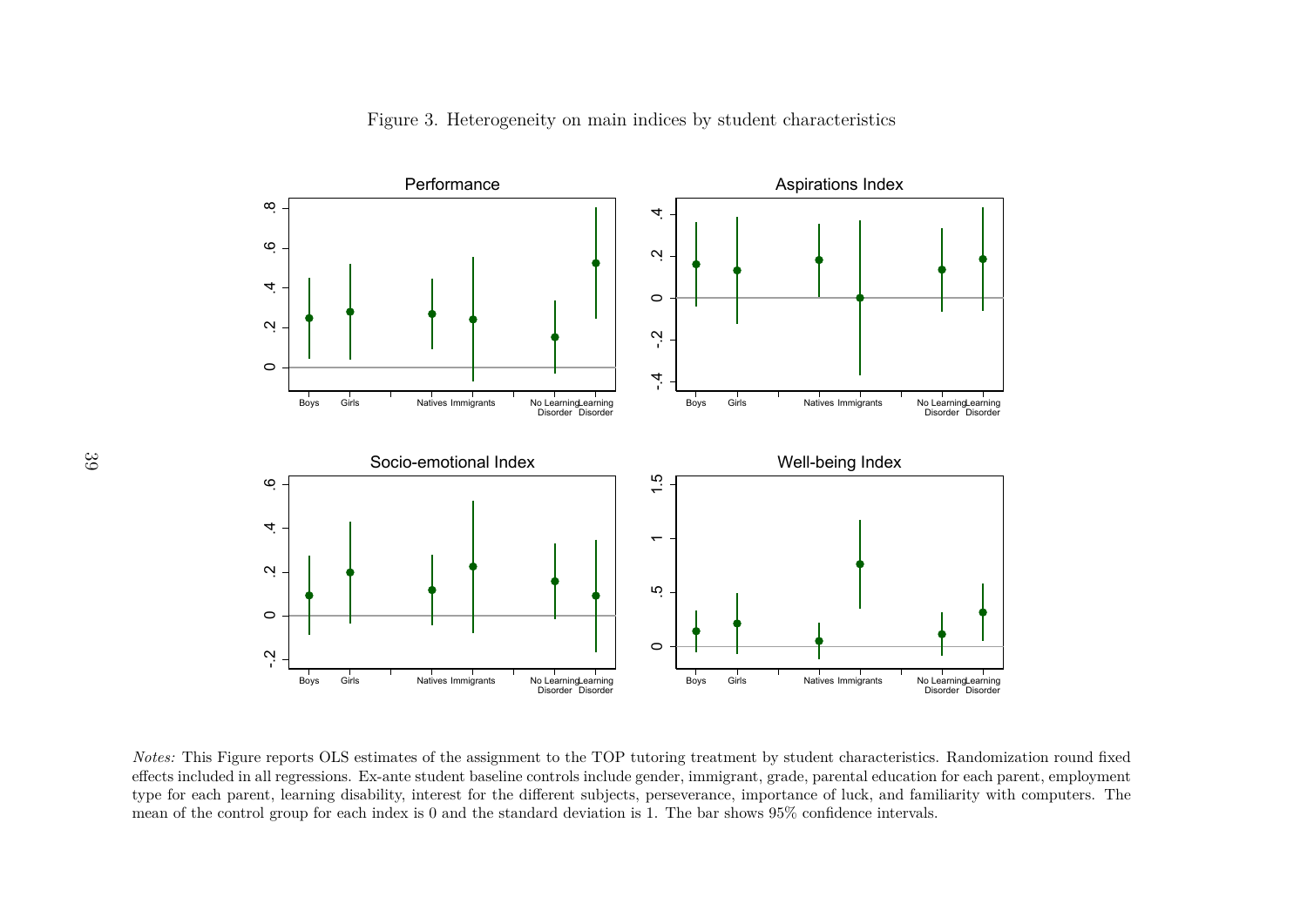

Figure 4. Heterogeneity on main indices by mothers' characteristics

<sup>o</sup><br>imates of the a<br>ante student behinder is 0 and the<br>index is 0 and the  $\frac{N}{\text{Nolar}}$ <br>  $\frac{N}{\text{Nolar}}$ <br>  $\frac{N}{\text{Nolar}}$ <br>  $\frac{N}{\text{Nolar}}$ <br>  $\frac{N}{\text{Nolar}}$ <br>  $\frac{N}{\text{Nolar}}$ <br>  $\frac{N}{\text{Nolar}}$ <br>  $\frac{N}{\text{Nolar}}$ <br>  $\frac{N}{\text{Nolar}}$ <br>  $\frac{N}{\text{Nolar}}$ <br>  $\frac{N}{\text{Nolar}}$ <br>  $\frac{N}{\text{Nolar}}$ <br>  $\frac{N}{\text{Nolar}}$ <br>  $\frac{N}{\text{Nolar}}$ Atleast one<br>eparent work<br>from home<br>complexes included<br>subjection CONTROL THE MONTRON Alleast one<br>
from home from home<br>
from home<br>
from home<br>
from the TOP tuto<br>
controls include gend<br>
ifferent subjects, pe<br>
dard deviation is 1. No job Blue<br>Blue<br>grade, parenta<br>oortance of luc<br>95% confidence Atleast one<br>eparent work<br>from home<br>mach pack pack<br>result result *Notes:* This Figure reports OLS estimates of the assignment to the TOP tutoring treatment by parent characteristics. Randomization round fixed effects included in all regressions. Ex-ante student baseline controls include effects included in all regressions. Ex-ante student baseline controls include gender, immigrant, grade, parental education for each parent, employment type for each parent, learning disability, interest for the different subjects, perseverance, importance of luck, and familiarity with computers. The mean of the control group for each index is 0 and the standard deviation is 1. The bar shows 95% confidence intervals. The results are similar usingfathers' characteristics.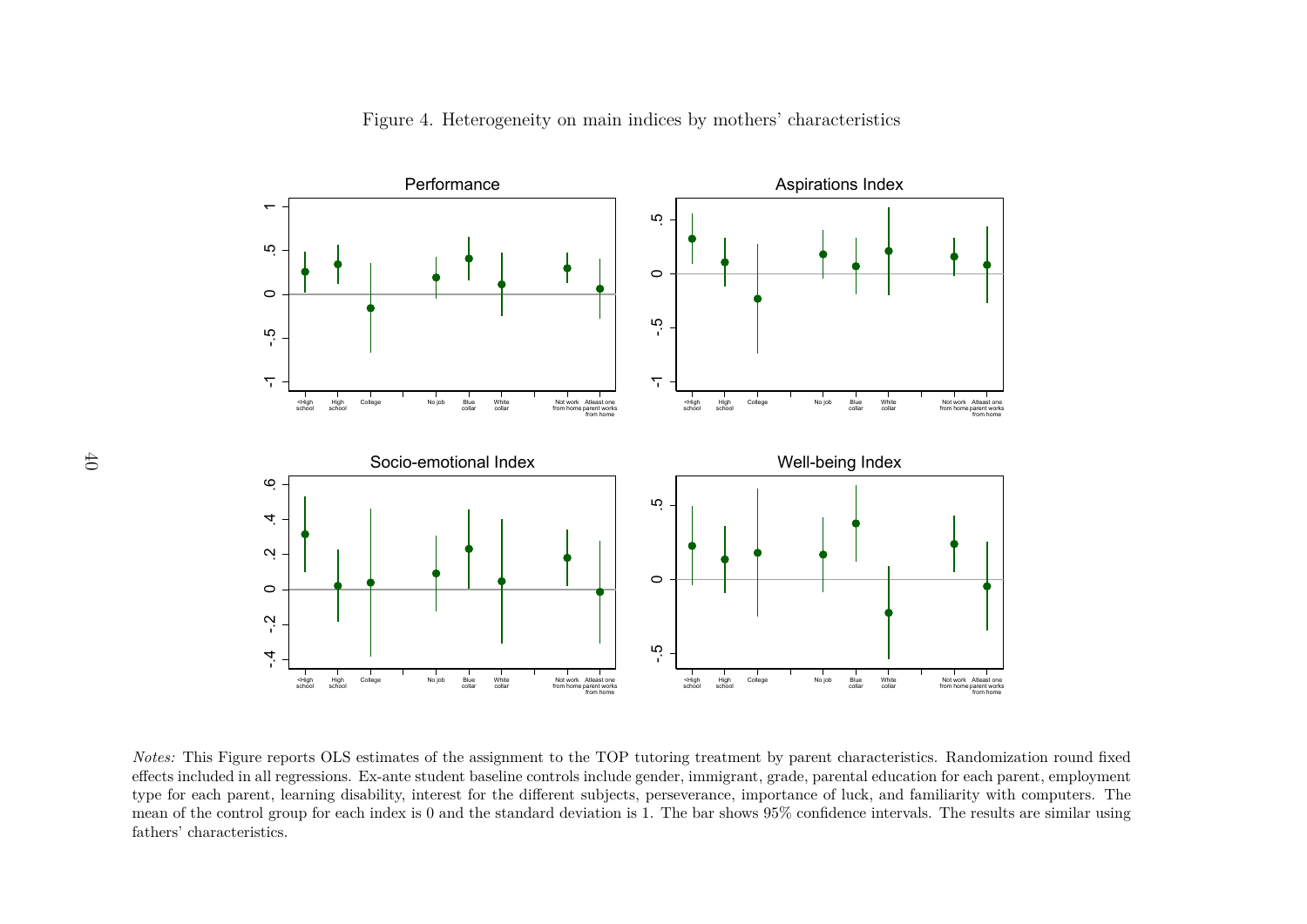<span id="page-41-0"></span>

|                                | Control | Treatment | P-value | Std diff. |
|--------------------------------|---------|-----------|---------|-----------|
| <b>Students</b>                |         |           |         |           |
| Male                           | 0.620   | 0.576     | 0.270   | $-0.089$  |
| Immigrant                      | 0.237   | 0.223     | 0.662   | $-0.033$  |
| Learning disorders             | 0.322   | 0.319     | 0.459   | $-0.006$  |
| Grade in Math                  | 6.282   | 6.274     | 0.847   | $-0.007$  |
| Grade in Italian               | 5.939   | 5.906     | 0.456   | $-0.025$  |
| Grade in English               | 6.318   | 6.225     | 0.549   | $-0.067$  |
| Grade 6                        | 0.367   | 0.317     | 0.677   | $-0.106$  |
| Grade 7                        | 0.335   | 0.336     | 0.914   | 0.002     |
| Grade 8                        | 0.298   | 0.347     | 0.763   | 0.104     |
| How much do you like Math?     | 2.788   | 2.704     | 0.553   | $-0.081$  |
| How much do you like Italian?  | 2.943   | 3.077     | 0.056   | 0.153     |
| How much do you like English?  | 3.114   | 3.120     | 0.389   | 0.005     |
| Perseverance                   | 0.816   | 0.814     | 0.805   | $-0.005$  |
| Importance Luck (vs. Effort)   | 0.058   | 0.056     | 0.971   | $-0.011$  |
| Familiarity with computers     | 3.163   | 3.101     | 0.606   | $-0.062$  |
| Parents                        |         |           |         |           |
| Child lives with single parent | 0.249   | 0.212     | 0.262   | $-0.089$  |
| Edu Mother: High-School        | 0.490   | 0.428     | 0.117   | $-0.124$  |
| Edu Mother: Degree             | 0.110   | 0.099     | 0.625   | $-0.036$  |
| Edu Father: High-School        | 0.359   | 0.364     | 0.899   | 0.010     |
| Edu Father: Degree             | 0.102   | 0.062     | 0.056   | $-0.151$  |
| Mother has blue collar job     | 0.363   | 0.373     | 0.807   | 0.021     |
| Mother has white collar job    | 0.163   | 0.161     | 0.927   | $-0.005$  |
| Father has blue collar job     | 0.584   | 0.520     | 0.107   | $-0.128$  |
| Father has white collar job    | 0.224   | 0.212     | 0.701   | $-0.029$  |
| Observations                   | 245     | 467       |         |           |

## Table I. Balance Table

*Notes:* This Table shows the characteristics of treated and control students in the final sample used for the analysis of performance. P-values for difference in means are reported in the third column. The last column also reports the standardized difference between group averages. In the Appendix Table [A.II,](#page-54-0) we report the same characteristics for the entire sample of 529 control students and 530 treated students.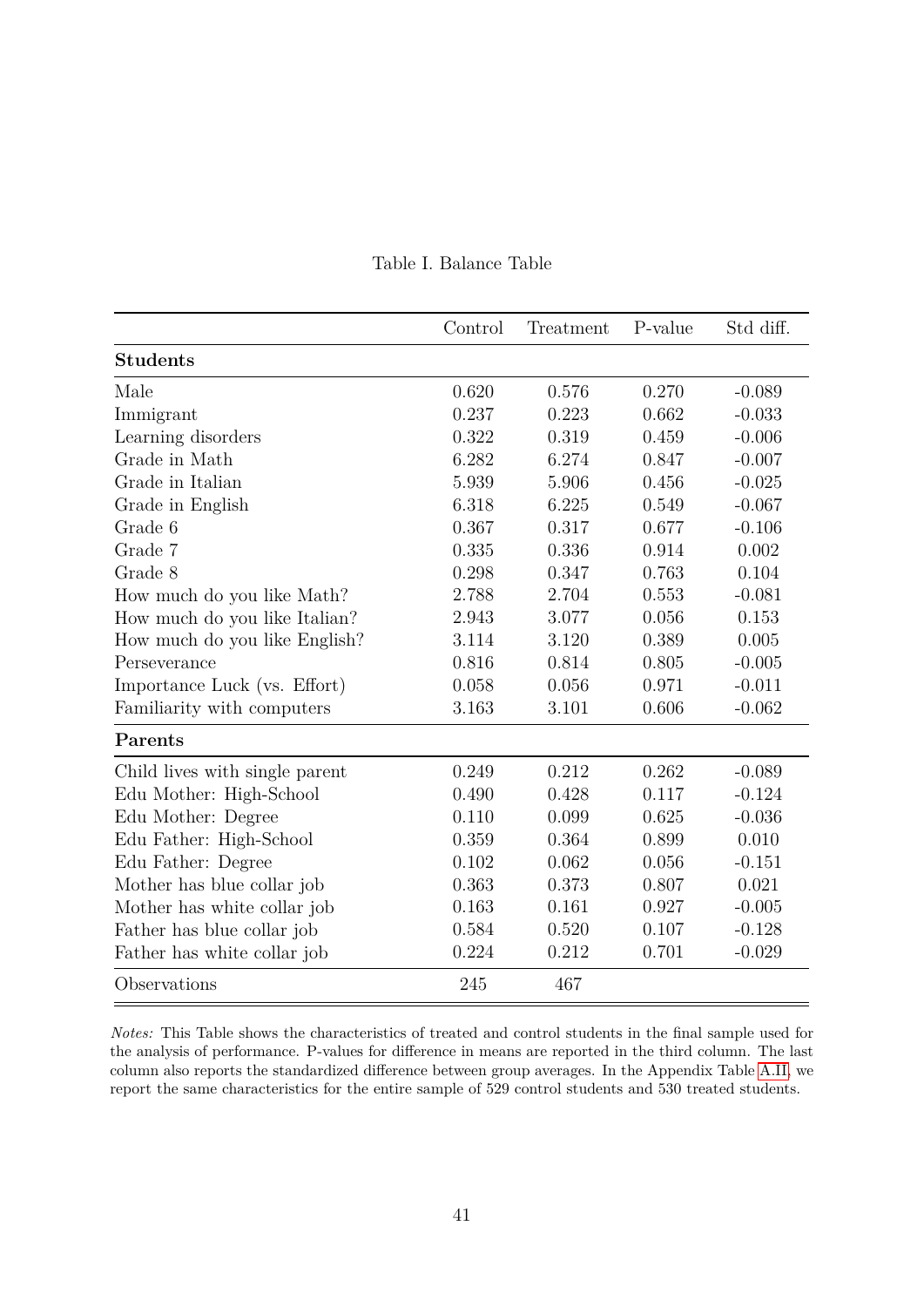|                |                       | (2)                          | (3)                          | $\left(4\right)$ | (5)                   | (6)                          |            | 8                            | (9)                |
|----------------|-----------------------|------------------------------|------------------------------|------------------|-----------------------|------------------------------|------------|------------------------------|--------------------|
|                |                       | <b>Students</b>              |                              |                  |                       | Parents                      |            | Teachers                     |                    |
|                | Time devoted<br>to HW | Attendance<br>Online Classes | Difficult.<br>Online Classes | Like<br>Subjects | Time devoted<br>to HW | Attendance<br>Online Classes | <b>HW</b>  | Attendance<br>Online Classes | Issues<br>Behavior |
| Treatment      | $9.884***$            | 0.018                        | $-0.081**$                   | $0.049**$        | $8.714***$            | $-0.004$                     | $0.611***$ | $0.094***$                   | $-0.064**$         |
|                | 3.436)                | 0.029)                       | 0.035)                       | (0.019)          | 2.795)                | 0.024)                       | 0.134)     | (0.032)                      | 0.026)             |
|                | 0.022                 | 0.746                        | 0.059                        | 0.052            | 0.014                 | 0.866                        | 0.000      | 0.022                        | 0.052]             |
| Mean Dep:      | 88.26                 | 0.83                         | 0.79                         | 0.28             | 81.71                 | 0.88                         | 2.77       | 0.57                         | 0.83               |
| Obs            | 690                   | 687                          | 688                          | 688              | 778                   | 777                          | 852        | 859                          | 841                |
| $\mathbf{R}^2$ | 0.107                 | 0.072                        | 0.043                        | 0.318            | 0.089                 | 0.083                        | 0.049      | 0.108                        | 0.126              |

<span id="page-42-1"></span><span id="page-42-0"></span>Table II. Estimation of the impact of TOP tutoring on online classes and homework

*Notes:* Robust standard errors in parentheses; \*\*\*, \*\* and \* denote significance at the 1, <sup>5</sup> and <sup>10</sup> percent level, respectively. FWER adjusted p-values in square brackets, based on 10,000 replications. The dependent variable for each regression is listed in the column heading. Coefficients estimated with OLS, except for col. 7 where it is ordered logit. Randomization round fixed effects included in all regressions. Baseline controls included but not shown: gender, immigrant, grade, parental education for each parent, employment type for each parent, learning disability, interest for the different subjects, perseverance, importance of luck, and familiarity with computers. Time devoted to homework (HW) by students (col. 1) and parents (col. 5) is reported in minutes, while by teachers (col. 7) on <sup>a</sup> scale from <sup>1</sup> "Never" to <sup>4</sup> "Always". "Like subjects" (col. 4) is the average of three indicators for whether the student likes math, Italian, and English. "Mean Dep" at the bottom of the table is the mean of the dependentvariables for students in the control group.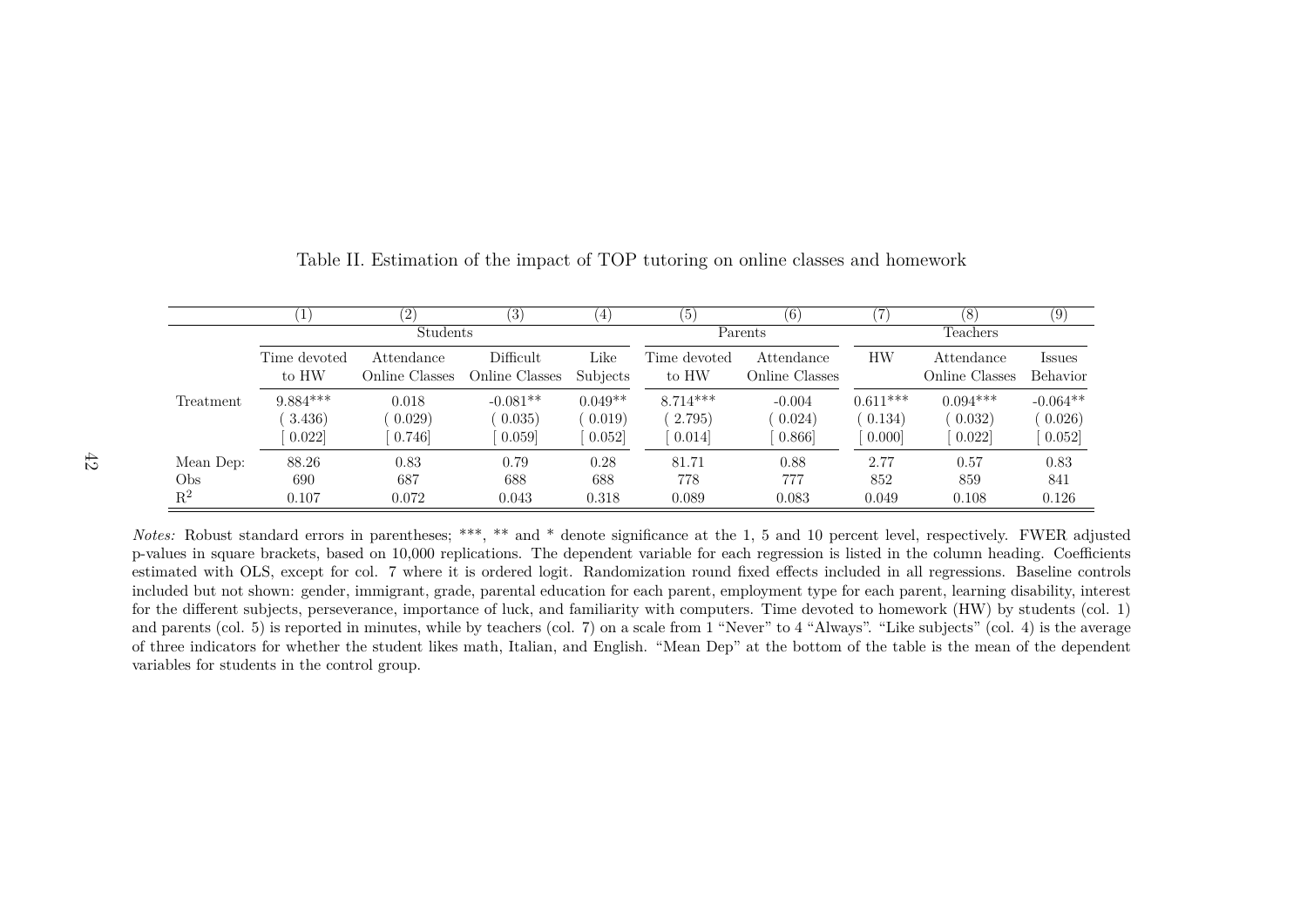|             | $\left[1\right]$ | $\binom{2}{}$ | $\left(3\right)$ | (4)        | (5)      | (6)            | $^{\prime}7)$ | (8)       | (9)        |  |  |
|-------------|------------------|---------------|------------------|------------|----------|----------------|---------------|-----------|------------|--|--|
|             | Performance      |               | <b>Beliefs</b>   |            |          | Overconfidence |               |           | Grade      |  |  |
|             |                  | Student       | Parent           | Teacher    | Student  | Parent         | Teacher       | Student   | Teacher    |  |  |
| All subject |                  |               |                  |            |          |                |               |           |            |  |  |
| Treatment   | $0.045***$       | $0.028**$     | $0.019*$         | $0.039***$ | $-0.052$ | $-0.044$       | 0.000         | $0.250**$ | $0.335***$ |  |  |
|             | 0.014)           | (0.012)       | 0.010)           | 0.014)     | (0.039)  | 0.038)         | 0.048)        | 0.105)    | 0.126)     |  |  |
|             | 0.013            | 0.084         | 0.174            | 0.040      | 0.418    | 0.447          | 0.998         | 0.084     | 0.060      |  |  |
| Mean Dep:   | 0.53             | 0.65          | 0.69             | 0.48       | 0.68     | 0.72           | 0.37          | 6.15      | 5.49       |  |  |
| Obs         | 712              | 705           | 756              | 792        | 705      | 618            | 520           | 680       | 792        |  |  |
| $R^2$       | 0.112            | 0.153         | 0.158            | 0.150      | 0.053    | 0.073          | 0.065         | 0.188     | 0.162      |  |  |
|             |                  |               |                  |            |          |                |               |           |            |  |  |

Table III. Estimation of the impact of TOP tutoring on academic outcomes and self-perception

*Notes:* Robust standard errors in parentheses; \*\*\*, \*\* and \* denote significance at the 1, <sup>5</sup> and <sup>10</sup> percent level, respectively. FWER adjusted p-values in square brackets, based on 10,000 replications. The dependent variable for each regression is listed in the column heading and it refers to the average for the three subjects of math, Italian and English. Controls included are the same as in Table [II.](#page-42-1) The number of observations is lower in cols. 6-7 compared to cols. 3-4 because we restrict the sample to students and parents/teachers who both completed the endline surveys. "MeanDep" at the bottom of the table is the mean of the dependent variables for students in the control group.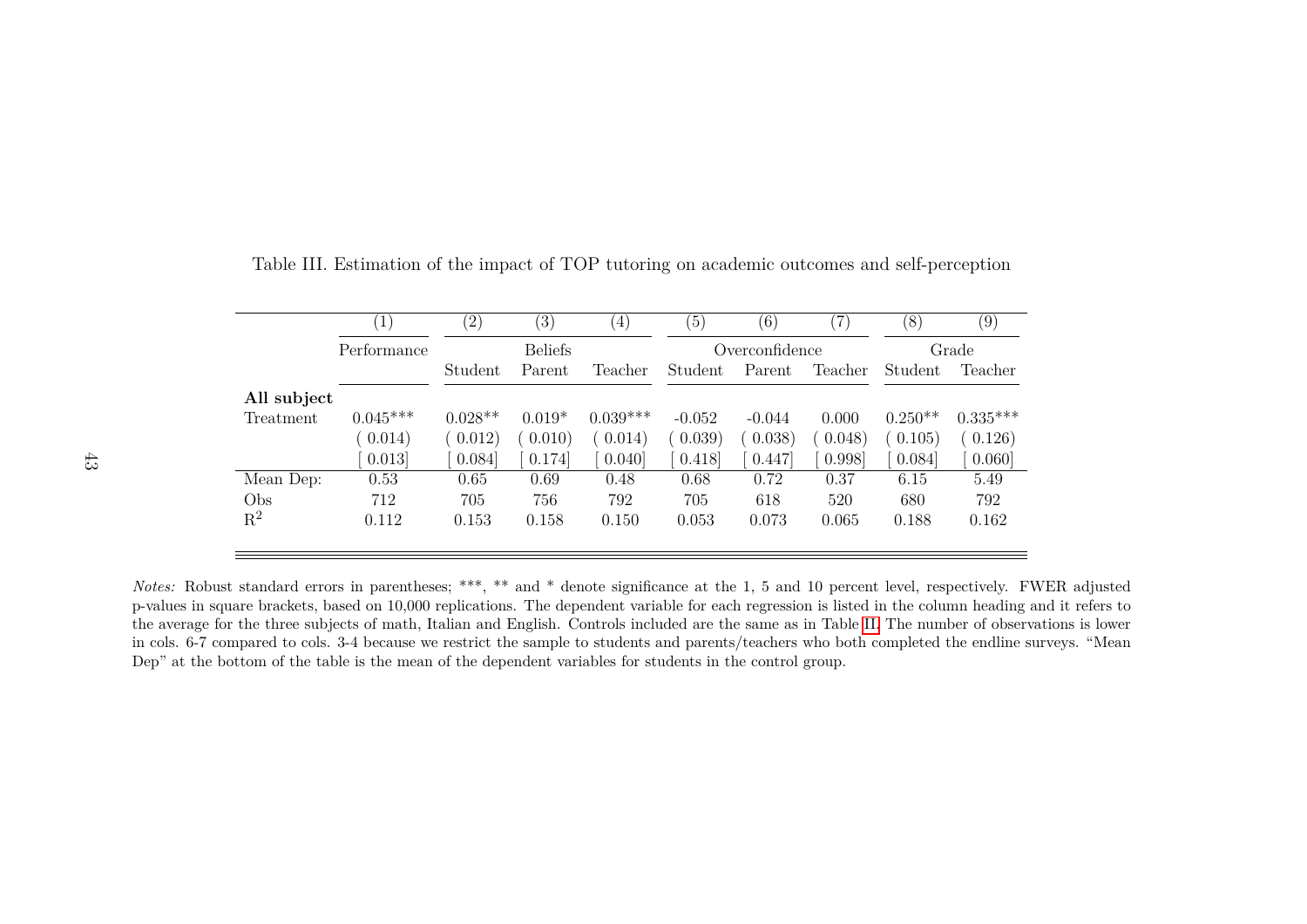|                |             | $^{\prime}2)$ | $\left(3\right)$ | $\left( 4\right)$ | (5)         | (6)           | 7           |
|----------------|-------------|---------------|------------------|-------------------|-------------|---------------|-------------|
|                |             |               | Students         |                   |             | Parents       | Teachers    |
|                | Aspirations | Self-efficacy |                  | High-School Goal  | Aspirations | Self-efficacy | Aspirations |
|                | University  | University    | Vocation         | Top Academic      | University  | University    | University  |
| Treatment      | 0.041       | 0.037         | $-0.060*$        | $-0.002$          | 0.017       | $0.055*$      | 0.019       |
|                | 0.036)      | 0.032)        | 0.034)           | 0.027             | (0.033)     | 0.032)        | 0.023)      |
|                | 0.720       | 0.720         | 0.407            | 0.930             | 0.841       | 0.407         | 0.794]      |
| Mean Dep:      | 0.36        | 0.21          | 0.31             | 0.16              | 0.34        | 0.29          | 0.14        |
| Obs            | 674         | 682           | 681              | 681               | 765         | 772           | 839         |
| $\mathrm{R}^2$ | 0.173       | 0.147         | 0.161            | 0.161             | 0.175       | 0.163         | 0.163       |

Table IV. Estimation of the impact of TOP tutoring on aspirations and self-efficacy

*Notes:* Robust standard errors in parentheses; \*\*\*, \*\* and \* denote significance at the 1, <sup>5</sup> and <sup>10</sup> percent level, respectively. FWER adjusted p-values in square brackets, based on 10,000 replications. The dependent variable for each regression is listed in the column heading. Controlsincluded are the same as in Table [II.](#page-42-1) "Mean Dep" at the bottom of the table is the mean of the dependent variables for students in the control group.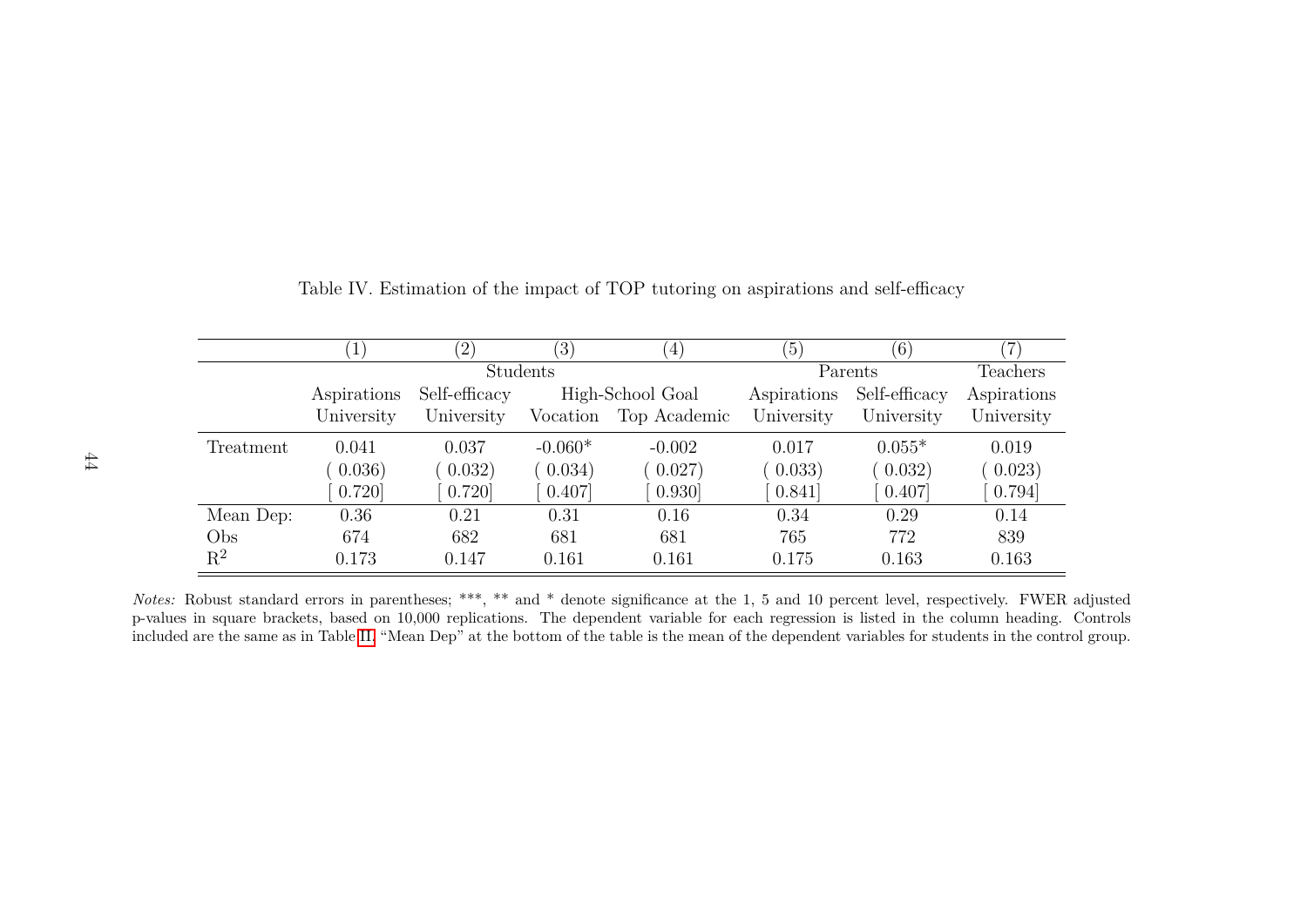|                     | $\left( 1\right)$ | $^{'}2)$                        | $\left(3\right)$  | $^{(4)}$          | $\left(5\right)$ |
|---------------------|-------------------|---------------------------------|-------------------|-------------------|------------------|
|                     |                   | Panel A: Socio-Emotional Skills |                   |                   |                  |
|                     |                   | Logic Task                      |                   | Grit              | Locus of Control |
|                     | Difficult         | Give-up                         | Child             | Parent            | Child            |
| Treatment           | 0.038             | $-0.040$                        | 0.012             | $-0.010$          | $0.021**$        |
|                     | 0.037)            | (0.025)                         | (0.010)           | (0.010)           | 0.009)           |
|                     | 0.521             | 0.320                           | 0.521             | 0.521             | 0.077            |
| Mean Dep:           | 0.56              | 0.14                            | 0.68              | 0.67              | 0.71             |
| Obs                 | 685               | 685                             | 673               | 736               | 685              |
| $R^2$               | 0.143             | 0.180                           | 0.142             | 0.145             | 0.120            |
|                     |                   | (1)                             | $\left( 2\right)$ | $\left( 3\right)$ | $\left(4\right)$ |
| Panel B: Well-being |                   |                                 |                   |                   |                  |
|                     |                   |                                 |                   | Reported from     |                  |
|                     |                   | Students                        |                   |                   | Parents          |
|                     |                   | Depression                      | Happiness         | Depression        | Happiness        |
| Treatment           |                   | $-0.019**$                      | 0.027             | $-0.010$          | $0.035**$        |
|                     |                   | (0.009)                         | 0.018)            | 0.009             | (0.018)          |
|                     |                   | 0.146                           | 0.261             | 0.254]            | 0.146            |

Table V. Estimation of the impact of TOP tutoring on socio-emotional skills and wellbeing

*Notes:* Robust standard errors in parentheses; \*\*\*, \*\* and \* denote significance at the 1, 5 and 10 percent level, respectively. FWER adjusted p-values in square brackets, based on 10,000 replications. The dependent variable for each regression is listed in the column heading. Controls included are the same as in Table [II.](#page-42-0) "Mean Dep" at the bottom of the table is the mean of the dependent variables for students in the control group.

Mean Dep: 0.55 0.61 0.59 0.60 Obs 642 645 642 645

 $\frac{2}{2}$  0.122 0.061 0.057 0.055

 $\mathbf{R}^2$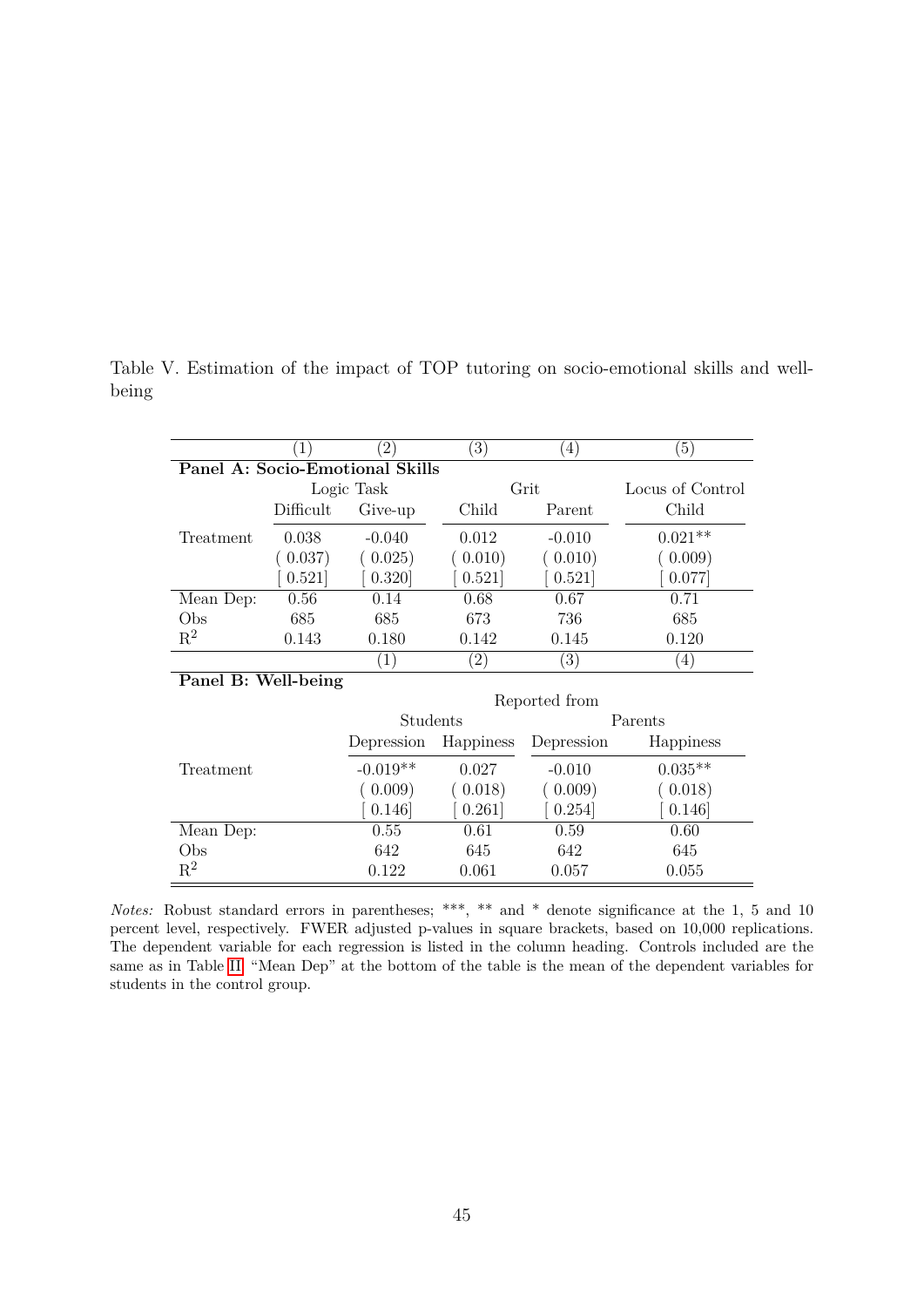|                         |             | $\left( 2\right)$ | (3)                   | 4               |
|-------------------------|-------------|-------------------|-----------------------|-----------------|
|                         | Performance | Aspirations Index | Socio-emotional Index | Wellbeing Index |
| Treatment               | $0.199**$   | 0.130             | $0.137*$              | $0.151*$        |
|                         | (0.083)     | (0.085)           | (0.079)               | 0.087)          |
| Intense treatment (6h)  | $0.219*$    | 0.062             | 0.008                 | 0.071           |
|                         | 0.119)      | (0.118)           | (0.108)               | 0.117)          |
| $Treat+Intense Treat=0$ | 0.001       | 0.107             | 0.175                 | 0.062           |
| Obs                     | 712         | 523               | 636                   | 614             |
| $R^2$                   | 0.117       | 0.321             | 0.212                 | 0.080           |

Table VI. Heterogeneity by treatment intensity

*Notes:* Robust standard errors in parentheses; \*\*\*, \*\* and \* denote significance at the 1, 5 and 10 percent level, respectively. FWER adjusted p-values in square brackets, based on 10,000 replications. The dependent variable for each regression is listed in the column heading. Controls included are the same as in Table [II.](#page-42-0)

|                                                                         |             | $\left( 2\right)$ | $\left( 3\right)$ | $\left(4\right)$ |
|-------------------------------------------------------------------------|-------------|-------------------|-------------------|------------------|
|                                                                         | Performance | Aspirations       | Socio-emotional   | Wellbeing        |
|                                                                         |             | Index             | Index             | Index            |
| Panel A: Heterogeneous effects based on using phone reported by parents |             |                   |                   |                  |
| Treatment                                                               | $0.272***$  | $0.183**$         | 0.122             | $0.177**$        |
|                                                                         | (0.084)     | (0.084)           | (0.076)           | (0.084)          |
| Tutored on phone only                                                   | $-0.048$    | $-0.181$          | 0.073             | $-0.030$         |
|                                                                         | (0.111)     | (0.113)           | (0.112)           | (0.131)          |
| $Treat+Tutored$ on phone==0                                             | 0.049       | 0.983             | 0.088             | 0.284            |
| Obs                                                                     | 712         | 523               | 636               | 614              |
| $R^2$                                                                   | 0.112       | 0.316             | 0.211             | 0.079            |
| Panel B: Heterogeneous effects by technical issues reported by tutors   |             |                   |                   |                  |
| Treatment                                                               | $0.313***$  | $0.210**$         | $0.143*$          | $0.216**$        |
|                                                                         | (0.093)     | (0.092)           | (0.087)           | (0.093)          |
| Technical issues during tutoring                                        | $-0.160$    | $-0.141$          | $-0.042$          | $-0.142$         |
|                                                                         | (0.108)     | (0.106)           | (0.101)           | (0.107)          |
| $Treat+Technical Issues==0$                                             | 0.139       | 0.508             | 0.286             | 0.478            |
| Obs                                                                     | 712         | 523               | 636               | 614              |
| $R^2$                                                                   | 0.115       | 0.316             | 0.211             | 0.082            |

Table VII. Heterogeneity by whether student used phone for tutoring

*Notes:* Robust standard errors in parentheses; \*\*\*, \*\* and \* denote significance at the 1, 5 and 10 percent level, respectively. FWER adjusted p-values in square brackets, based on 10,000 replications. The dependent variable for each regression is listed in the column heading. Controls included are the same as in Table [II.](#page-42-0) The mean of technical issues for students in the treatment group is 0.336, while the mean of phone usage is 0.22.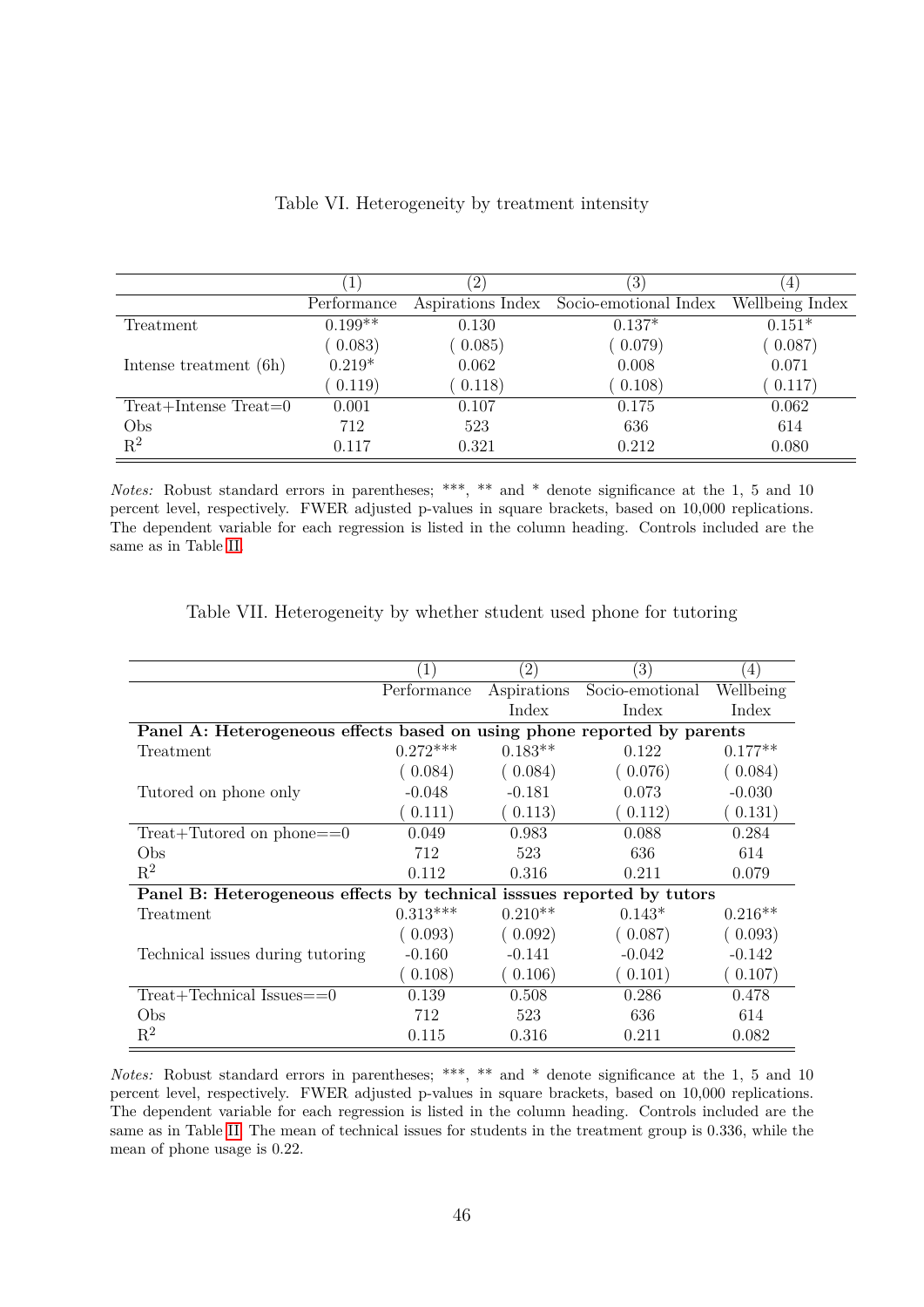|                                               | (1)         | (2)                  | (3)                      | (4)                |
|-----------------------------------------------|-------------|----------------------|--------------------------|--------------------|
|                                               | Performance | Aspirations<br>Index | Socio-emotional<br>Index | Wellbeing<br>Index |
| Panel A                                       |             |                      |                          |                    |
| Male                                          | $0.200*$    | $0.184*$             | 0.164                    | $0.192*$           |
|                                               | (0.108)     | (0.108)              | (0.100)                  | (0.110)            |
| Female                                        | $0.284***$  | 0.138                | 0.126                    | $0.165*$           |
|                                               | (0.087)     | (0.087)              | (0.078)                  | (0.088)            |
| $p-value$ (diff.=0):                          | 0.444]      | 0.661                | 0.695                    | 0.798              |
| Panel B                                       |             |                      |                          |                    |
| Female tutor, Female student                  | $0.294**$   | 0.095                | 0.150                    | 0.144              |
|                                               | (0.132)     | (0.138)              | (0.127)                  | (0.149)            |
| Male tutor, Male student                      | 0.136       | 0.149                | 0.046                    | 0.071              |
|                                               | (0.137)     | (0.136)              | (0.124)                  | (0.128)            |
| Male Tutor, Female Student                    | 0.264       | 0.239                | $0.335**$                | $0.416**$          |
|                                               | (0.177)     | (0.180)              | (0.170)                  | (0.203)            |
| Female Tutor, Male Student                    | $0.290**$   | 0.167                | 0.114                    | 0.173              |
|                                               | (0.114)     | (0.114)              | (0.100)                  | (0.108)            |
| $p$ -value (diff.=0):                         |             |                      |                          |                    |
| Female Tut, Male Stu - Female Tut, Female Stu | 0.982]      | 0.691                | 0.826                    | 0.876              |
| Female Tut, Male Stu - Male Tut, Male Stu     | 0.265       | 0.895                | 0.566                    | 0.423              |
| Female Tut, Male Stu - Male Tut, Female Stu   | 0.900       | 0.736                | 0.265                    | 0.296              |
| Panel $\overline{C}$                          |             |                      |                          |                    |
| Low standardized GPA                          | $0.319*$    | 0.084                | 0.013                    | 0.108              |
|                                               | (0.168)     | (0.179)              | (0.144)                  | (0.163)            |
| High standardized GPA                         | $0.390**$   | 0.044                | $-0.038$                 | 0.042              |
|                                               | (0.180)     | (0.195)              | (0.162)                  | (0.187)            |
| $p-value$ (diff.=0):                          | 0.384]      | 0.649                | 0.487                    | 0.457              |
| Panel D                                       |             |                      |                          |                    |
| No volunteer exp.                             | $0.368***$  | 0.021                | $0.238**$                | $0.331***$         |
|                                               | (0.135)     | (0.139)              | (0.115)                  | (0.122)            |
| Volunteer exp.                                | $0.235***$  | $0.182**$            | 0.112                    | 0.135              |
|                                               | (0.082)     | 0.082)               | (0.076)                  | (0.085)            |
| $p$ -value (diff.=0):                         | 0.309       | 0.233                | 0.257                    | 0.093              |
| Panel E                                       |             |                      |                          |                    |
| Not help others                               | $0.310**$   | $-0.084$             | 0.135                    | 0.174              |
|                                               | (0.141)     | (0.132)              | (0.128)                  | (0.139)            |
| Help others                                   | $0.246***$  | $0.188**$            | $0.138*$                 | $0.175**$          |
|                                               | 0.082)      | 0.082)               | (0.075)                  | (0.084)            |
| $p$ -value $(diff = 0)$ :                     | 0.641]      | 0.033                | 0.982                    | 0.995              |

#### Table VIII. Heterogeneity on main indices by tutor characteristics

*Notes:* Robust standard errors in parentheses; \*\*\*, \*\* and \* denote significance at the 1, 5 and 10 percent level, respectively. FWER adjusted p-values in square brackets, based on 10,000 replications. The dependent variable for each regression is listed in the column heading. Controls included are the same as in Table [II.](#page-42-0) GPA scores have been standardized for each faculty: education, humanities, stem, economics, other faculties. Additionally, we control for missing GPA values and faculty in the regression. The p-value reported is the p-value of this post-estimation test of the differences between the two groups (e.g., male vs. female tutors).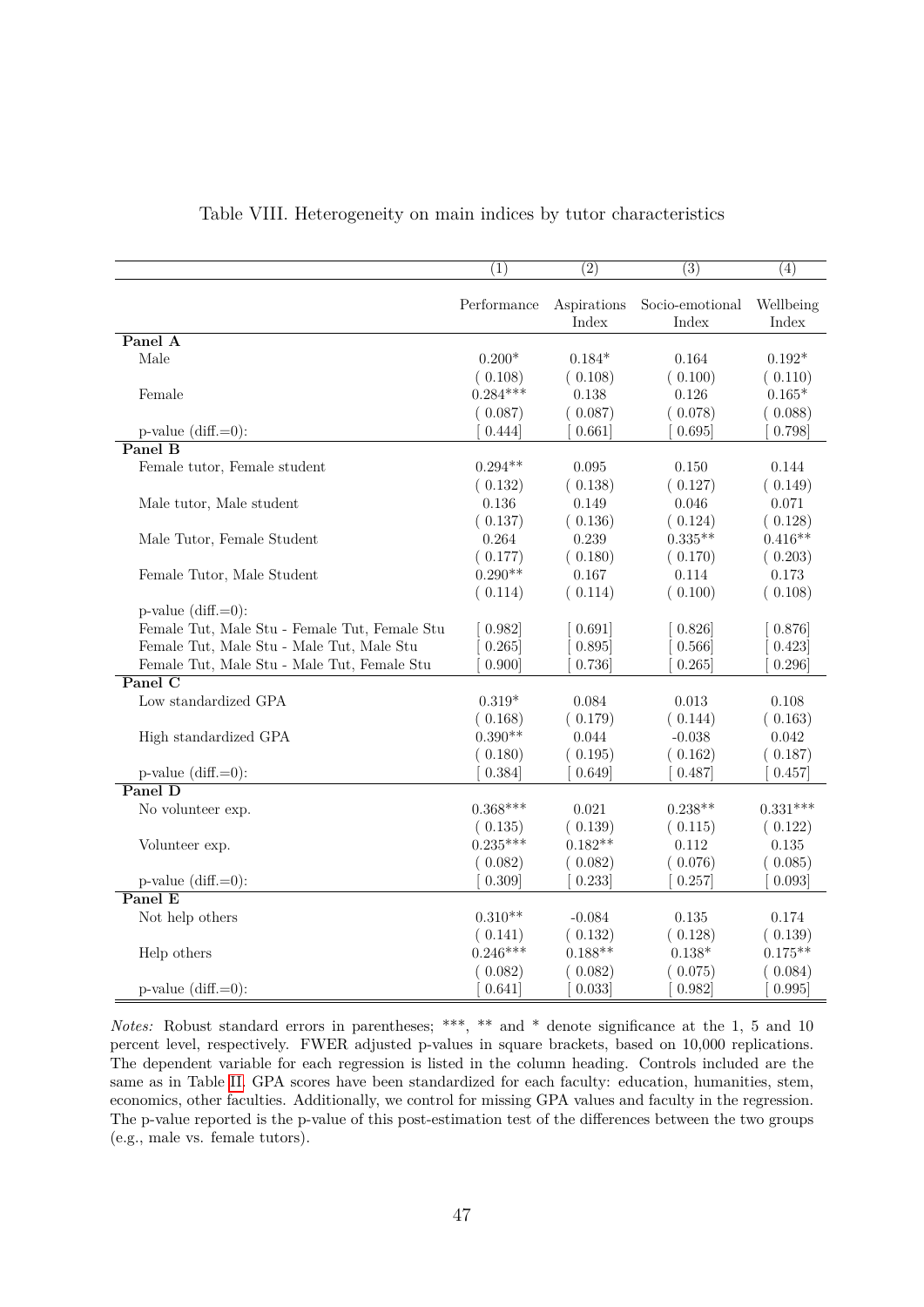|                         | $\left(1\right)$ | $\left(2\right)$ | $\left(3\right)$ | $\left( 4\right)$ |
|-------------------------|------------------|------------------|------------------|-------------------|
|                         | Emphaty          |                  | Hardwork         |                   |
|                         | Index            |                  |                  | Index             |
| <b>TOP</b> Tutors       | $0.034***$       | $0.029**$        | $-0.010$         | $-0.015$          |
|                         | (0.012)          | (0.012)          | (0.012)          | (0.012)           |
|                         | [0.012]          | [0.039]          | [0.425]          | [0.223]           |
| Randomization controls: | Yes              | Yes              | Yes              | Yes               |
| Tutor controls:         | N <sub>o</sub>   | Yes              | N <sub>o</sub>   | Yes               |
| Mean Dep:               | 0.67             | 0.67             | 0.65             | 0.65              |
| Obs                     | 740              | 740              | 735              | 735               |

Table IX. Treatment Effect on Tutors' Outcomes

*Notes:* Robust standard errors in parentheses; \*\*\*, \*\* and \* denote significance at the 1, 5 and 10 percent level, respectively. FWER adjusted p-values in square brackets, based on 10,000 replications. The dependent variable for each regression is listed in the column heading . The randomization controls include whether the volunteer has tutoring experience and specific training (to support students with learning disorders or immigrants), their expertise in the subjects (math, Italian, English), their time availability (3 hours per week or 6 hours per week), whether they are on time in their university enrollment and if they confirmed their availability. The additional tutor controls include gender, university faculty, whether they are enrolled in a undergraduate or master, GPA, previous volunteering activities, whether they applied to TOP to help others (motivation), parental education, and familiarity with the computer. "Mean Dep" at the bottom of the table is the mean of the dependent variables for students in the control group.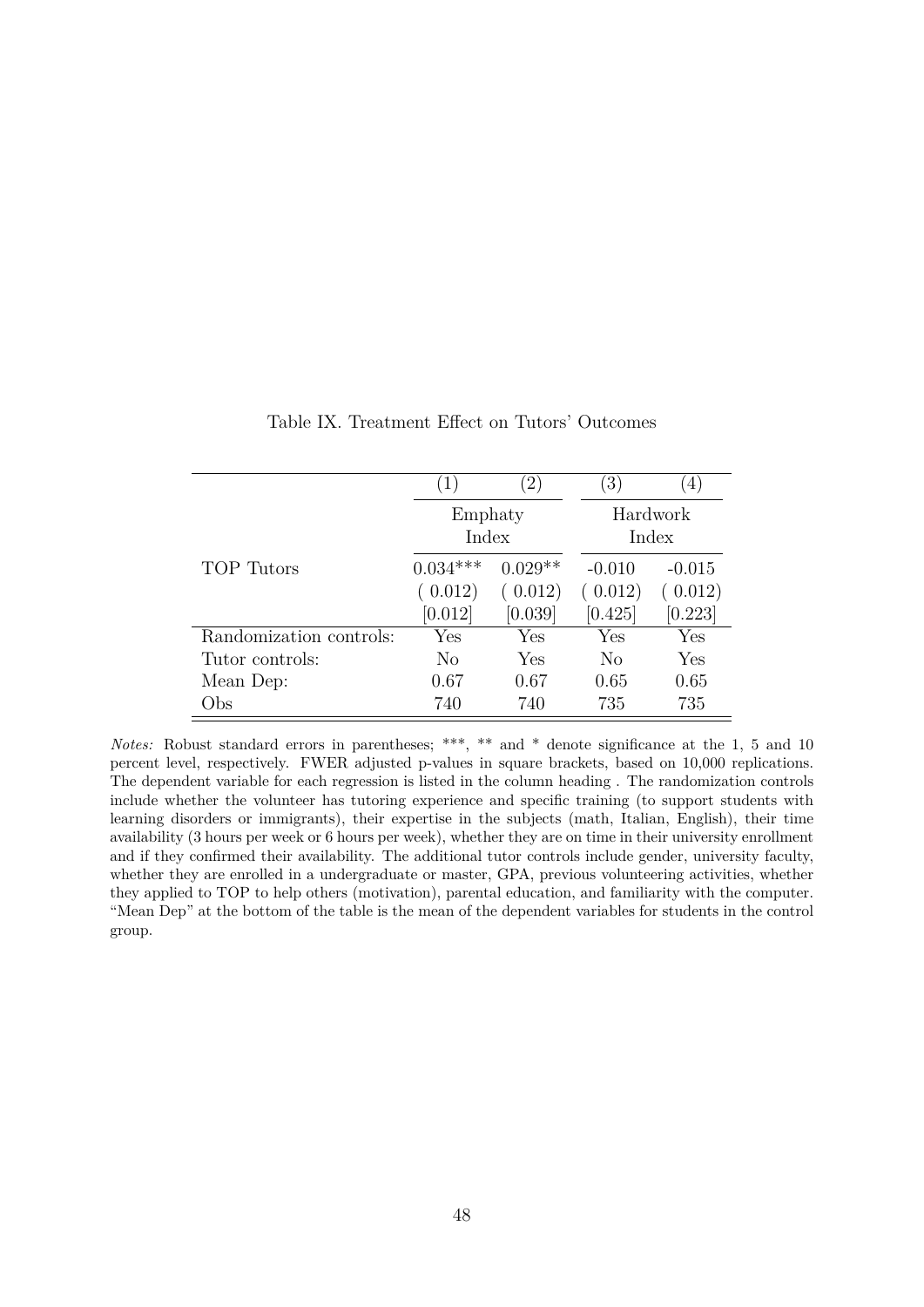# **Online Appendix - Not for publication A Additional Tables and Figures**

Figure A.1. Timeline of TOP

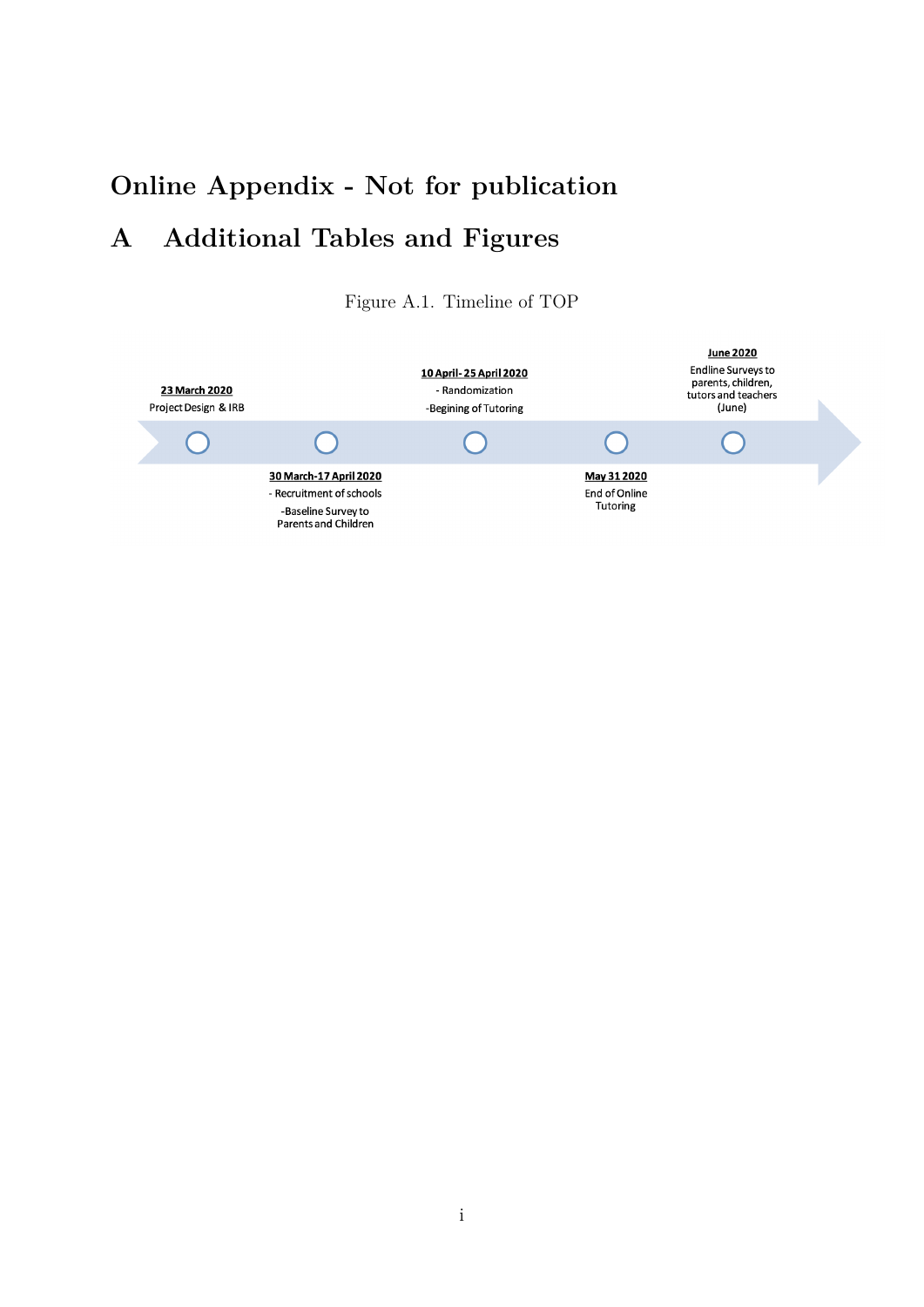Figure A.2. Maps of schools and students participating in TOP



Schools who participated in TOP

*Notes:* This Figure shows the total number of students involved in the research project of TOP for each Italian region. Darker colors indicate a higher number of students in the region. The size of the dots (and the number close to them) indicates the number of schools involved in the project for each province.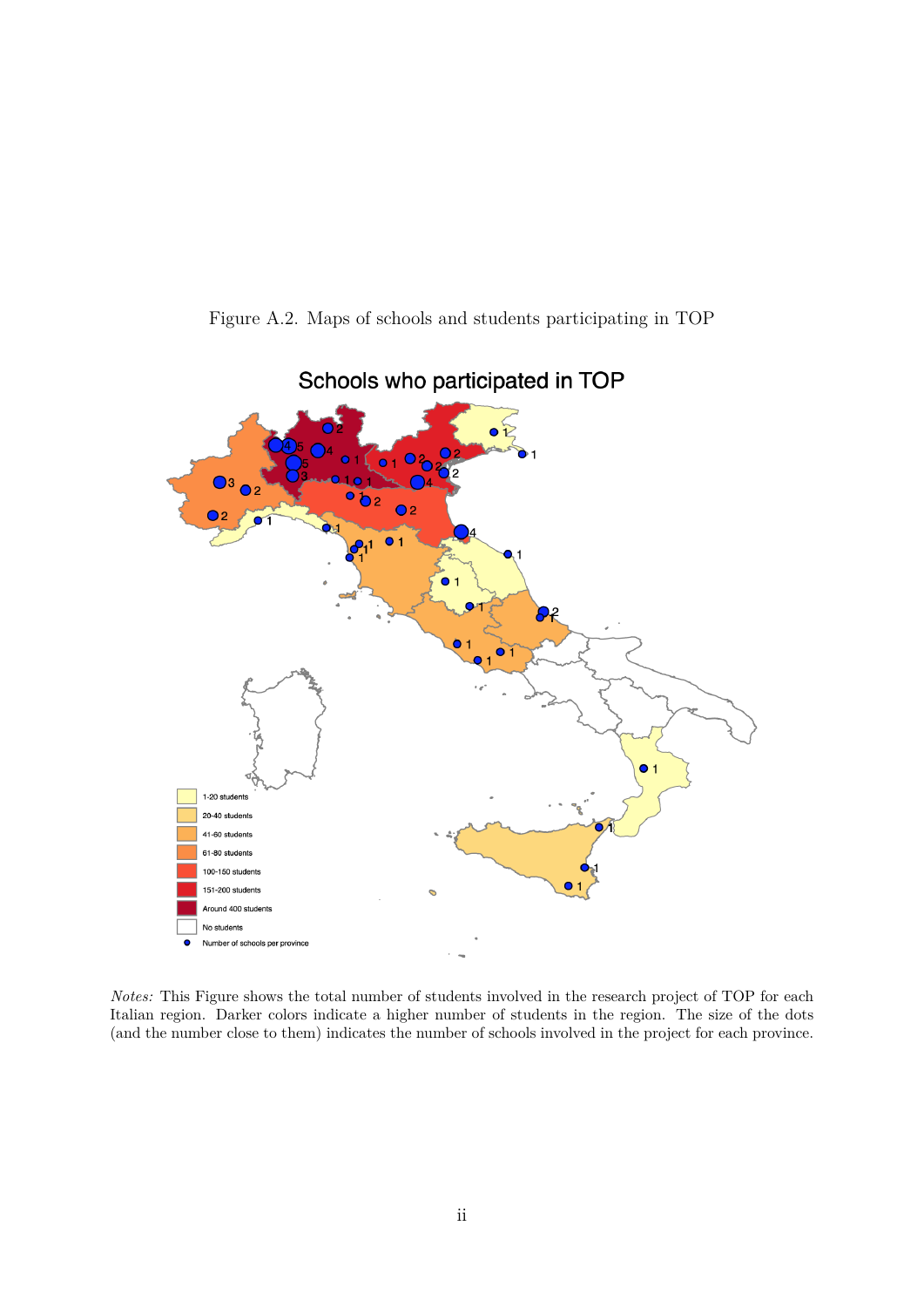Figure A.3. Number of tutoring meetings and coverage in days of TOP



*Notes:* This Figure shows the total number of tutoring meetings (left panel) and the number of days from the beginning to the end of the tutoring (right panel). The data used in these graphs are reported by tutors in the registry. The Figure shows data from 522 treated students: 8 students did the tutoring but we do not have precise information from the tutors on the number of meetings.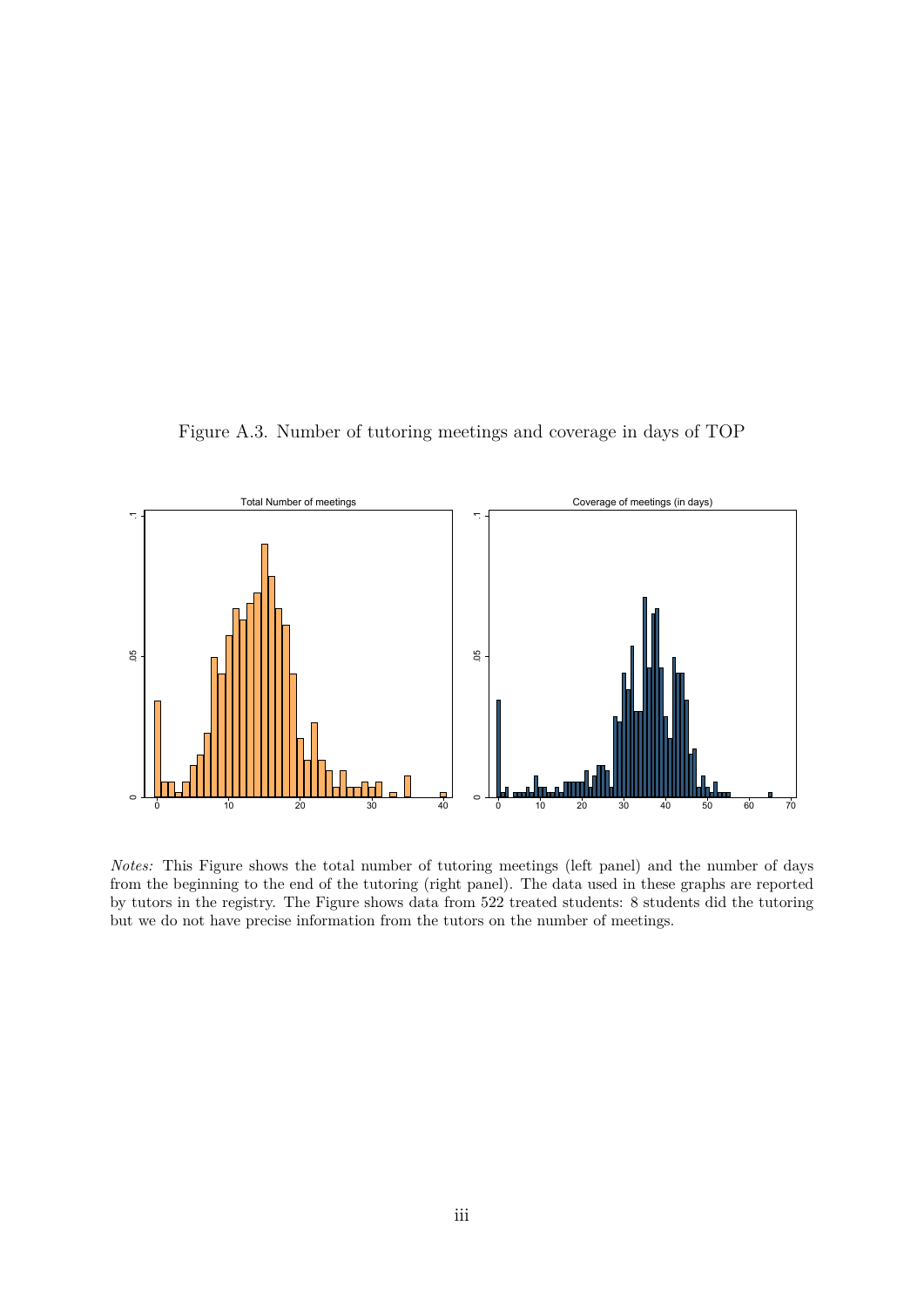

Figure A.4. Main Subjects During Tutoring

*Notes:* This Figure shows the main subjects done during the tutoring meetings, as reported by tutors at endline.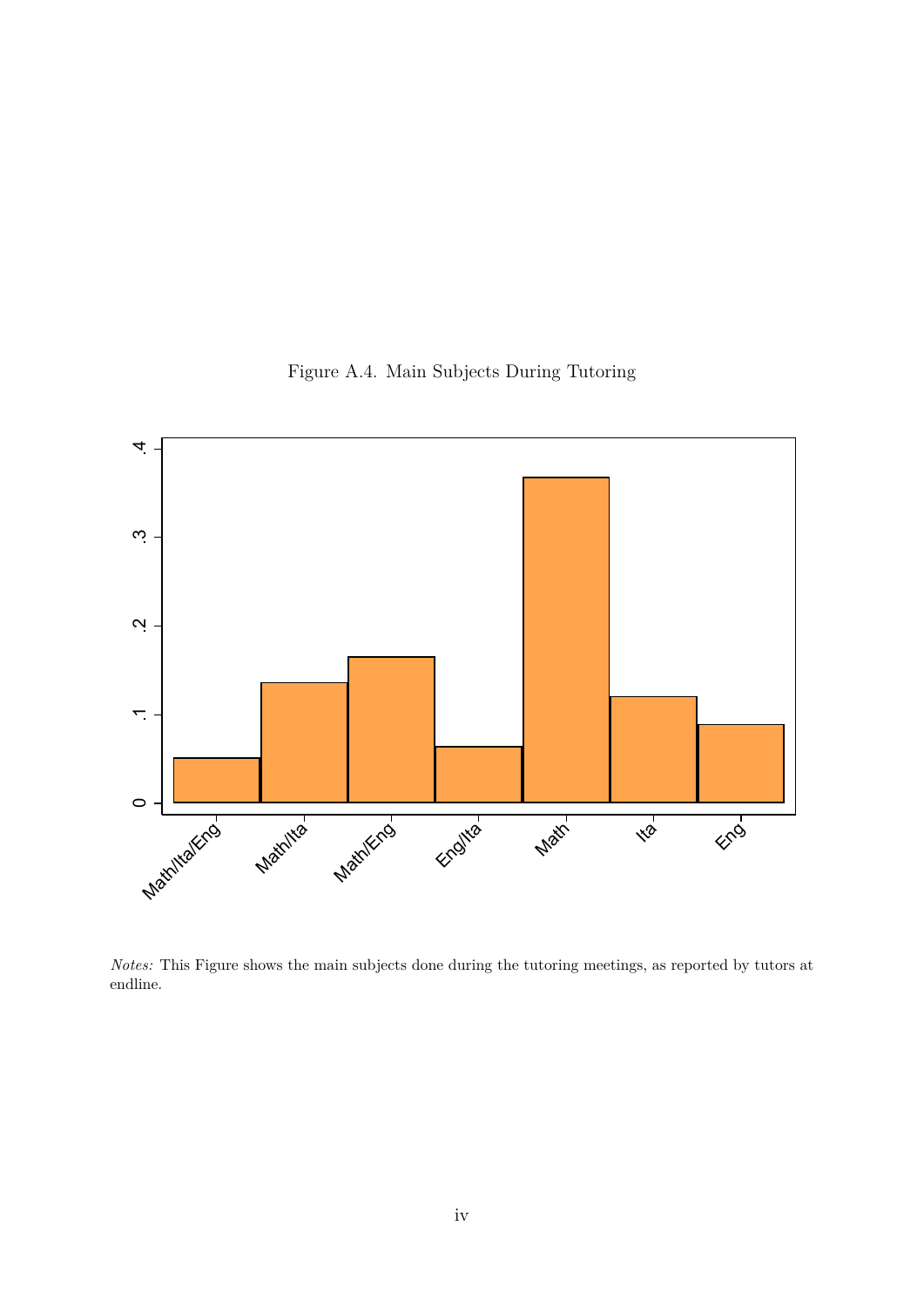|                                            | (1)        | (2)   | (3)                           | (4)        |
|--------------------------------------------|------------|-------|-------------------------------|------------|
| Variable                                   | No TOP TOP |       | Diff.                         | Std. Diff. |
| Macro-area: North                          | 0.313      |       | $0.650$ $0.337***$            | 0.501      |
|                                            |            |       | $(0.467)$ $(0.483)$ $(0.095)$ |            |
| Macro-area: Center                         | 0.209      | 0.200 | $-0.009$                      | $-0.016$   |
|                                            |            |       | $(0.410)$ $(0.405)$ $(0.082)$ |            |
| Macro-area: South and Islands              | 0.478      |       | $0.150 - 0.328***$            | $-0.529$   |
|                                            |            |       | $(0.503)$ $(0.362)$ $(0.091)$ |            |
| Level of education: Elementary             | 0.305      |       | $0.287 - 0.017***$            | $-0.453$   |
|                                            |            |       | $(0.026)$ $(0.027)$ $(0.005)$ |            |
| Level of education: Middle school          | 0.300      | 0.297 | $-0.003$                      | $-0.079$   |
|                                            |            |       | $(0.024)$ $(0.023)$ $(0.005)$ |            |
| Level of education: Diploma                | 0.297      | 0.309 | $0.012**$                     | 0.354      |
|                                            |            |       | $(0.028)$ $(0.020)$ $(0.005)$ |            |
| Level of education: University             | 0.101      | 0.109 | $0.008**$                     | 0.296      |
|                                            |            |       | $(0.015)$ $(0.023)$ $(0.004)$ |            |
| Covid-19 cases March'20 (1000 inhabitants) |            |       | $1.477$ $2.234$ $0.757*$      | 0.266      |
|                                            |            |       | $(1.799)$ $(2.199)$ $(0.391)$ |            |
| Covid-19 cases April'20 (1000 inhabitants) | 2.889      | 4.399 | $1.511**$                     | 0.333      |
|                                            |            |       | $(3.024)$ $(3.376)$ $(0.631)$ |            |
| Covid-19 cases May'20 (1000 inhabitants)   | 3.209      | 4.961 | $1.752**$                     | 0.343      |
|                                            |            |       | $(3.418)$ $(3.800)$ $(0.712)$ |            |
| Immigrants 2020                            | 0.070      |       | $0.096$ $0.026***$            | 0.592      |
|                                            |            |       | $(0.033)$ $(0.030)$ $(0.006)$ |            |
| Unemployment rate $(2019)$                 | 11.678     |       | $8.316 - 3.362***$            | $-0.438$   |
|                                            |            |       | $(5.908)$ $(4.912)$ $(1.111)$ |            |
| Observations                               | 67         | 40    | 107                           |            |

Table A.I. Balance Table at province level

*Notes:* This Table shows the characteristics of provinces that had at least one treated school ("TOP province") compared to provinces with no treated schools ("No TOP Province"). The first two columns show the mean for the two groups, the third column shows the difference in means, while the last column provides the standardized difference between group averages. In parenthesis, the first two columns show the standard deviations of the mean, while the third column shows the standard errors of the difference between treatment and control groups.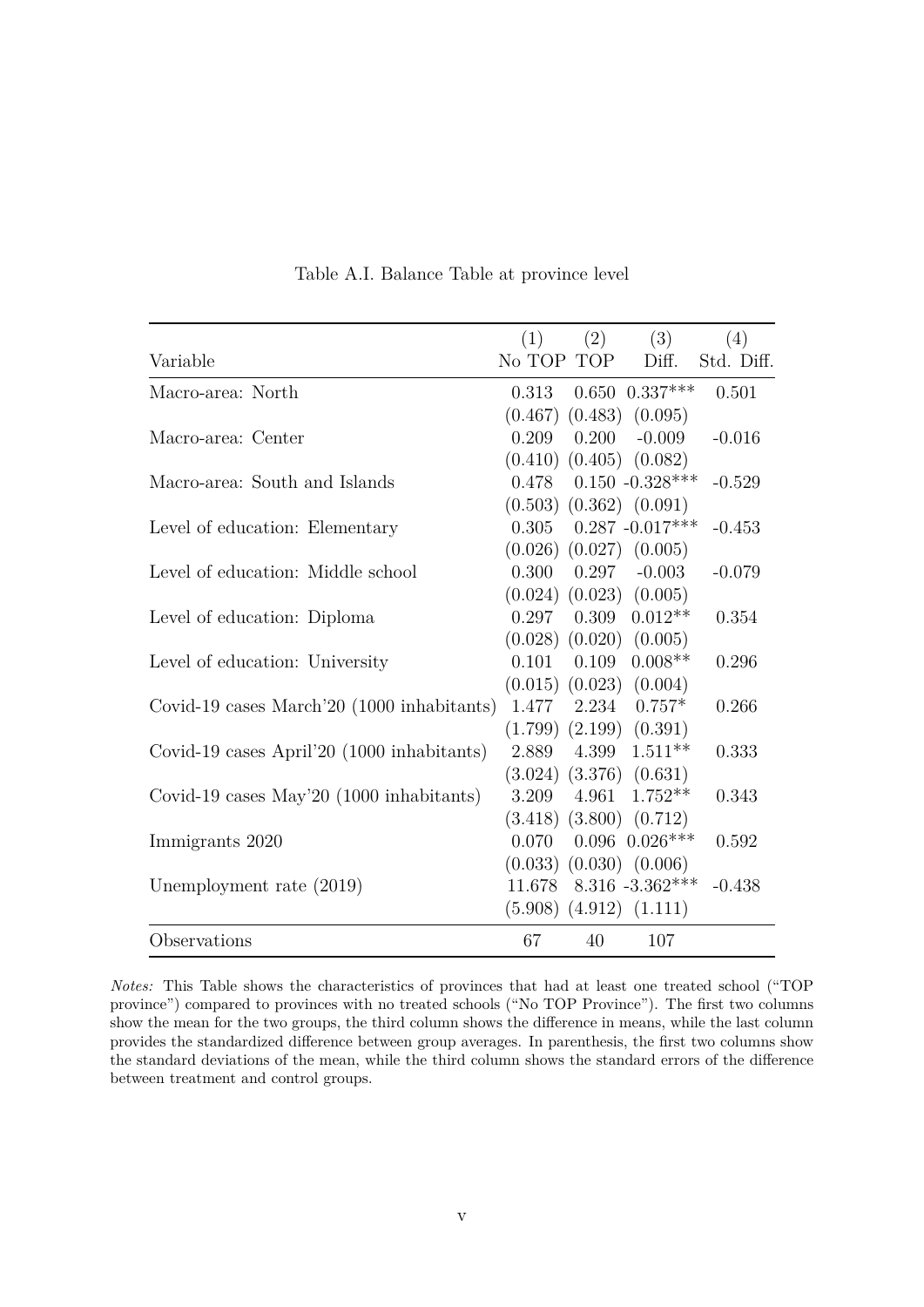<span id="page-54-0"></span>

|                                | Control | Treatment | P-value | Std diff. |
|--------------------------------|---------|-----------|---------|-----------|
| <b>Students</b>                |         |           |         |           |
| Male                           | 0.616   | 0.583     | 0.270   | $-0.067$  |
| Immigrant                      | 0.204   | 0.215     | 0.662   | 0.027     |
| Learning disorders             | 0.340   | 0.319     | 0.459   | $-0.045$  |
| Grade in Math                  | 6.272   | 6.285     | 0.847   | 0.012     |
| Grade in Italian               | 5.953   | 5.894     | 0.456   | $-0.046$  |
| Grade in English               | 6.278   | 6.228     | 0.549   | $-0.037$  |
| Grade 6                        | 0.325   | 0.313     | 0.677   | $-0.026$  |
| Grade 7                        | 0.338   | 0.342     | 0.914   | 0.008     |
| Grade 8                        | 0.336   | 0.345     | 0.763   | 0.019     |
| How much do you like Math?     | 2.741   | 2.704     | 0.553   | $-0.036$  |
| How much do you like Italian?  | 2.983   | 3.087     | 0.056   | 0.118     |
| How much do you like English?  | 3.060   | 3.119     | 0.389   | 0.053     |
| Perseverance                   | 0.800   | 0.806     | 0.805   | 0.015     |
| Importance Luck (vs. Effort)   | 0.052   | 0.052     | 0.971   | 0.000     |
| Familiarity with computers     | 3.074   | 3.106     | 0.606   | 0.032     |
| Parents                        |         |           |         |           |
| Child lives with single parent | 0.253   | 0.217     | 0.164   | $-0.086$  |
| Edu Mother: High-School        | 0.456   | 0.425     | 0.309   | $-0.062$  |
| Edu Mother: Degree             | 0.110   | 0.104     | 0.757   | $-0.020$  |
| Edu Father: High-School        | 0.346   | 0.364     | 0.536   | 0.037     |
| Edu Father: Degree             | 0.081   | 0.060     | 0.185   | $-0.079$  |
| Mother has blue collar job     | 0.391   | 0.379     | 0.687   | $-0.025$  |
| Mother has white collar job    | 0.157   | 0.160     | 0.877   | 0.008     |
| Father has blue collar job     | 0.560   | 0.511     | 0.116   | $-0.098$  |
| Father has white collar job    | 0.219   | 0.215     | 0.869   | $-0.010$  |
| Observations                   | 529     | 530       |         |           |

Table A.II. Balance Table (initial sample)

*Notes:* This Table shows the characteristics of treated and control students in the initial sample at baseline. P-values for difference in means are reported in the third column. The last column also reports the standardized difference between group averages. This Table includes the entire baseline sample of students who was randomized to treatment and control groups. In the Appendix Table [I,](#page-41-0) we report the same characteristics for the sample of students who completed the endline achievement test score.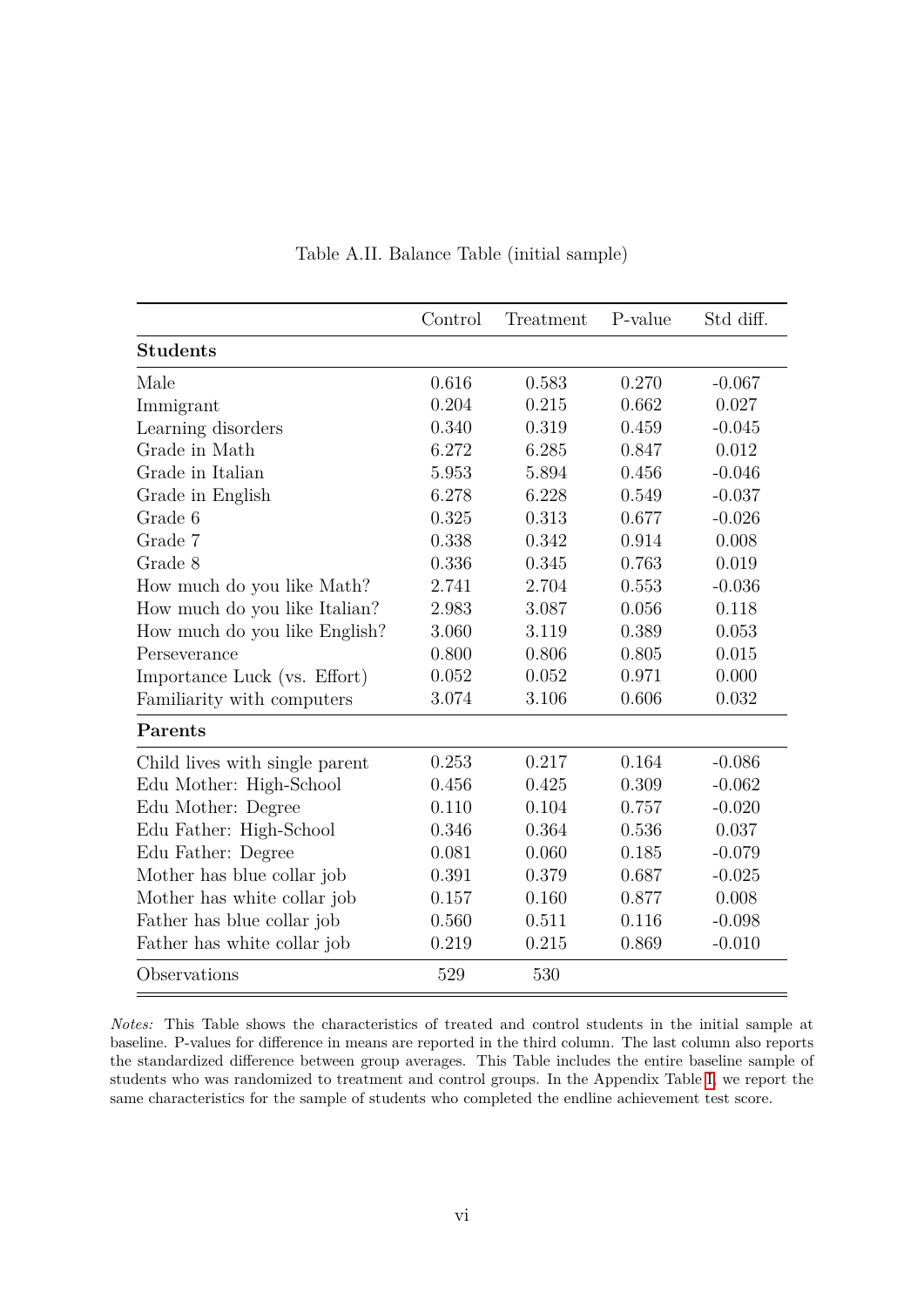|                               | Full                  | Full                  | Treatment                                                      | Control              |
|-------------------------------|-----------------------|-----------------------|----------------------------------------------------------------|----------------------|
|                               | Surveyed<br>(1)       | Surveyed<br>(2)       | Surveyed<br>at endline at endline at endline at endline<br>(3) | Surveyed<br>(4)      |
| Treatment                     | $0.418***$<br>(0.026) | $0.427***$<br>(0.026) |                                                                |                      |
| Learning disorders            |                       | $-0.013$<br>(0.029)   | $-0.012$<br>(0.031)                                            | $-0.036$<br>(0.049)  |
| Immigrant                     |                       | 0.053<br>(0.033)      | 0.017<br>(0.034)                                               | 0.066<br>(0.058)     |
| Male                          |                       | $-0.017$<br>(0.027)   | $-0.039$<br>(0.030)                                            | 0.003<br>(0.047)     |
| Edu Mother: High-School       |                       | 0.018<br>(0.030)      | 0.004<br>(0.034)                                               | 0.032<br>(0.053)     |
| Edu Mother: Degree            |                       | $-0.068$<br>(0.051)   | $-0.083$<br>(0.062)                                            | $-0.082$<br>(0.084)  |
| Edu Father: High-School       |                       | 0.014<br>(0.029)      | 0.010<br>(0.031)                                               | 0.015<br>(0.051)     |
| Edu Father: Degree            |                       | $0.138**$<br>(0.057)  | 0.106<br>(0.065)                                               | $0.176*$<br>(0.096)  |
| Mother has blue collar job    |                       | $-0.046$<br>(0.029)   | $-0.045$<br>(0.033)                                            | $-0.048$<br>(0.049)  |
| Mother has white collar job   |                       | 0.012<br>(0.040)      | 0.008<br>(0.043)                                               | 0.010<br>(0.067)     |
| Father has blue collar job    |                       | $0.062**$<br>(0.031)  | 0.041<br>(0.034)                                               | 0.076<br>(0.056)     |
| Father has white collar job   |                       | 0.015<br>(0.041)      | $-0.009$<br>(0.048)                                            | 0.030<br>(0.069)     |
| Grade 6                       |                       | $0.057*$<br>(0.032)   | 0.021<br>(0.034)                                               | $0.094*$<br>(0.056)  |
| Grade 7                       |                       | 0.014<br>(0.032)      | $-0.008$<br>(0.035)                                            | 0.043<br>(0.055)     |
| How much do you like Math?    |                       | 0.010<br>(0.013)      | 0.000<br>(0.015)                                               | 0.019<br>(0.025)     |
| How much do you like Italian? |                       | $-0.029*$<br>(0.016)  | $-0.018$<br>(0.015)                                            | $-0.055*$<br>(0.028) |
| How much do you like English? |                       | 0.007<br>(0.013)      | 0.002<br>(0.015)                                               | 0.014<br>(0.022)     |
| Perseverance                  |                       | 0.052<br>(0.034)      | $\,0.036\,$<br>(0.044)                                         | 0.050<br>(0.057)     |
| Importance Luck (vs. Effort)  |                       | $0.125*$<br>(0.073)   | $0.113*$<br>(0.064)                                            | 0.171<br>(0.137)     |
| Familiarity with computers    |                       | 0.023<br>(0.015)      | $0.002\,$<br>(0.018)                                           | $0.052**$<br>(0.025) |
| Dep var mean<br>Obs.<br>$R^2$ | .672<br>1059<br>0.202 | .672<br>1059<br>0.239 | .881<br>530<br>0.075                                           | .463<br>529<br>0.091 |

Table A.III. Attrition between baseline and endline

*Notes:* This Table reports the coefficients from a OLS regression. The outcome is a dummy which assumes value 1 if the student completed the endline survey. The sample is this Table includes all students who completed the baseline survey and therefore are included in the TOP randomization sample. Column 3 restricts the sample to students assigned to the treatment group, while column 4 to students assigned to the control group. Robust standard errors in parentheses. \*\*\*, \*\* and \* denote significance at the 1, 5 and 10 percent level, respectively. vii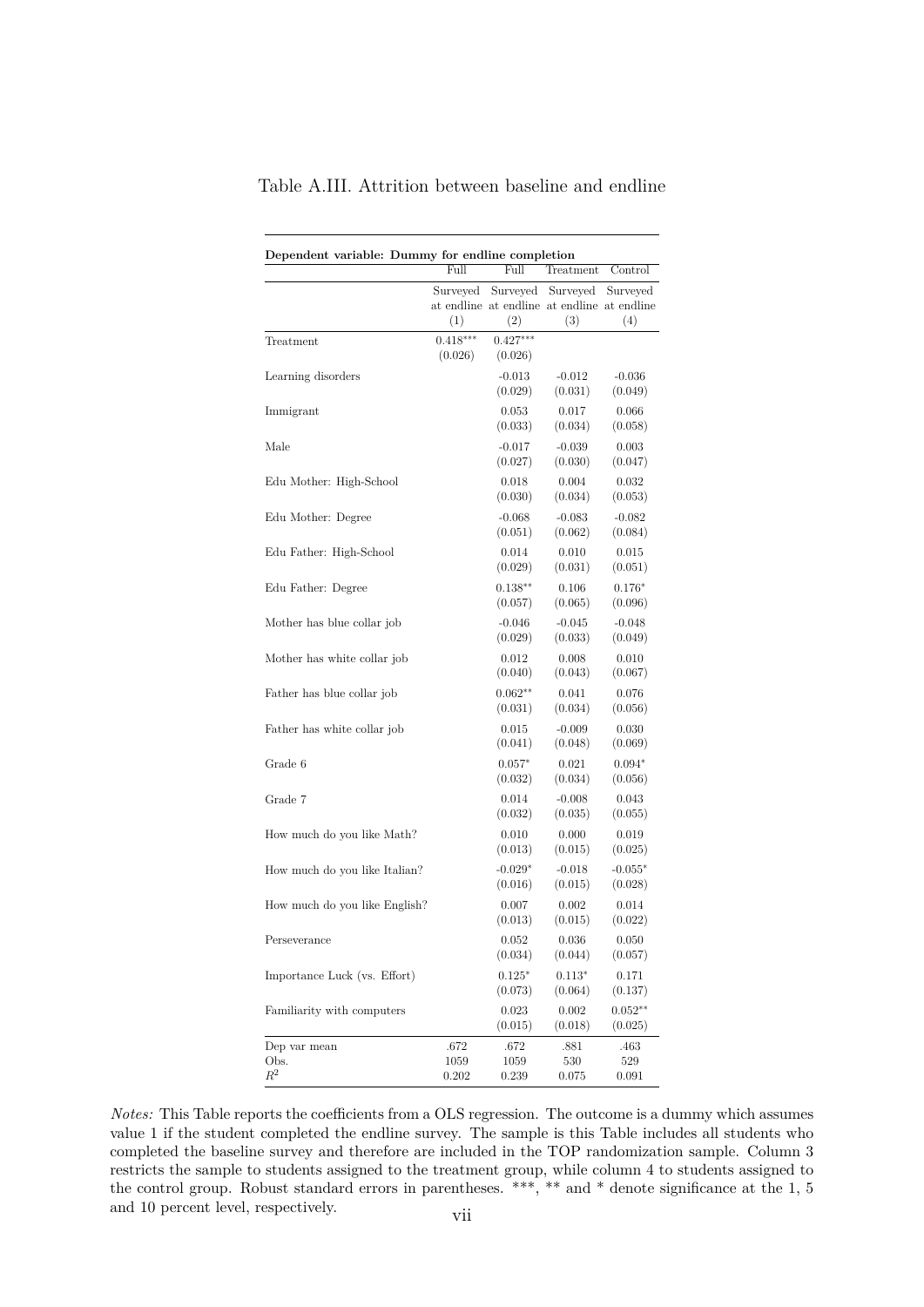|                                | 3h       | 6h       | P-value | Std diff. |
|--------------------------------|----------|----------|---------|-----------|
|                                | Tutoring | Tutoring |         |           |
| <b>Students</b>                |          |          |         |           |
| Male                           | 0.570    | 0.559    | 0.829   | $-0.022$  |
| Immigrant                      | 0.250    | 0.224    | 0.551   | $-0.061$  |
| Learning disorders             | 0.331    | 0.364    | 0.503   | 0.069     |
| Grade in Math                  | 6.232    | 6.238    | 0.960   | 0.006     |
| Grade in Italian               | 5.820    | 5.867    | 0.730   | 0.036     |
| Grade in English               | 6.222    | 6.014    | 0.158   | $-0.145$  |
| Grade 6                        | 0.342    | 0.315    | 0.579   | $-0.057$  |
| Grade 7                        | 0.338    | 0.315    | 0.629   | $-0.049$  |
| Grade 8                        | 0.320    | 0.371    | 0.301   | 0.108     |
| How much do you like Math?     | 2.680    | 2.748    | 0.527   | 0.064     |
| How much do you like Italian?  | 3.067    | 3.098    | 0.734   | 0.035     |
| How much do you like English?  | 3.151    | 2.951    | 0.075   | $-0.182$  |
| Perseverance                   | 0.785    | 0.783    | 0.962   | $-0.005$  |
| Importance Luck (vs. Effort)   | 0.049    | 0.065    | 0.387   | 0.092     |
| Familiarity with computers     | 3.081    | 3.098    | 0.871   | 0.017     |
| Parents                        |          |          |         |           |
| Child lives with single parent | 0.246    | 0.210    | 0.399   | $-0.086$  |
| Edu Mother: High-School        | 0.384    | 0.497    | 0.026   | 0.228     |
| Edu Mother: Degree             | 0.102    | 0.070    | 0.277   | $-0.115$  |
| Edu Father: High-School        | 0.352    | 0.357    | 0.927   | 0.010     |
| Edu Father: Degree             | 0.060    | 0.056    | 0.871   | $-0.017$  |
| Mother has blue collar job     | 0.349    | 0.399    | 0.312   | 0.104     |
| Mother has white collar job    | 0.176    | 0.112    | 0.084   | $-0.179$  |
| Father has blue collar job     | 0.518    | 0.524    | 0.894   | 0.012     |
| Father has white collar job    | 0.211    | 0.175    | 0.375   | $-0.091$  |
| Observations                   | 284      | 143      |         |           |

Table A.IV. Balance Table: 3 hours vs. 6 hours tutoring

*Notes:* This Table shows the characteristics of treated students randomly assigned to the 3 hours or 6 hours tutoring in the initial sample at baseline. The sample in this Table is restricted only to students identified by the school as in need for help in more than one subject (427 observations). P-values for difference in means are reported in the third column. The last column also reports the standardized difference between group averages.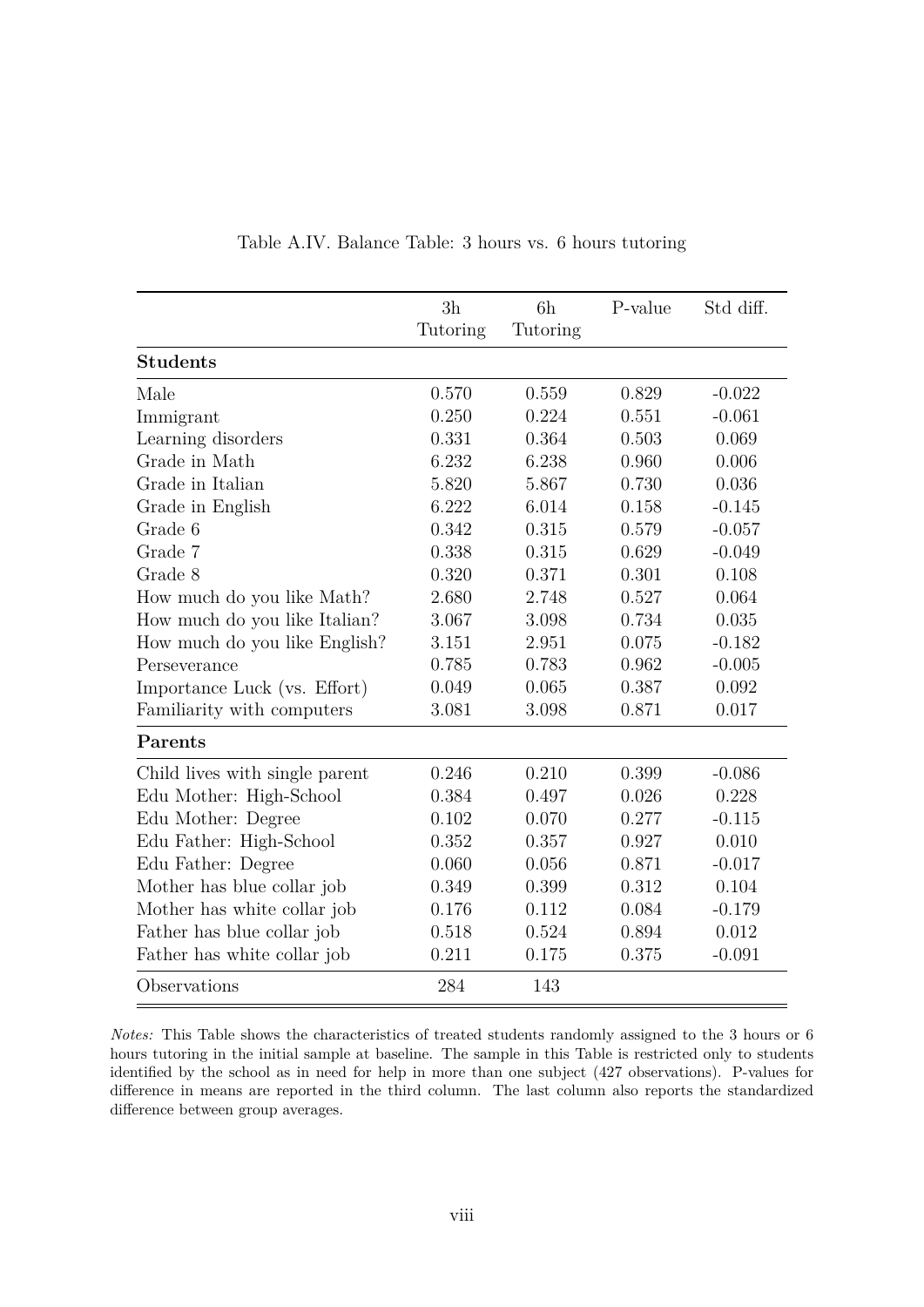| Variable                              | (1)<br>No TOP    | (2)<br>TOP Tutor | (3)<br>Diff.           | (4)<br>Std. Diff. |
|---------------------------------------|------------------|------------------|------------------------|-------------------|
| Number of modules                     | 1.120            | 1.325            | 0.205                  | 0.300             |
|                                       | (0.367)          | (0.575)          | $(0.022)$ ***          |                   |
| Training Learning Disorders           | 0.003            | 0.038            | 0.036                  | 0.179             |
|                                       | (0.051)          | (0.192)          | $(0.005)$ ***          |                   |
| Training Immigrants                   | 0.007            | 0.013            | 0.007                  | 0.049             |
|                                       | (0.081)          | (0.115)          | (0.005)                |                   |
| Subjects: Math                        | 0.151            | 0.201            | 0.050                  | 0.093             |
|                                       | (0.358)          | (0.401)          | $(0.019)$ ***          |                   |
| Subjects: Eng                         | 0.191            | 0.034            | $-0.157$               | $-0.362$          |
|                                       | (0.393)          | (0.182)          | $(0.018)$ ***          |                   |
| Subjects: Ita                         | 0.230            | 0.052            | $-0.178$               | $-0.375$          |
|                                       | (0.421)          | (0.221)          | $(0.019)$ ***          |                   |
| Subjects: Math, Eng                   | 0.071            | 0.149            | 0.078                  | 0.177             |
|                                       | (0.257)          | (0.357)          | $(0.014)$ ***          |                   |
| Subjects: Math, Ita                   | 0.046            | 0.140            | 0.093                  | 0.230             |
|                                       | (0.210)          | (0.347)          | $(0.013)$ ***          |                   |
| Subjects: Ita, Eng                    | 0.249            | 0.134            | $-0.116$               | $-0.210$          |
|                                       | (0.433)          | (0.341)          | $(0.021)$ ***          |                   |
| Subjects: Math, Ita, Eng              | 0.063            | 0.291            | 0.228<br>$(0.016)$ *** | 0.443             |
| Tutoring before                       | (0.242)<br>0.717 | (0.454)<br>0.958 |                        | 0.488             |
|                                       |                  |                  | 0.241<br>$(0.020)$ *** |                   |
| Female                                | (0.450)<br>0.723 | (0.201)<br>0.700 | $-0.024$               | $-0.037$          |
|                                       | (0.447)          | (0.459)          | (0.023)                |                   |
| Tutor's Major - STEM                  | 0.158            | 0.337            | 0.179                  | 0.299             |
|                                       | (0.365)          | (0.473)          | $(0.020)$ ***          |                   |
| Tutor's Major - Humanities            | 0.158            | 0.138            | $-0.020$               | $-0.040$          |
|                                       | (0.365)          | (0.345)          | (0.018)                |                   |
| Tutor's Major - Education             | 0.058            | 0.065            | 0.007                  | $0.020\,$         |
|                                       | (0.234)          | (0.247)          | (0.012)                |                   |
| Tutor's Major - Economics             | 0.307            | 0.287            | $-0.021$               | $-0.032$          |
|                                       | (0.462)          | (0.453)          | (0.023)                |                   |
| Degree Type: Bachelor's               | 0.510            | 0.472            | $-0.038$               | $-0.053$          |
|                                       | (0.500)          | (0.500)          | (0.025)                |                   |
| GPA                                   | 26.895           | 26.727           | $-0.168$               | $-0.054$          |
|                                       | (2.196)          | (2.228)          | (0.113)                |                   |
| Volunteering Before                   | 0.777            | 0.822            | 0.045                  | 0.080             |
|                                       | (0.417)          | (0.383)          | $(0.021)$ **           |                   |
| Hours studying per day                | 5.353            | 5.106            | $-0.247$               | $-0.084$          |
|                                       | (2.158)          | (2.012)          | $(0.108)$ **           |                   |
| Familiarity with computer             | 3.247            | 3.323            | 0.076                  | 0.082             |
|                                       | (0.677)          | (0.632)          | $(0.034)$ **           |                   |
| Do you have younger siblings?         | 0.502            | 0.550            | 0.048                  | 0.067             |
|                                       | (0.500)          | (0.498)          | $(0.025)^*$            |                   |
| Tutor's Mother: Completed high school | 0.431            | 0.483            | 0.052                  | 0.073             |
|                                       | (0.495)          | (0.500)          | $(0.025)$ **           |                   |
| Tutor's Mother: Completed College     | 0.423            | 0.387            | $-0.036$               | $-0.052$          |
|                                       | (0.494)          | (0.487)          | (0.025)                |                   |
| Tutor's Father: Completed high school | 0.407            | 0.437            | 0.030                  | 0.043             |
|                                       | (0.492)<br>0.402 | (0.497)          | (0.025)                |                   |
| Tutor's Father: Completed College     |                  | 0.387            | $-0.015$               | $-0.021$          |
| Motivation TOP: help others           | (0.490)<br>0.790 | (0.488)<br>0.831 | (0.025)<br>0.041       | 0.075             |
|                                       | (0.407)          | (0.375)          | $(0.020)$ **           |                   |
|                                       |                  |                  |                        |                   |
| Observations                          | 1,532            | 523              | 2,055                  |                   |

Table A.V. Balance Table Tutors (sample of all tutors at baseline)

*Notes:* Column 1 and 2 shows the mean for the control group and treatment group, respectively. Column 3 shows the difference between the treatment and the control group. The last column reports the standardized difference between group averages. The sample includes all tutors who applied to be part of TOP as volunteers. If a tutor was assigned but then decided not to participate, he/she is considered among the "No TOP" tutors.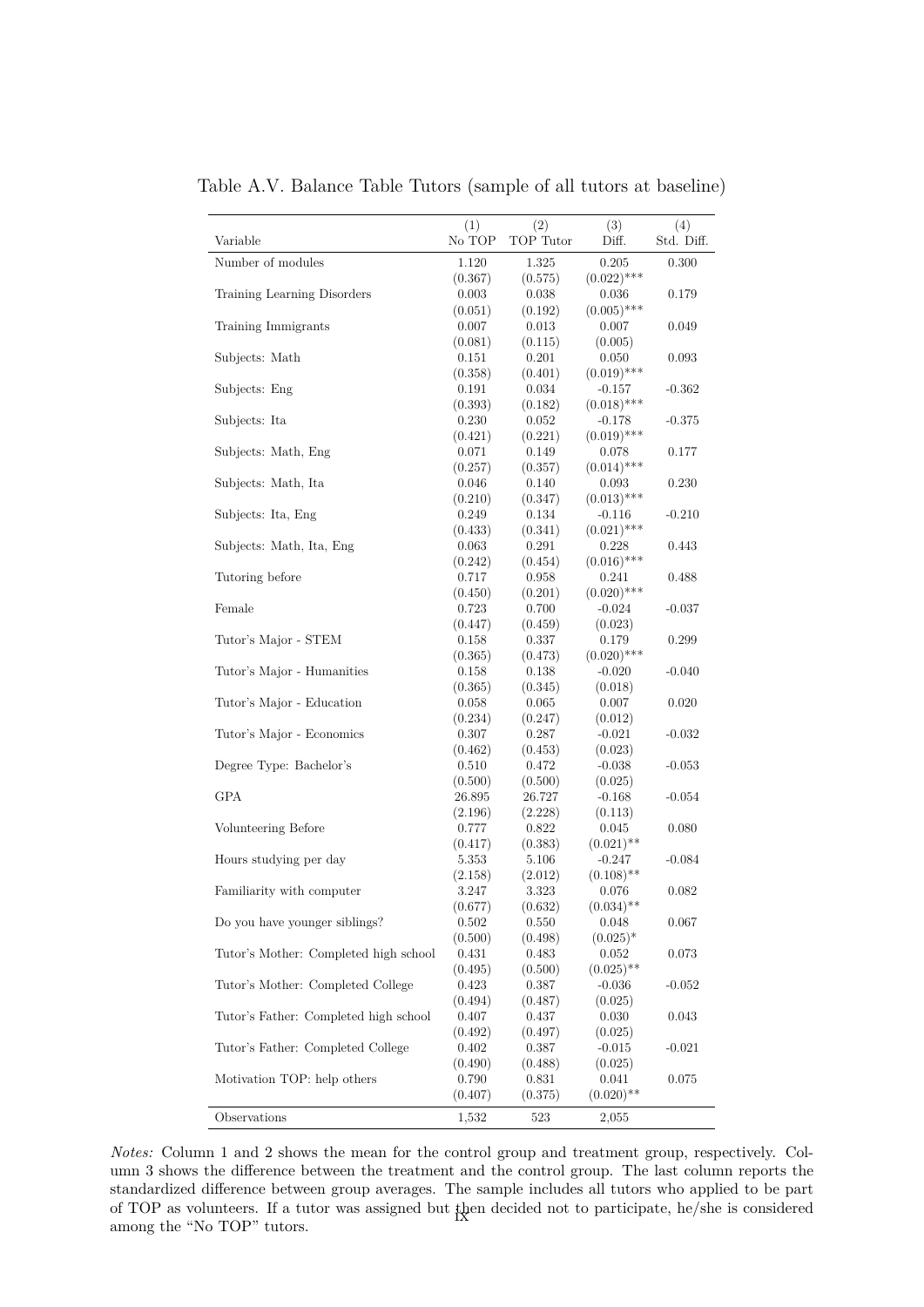|                              | All Tutors | 3h Tutor | 6h Tutor | P-value | Std diff. |
|------------------------------|------------|----------|----------|---------|-----------|
| Female                       | 0.700      | 0.688    | 0.730    | 0.353   | 0.092     |
| Born in Italy                | 0.983      | 0.992    | 0.957    | 0.007   | $-0.269$  |
| Faculty: Education           | 0.065      | 0.055    | 0.092    | 0.126   | 0.150     |
| Faculty: Humanities          | 0.138      | 0.113    | 0.206    | 0.006   | 0.270     |
| Faculty: Economics           | 0.287      | 0.327    | 0.177    | 0.001   | $-0.331$  |
| Faculty: STEM+ Medical       | 0.337      | 0.356    | 0.284    | 0.121   | $-0.152$  |
| English language certificate | 0.666      | 0.646    | 0.721    | 0.104   | 0.159     |
| University GPA               | 26.727     | 26.823   | 26.455   | 0.101   | $-0.165$  |
| Voluntering                  | 0.822      | 0.817    | 0.837    | 0.594   | 0.052     |
| Motivation TOP: help others  | 0.831      | 0.845    | 0.794    | 0.169   | $-0.136$  |
| Tutoring before              | 0.958      | 0.971    | 0.922    | 0.013   | $-0.244$  |
| Training Immigrants          | 0.013      | 0.003    | 0.043    | 0.000   | 0.348     |
| Training Learning Disorders  | 0.038      | 0.037    | 0.043    | 0.755   | 0.031     |
| Observations                 | 523        | 382      | 141      |         |           |

Table A.VI. Balance Table Tutors (by availability 3h vs. 6h)

*Notes:* This Table shows the characteristics of all tutors (column 1), those who offered their availability for 3 hours of tutoring per week (column 2) vs. 6 hours of tutoring per week (column 3). P-values for difference in means between column 2 and 3 are reported in the fourth column. The last column reports the standardized difference between group averages.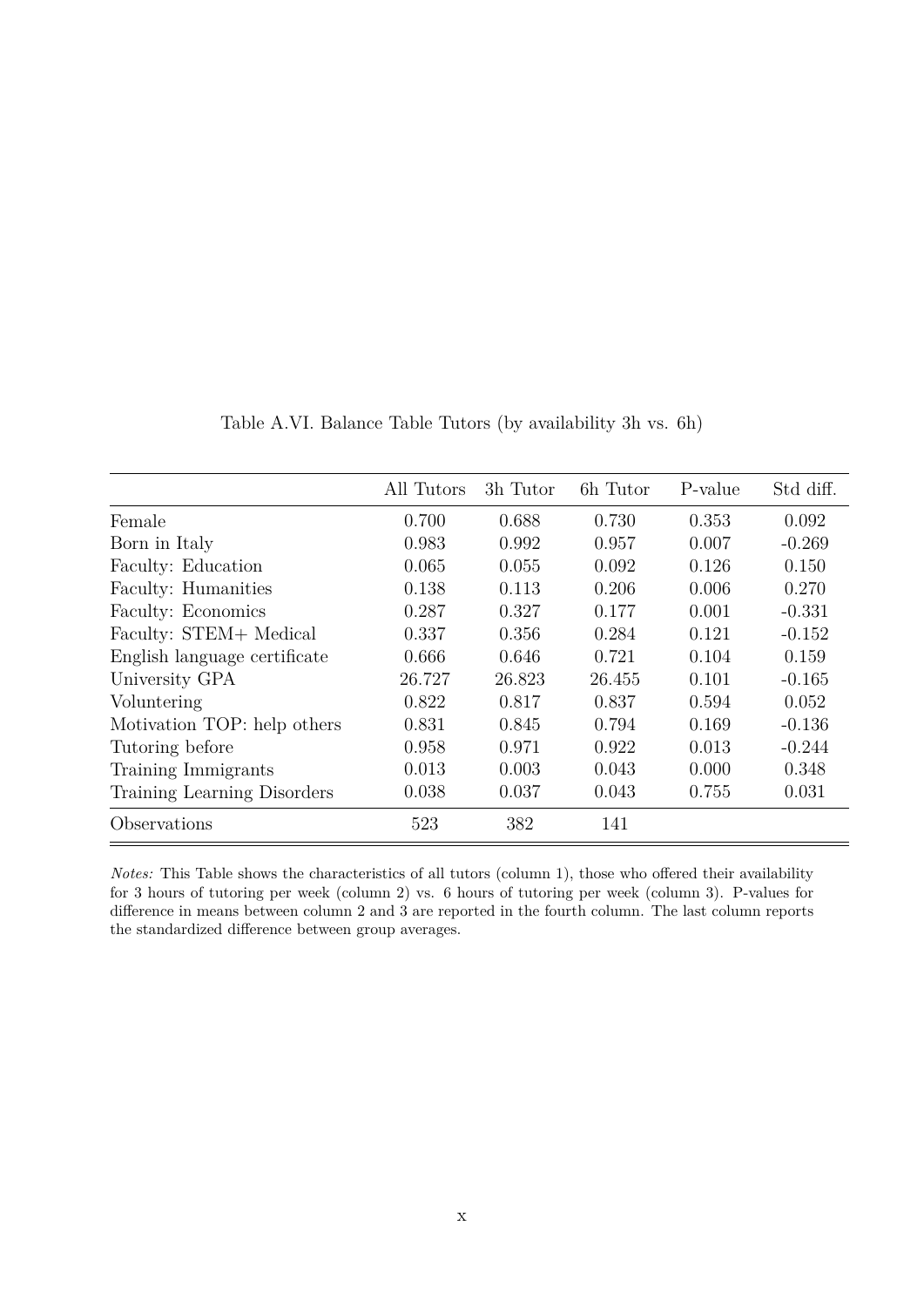|                                                   | count | mean | sd       | min      | max      |
|---------------------------------------------------|-------|------|----------|----------|----------|
| 1. Academic and Beliefs (average of all subjects) |       |      |          |          |          |
| Outcomes reported by Students                     |       |      |          |          |          |
| Performance                                       | 712   | 0.56 | 0.18     | 0.05     | 1.00     |
| <b>Beliefs</b>                                    | 705   | 0.67 | 0.15     | 0.00     | 1.00     |
| Overconfidence                                    | 705   | 0.64 | 0.48     | 0.00     | 1.00     |
| Grade - Self Rate                                 | 680   | 6.29 | 1.38     | 1.00     | 10.00    |
| Outcomes reported by Parents                      |       |      |          |          |          |
| <b>Beliefs</b>                                    | 756   | 0.71 | 0.14     | 0.16     | 1.00     |
| Overconfidence                                    | 618   | 0.70 | 0.46     | 0.00     | 1.00     |
| Outcomes reported by Teachers                     |       |      |          |          |          |
| <b>Beliefs</b>                                    | 792   | 0.49 | 0.20     | 0.00     | 1.00     |
| Overconfidence                                    | 520   | 0.36 | 0.48     | 0.00     | 1.00     |
| Grade                                             | 792   | 5.65 | 1.87     | 1.00     | 10.00    |
| 2. Aspirations                                    |       |      |          |          |          |
| Std Aspirations Index                             | 523   | 0.07 | 1.00     | $-1.08$  | $2.35\,$ |
| Outcomes reported by Students                     |       |      |          |          |          |
| Aspirations: University                           | 674   | 0.39 | 0.49     | 0.00     | 1.00     |
| Self efficacy: University                         | 682   | 0.23 | 0.42     | 0.00     | 1.00     |
| High school goal: Vocational                      | 681   | 0.28 | 0.45     | 0.00     | 1.00     |
| High school goal: Top track                       | 681   | 0.15 | 0.36     | 0.00     | 1.00     |
| Outcomes reported by Parents                      |       |      |          |          |          |
| Aspirations: University                           | 765   | 0.35 | 0.48     | 0.00     | 1.00     |
| Self efficacy: University                         | 772   | 0.33 | 0.47     | 0.00     | 1.00     |
| Outcomes reported by Teachers                     |       |      |          |          |          |
| Aspirations: University                           | 839   | 0.14 | 0.34     | 0.00     | 1.00     |
| 3. Socio-Emotional Skills                         |       |      |          |          |          |
| Std Socio-Emotional Index                         | 636   | 0.07 | 0.95     | $-2.90$  | 2.66     |
| Outcomes reported by Students                     |       |      |          |          |          |
| Perseverance - Difficult                          | 685   | 0.59 | 0.49     | 0.00     | 1.00     |
| Perseverance - Give up                            | 685   | 0.12 | 0.32     | 0.00     | 1.00     |
| Grit                                              | 673   | 0.69 | 0.13     | 0.32     | 1.00     |
| Locus of control                                  | 685   | 0.72 | 0.11     | 0.25     | 1.00     |
| Outcomes reported by Parents                      |       |      |          |          |          |
| Grit                                              | 736   | 0.67 | $0.13\,$ | $0.25\,$ | 1.00     |
| 4. Well-being                                     |       |      |          |          |          |
| Std Depression Index                              | 614   | 0.10 | 0.95     | $-3.57$  | 2.79     |
| Outcomes reported by Students                     |       |      |          |          |          |
| Depression                                        | 669   | 0.54 | 0.12     | 0.25     | 0.97     |
| Happiness                                         | 665   | 0.62 | 0.22     | 0.00     | 1.00     |
| Outcomes reported by Parents                      |       |      |          |          |          |
| Depression                                        | 731   | 0.58 | 0.10     | 0.28     | 0.92     |
| Happiness                                         | 741   | 0.62 | $0.21\,$ | 0.00     | 1.00     |
|                                                   |       |      |          |          |          |

*Notes:* This Table shows the summary statistics of all outcome variables, as reported in the endline questionnaire from students, parents, and teachers. All outcomes refer to children even when reported by parents or teachers. The table also includes the mean of the indices in the entire sample, standardized to have mean 0 and standard deviation 1 for the control group.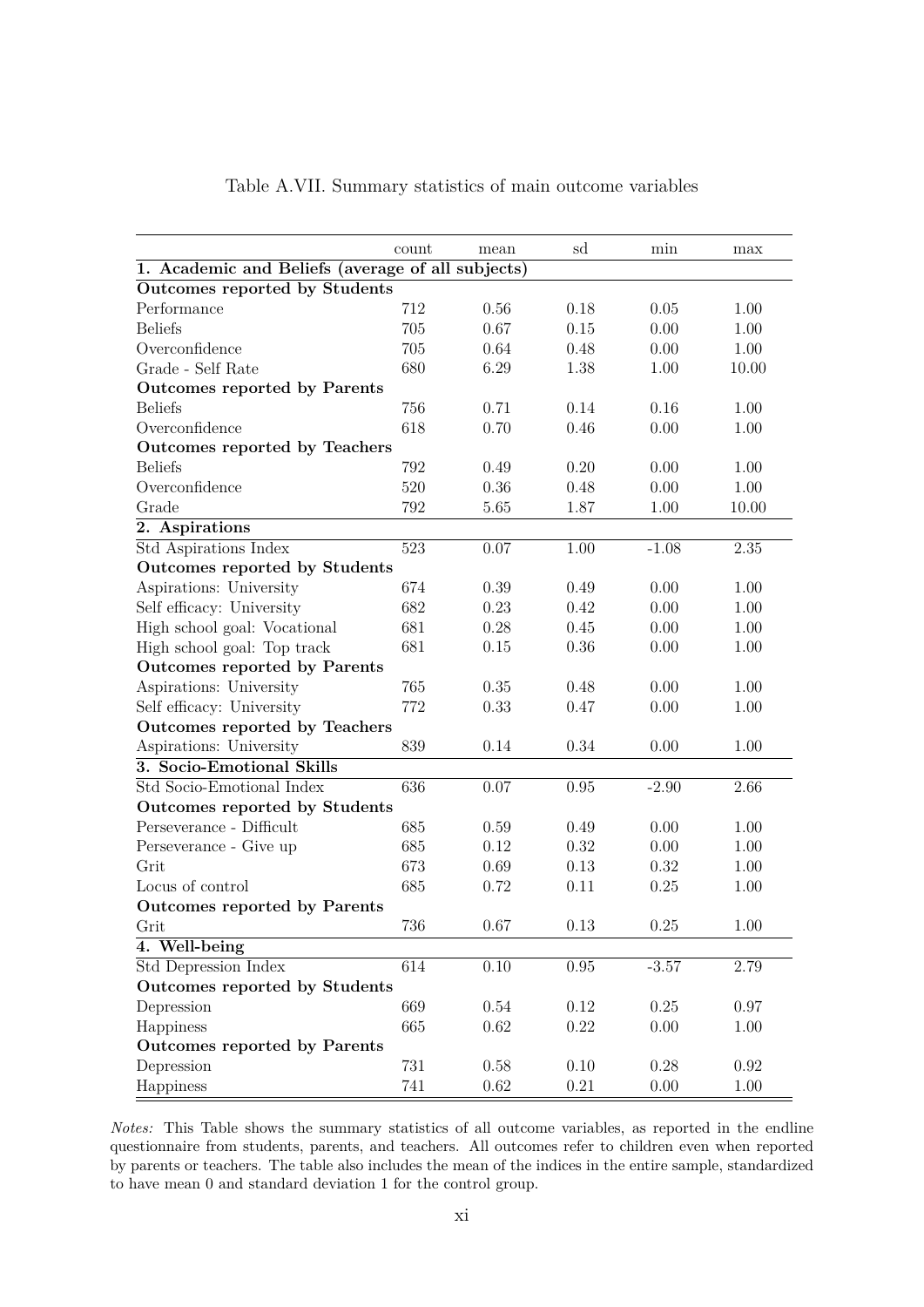|                                       | (1)     | (2)     | (3)           | (4)        |
|---------------------------------------|---------|---------|---------------|------------|
| Variable                              | Control | Treat   | Diff.         | Std. Diff. |
| Female                                | 0.723   | 0.710   | 0.020         | $-0.020$   |
|                                       | (0.448) | (0.454) | (0.046)       |            |
| Tutor's Major - STEM                  | 0.126   | 0.333   | 0.057         | 0.360      |
|                                       | (0.332) | (0.472) | (0.040)       |            |
| Tutor's Major - Humanities            | 0.172   | 0.140   | 0.017         | $-0.063$   |
|                                       | (0.378) | (0.347) | (0.036)       |            |
| Tutor's Major - Education             | 0.053   | 0.068   | 0.049         | 0.044      |
|                                       | (0.224) | (0.252) | $(0.025)$ **  |            |
| Tutor's Major - Economics             | 0.342   | 0.286   | $-0.073$      | $-0.086$   |
|                                       | (0.475) | (0.452) | (0.047)       |            |
| Degree Type: Bachelor's               | 0.541   | 0.471   | $-0.064$      | $-0.099$   |
|                                       | (0.499) | (0.500) | (0.052)       |            |
| <b>GPA</b>                            | 27.195  | 26.744  | $-0.648$      | $-0.149$   |
|                                       | (2.065) | (2.213) | $(0.226)$ *** |            |
| Volunteering Before                   | 0.753   | 0.825   | 0.020         | 0.126      |
|                                       | (0.432) | (0.380) | (0.042)       |            |
| Hours studying per day                | 5.529   | 5.122   | $-0.174$      | $-0.140$   |
|                                       | (2.085) | (2.021) | (0.215)       |            |
| Familiarity with computer             | 3.296   | 3.319   | $-0.145$      | 0.025      |
|                                       | (0.692) | (0.635) | $(0.069)$ **  |            |
| Do you have younger siblings?         | 0.534   | 0.549   | $-0.023$      | 0.022      |
|                                       | (0.499) | (0.498) | (0.052)       |            |
| Tutor's Mother: Completed high school | 0.427   | 0.489   | 0.030         | 0.088      |
|                                       | (0.495) | (0.500) | (0.052)       |            |
| Tutor's Mother: Completed College     | 0.400   | 0.381   | $-0.011$      | $-0.028$   |
|                                       | (0.491) | (0.486) | (0.051)       |            |
| Tutor's Father: Completed high school | 0.396   | 0.442   | $-0.031$      | 0.066      |
|                                       | (0.490) | (0.497) | (0.052)       |            |
| Tutor's Father: Completed College     | 0.405   | 0.382   | 0.008         | $-0.033$   |
|                                       | (0.491) | (0.486) | (0.051)       |            |
| Motivation TOP: help others           | 0.806   | 0.835   | 0.022         | 0.054      |
|                                       | (0.396) | (0.372) | (0.040)       |            |
| Observations                          | 453     | 486     | 939           |            |

Table A.VIII. Balance Table Tutors (endline survey)

*Notes:* Columns 1 and 2 show the means (and standard deviations) for tutor applicants who were not assigned a student (Control) and those who were assigned a student (treatment), respectively. Column 3 shows the coefficient and standard error of a regression that includes the controls we used to assign tutors to students, that is: weekly availability for 3 or 6 hours, specific training for learning disabilities, subject availability, tutoring experience, whether the tutor was born before 1994, and whether the tutor confirmed their availability. The sample includes all tutors who completed the endline survey.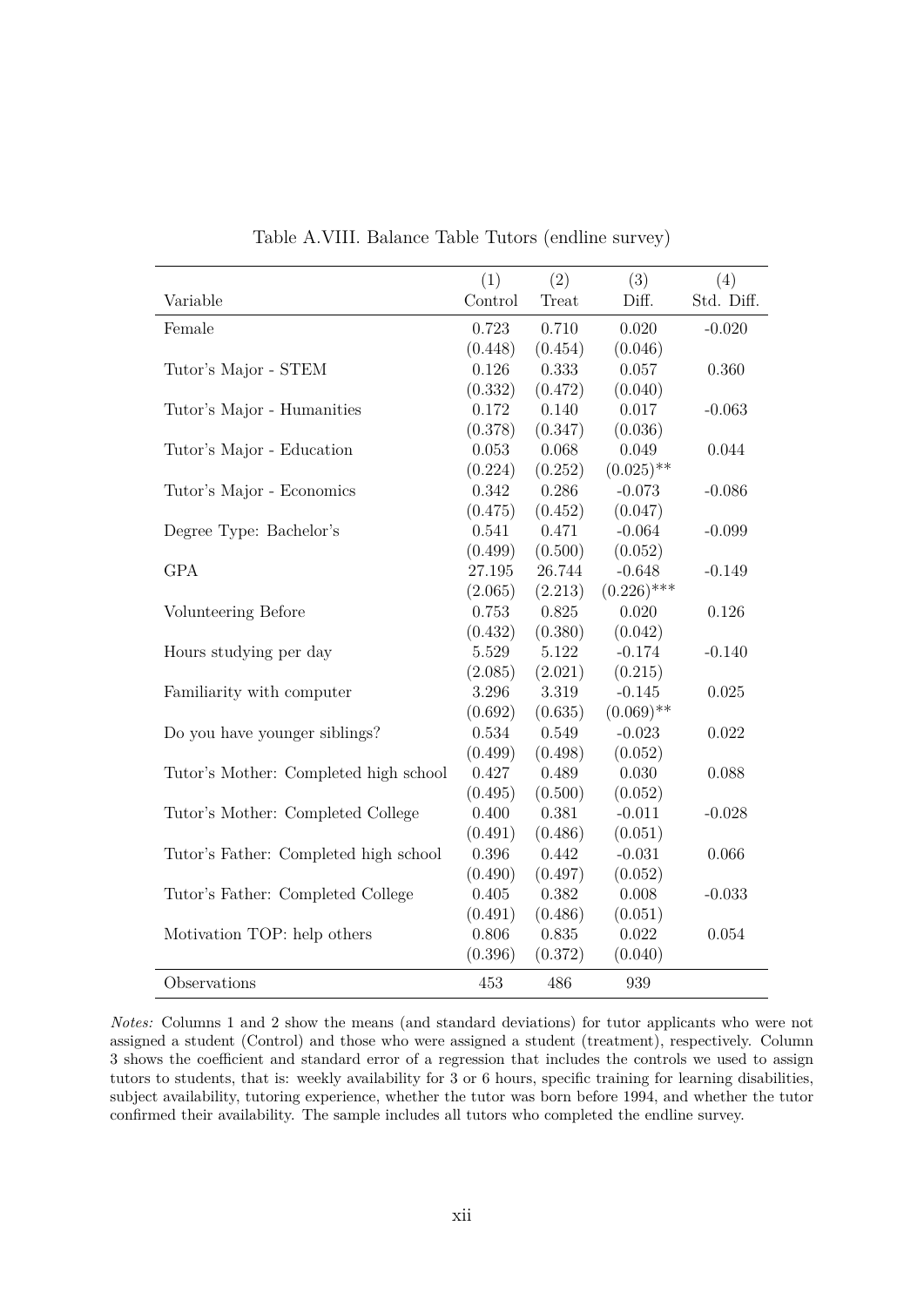|                  | (1)         | $\left( 2\right)$ | $\overline{(3)}$ | (4)     | (5)        | $\overline{(6)}$ |
|------------------|-------------|-------------------|------------------|---------|------------|------------------|
|                  | Performance |                   | <b>Beliefs</b>   |         | Grade      |                  |
|                  | Student     | Student           | Parent           | Teacher | Student    | Teacher          |
| Panel A: Math    |             |                   |                  |         |            |                  |
| Treatment        | $0.041**$   | $0.027*$          | $0.022*$         | 0.040   | $0.365***$ | $0.494**$        |
|                  | (0.017)     | (0.014)           | (0.013)          | (0.024) | (0.126)    | (0.214)          |
|                  | 0.084]      | 0.172             | 0.172            | 0.172   | 0.022      | 0.084]           |
| Mean Dep:        | 0.65        | 0.66              | 0.67             | 0.46    | 5.93       | 5.29             |
| Obs              | 712         | 704               | 746              | 355     | 679        | 355              |
| $\mathrm{R}^2$   | 0.167       | 0.151             | 0.201            | 0.184   | 0.274      | 0.171            |
|                  |             |                   |                  |         |            |                  |
| Panel B: Italian |             |                   |                  |         |            |                  |
| Treatment        | $0.033*$    | 0.022             | 0.002            | 0.020   | 0.176      | 0.168            |
|                  | 0.018)      | 0.015)            | 0.011)           | (0.019) | 0.124)     | (0.177)          |
|                  | 0.361]      | 0.520             | 0.885            | 0.617   | 0.520      | 0.617            |
| Mean Dep:        | 0.46        | 0.64              | 0.72             | 0.50    | 6.32       | 5.59             |
| Obs              | 712         | 701               | 743              | 439     | 679        | 439              |
| $R^2$            | 0.077       | 0.116             | 0.167            | 0.197   | 0.171      | 0.213            |
|                  |             |                   |                  |         |            |                  |
| Panel C: English |             |                   |                  |         |            |                  |
| Treatment        | $0.046**$   | $0.037**$         | $0.035***$       | 0.058   | $0.218*$   | 0.315            |
|                  | (0.023)     | (0.019)           | 0.013)           | (0.035) | (0.130)    | 0.312)           |
|                  | 0.220       | 0.220             | 0.053            | 0.264]  | 0.264]     | 0.327            |
| Mean Dep:        | 0.46        | 0.67              | 0.69             | 0.44    | 6.19       | 5.35             |
| Obs              | 514         | 701               | 748              | 193     | 680        | 193              |
| $\mathbf{R}^2$   | 0.189       | 0.173             | 0.224            | 0.300   | 0.242      | 0.241            |

Table A.IX. Estimation of the impact of TOP tutoring on academic outcomes and selfperception

*Notes:* Robust standard errors in parentheses; \*\*\*, \*\* and \* denote significance at the 1, 5 and 10 percent level, respectively. FWER adjusted p-values in square brackets, based on 10,000 replications. The dependent variable for each regression is listed in the column heading. Controls included are the same as in Table [II.](#page-42-0) Unfortunately, in column 1 of Panel C, we have do drop the first 218 questionnaire completed (196 treated and 22 control) because the English test was automatically translated in Italian from own student devices in the surveys administered in the first few days. "Mean Dep" at the bottom of the table is the mean of the dependent variables for students in the control group.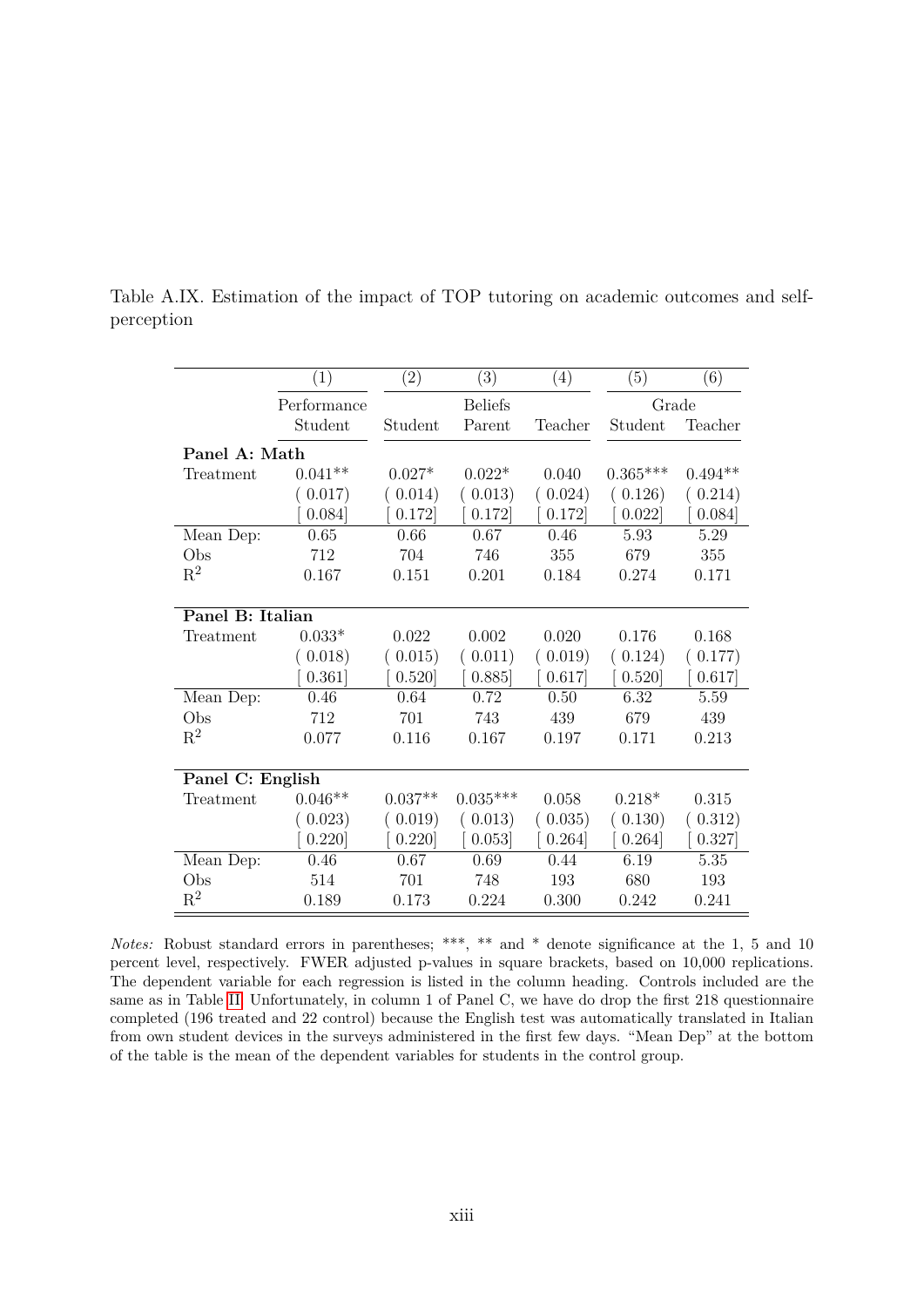|                                                   | (1)        | (2)         | (3)        | (4)            | (5)        | (6)                           |
|---------------------------------------------------|------------|-------------|------------|----------------|------------|-------------------------------|
|                                                   |            |             |            |                |            |                               |
|                                                   |            | No controls |            | LASSO controls |            | Inverse Probability Weighting |
|                                                   | Coeff      | Std. Error  | Coeff.     | Std. Error     | Coeff.     | Std. Error                    |
|                                                   |            |             |            |                |            |                               |
| 1. Academic and Beliefs (average of all subjects) |            |             |            |                |            |                               |
| Std Performance                                   | $0.248***$ | 0.081       | $0.246***$ | 0.078          | $0.277***$ | 0.080                         |
| Outcomes reported by Students                     |            |             |            |                |            |                               |
| <b>Beliefs</b>                                    | $0.026**$  | 0.012       | $0.026**$  | 0.011          | $0.031***$ | 0.012                         |
| Overconfidence                                    | $-0.053$   | 0.038       | $-0.053$   | 0.038          | $-0.055$   | 0.039                         |
| Grade - Self Rate                                 | $0.225**$  | 0.109       | $0.199**$  | 0.101          | $0.260**$  | 0.107                         |
| Outcomes reported by Parents                      |            |             |            |                |            |                               |
| <b>Beliefs</b>                                    | $0.024**$  | 0.010       | $0.024**$  | 0.010          | $0.019*$   | 0.010                         |
| Overconfidence                                    | $-0.030$   | 0.039       | $-0.030$   | 0.039          | $-0.052$   | 0.038                         |
| Outcomes reported by Teachers                     |            |             |            |                |            |                               |
| <b>Beliefs</b>                                    | $0.035**$  | 0.014       | $0.026*$   | 0.014          | $0.037***$ | 0.014                         |
| Overconfidence                                    | $-0.023$   | 0.045       | $-0.023$   | 0.045          | $-0.007$   | 0.048                         |
| Grade                                             | $0.302**$  | 0.131       | $0.284**$  | 0.124          | $0.345***$ | 0.128                         |
|                                                   |            |             |            |                |            |                               |
| 2. Aspirations                                    |            |             |            |                |            |                               |
| Std Aspirations Index                             | 0.111      | 0.090       | 0.045      | 0.051          | $0.152*$   | 0.079                         |
| Outcomes reported by Students                     |            |             |            |                |            |                               |
| Aspirations: University                           | 0.039      | 0.038       | 0.022      | 0.027          | 0.040      | 0.036                         |
| Self efficacy: University                         | 0.041      | 0.033       | 0.028      | 0.030          | 0.032      | 0.031                         |
| High school goal: Vocational                      | $-0.047$   | 0.036       | $-0.006$   | 0.028          | $-0.057$   | 0.035                         |
| High school goal: Top track                       | $-0.012$   | 0.028       | 0.005      | 0.020          | 0.002      | 0.026                         |
| Outcomes reported by Parents                      |            |             |            |                |            |                               |
| Aspirations: University                           | 0.014      | 0.035       | 0.012      | 0.023          | 0.021      | 0.033                         |
| Self efficacy: University                         | $0.058*$   | 0.034       | $0.051*$   | 0.030          | $0.059*$   | 0.032                         |
| Outcomes reported by Teachers                     |            |             |            |                |            |                               |
| Aspirations: University                           | 0.014      | 0.024       | 0.019      | 0.022          | 0.018      | 0.022                         |
|                                                   |            |             |            |                |            |                               |
| 3. Socio-Emotional Skills                         |            |             |            |                |            |                               |
| Std Socio-Emotional Index                         | 0.125      | 0.079       | $0.124*$   | 0.069          | $0.159**$  | 0.072                         |
| Outcomes reported by Students                     |            |             |            |                |            |                               |
| Perseverance - Difficult                          | 0.038      | 0.039       | 0.023      | 0.036          | 0.037      | 0.038                         |
| Perseverance - Give up                            | $-0.034$   | 0.026       | $-0.035$   | 0.025          | $-0.040$   | 0.026                         |
| Grit                                              | 0.013      | 0.010       | 0.011      | 0.009          | 0.013      | 0.010                         |
| Locus of control                                  | $0.024***$ | 0.009       | $0.021**$  | 0.009          | $0.023***$ | 0.009                         |
| Outcomes reported by Parents                      |            |             |            |                |            |                               |
| Grit                                              | $-0.005$   | 0.010       | $-0.007$   | 0.009          | $-0.007$   | 0.010                         |
|                                                   |            |             |            |                |            |                               |
| 4. Well-being                                     |            |             |            |                |            |                               |
| Std Depression Index                              | $0.156*$   | 0.080       | $0.141*$   | 0.076          | $0.214**$  | 0.084                         |
| Outcomes reported by Students                     |            |             |            |                |            |                               |
| Depression                                        | $-0.019**$ | 0.009       | $-0.020**$ | 0.009          | $-0.022**$ | 0.009                         |
| Happiness                                         | 0.023      | 0.018       | 0.023      | 0.018          | $0.033*$   | 0.018                         |
| Outcomes reported by Parents                      |            |             |            |                |            |                               |
| Depression                                        | $-0.011$   | 0.008       | $-0.009$   | 0.007          | $-0.013*$  | 0.008                         |
| Happiness                                         | $0.035**$  | 0.016       | $0.035**$  | 0.016          | $0.040**$  | 0.016                         |

#### Table A.X. Robustness checks with different sets of controls

*Notes:* Randomization round fixed effects included in all regressions. The controls included for each regression and selected with LASSO are listed in Appendix Table [A.XII.](#page-64-0) The results with inverse probability weighting include all standard controls as in our main Tables.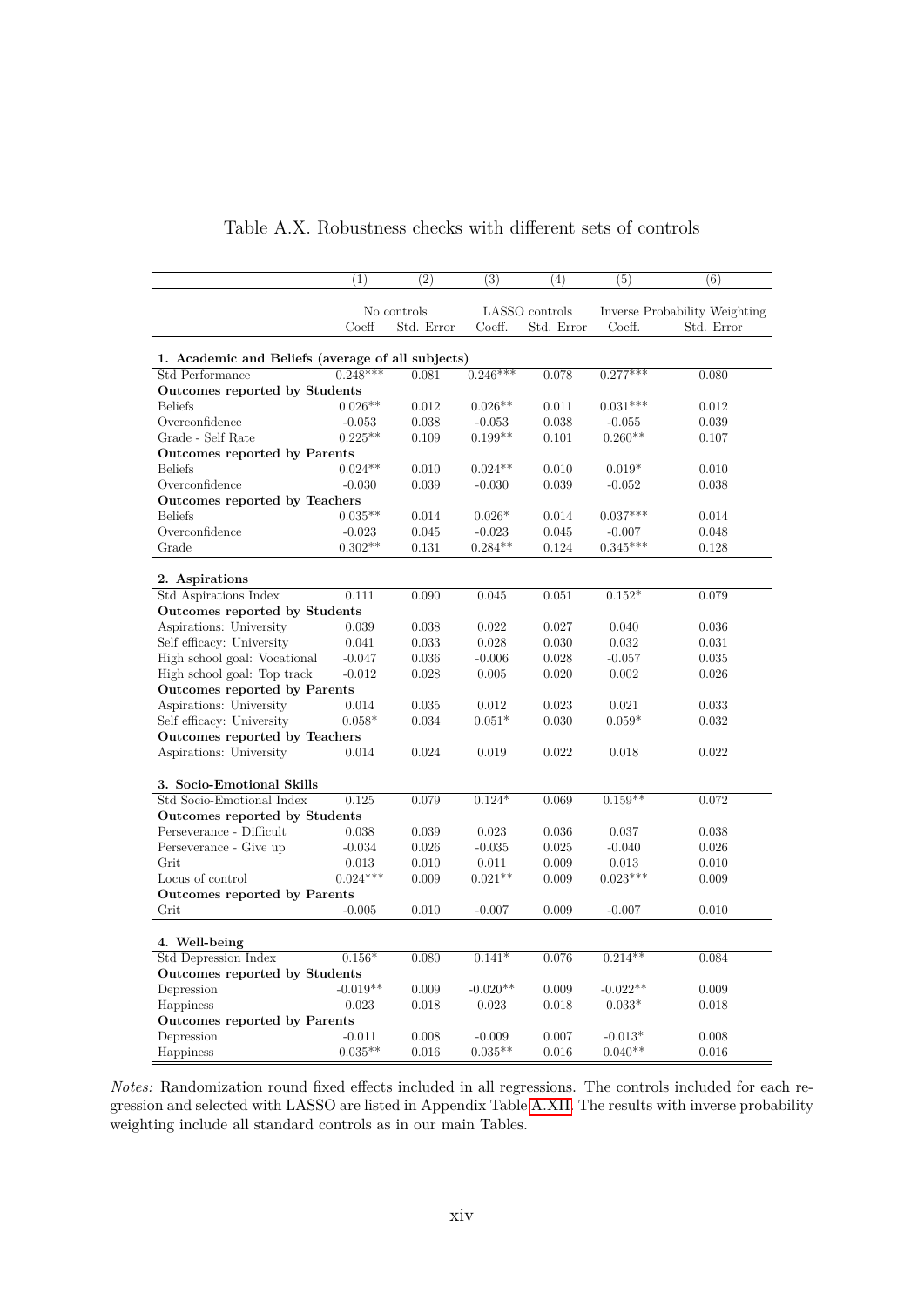|                | . T                   | $2^{\circ}$ | $\left 3\right\rangle$                  | $4\overline{ }$ |
|----------------|-----------------------|-------------|-----------------------------------------|-----------------|
|                | Performance           |             | Aspirations Index Socio-emotional Index | Wellbeing Index |
| Treatment      | $0.\overline{261***}$ | $0.150*$    | $0.137*$                                | $0.171**$       |
|                | (0.079)               | 0.080)      | (0.073)                                 | (0.082)         |
|                | 0.007                 | 0.108       | 0.108                                   | 0.090           |
| Mean Dep:      | $-0.00$               | 0.00        | $-0.00$                                 | $-0.00$         |
| Obs            | 712                   | 523         | 636                                     | 614             |
| $\mathbf{R}^2$ | 0.112                 | 0.313       | 0.211                                   | 0.079           |

Table A.XI. Estimation of the impact of TOP tutoring on indices

*Notes:* Robust standard errors in parentheses; \*\*\*, \*\* and \* denote significance at the 1, 5 and 10 percent level, respectively. FWER adjusted p-values in square brackets, based on 10,000 replications. The dependent variable for each regression is listed in the column heading. Controls included are the same as in Table [II.](#page-42-0) "Mean Dep" at the bottom of the table is the mean of the dependent variables for students in the control group.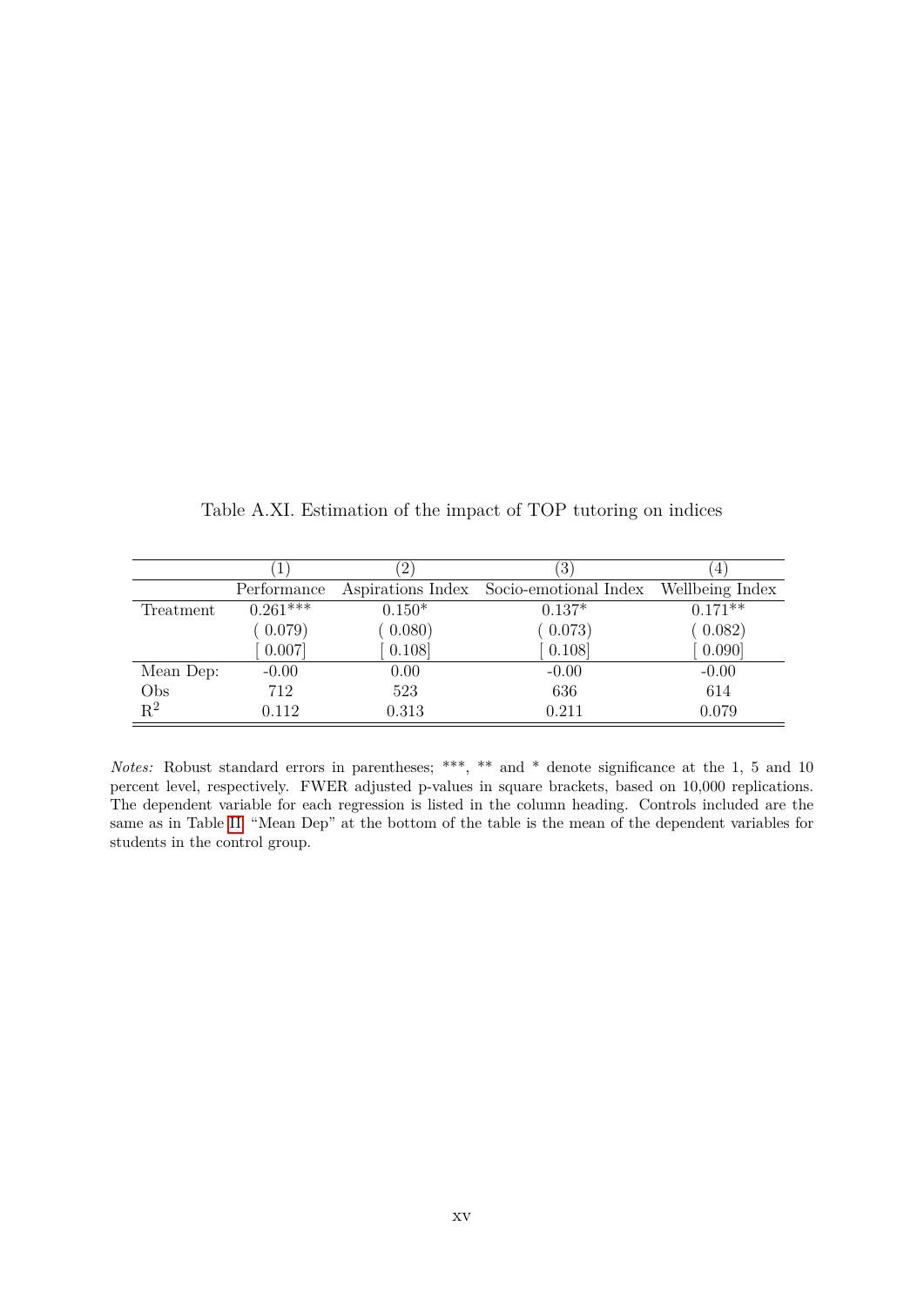#### Table A.XII. LASSO selected variables

#### <span id="page-64-0"></span>(a). Academic Outcomes and Beliefs

|                                          | Ι.          | (2)            | (3)             | $^{(4)}$ | $\left( 5\right)$ | (6)            | C              | (8)            | (9)   |
|------------------------------------------|-------------|----------------|-----------------|----------|-------------------|----------------|----------------|----------------|-------|
|                                          | Performance |                | <b>Students</b> |          |                   | Parents        |                | Teachers       |       |
|                                          |             | <b>Beliefs</b> | Overconfidence  | Grade    | <b>Beliefs</b>    | Overconfidence | <b>Beliefs</b> | Overconfidence | Grade |
| Learning disorders                       |             |                |                 |          |                   |                |                |                |       |
| How much do you like English?            |             |                |                 |          |                   |                |                |                |       |
| Self-efficacy: university                |             |                |                 |          |                   |                |                |                |       |
| Goal: university (parent)                |             |                |                 |          |                   |                |                |                |       |
| High school preference 1: vocational     |             |                |                 |          |                   |                |                |                |       |
| high-school                              |             |                |                 |          |                   |                |                |                |       |
| How much do you like Math?               |             |                |                 |          |                   |                |                |                |       |
| Goal: vocational high-school             |             |                |                 |          |                   |                |                |                |       |
| Goal: university (child)                 |             |                |                 |          |                   |                |                |                |       |
| Are you following classes online and do- |             |                |                 |          |                   |                |                |                |       |
| ing your homework? - Yes, everyday       |             |                |                 |          |                   |                |                |                |       |

### (b). Aspirations Index

|                                       | $_{(1)}$             | (2)         | (3)           | (4)                                       | (5)                   | (6)         | (7)                      | (8)                     |
|---------------------------------------|----------------------|-------------|---------------|-------------------------------------------|-----------------------|-------------|--------------------------|-------------------------|
|                                       | Aspirations<br>Index | Aspirations | Self-efficacy | <b>Students</b><br>High school vocational | High school top track | Aspirations | Parents<br>Self-efficacy | Teachers<br>Aspirations |
| Self-efficacy: university             |                      |             |               |                                           |                       |             |                          |                         |
| Barriers: own ability                 |                      |             |               |                                           |                       |             |                          |                         |
| Learning disorders                    |                      |             |               |                                           |                       |             |                          |                         |
| Goal: Professional institute          |                      |             |               |                                           |                       |             |                          |                         |
| Goal: university (parent)             |                      |             |               |                                           |                       |             |                          |                         |
| Child does HW on his/her own          |                      |             |               |                                           |                       |             |                          |                         |
| High school: scientific high-school   |                      |             |               |                                           |                       |             |                          |                         |
| High school preference 1: vocational  |                      |             |               |                                           |                       |             |                          |                         |
| high-school                           |                      |             |               |                                           |                       |             |                          |                         |
| Goal: vocational high-school          |                      |             |               |                                           |                       |             |                          |                         |
| Goal: university (child)              |                      |             |               |                                           |                       |             |                          |                         |
| Achieve goals - Ability (Square-Root) |                      |             |               |                                           |                       |             |                          |                         |
| High school preference 2: vocational  |                      |             |               |                                           |                       |             |                          |                         |
| high-school                           |                      |             |               |                                           |                       |             |                          |                         |
| High school preference 1: humanities  |                      |             |               |                                           |                       |             |                          |                         |
| high-school                           |                      |             |               |                                           |                       |             |                          |                         |
| High school preference 2: scientific  |                      |             |               |                                           |                       |             |                          |                         |
| high-school                           |                      |             |               |                                           |                       |             |                          |                         |
| How much do you like Math?            |                      |             |               |                                           |                       |             |                          |                         |

#### (c). Socio-emotional Skills

| 1               | (2)                     | (3)                   | (4)  | (5)              | (6)  |  |
|-----------------|-------------------------|-----------------------|------|------------------|------|--|
| Socio-Emotional | Students                |                       |      |                  |      |  |
| Index           | Perservance: difficulty | Perseverance: give up | Grit | Locus of control | Grit |  |
|                 |                         |                       |      |                  |      |  |
|                 |                         |                       |      |                  |      |  |
|                 |                         |                       |      |                  |      |  |
|                 |                         |                       |      |                  |      |  |
|                 |                         |                       |      |                  |      |  |
|                 |                         |                       |      |                  |      |  |
|                 |                         |                       |      |                  |      |  |
|                 |                         |                       |      |                  |      |  |
|                 |                         |                       |      |                  |      |  |
|                 |                         |                       |      |                  |      |  |
|                 |                         |                       |      |                  |      |  |
|                 |                         |                       |      |                  |      |  |
|                 |                         |                       |      |                  |      |  |
|                 |                         |                       |      |                  |      |  |

#### (d). Well-being

|                           | T          | $^{2^{\prime}}$ | (3        | 4                    | . O |
|---------------------------|------------|-----------------|-----------|----------------------|-----|
|                           | Well-being |                 | Students  | Parents              |     |
|                           | Index      | Depression      | Happiness | Depression Happiness |     |
| Barriers: own ability     |            |                 |           |                      |     |
| Locus of control 1        |            |                 |           |                      |     |
| Self-efficacy: university |            |                 |           |                      |     |

*Notes:* This Table shows the controls selected using LASSO for each outcome variable.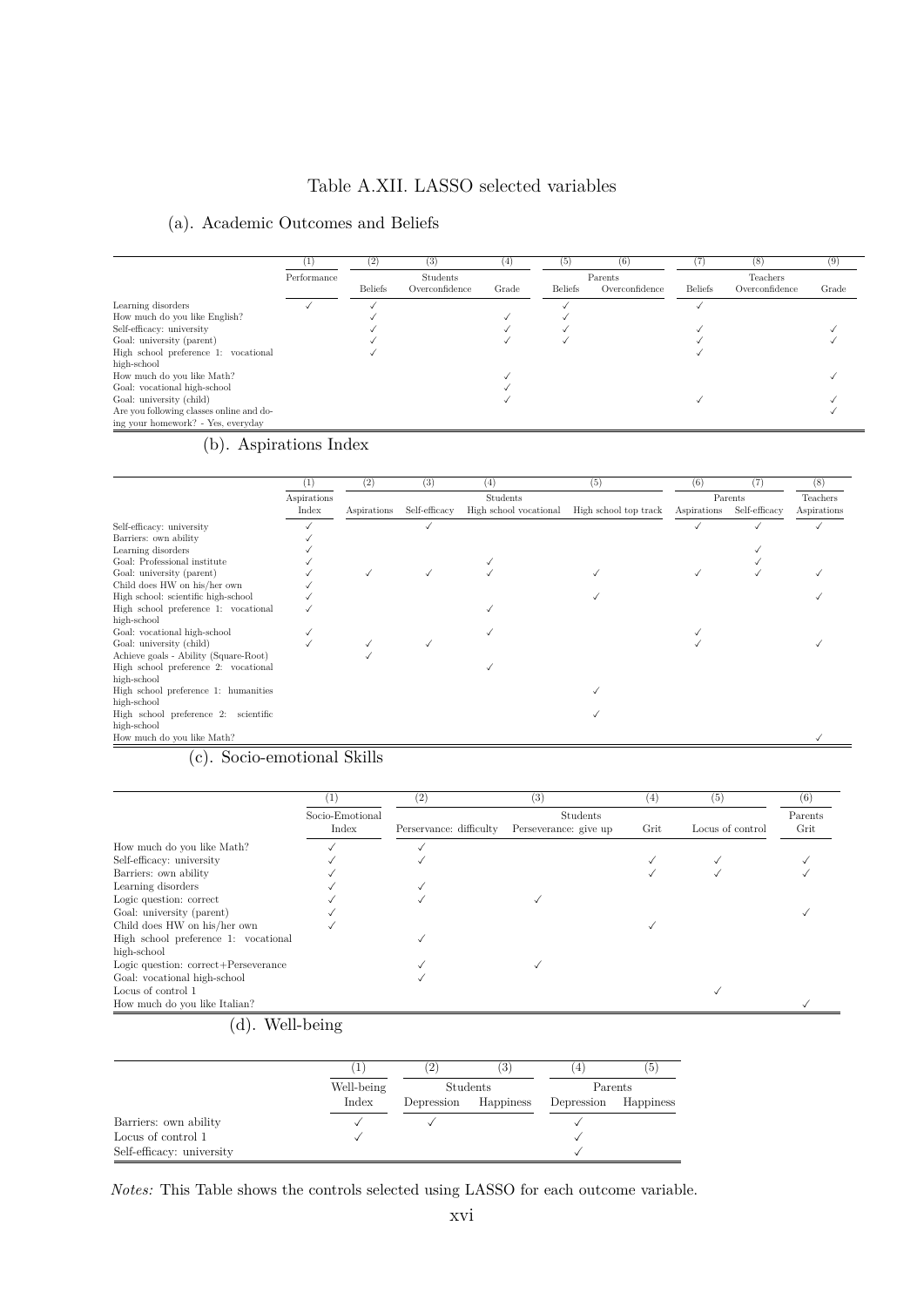|                                                                                   |             | $^{^{\prime}2)}$ | $\left(3\right)$ | $\left(4\right)$ |
|-----------------------------------------------------------------------------------|-------------|------------------|------------------|------------------|
|                                                                                   | Performance | Aspirations      | Socio-emotional  | Wellbeing        |
|                                                                                   |             | Index            | Index            | Index            |
| Panel A: Heterogeneous effects based on effort during tutoring reported by tutors |             |                  |                  |                  |
| Treatment                                                                         | 0.037       | 0.009            | 0.044            | $0.196*$         |
|                                                                                   | 0.108)      | (0.101)          | (0.101)          | (0.105)          |
| High Effort Tutoring                                                              | $0.349***$  | $0.276**$        | 0.157            | $-0.060$         |
|                                                                                   | 0.112)      | (0.107)          | (0.105)          | (0.109)          |
| $Treat+High$ Effort $Tutoring = = 0$                                              | 0.000       | 0.003            | 0.019            | 0.155            |
| Obs                                                                               | 712         | 523              | 636              | 614              |
| $R^2$                                                                             | 0.126       | 0.323            | 0.214            | 0.080            |
| Panel B: Heterogeneous effects based on effort in homeworks reported by tutors    |             |                  |                  |                  |
| Treatment                                                                         | 0.003       | $-0.017$         | 0.112            | 0.170            |
|                                                                                   | 0.110)      | (0.101)          | (0.103)          | (0.114)          |
| High Effort Homework                                                              | $0.404***$  | $0.373***$       | 0.027            | $-0.013$         |
|                                                                                   | 0.120)      | 0.114)           | 0.113)           | 0.123)           |
| $Treat+High$ Effort Homework==0                                                   | 0.000       | 0.001            | 0.138            | 0.128            |
| Obs                                                                               | 712         | 523              | 636              | 614              |
| $R^2$                                                                             | 0.129       | 0.330            | 0.211            | 0.079            |

Table A.XIII. Heterogeneous Treatment Effect by Effort (reported in tutors' registry)

*Notes:* Robust standard errors in parentheses; \*\*\*, \*\* and \* denote significance at the 1, 5 and 10 percent level, respectively. FWER adjusted p-values in square brackets, based on 10,000 replications. The dependent variable for each regression is listed in the column heading. Controls included are the same as in Table [II.](#page-42-0) "Mean Dep" at the bottom of the table is the mean of the dependent variables for students in the control group. "High Effort Tutoring" is a dummy variable that assumes value 1 if the mean effort of the treated student during tutoring reported in the registry by the tutor is higher than the mean. "High Effort Homeworks" is a dummy variable that assumes value 1 if the mean effort of the treated student in doing homeworks reported in the registry by the tutor is higher than the mean. We also include a dummy variable which assumes value 1 if "High Effort Tutoring" or "High Effort Homeworks" is missing in Panel A and B respectively.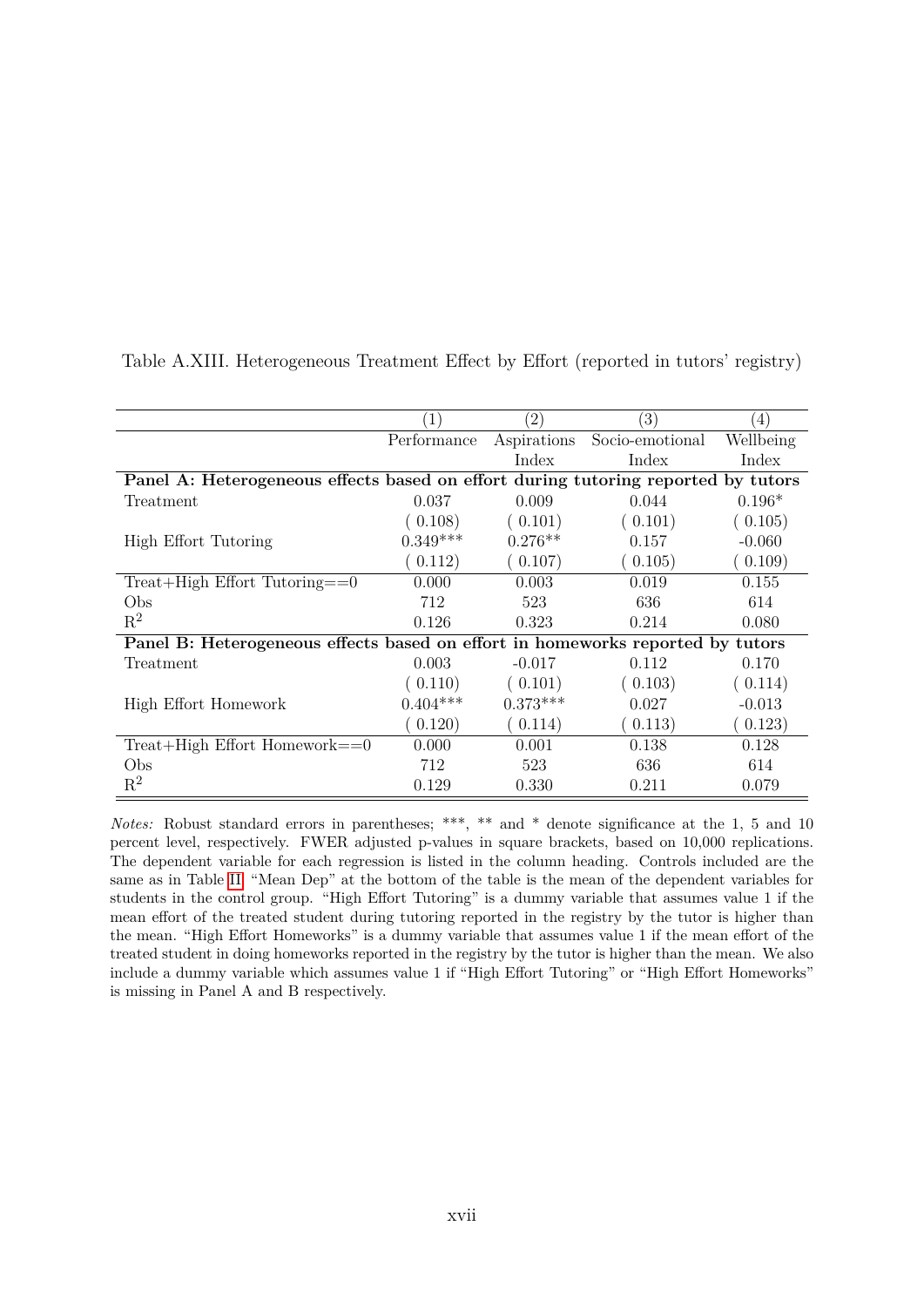|                          | (2)<br>(1)                       |  |
|--------------------------|----------------------------------|--|
|                          | Dep. var.: student's performance |  |
|                          | in a given subject               |  |
| Panel A: Math            |                                  |  |
| Not volunteer in math    | $0.048*$                         |  |
|                          | (0.026)                          |  |
| Volunteer in math        | $0.039**$                        |  |
|                          | (0.018)                          |  |
| Degree not STEM          | $0.034*$                         |  |
|                          | (0.018)                          |  |
| Degree is STEM           | $0.054**$                        |  |
|                          | (0.023)                          |  |
| P-value of difference:   | 0.726<br>0.364                   |  |
| Mean Dep:                | 0.65<br>0.65                     |  |
| Obs                      | 712<br>711                       |  |
| $R^2$                    | 0.167<br>0.168                   |  |
| Panel B: Italian         |                                  |  |
| Not volunteer in italian | 0.034                            |  |
|                          |                                  |  |
|                          | (0.023)                          |  |
| Volunteer in italian     | 0.032                            |  |
|                          | (0.020)                          |  |
| Degree not Humanities    | $0.035*$                         |  |
|                          | (0.018)                          |  |
| Degree is Humanities     | 0.015                            |  |
|                          | (0.034)                          |  |
| P-value of difference:   | 0.962<br>0.558                   |  |
| Mean Dep:                | 0.46<br>0.46                     |  |
| Obs                      | 712<br>711                       |  |
| $R^2$                    | 0.077<br>0.078                   |  |
| Panel C: English         |                                  |  |
| Not volunteer in english | 0.047                            |  |
|                          | (0.030)                          |  |
| Volunteer in english     | $0.044*$                         |  |
|                          | (0.027)                          |  |
| No english certificate   | 0.027                            |  |
|                          | (0.030)                          |  |
| English certificate      | $0.055**$                        |  |
|                          | (0.026)                          |  |
| P-value of difference:   | 0.373<br>0.927                   |  |
| Mean Dep:                | 0.46<br>0.46                     |  |
| Obs                      | 516<br>514                       |  |
| $\mathbf{R}^2$           | 0.192<br>0.193                   |  |

#### Table A.XIV. Heterogeneity on subject performance by tutor characteristics

*Notes:* Robust standard errors in parentheses; \*\*\*, \*\* and \* denote significance at the 1, 5 and 10 percent level, respectively. FWER adjusted p-values in square brackets, based on 10,000 replications. The dependent variable for each regression is listed in the column heading. Controls included are the same as in Table [II.](#page-42-0) "Mean Dep" at the bottom of the table is the mean of the dependent variables for students in the control group.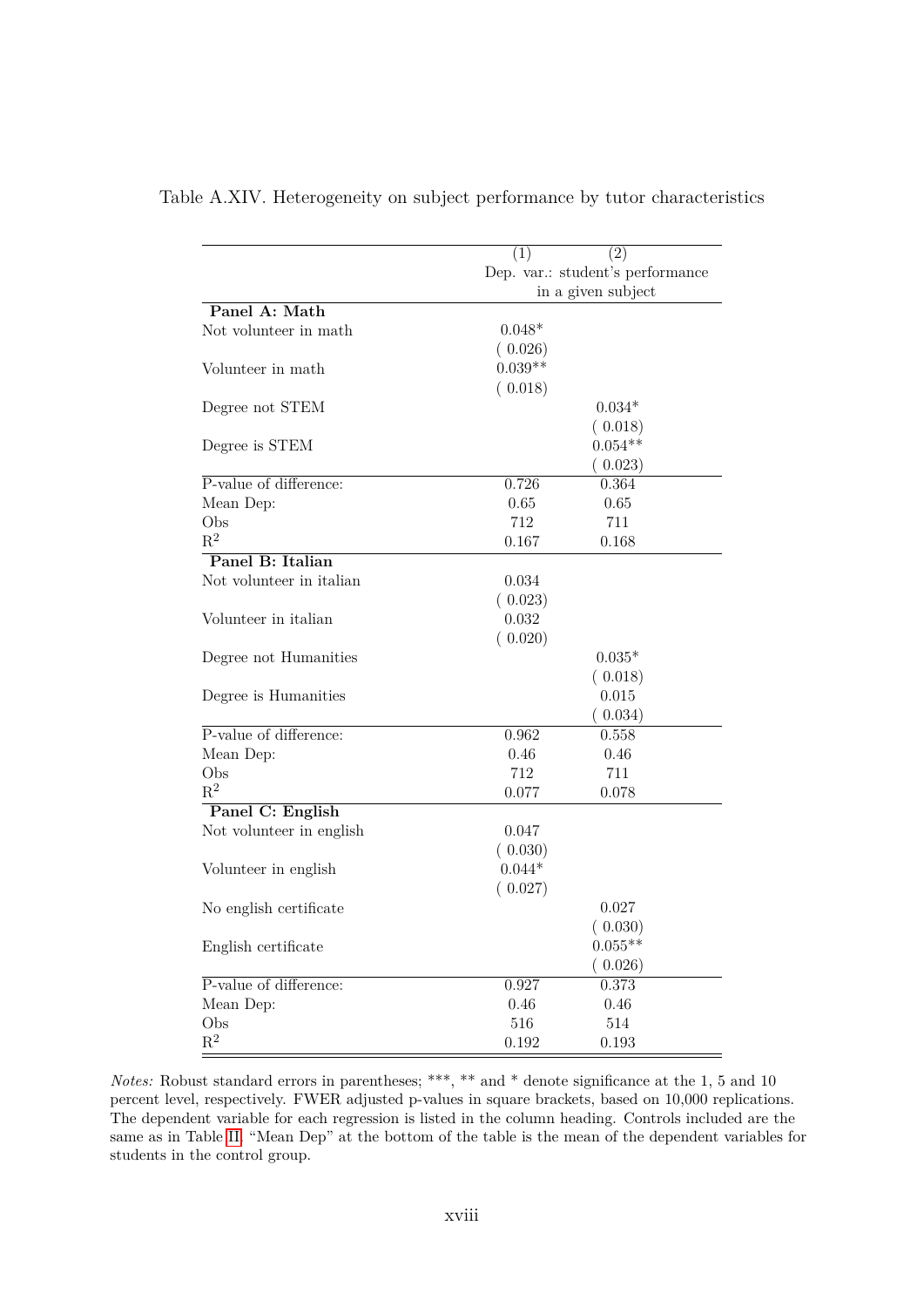| Variables                           | Performance<br>Index |        | Aspirations<br>Index |        | Socio-Emotional<br>Index |           |       | Well-being<br>Index |
|-------------------------------------|----------------------|--------|----------------------|--------|--------------------------|-----------|-------|---------------------|
|                                     | p(50)                | p(100) | p(50)                | p(100) | p(50)                    | p(100)    | p(50) | p(100)              |
| <b>Students</b>                     |                      |        |                      |        |                          |           |       |                     |
| Male                                | 0.578                | 0.604  | 0.530                | 0.625  | 0.614                    | 0.553     | 0.629 | 0.552               |
| Immigrant                           | 0.241                | 0.215  | 0.188                | 0.189  | 0.176                    | 0.182     | 0.093 | 0.267               |
| Learning disorders                  | 0.243                | 0.397  | 0.320                | 0.301  | 0.331                    | 0.324     | 0.304 | 0.344               |
| Grade in math                       | 6.456                | 6.095  | 6.375                | 6.396  | 6.467                    | 6.228     | 6.370 | 6.343               |
| Grade in Italian                    | 6.048                | 5.784  | 5.957                | 6.052  | 6.250                    | 5.737     | 6.178 | 5.832               |
| Grade in English                    | 6.494                | 6.018  | 6.360                | 6.279  | 6.562                    | 6.079     | 6.373 | 6.218               |
| Grade 6                             | 0.301                | 0.367  | 0.340                | 0.332  | 0.370                    | 0.246     | 0.322 | 0.285               |
| Grade 7                             | 0.336                | 0.338  | 0.304                | 0.350  | 0.275                    | 0.430     | 0.361 | 0.363               |
| Grade 8                             | 0.363                | 0.296  | 0.355                | 0.317  | 0.355                    | 0.324     | 0.316 | 0.353               |
| How much do you like math?          | 2.785                | 2.680  | 2.657                | 2.883  | 2.921                    | 2.572     | 2.879 | 2.636               |
| How much do you like Italian?       | 3.138                | 2.923  | 3.038                | 3.106  | 3.036                    | $3.025\,$ | 2.943 | 3.123               |
| How much do you like English?       | 3.259                | 2.977  | 3.123                | 3.158  | 3.276                    | 2.999     | 3.123 | 3.117               |
| Perseverance                        | 0.827                | 0.801  | 0.817                | 0.826  | 0.848                    | 0.804     | 0.846 | 0.818               |
| Importance Luck (vs. Effort)        | 0.056                | 0.058  | 0.048                | 0.048  | 0.042                    | 0.049     | 0.038 | 0.052               |
| Familiarity with computers          | 3.156                | 3.086  | 3.150                | 3.217  | 3.249                    | 3.147     | 3.275 | 3.114               |
| Parents                             |                      |        |                      |        |                          |           |       |                     |
| Child lives with single parent      | 0.223                | 0.225  | 0.223                | 0.194  | 0.191                    | 0.248     | 0.198 | 0.211               |
| Edu Mother: High-School             | 0.430                | 0.469  | 0.451                | 0.471  | 0.522                    | 0.409     | 0.502 | 0.452               |
| Edu Mother: Degree                  | 0.125                | 0.080  | 0.112                | 0.120  | 0.134                    | 0.128     | 0.164 | 0.097               |
| Edu Father: High-School             | 0.367                | 0.359  | 0.379                | 0.393  | 0.428                    | 0.330     | 0.395 | 0.387               |
| Edu Father: Degree                  | 0.085                | 0.067  | 0.068                | 0.081  | 0.079                    | 0.085     | 0.093 | 0.066               |
| Mother has blue collar job          | 0.313                | 0.426  | 0.367                | 0.329  | 0.313                    | 0.418     | 0.237 | 0.476               |
| Mother has white collar job         | 0.179                | 0.144  | 0.161                | 0.183  | 0.191                    | 0.168     | 0.271 | 0.102               |
| Father has blue collar job          | 0.559                | 0.525  | $0.554\,$            | 0.539  | 0.537                    | 0.550     | 0.498 | 0.587               |
| Father has white collar job         | 0.206                | 0.226  | 0.193                | 0.235  | 0.242                    | 0.217     | 0.287 | 0.182               |
| At least one parent works from home | 0.218                | 0.188  | 0.208                | 0.224  | 0.228                    | 0.205     | 0.278 | 0.158               |

Table A.XV. Causal Forest Heterogeneous Treatment Effect: Median of Predicted Impact by Student and Parents Characteristics

*Notes:* This Table presents the average value of students and parents' characteristics for students with below median conditional treatment effect and above median conditional treatment effect. Student level conditional treatment effects are estimated using the Causal Forest methodology.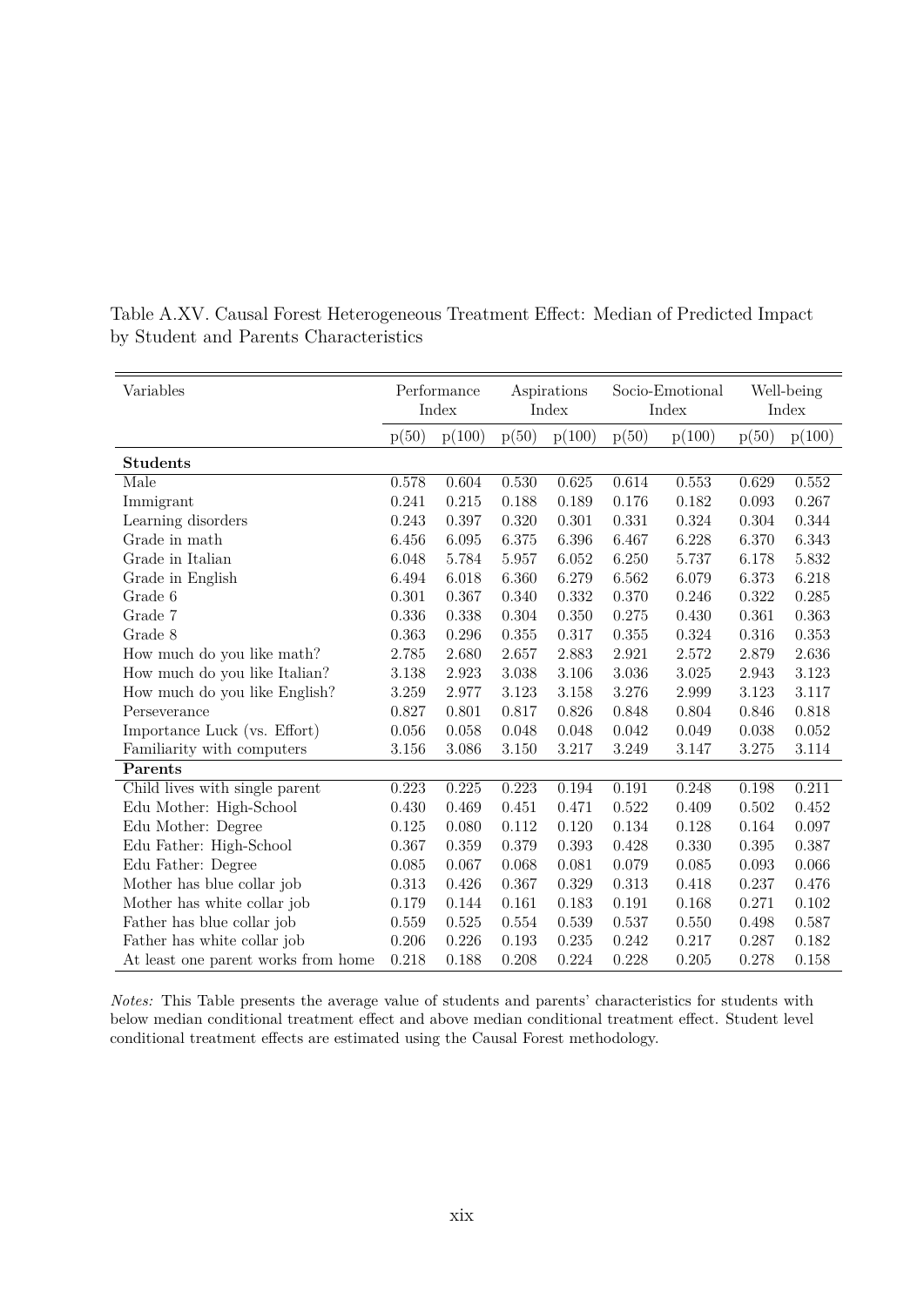| Variables                                 | Performance |        | Aspirations |        | Socio-Emotional |        | Well-being |        |
|-------------------------------------------|-------------|--------|-------------|--------|-----------------|--------|------------|--------|
|                                           | Index       |        | Index       |        | Index           |        | Index      |        |
|                                           | p(50)       | p(100) | p(50)       | p(100) | p(50)           | p(100) | p(50)      | p(100) |
| <b>Baseline Characteristics of Tutors</b> |             |        |             |        |                 |        |            |        |
| Female                                    | 0.706       | 0.702  | 0.699       | 0.685  | 0.703           | 0.696  | 0.712      | 0.690  |
| Volunteered Before                        | 0.814       | 0.838  | 0.821       | 0.807  | 0.812           | 0.806  | 0.819      | 0.802  |
| Tutoring before                           | 0.949       | 0.956  | 0.947       | 0.954  | 0.948           | 0.949  | 0.951      | 0.945  |
| Training immigrants                       | 0.009       | 0.013  | 0.012       | 0.013  | 0.009           | 0.013  | 0.010      | 0.018  |
| Training Learning Disorders               | 0.027       | 0.050  | 0.023       | 0.033  | 0.038           | 0.032  | 0.034      | 0.032  |
| Motivation TOP: help others               | 0.837       | 0.826  | 0.850       | 0.853  | 0.849           | 0.841  | 0.834      | 0.857  |
| Hard work more important than Luck        | 0.505       | 0.551  | 0.493       | 0.504  | 0.493           | 0.518  | 0.509      | 0.495  |
| Faculty: Humanities                       | 0.134       | 0.130  | 0.133       | 0.135  | 0.134           | 0.131  | 0.136      | 0.119  |
| Faculty: STEM + Medical                   | 0.342       | 0.325  | 0.340       | 0.339  | 0.324           | 0.322  | 0.321      | 0.326  |
| Faculty: Economics                        | 0.297       | 0.291  | 0.301       | 0.301  | 0.301           | 0.301  | 0.294      | 0.313  |
| Faculty: Education                        | 0.056       | 0.077  | 0.054       | 0.050  | 0.068           | 0.064  | 0.057      | 0.072  |
| Tutor volunteered to teach math           | 0.777       | 0.769  | 0.780       | 0.758  | 0.767           | 0.789  | 0.742      | 0.794  |
| Tutor voluteered to teach Italian         | 0.607       | 0.620  | 0.612       | 0.594  | 0.601           | 0.626  | 0.624      | 0.589  |
| Tutor voluteered to teach English         | 0.603       | 0.619  | 0.612       | 0.615  | 0.627           | 0.622  | 0.632      | 0.638  |
| Tutor has English language certificate    | 0.663       | 0.665  | 0.663       | 0.663  | 0.688           | 0.684  | 0.684      | 0.682  |
| GPA (normalized by faculty)               | 0.062       | 0.033  | 0.070       | 0.064  | 0.070           | 0.060  | 0.070      | 0.039  |
| Tutor is familiar with computers          | 0.916       | 0.925  | 0.909       | 0.913  | 0.925           | 0.920  | 0.917      | 0.917  |
| Gender match Tutor-Student: Male          | 0.178       | 0.181  | 0.170       | 0.209  | 0.190           | 0.175  | 0.199      | 0.171  |
| Gender match Tutor-Student: Female        | 0.312       | 0.291  | 0.354       | 0.274  | 0.295           | 0.318  | 0.287      | 0.324  |
| Male Tutor, Female Student                | 0.113       | 0.114  | 0.126       | 0.102  | 0.105           | 0.125  | 0.086      | 0.134  |

Table A.XVI. Causal Forest Heterogeneous Treatment Effect: Median of Predicted Impact by Tutor Characteristics

 $\equiv$ 

*Notes:* This Table presents the average value of tutors' characteristics for students with below median conditional treatment effect and above median conditional treatment effect. Student level conditional treatment effects are estimated using the Causal Forest methodology.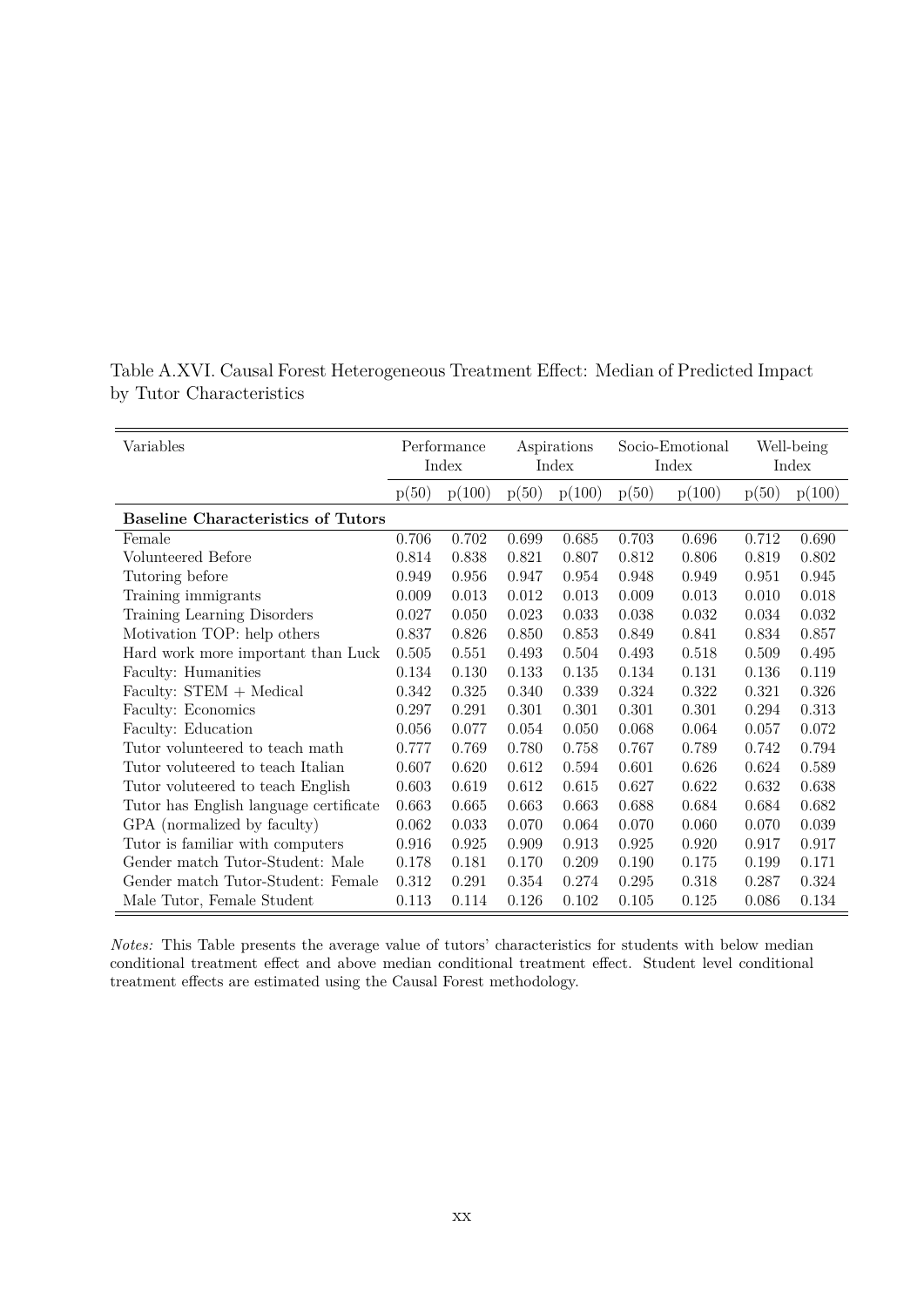|           |                                                                         | $\left( 2\right)$     | (3)                                | (4)                        | (5)                             | (6)                                             |
|-----------|-------------------------------------------------------------------------|-----------------------|------------------------------------|----------------------------|---------------------------------|-------------------------------------------------|
|           | Income as Incentive<br>vs. Income equality                              | Hard work<br>vs. Luck | Work to Natives<br>over Immigrants | If Effort<br>Well-paid job | Easy to put<br>in others' shoes | Make decisions irrespective<br>others' feelings |
|           | Panel A: Sample -second endline for all tutors                          |                       |                                    |                            |                                 |                                                 |
| Treatment | 0.151                                                                   | 0.118                 | 0.327                              | $-0.279$                   | $0.499**$                       | $-0.200$                                        |
|           | (0.195)                                                                 | 0.200)                | 0.232)                             | (0.223)                    | (0.238)                         | 0.228)                                          |
| Mean Dep: | 4.46                                                                    | 3.47                  | 1.81                               | 2.98                       | 3.15                            | 2.79                                            |
| Obs       | 739                                                                     | 742                   | 738                                | 738                        | 740                             | 740                                             |
|           | Panel B: Sample – second endline with imputed values from first endline |                       |                                    |                            |                                 |                                                 |
| Treatment | $-0.026$                                                                | $-0.020$              | $0.377*$                           | $-0.485**$                 | $0.373*$                        | $-0.361*$                                       |
|           | (0.181)                                                                 | 0.183)                | (0.213)                            | (0.209)                    | (0.219)                         | (0.206)                                         |
| Mean Dep: | 4.46                                                                    | 3.47                  | 1.81                               | 2.98                       | 3.15                            | 2.79                                            |
| Obs       | 933                                                                     | 936                   | 933                                | 936                        | 937                             | 937                                             |

#### Table A.XVII. Treatment Effect on Tutors

*Notes:* This Table reports the coefficients from an ordered logit regressions. Panel A restricts the sample only to tutors that replied to the second short endline. Panel B imputes the values from the first endline for those who did not reply to the second endline. All columns include the controls that were used to assign the tutors to students: whether the volunteer has tutoring experience and specific training (to support students with learning disorders or immigrants), their expertise in the subjects (math, Italian, English), their time availability (3 hours per week or <sup>6</sup> hours per week),whether they are on time in their university enrollment and if they confirmed their availability. We also include the additional tutor controls (gender, university faculty, whether they are enrolled in <sup>a</sup> undergraduate or master, GPA, previous volunteering activities, whether they applied to TOP to help others (motivation), parental education, and familiarity with the computer). The mean of the dependent variable reported in the Table is forthe control group of tutors. Robust standard errors in parentheses. \*\*\*, \*\* and \* denote significance at the 1, 5 and 10 percent level, respectively.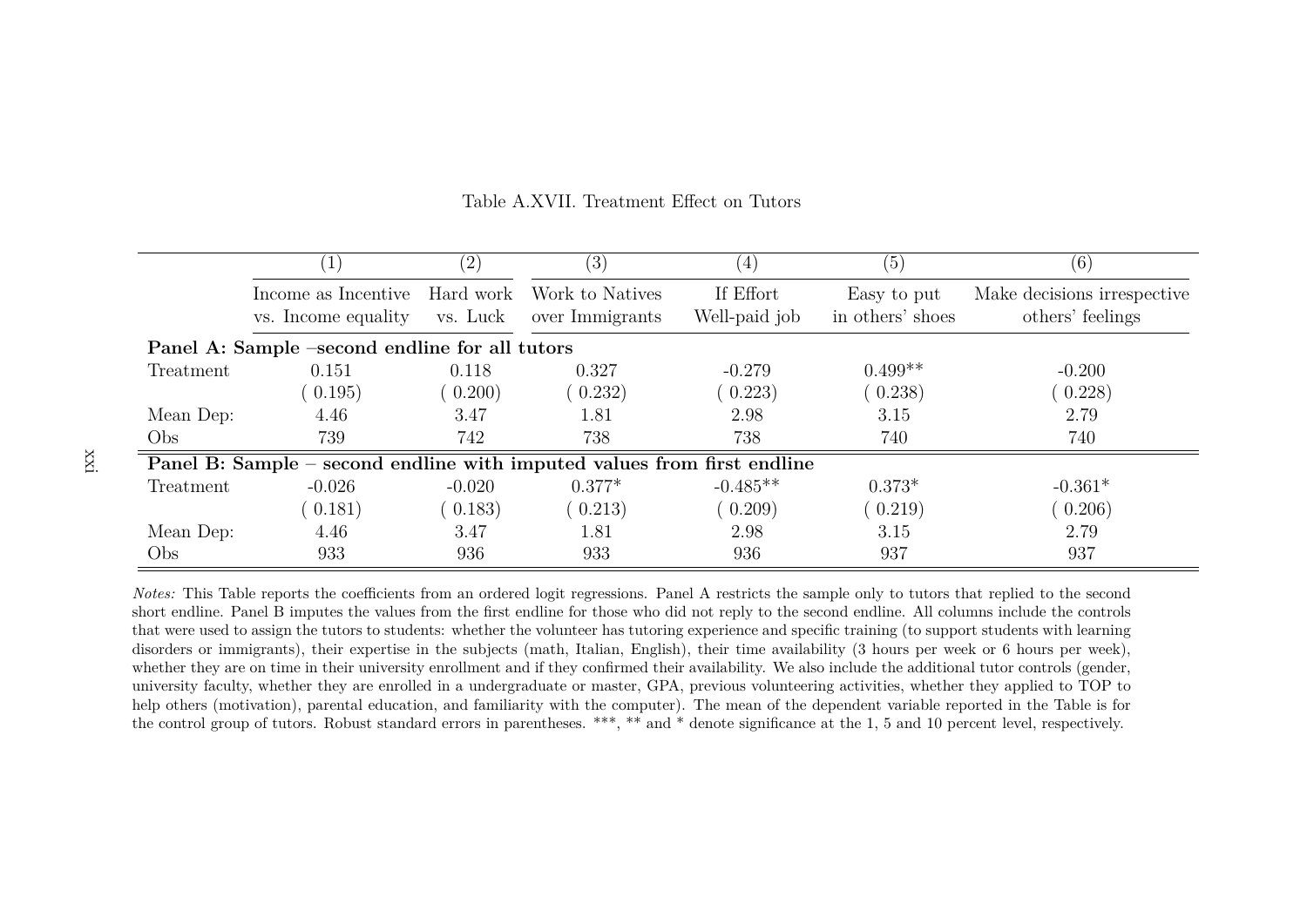|                                | (1)          | (2)       | $\overline{(3)}$ | (4)       |  |
|--------------------------------|--------------|-----------|------------------|-----------|--|
| Dep. Var.                      | Satisfaction |           | Tutoring again?  |           |  |
|                                | Coeff.       | <b>SE</b> | Coeff.           | <b>SE</b> |  |
| <b>Student Characteristics</b> |              |           |                  |           |  |
| Learning Disorders             | $-0.054$     | (0.202)   | 0.045            | (0.207)   |  |
| Immigrant                      | $-0.370$     | (0.234)   | $-0.058$         | (0.251)   |  |
| Male                           | 0.100        | (0.184)   | $0.446**$        | (0.199)   |  |
| Grade 6                        | 0.359        | (0.220)   | 0.046            | (0.246)   |  |
| Grade 7                        | 0.072        | (0.231)   | 0.266            | (0.227)   |  |
| Edu Mother: High-School        | 0.084        | (0.212)   | $-0.231$         | (0.226)   |  |
| Edu Mother: Degree             | $-0.107$     | (0.388)   | $-0.147$         | (0.404)   |  |
| Edu Father: High-School        | $-0.243$     | (0.215)   | $-0.069$         | (0.230)   |  |
| Edu Father: Degree             | $-0.124$     | (0.422)   | $-0.566$         | (0.365)   |  |
| Mother has blue collar job     | 0.092        | (0.195)   | $0.553**$        | (0.219)   |  |
| Mother has white collar job    | $-0.240$     | (0.322)   | 0.119            | (0.301)   |  |
| Father has blue collar job     | $0.441**$    | (0.207)   | $0.506**$        | (0.227)   |  |
| Father has white collar job    | 0.261        | (0.273)   | 0.666            | (0.287)   |  |
| <b>Tutor Characteristics</b>   |              |           |                  |           |  |
| Female                         | 0.218        | (0.211)   | 0.070            | (0.215)   |  |
| Faculty: Education             | 0.210        | (0.391)   | 0.172            | (0.441)   |  |
| Faculty: Economics             | $0.522**$    | (0.242)   | $-0.434$ *       | (0.260)   |  |
| Faculty: STEM+ Medical         | $-0.197$     | (0.234)   | $-0.830***$      | (0.256)   |  |
| University GPA                 | $-0.032$     | (0.041)   | $-0.131***$      | (0.046)   |  |
| Voluntering                    | 0.221        | (0.245)   | 0.136            | (0.265)   |  |
| Motivation TOP: help others    | $-0.251$     | (0.229)   | $-0.157$         | (0.293)   |  |
| Tutoring before                | 0.365        | (0.465)   | $-0.594$         | (0.452)   |  |
| Training Immigrants            | $-0.386$     | (0.772)   | 0.357            | (1.240)   |  |
| Training Learning Disorders    | $-0.096$     | (0.412)   | $-0.197$         | (0.628)   |  |
| Importance Hardwork            | $0.393$ **   | (0.190)   | 0.148            | (0.190)   |  |
| Mean Dep:                      | 3.69         |           | 2.15             |           |  |
| Obs                            | 451          |           | 451              |           |  |

Table A.XVIII. Tutors' Satisfaction, Students' and Tutors' Characteristics

*Notes:* This Table reports the coefficients from an ordered logit regression. The sample is limited to tutors who completed the questions in the endline. Robust standard errors in parentheses. \*\*\*, \*\* and \* denote significance at the 1, 5 and 10 percent level, respectively.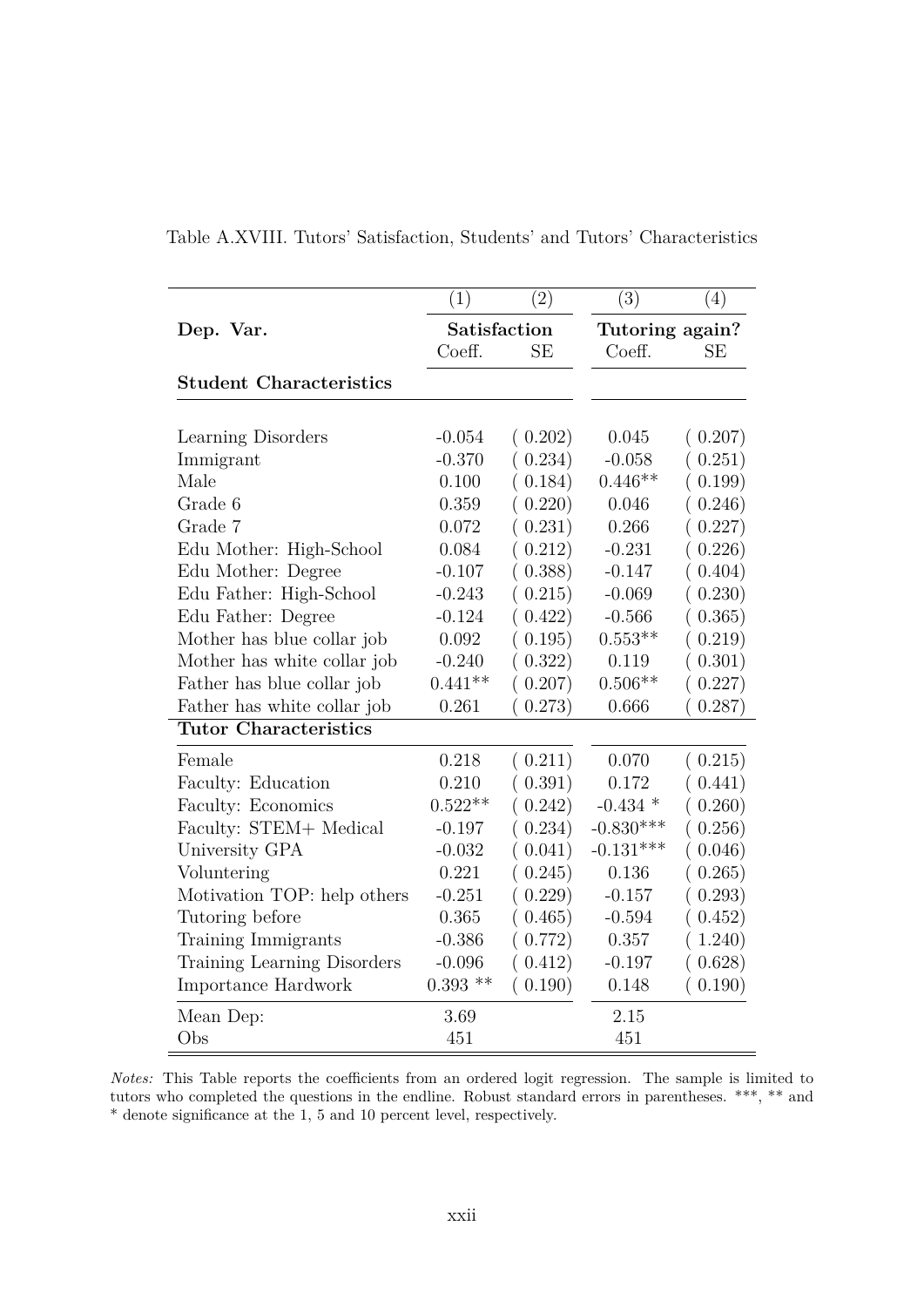# **B Questionnaires**

# **B.1 Student Test Score**

- **Achievement Test:**
	- **– Example of math question for grade 8:** a is a odd number grater than 3. Which of the following expression represents the first odd number following a?
		- ∗ a+1
		- ∗ 2a+1
		- ∗ 2a-1
		- ∗ a+2
	- **– Example of Italian question for grade 8:** which of the following words corresponds to the grammar analysis: name, male, singular, derivative
		- ∗ Libreria
		- ∗ Libresco
		- ∗ Libraio
		- ∗ Libricini
	- **– Example of English question for grade 8:** Correct the following sentence: "You go to the swimming pool in Sunday".
		- ∗ You go the swimming pool in Sunday
		- ∗ You goes to the swimming pool in Sunday
		- ∗ You go to the swimming pool on Sunday
		- ∗ You go on swimming pool on Sunday
- **Beliefs on academic outcomes:** How many questions do you expect to have answer correctly in MATH/ITALIAN/ENGLISH?

# **B.2 Student Questionnaire**

- **Beliefs on academic outcomes:**
	- **– Self-grade** Overall, considering your school performance in all assignments (homework, oral test, written test) in the month of May, how would you rate yourself compared to your classmates for each of the following subjects (Math/Italian/English)? Consider a scale from 1 to 10, where 10 are the highperforming students (top 2-3 students) in the class and 1 are the low-performing students in the class (bottom 2-3 students).
- **Aspirations:**
	- **– Education Goals.** Thinking about your future, how long do you think you will continue to study? Multiple choice options: (1) I think I will start working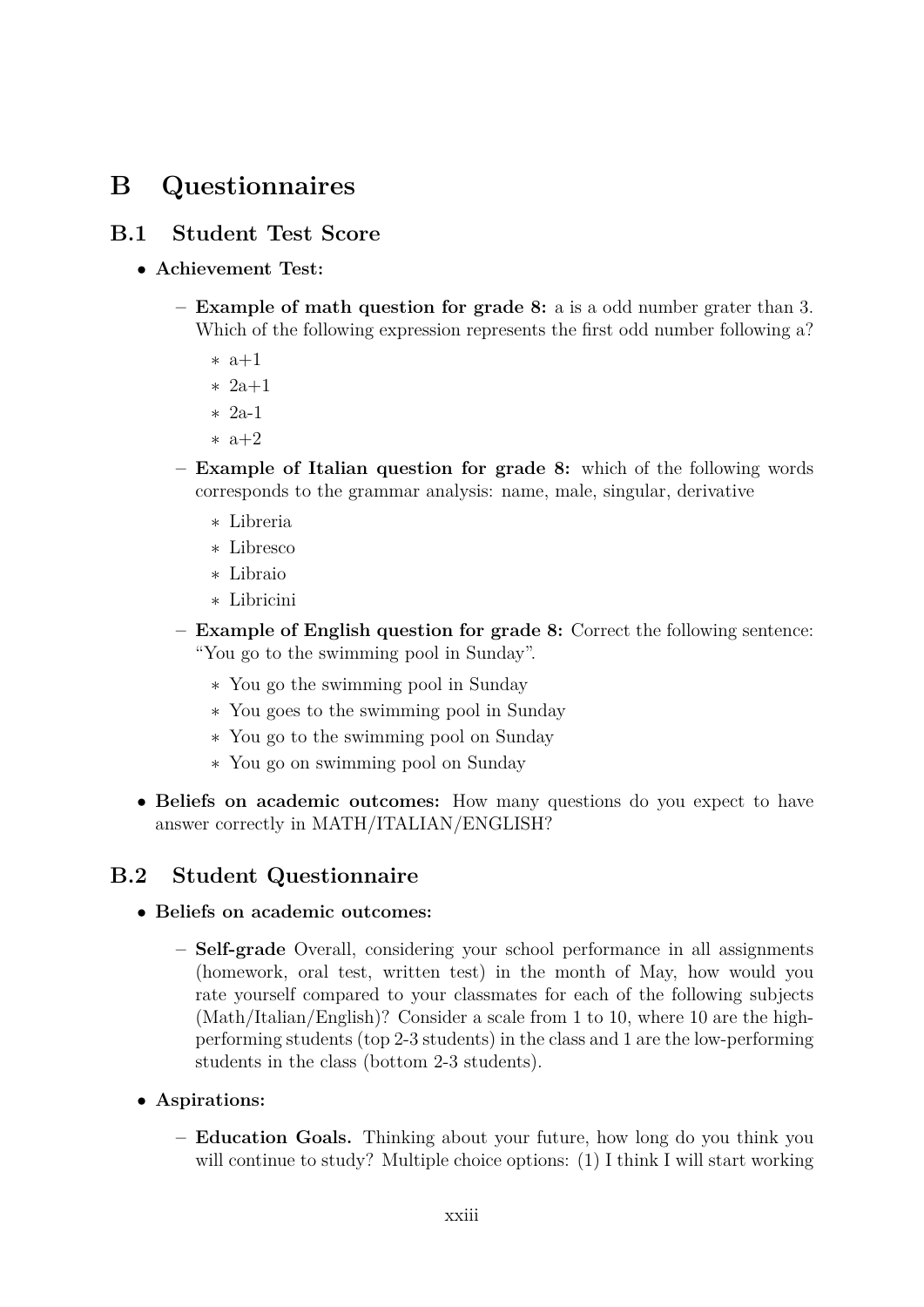as soon as I complete this school (2) I think I will continue studying and enroll in high school, and start working after obtaining a diploma (3) I think I will continue studying and enroll in a technical institute, and start working after obtaining a diploma (4) I think I will continue studying and enroll in a professional/vocational institute (such as cosmetology, auto mechanic, etc.) and then start working (5) I think I will continue studying and reach university.

- **– High-school goal.** Which high-school would you like to do? Up to two choices are possible. Multiple choice options with all sub-tracks of high school including the two top tier tracks (humanistic and scientific) and vocational high-school
- **– Self-efficacy.** Apart from what you would like to do in the future, do you think you will be able to go to university when you are older if you wish to do so? Multiple choice options: (1) Very much (2) Much (3) Somewhat (4) Slightly (5) Not at all

#### • **Socio-emotional skills:**

- **– Perseverance.** First, we ask students to answer a first logic question. Second, if they want to persevere, we ask them a second logic question.
	- ∗ Would you like to try and answer another logic question? Multiple choice options: (1) Yes, I'd like to try with a question as difficult as this one (2) Yes, but I'd like to try an easier question (3) No
- **– Grit (following [Duckworth and Quinn](#page-34-0) [\(2009\)](#page-34-0)).** Here are a number of statements that may or may not apply to you. There are no right or wrong answers, so please answer truthfully, considering how you compare to most people. (5-points likert scale)
	- 1. I like schoolwork best which makes me think hard, even if I make a lot of mistakes.
	- 2. Setbacks discourage me.
	- 3. If I think I will lose in a game, I do not want to continue playing.
	- 4. If I set a goal and see that it's harder than I thought I easily lose interest.
	- 5. When I receive a bad result on a test I spend less time on this subject and focus on other subjects that I'm actually good at.
	- 6. I work hard in tasks.
	- 7. I prefer easy homework where I can easily answer all questions correctly.
	- 8. If I'm having difficulty in a task, it is a waste of time to keep trying. I move on to things which I am better at doing.
- **– Locus of control.** For each of the following statements, give a score from 1 to 5 indicating whether you agree or disagree with the statement.
	- 1. Many of the unhappy things in people's lives are partly due to bad luck
	- 2. Trusting in fate has turned out better for me than making a decision to take a definite course of action.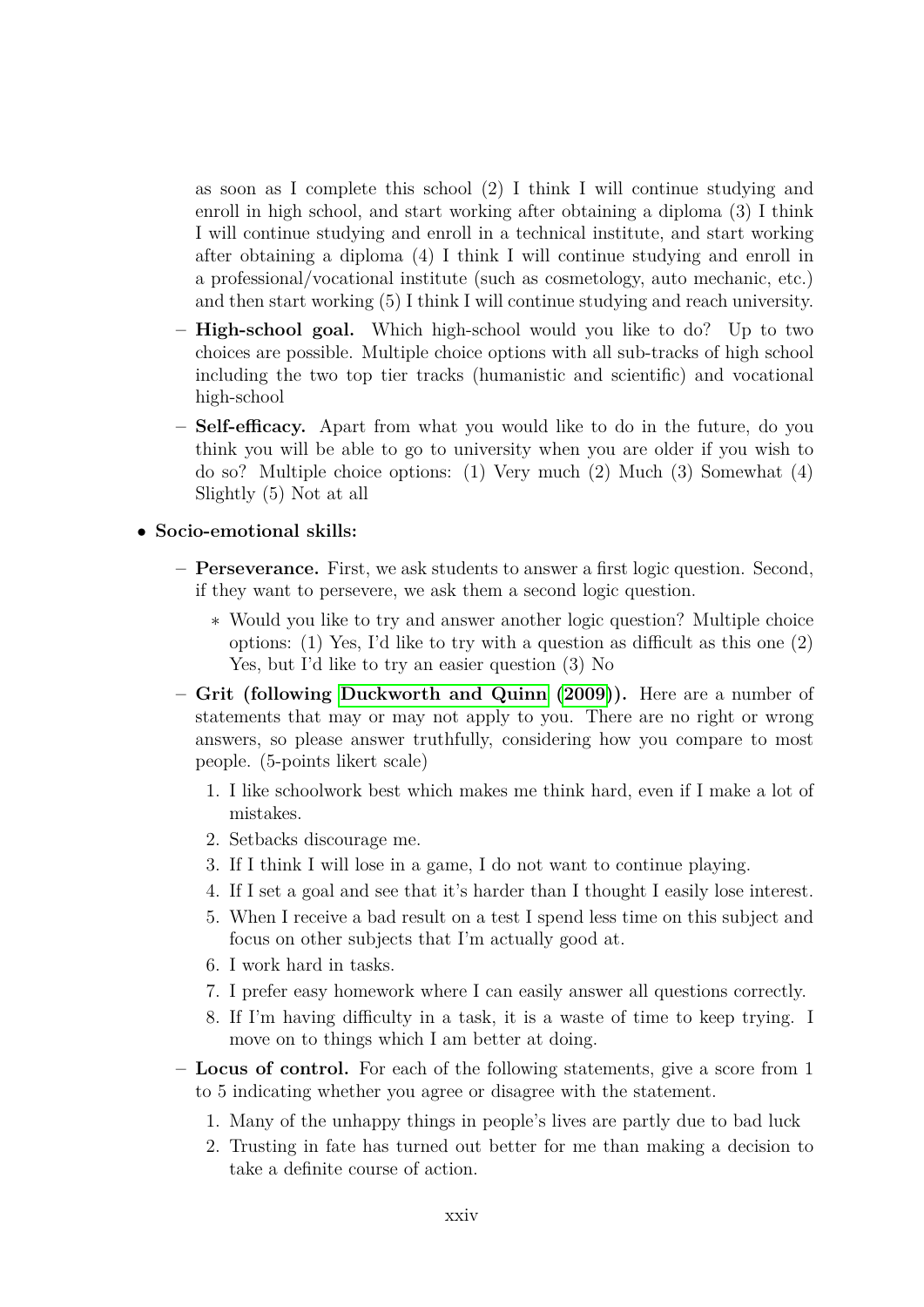- 3. In the case of the well-prepared student, there is rarely, if ever, such a thing as an unfair test.
- 4. When I make plans, I am almost certain that I can make them work

#### • **Well-being:**

- **– Depression (following [Fr¨uhe et al.](#page-34-1) [\(2012\)](#page-34-1)).** For each item please mark whether you agree or disagree with the statement. (4 points likert scale)
	- 1. I am happy
	- 2. I worry a lot
	- 3. I feel sad
	- 4. I get upset quickly
	- 5. I am not in the mood for anything
	- 6. I often think I did something wrong
	- 7. It's often hard for me to concentrate
	- 8. I feel lonely
	- 9. I enjoy a lot of things
- **– Happiness.** Think about the period of lockdown during Covid-19. During this period, how happy or unhappy have you been overall? 1-10 scale going from very unhappy to very happy

#### • **Additional outcomes:**

- **– Homework.** Think about the month of May this year. On average, how much time did you devote to doing homework every day? Multiple choice options: (1) Less than 15 minutes (2) 15 30 minutes (3) 30 - 60 minutes (4) 1 hour - 1 hour and a half (5) 1 hour and a half - 2 hours (6) 2 hours - 2 hours and a half (7) More than 2 hours and a half
- **– Following online classes.** In the month of May, have you been following classes online? Multiple choice options: (1) Yes, everytime there was an online class (2) Yes, but not always (3) Sometimes (4) No.
- **– Like subjects** How much do you like the following subjects (Math/Italian/English)? Check one box for each subject. Multiple choice options: Very much/ Much/ Somewhat/ Slightly/ Not at all
- **– Difficult online classes.** How difficult do you find it to follow classes online and use your school's online platform during the month of May? Multiple choice options: Extremely difficult /Very difficult / Moderately difficult /Slightly difficult / Not at all difficult
- **Tutoring experience and satisfaction:** we included few questions only for treated students.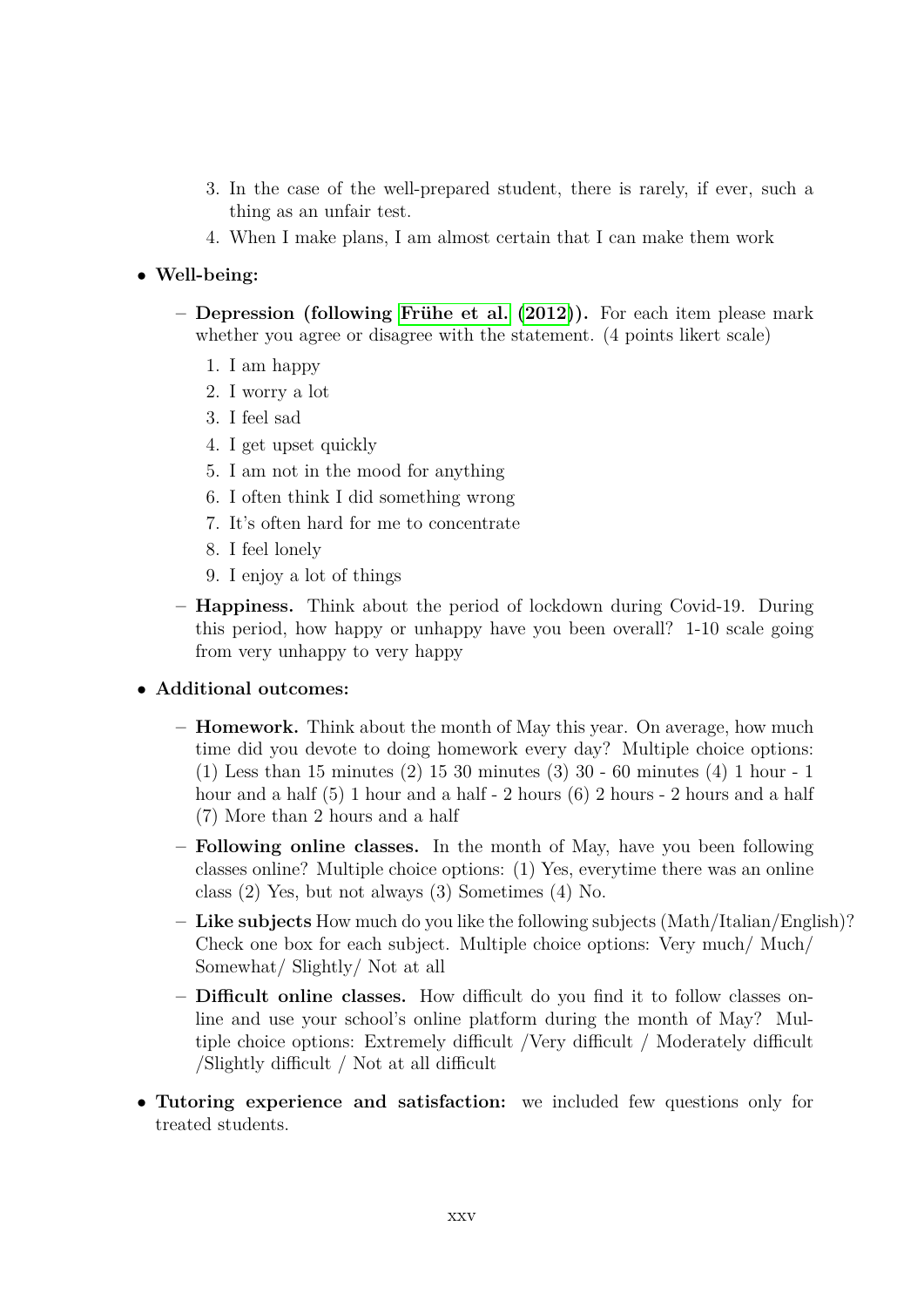## **B.3 Parent Questionnaire**

- **Beliefs on academic outcomes.** As part of the final questionnaire for the project, we will ask your child 7 (7/5) questions in math (Italian/English). These are multiple choice questions prepared by middle school teachers that collaborate with us. How many correct answers do you expect your child to get? We will not share your answers with your child.
- **Aspirations:**
	- **– Education Goals.** Thinking about your child's future, how long do you think he/she will continue to study? Multiple choice options: (1) I think he/she should start working as soon as he/she completes compulsory schooling (2)I think he/she should continue studying and enroll in high school, and start working after obtaining a diploma (3) I think he/she should continue studying and enroll in a technical institute, and start working after obtaining a diploma (4) I think he/she should continue studying and enroll in a vocational highschool (such as cosmetology, auto mechanic, etc.) and then start working (5) I think he/she should continue studying and reach university.
	- **– Self-efficacy.** Do you think your child has the capability to attend and successfully graduate from university if he/she wanted to? Multiple choice options: (1) Very much (2) Much (3) Somewhat (4) Slightly (5) Not at all

### • **Socio-emotional skills:**

- **– Grit (following [Duckworth and Quinn](#page-34-0) [\(2009\)](#page-34-0)).** Here are a number of statements that may or may not apply to your child. There are no right or wrong answers, so please just answer truthfully. Think mainly about your perception from the last month. (5 points likert scale)
	- 1. He/she likes schoolwork best which makes him/her think hard, even if he/she makes a lot of mistakes.
	- 2. Setbacks discourage him/her.
	- 3. If he/she thinks he/she will lose in a game, he/she does not want to continue playing.
	- 4. If he/she sets a goal and sees that it's harder than he/she thought he/she easily loses interest.
	- 5. When he/she receives a bad result on a test he/she spends less time on this subject and focuses on other subjects that he/she is actually good at.
	- 6. He/she works hard in tasks.
	- 7. He/she prefers easy homework where he/she can easily answer all questions correctly.
	- 8. If he/she is having difficulty in a task, he/she thinks it is a waste of time to keep trying. He/she moves on to things which he/she is better at doing.

### • **Well-being:**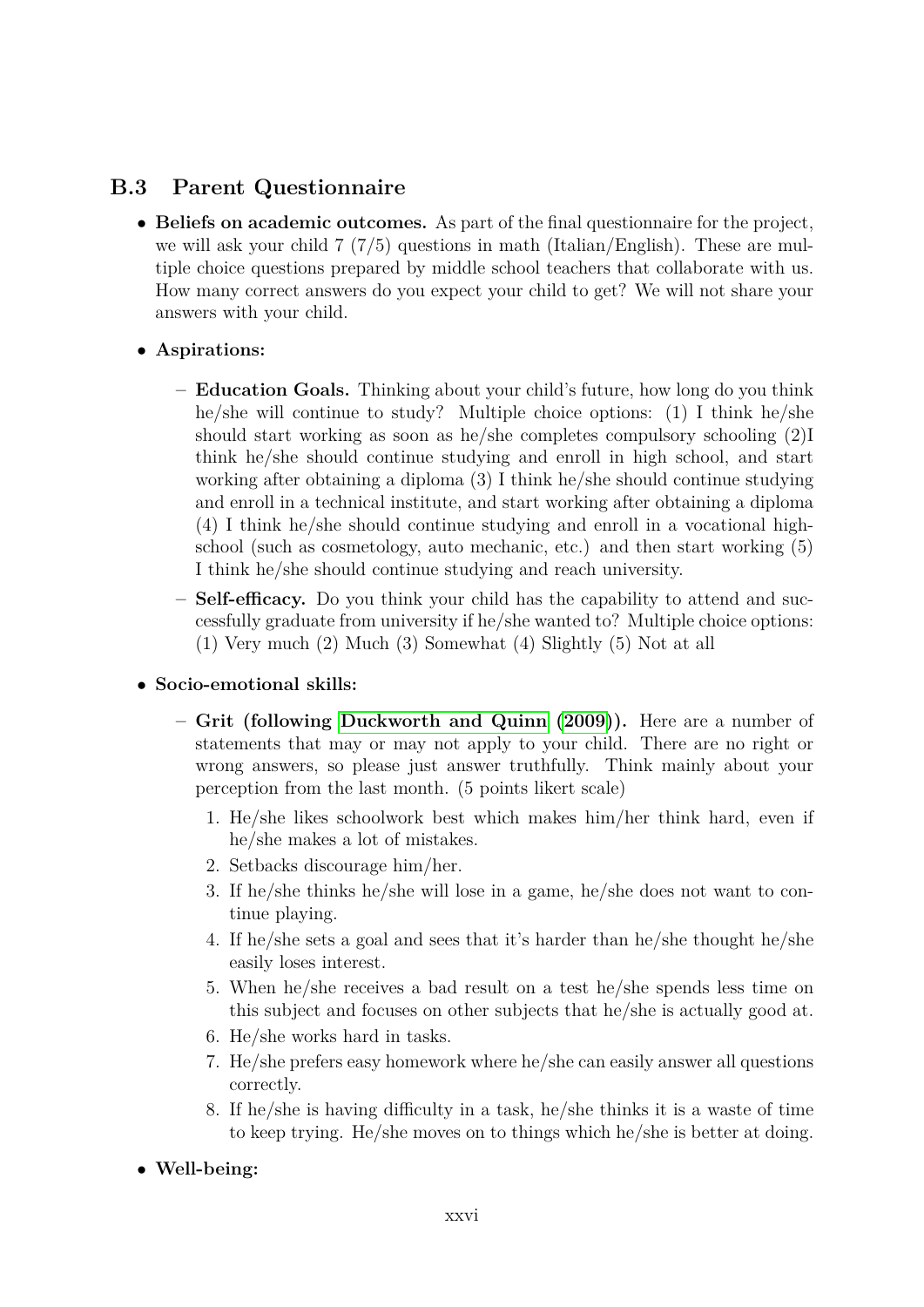- **– Depression (following [Fr¨uhe et al.](#page-34-1) [\(2012\)](#page-34-1)).** For each item please mark whether you believe the statement is true for your child. (4 points likert scale)
	- 1. is happy
	- 2. worries a lot
	- 3. feels sad
	- 4. gets upset quickly
	- 5. is not in the mood for anything
	- 6. often thinks he/she did something wrong
	- 7. is often hard for him/her to concentrate
	- 8. feels lonely
	- 9. enjoys a lot of things
- **– Happiness.** Think about the period of lockdown during Covid-19. During this period, how happy or unhappy would you say your child has been overall?
- **Additional outcomes:**
	- **– Homework.** Think about the month of May. On average, how much time did your child devote to studying and doing homework every day? Multiple choice options: (1) Less than 15 minutes (2) 15 30 minutes (3) 30 - 60 minutes (4) 1 hour - 1 hour and a half (5) 1 hour and a half - 2 hours (6) 2 hours - 2 hours and a half (7) More than 2 hours and a half
	- **– Following online classes.** In the month of May, did your child follow classes online? Multiple choice options: (1) Yes, everytime there was an online class (2) Yes, but not always (3) Sometimes (4) No .
- **Tutoring experience and satisfaction:** we included few questions only for treated students.

## **B.4 Teacher Questionnaire**

- **Beliefs on academic outcomes:**
	- **– Beliefs on academic outcomes.** As part of the final questionnaire for the project, we will ask  $7 \frac{7}{5}$  questions in math (Italian/English). These are multiple choice questions prepared by middle school teachers that collaborate with us. How many correct answers do you expect student X to get? We will not share your answers with your students.
	- **– Grade.** Overall, considering the performance of your students in all assignments (homework, oral tests, written tests) in the month of May, how would you rate student X? Consider a scale from 1 to 10, where 10 are the best-performing students (top 2-3 students) in the class and 1 are the least-performing students in the class (bottom 2-3 students).
- **Aspirations:**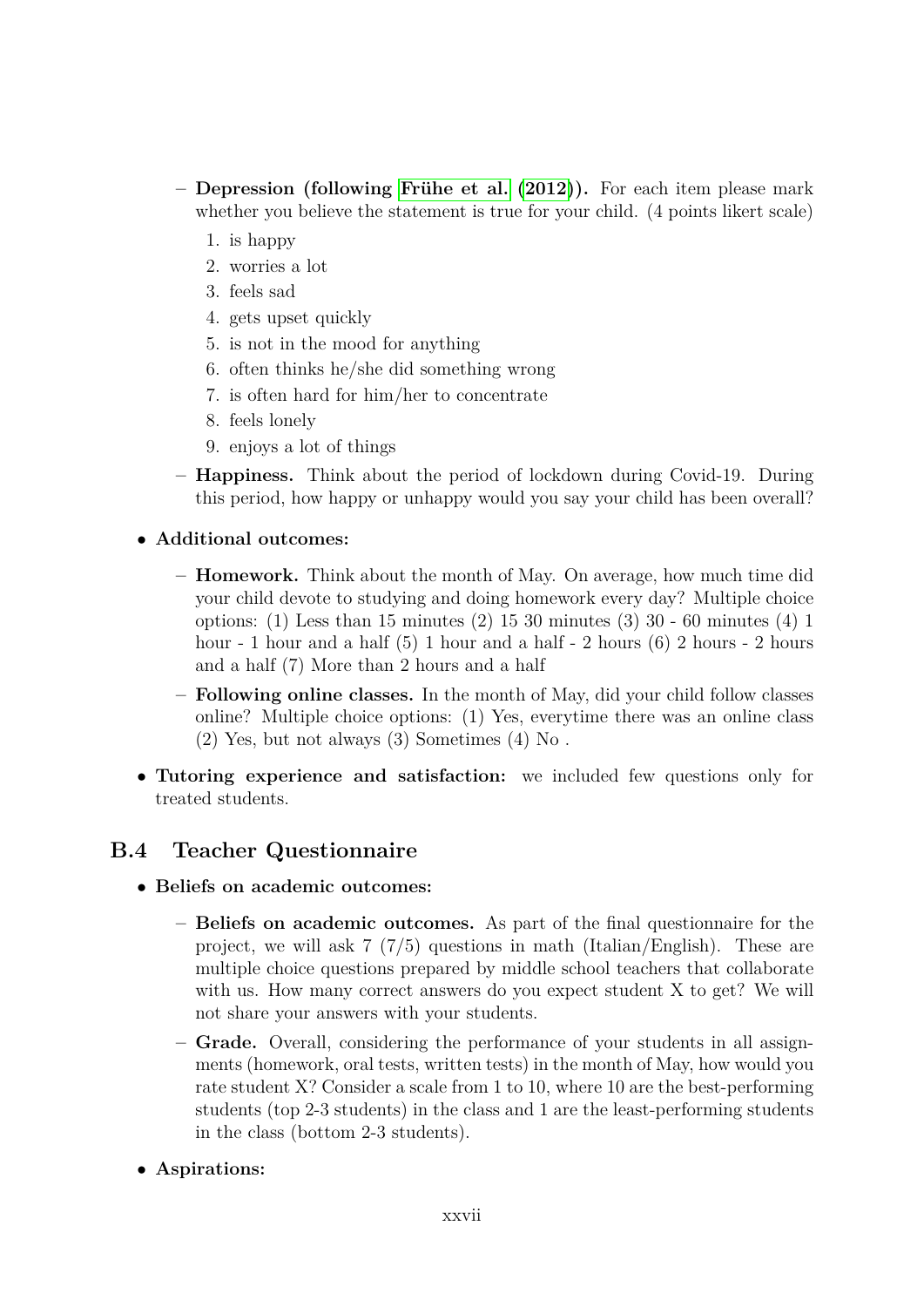- **– Education Goals.** Thinking about the future of the student, how long do you think he/she should continue to study? Multiple choice options: (1) I think he/she should start working as soon as he/she completes compulsory schooling (2)I think he/she should continue studying and enroll in high school, and start working after obtaining a diploma (3) I think he/she should continue studying and enroll in a technical institute, and start working after obtaining a diploma (4) I think he/she should continue studying and enroll in a vocational highschool (such as cosmetology, auto mechanic, etc.) and then start working (5) I think he/she should continue studying and reach university.
- **Additional outcomes:**
	- **– Homework.** Did the student X do his/her homework during the month of May 2020? Multiple choice options: (1)Yes, regularly did all assigned homework (2) Yes, did the assigned homework most of the times, but not always (3) Sometimes/rarely (4) No
	- **– Issue Behavior.** Especially thinking about the month of May, do you think that the student X had behaviour problems? Multiple choice options: (1) No (2) Yes - minor difficulties (3) Yes - some difficulties (4) Yes - serious difficulties
- **Tutoring experience and satisfaction:** we included few questions only for treated students.

## **B.5 Tutor Questionnaire**

- **Empathy.** Below is a list of statements. Please read each statement carefully and rate how strongly you agree or disagree with it. There are no right or wrong answers. (4-points likert scale)
	- 1. I find it easy to put myself in somebody else's shoes.
	- 2. I am able to make decisions without being influenced by people's feelings.

#### • **Hard work.**

- 1. We would like to start by asking your views on a few issues. How would you place your views on this 1-10 scale? 1 means you agree completely with the statement on the left; 10 means you agree completely with the statement on the right; and if your views fall somewhere in between, you can choose any number in between.
	- **–** Incomes should be made more equal vs. We need larger income differences as incentives for individual effort
	- **–** In the long run, hard work usually brings a better life vs. Hard work  $\alpha$  doesn't generally bring success – it's more a matter of luck and connections
- 2. How much do you agree with the following statement? If students put effort in studying, they can get a well-paid job, independent of their family background. (4-points likert scale)